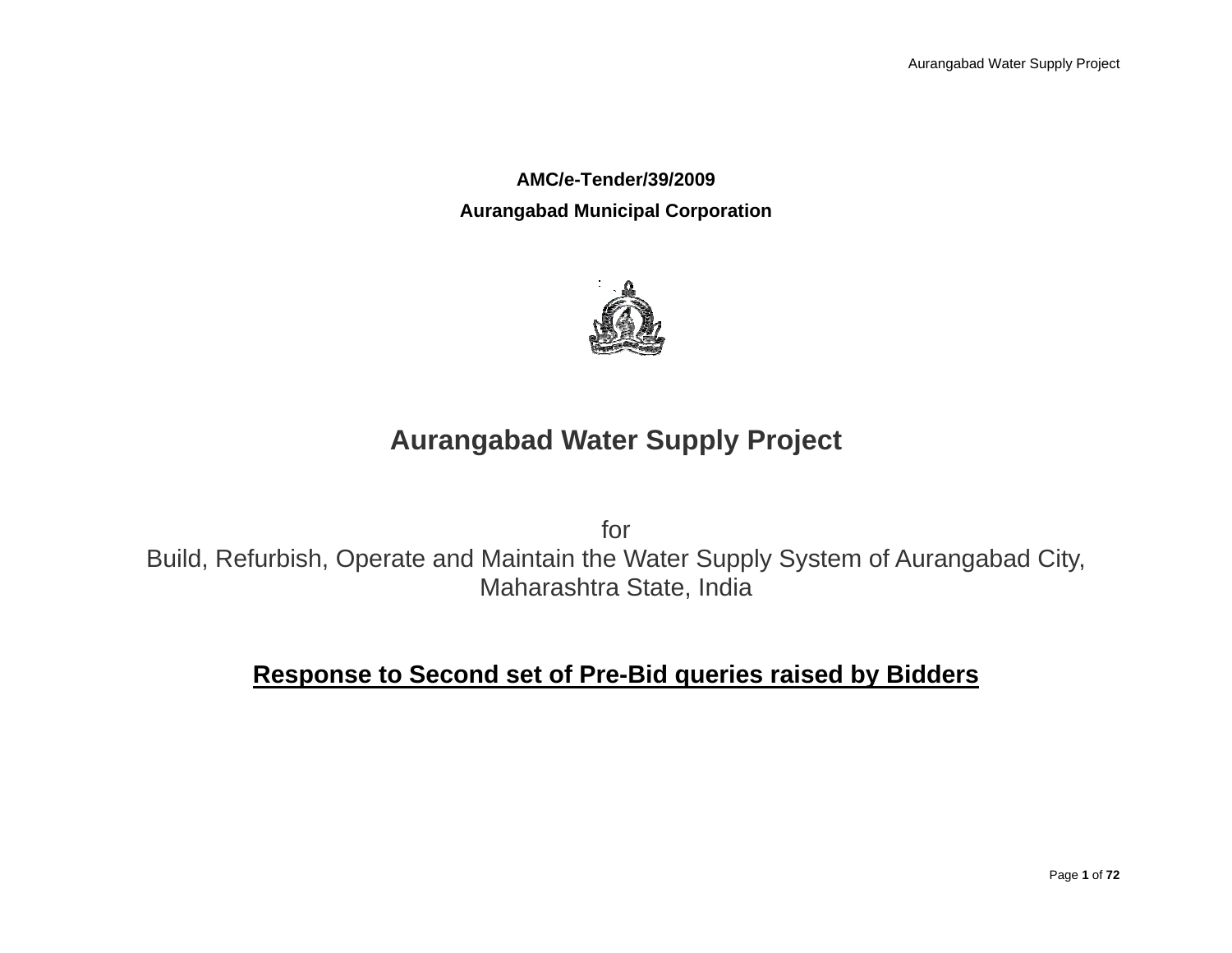| S<br><b>No</b> | <b>Reference</b>                                  | <b>Query / Suggestion</b>                                                                                                                                                                                                                                                                                                                                                                                                                                                                                                                                                                                                                                                                                                                                                                                                                                                                                                                                                                                                                                                                                                                               | <b>AMC Reply</b>                                                                                                                                                                                                |
|----------------|---------------------------------------------------|---------------------------------------------------------------------------------------------------------------------------------------------------------------------------------------------------------------------------------------------------------------------------------------------------------------------------------------------------------------------------------------------------------------------------------------------------------------------------------------------------------------------------------------------------------------------------------------------------------------------------------------------------------------------------------------------------------------------------------------------------------------------------------------------------------------------------------------------------------------------------------------------------------------------------------------------------------------------------------------------------------------------------------------------------------------------------------------------------------------------------------------------------------|-----------------------------------------------------------------------------------------------------------------------------------------------------------------------------------------------------------------|
|                |                                                   | Jamshedpur Utilities and Services Company Limited (JUSCO)                                                                                                                                                                                                                                                                                                                                                                                                                                                                                                                                                                                                                                                                                                                                                                                                                                                                                                                                                                                                                                                                                               |                                                                                                                                                                                                                 |
| 1              | General                                           | We request one more pre-bid meeting before<br>submission date to get clarifications on following<br>issues from AMC.                                                                                                                                                                                                                                                                                                                                                                                                                                                                                                                                                                                                                                                                                                                                                                                                                                                                                                                                                                                                                                    | Bidders may consider replies provided in this<br>1.<br>document as a final position of AMC;                                                                                                                     |
| 2              | General                                           | We request AMC to provide atleast 45 days<br>(December 15 <sup>th</sup> 2010) for submission of our bid,<br>further to the proposed date.                                                                                                                                                                                                                                                                                                                                                                                                                                                                                                                                                                                                                                                                                                                                                                                                                                                                                                                                                                                                               | The Bid Due Date for the Project has been<br>extended from October 30 <sup>th</sup> , 2010 to November<br>$15^{th}$ , 2010<br>The Bid should be submitted before 1100 hours<br>2.<br><b>IST on Bid Due Date</b> |
| 3              | Reply to query no<br>10, page 160 of<br>267       | Kindly provide the revised draft concession agreement<br>at the earliest.                                                                                                                                                                                                                                                                                                                                                                                                                                                                                                                                                                                                                                                                                                                                                                                                                                                                                                                                                                                                                                                                               | The revised Draft Concession Agreement is being<br>1.<br>prepared and will be provided to the Successful<br><b>Bidder</b>                                                                                       |
| 4              | Point No 5, Reply<br>to Q 31, Page 101<br>of 267, | Many of our assumptions in the financial model would<br>be based on policies of AMC towards various issues<br>like<br>connections,<br>disconnections<br>of<br>existing<br>customers, illegal usage, time frames for actions<br>towards such issues, recourse available, policies<br>towards stand-posts, other free connections, ground<br>borewell water, supply to slums, fire<br>water.<br>department, religious places, government campuses<br>etc.<br>It is important for a concessionaire to understand what<br>rights, powers, social obligations it has under the<br>Concession Agreement which are transferred to him<br>by AMC to perform efficiently in the Concession<br>period. Such rights, powers, obligation of AMC would<br>be determined under the said water bye laws which<br>AMC shall agree to transfer to the concessionaire.<br>Kindly provide us with the copy of water bye laws<br>framed by Aurangabad Municipal Corporation. To<br>many of the queries related to policies of AMC as<br>above, water bye laws have been referred. The water<br>bye law shall essentially form part of annexures to<br>Concession agreement. | AMC shall provide water bye laws to the<br>$1_{\cdot}$<br>Concessionaire during the Preparatory Period                                                                                                          |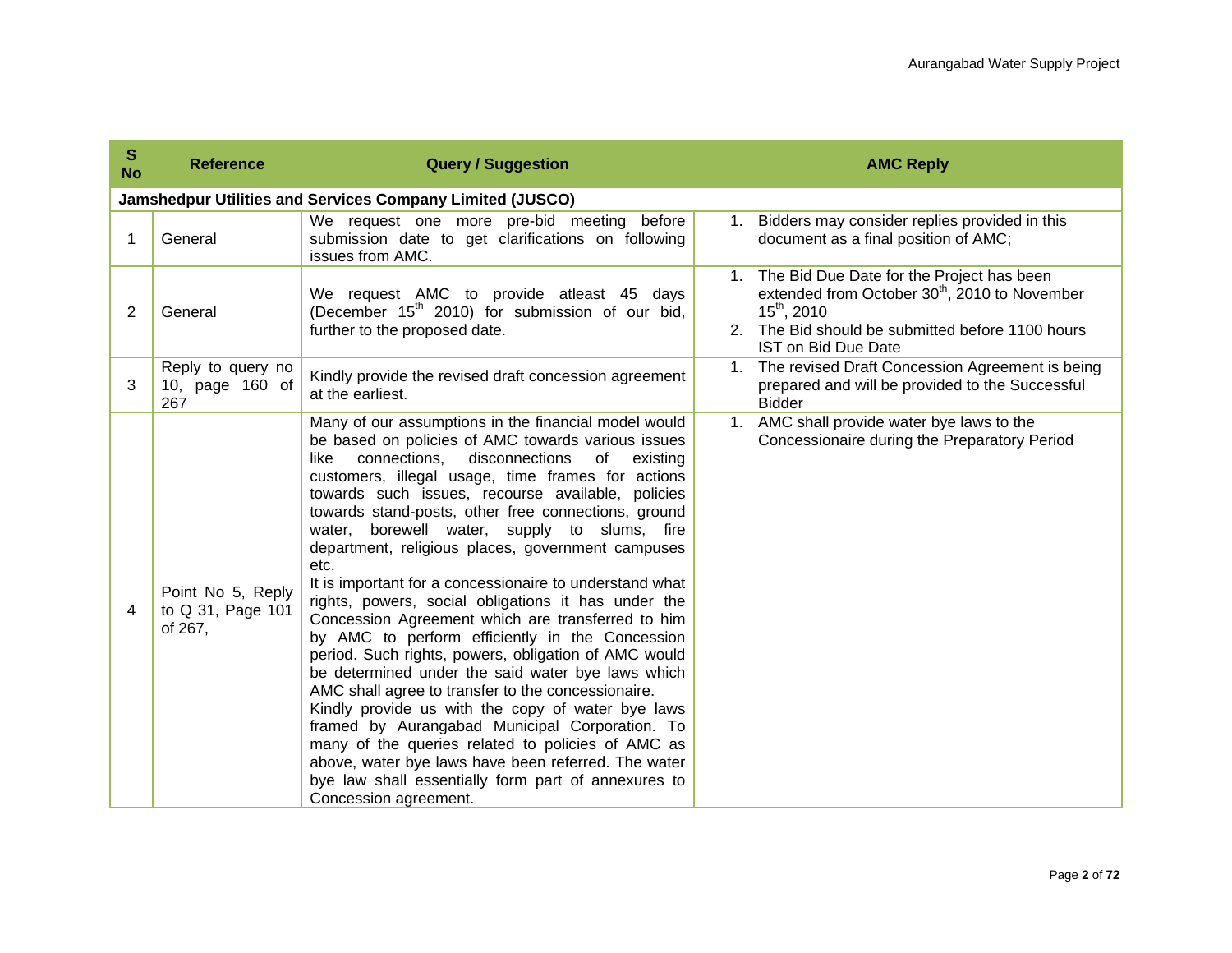| S<br><b>No</b> | <b>Reference</b>                 | <b>Query / Suggestion</b>                                                                                                                                                                                                                                                                                                                                                                                                                                                                                                                                                                                                                                                                                                                                                                                                                                                                                                                                                                                                                                                                                                                                                                                                                                                                                                                                                                                                                                                                                                                                                                                                                                                                                                                                                                                                                                                  | <b>AMC Reply</b>                                                                                                                                                                                                                                                                                                                                                                                                                                            |
|----------------|----------------------------------|----------------------------------------------------------------------------------------------------------------------------------------------------------------------------------------------------------------------------------------------------------------------------------------------------------------------------------------------------------------------------------------------------------------------------------------------------------------------------------------------------------------------------------------------------------------------------------------------------------------------------------------------------------------------------------------------------------------------------------------------------------------------------------------------------------------------------------------------------------------------------------------------------------------------------------------------------------------------------------------------------------------------------------------------------------------------------------------------------------------------------------------------------------------------------------------------------------------------------------------------------------------------------------------------------------------------------------------------------------------------------------------------------------------------------------------------------------------------------------------------------------------------------------------------------------------------------------------------------------------------------------------------------------------------------------------------------------------------------------------------------------------------------------------------------------------------------------------------------------------------------|-------------------------------------------------------------------------------------------------------------------------------------------------------------------------------------------------------------------------------------------------------------------------------------------------------------------------------------------------------------------------------------------------------------------------------------------------------------|
| 5              | Reply to Q 12,<br>Page 58 of 267 | The reply mentions that AMC shall provide land<br>1.<br>delivery schedule for Portion A of the site. - In the<br>annexures this deliver schedule is not given.<br>Here is it mentioned that land delivery schedule<br>2.<br>for Portion A shall be condition precedent in the<br>CA. - Kindly clarify for better understanding that<br>land identified under Portion A will be handed<br>over/ delivered during the preparatory period as<br>per schedule provided to us at the time of bidding.<br>Definite timeline for delivery of Portion B land shall<br>3.<br>be provided. - Kindly clarify when this<br>timeline/schedule of delivery will be provided and<br>what shall fall under Portion B.<br>Timeline for handover of Portion B is max 24<br>4.<br>months from signing of CA. - This means that<br>from appointed date land can be handed over at<br>the completion of one and half year (assuming 6<br>months preparatory period) of construction period.<br>At present as bidders we do not have any<br>understanding on which land is available with AMC<br>and which is yet to be acquired. We therefore are not<br>able to plan time required to complete the construction<br>work, what delays shall we consider. We request AMC<br>to kindly provide list of atleast the areas identified<br>under portion A and B. Further the CA has strict<br>timelines (3 years) for completion of construction and<br>rehabilitation works and there are very high penalties<br>for delay in achieving COD. Incase AMC delivers land<br>only at the end of max time limit, concessionaire will<br>not be able to absorb this delay in its construction<br>schedule and complete work on time. Even though<br>there is penalty on AMC for non delivery of land in<br>given time we will definitely need more time to<br>complete the works. We request AMC to allow | 1. The land identified as a Portion A of the Project Site<br>shall be handed over to the Concessionaire on or<br>before Appointed Date;<br>2.<br>The understanding of timelines for handing over the<br>land under Portion B of the Project Site is correct;<br>3.<br>Please refer Annexure 7 for the land schedule to be<br>identified as Portion A and Portion B of the Project<br>Site; and<br>No change in Construction and Rehabilitation Period<br>4. |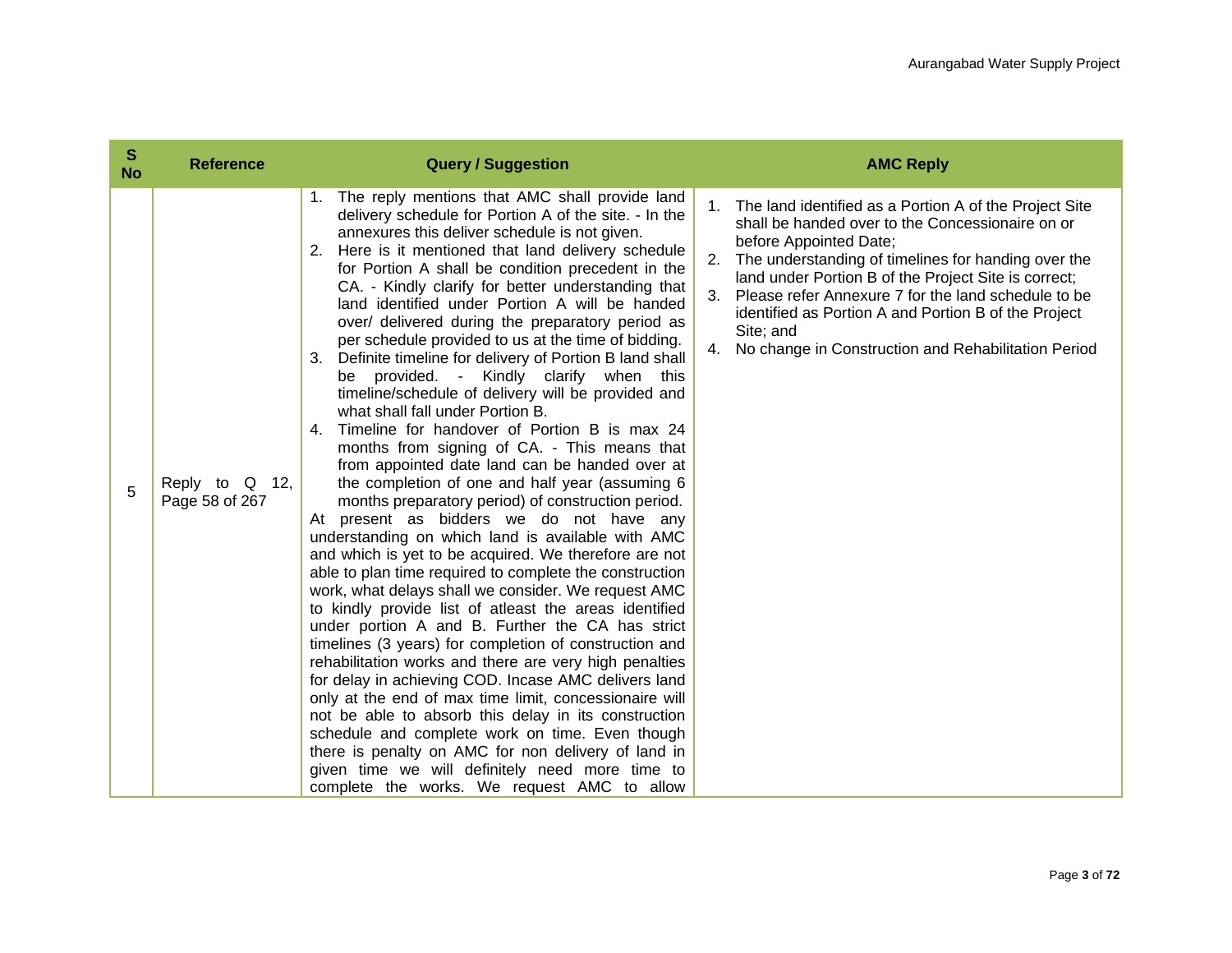| S<br><b>No</b> | <b>Reference</b>                                        | <b>Query / Suggestion</b>                                                                                                                                                                                                                                                                                                                                                                                                                                                                                                                                                                                                                                                                                                                                                                                                                                                                                                                                                                                                                                                                                                                                                                                                                                                                                                                                                                                                                                                                 | <b>AMC Reply</b> |
|----------------|---------------------------------------------------------|-------------------------------------------------------------------------------------------------------------------------------------------------------------------------------------------------------------------------------------------------------------------------------------------------------------------------------------------------------------------------------------------------------------------------------------------------------------------------------------------------------------------------------------------------------------------------------------------------------------------------------------------------------------------------------------------------------------------------------------------------------------------------------------------------------------------------------------------------------------------------------------------------------------------------------------------------------------------------------------------------------------------------------------------------------------------------------------------------------------------------------------------------------------------------------------------------------------------------------------------------------------------------------------------------------------------------------------------------------------------------------------------------------------------------------------------------------------------------------------------|------------------|
|                |                                                         | equivalent increase in timelines for completing<br>construction works proposed in land under Portion B.<br>Example: for 'x' land delivered after 1 year from<br>appointed date, construction on such land shall be<br>completed by end of 4 <sup>th</sup> year from appointed date.                                                                                                                                                                                                                                                                                                                                                                                                                                                                                                                                                                                                                                                                                                                                                                                                                                                                                                                                                                                                                                                                                                                                                                                                       |                  |
| 6              | Reply to Query No<br>4, Page 210 of<br>267, Annexure 11 | In the prebid meeting the need for clear definitions of<br>service levels, how these levels will be measured and<br>method for evaluation of results was discussed in<br>details. However, in the annexure this part is<br>completely missing.<br>Example 1: PreCOD service level no 4, Annexure 11;<br>Coverage of the service area.<br>Year 1:"Supply of pure water to 100% of AMC's<br>existing consumers and any new consumer within<br>municipal corporation limit".<br>If the demand for a new connection is in an area<br>within AMC limits but where there is currently no<br>distribution mains laid, will Concessionaire have to lay<br>distribution mains for servicing this single connection<br>immediately? Please note that the concessionaire<br>needs to work according to approved plan by AMC for<br>progress in the construction & rehabilitation period.<br>Haphazardly providing such connection may not<br>improve coverage, however it may affect service to<br>existing connections due to limitation in the distribution<br>network. Kindly allow concessionaire to carry out<br>works for providing service coverage as per plan<br>approved. It is anyway in the interest of<br>Concessionaire to provide new connections and to<br>that effect, he will take all actions necessary if it is<br>possible to provide water to such new connection.<br>As given, the service baselining exercise (reply to<br>query no 61, page 127 of 267) shall determine the | 1. No change     |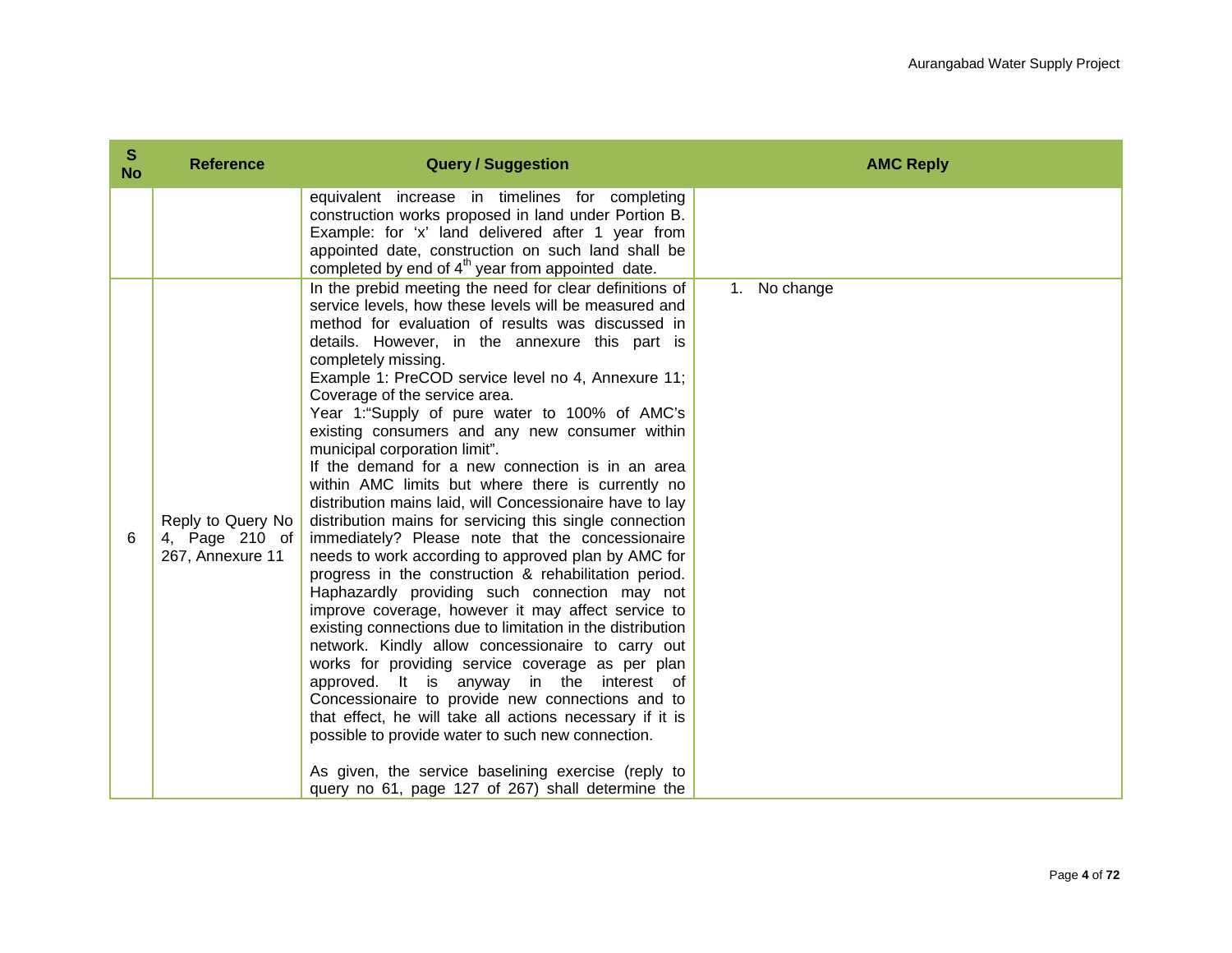| S<br><b>No</b> | <b>Reference</b>                                         | <b>Query / Suggestion</b>                                                                                                                                                                                                                                                                                                                                                                                                                                                                                                                                            | <b>AMC Reply</b>                                                                                                                                                                                                                                                                                                                                                                                                                                                                                                                                                                                                                                                                                                                                                                                                                                                                                                                                       |
|----------------|----------------------------------------------------------|----------------------------------------------------------------------------------------------------------------------------------------------------------------------------------------------------------------------------------------------------------------------------------------------------------------------------------------------------------------------------------------------------------------------------------------------------------------------------------------------------------------------------------------------------------------------|--------------------------------------------------------------------------------------------------------------------------------------------------------------------------------------------------------------------------------------------------------------------------------------------------------------------------------------------------------------------------------------------------------------------------------------------------------------------------------------------------------------------------------------------------------------------------------------------------------------------------------------------------------------------------------------------------------------------------------------------------------------------------------------------------------------------------------------------------------------------------------------------------------------------------------------------------------|
|                |                                                          | existing coverage. We request that Concessionaire<br>shall only be responsible for maintaining the baseline<br>service level as per agreement in the pre COD period<br>to avoid high expectations and demands from political<br>and social groups etc. However, he shall endeavor to<br>improve the service wherever possible.<br>Example 2: Post COD service level no 3, Annexure<br>11, Water loss.<br>Year 4: Maximum 25%<br>What NRW level should the concessionaire achieve at<br>the end of first quarter of year 4 to be eligible for<br>performance payment? |                                                                                                                                                                                                                                                                                                                                                                                                                                                                                                                                                                                                                                                                                                                                                                                                                                                                                                                                                        |
| $\overline{7}$ |                                                          | Is there any tanker provision without payment? Can<br>concessionaire charge tanker payment in case there<br>is supply issue in a area due to distribution system<br>constrains in existing service coverage area? What<br>charges for supply of tanker water?<br>Service<br>baselining. Whats the current coverage?                                                                                                                                                                                                                                                  | Please refer Annexure 8 for the details about the<br>$1_{-}$<br>consumers getting serviced through tankers;<br>2. During the Construction and Rehabilitation Period,<br>the Concessionaire can charge the rate as approved<br>by AMC for the water to be supplied by the tankers;<br>AMC supplies water by tanker to a population of<br>3.<br>about 40,000 on an alternate day, i.e. potable water<br>supply to 20,000 consumers by tankers on a daily<br>basis at a rate of Rs 900/annum/household;<br>During the Operation and Maintenance Period, it is<br>4.<br>Concessionaire's obligation to provide potable water<br>to all consumers within Service Area through<br>distribution network;<br>If in emergency, during the Operations and<br>5.<br>Maintenance Period, if the Concessionaire is required<br>to supply potable water to consumers within the<br>Service Area then the same shall be supplied at a<br>rate provided in Annexure 6. |
| 8              | Post COD service<br>3.<br>level<br>no<br>11,<br>Annexure | NRW level of 15% as difference between water lifted<br>at source and water billed is too ambitious and<br>practically impossible. Though concessionaire<br>will                                                                                                                                                                                                                                                                                                                                                                                                      | 1. No change                                                                                                                                                                                                                                                                                                                                                                                                                                                                                                                                                                                                                                                                                                                                                                                                                                                                                                                                           |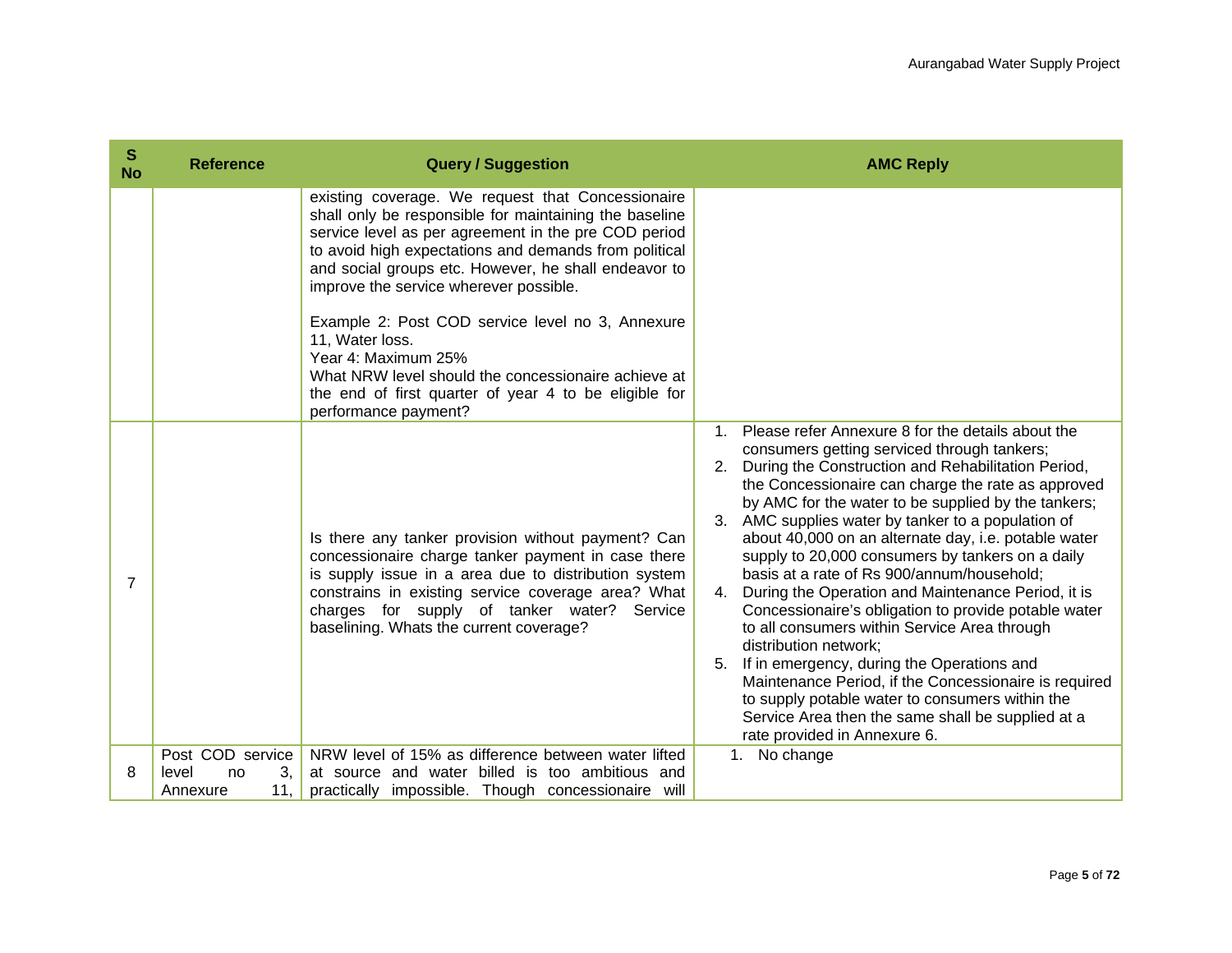| $\mathbf{s}$<br><b>No</b> | <b>Reference</b>                                                                                                     | <b>Query / Suggestion</b>                                                                                                                                                                                                                                                                                                                                                                                                                                                                                                                                                                                                                                                                                                                                                                                                                                                                                                                                                                                                                                                                                                                                                                                                                                                                                                                          | <b>AMC Reply</b>                                                                                                                                                                                                                                                                                                                                                                                                                                                                                                                                                                                                      |
|---------------------------|----------------------------------------------------------------------------------------------------------------------|----------------------------------------------------------------------------------------------------------------------------------------------------------------------------------------------------------------------------------------------------------------------------------------------------------------------------------------------------------------------------------------------------------------------------------------------------------------------------------------------------------------------------------------------------------------------------------------------------------------------------------------------------------------------------------------------------------------------------------------------------------------------------------------------------------------------------------------------------------------------------------------------------------------------------------------------------------------------------------------------------------------------------------------------------------------------------------------------------------------------------------------------------------------------------------------------------------------------------------------------------------------------------------------------------------------------------------------------------|-----------------------------------------------------------------------------------------------------------------------------------------------------------------------------------------------------------------------------------------------------------------------------------------------------------------------------------------------------------------------------------------------------------------------------------------------------------------------------------------------------------------------------------------------------------------------------------------------------------------------|
|                           | Water loss                                                                                                           | operate and maintain water supply assets, he cannot<br>avoid third party damage as 90% of the assets will<br>remain in areas where concessionaire only has right<br>of way like any other utilities. Also we do not see any<br>economic rationale behind reducing NRW to 15%<br>overall. We request AMC to consider target NRW<br>levels of 15% as difference measured between<br>outflow at MBR and water billed. Water loss from<br>source to outlet of MBR could be as allowed in<br>CPHEEO norms.                                                                                                                                                                                                                                                                                                                                                                                                                                                                                                                                                                                                                                                                                                                                                                                                                                              |                                                                                                                                                                                                                                                                                                                                                                                                                                                                                                                                                                                                                       |
| 9                         | 1.1.4, Page 2 of<br>Volume<br>$\mathbf 1$<br>and<br>34,<br>Annexure<br>Reply to Query no<br>221, Page 263 of<br>267. | The estimated cost of project has jumped from earlier<br>INR 638 crores to present INR 792 crores. We see the<br>major difference in distribution system estimate which<br>is changed from pervious INR 166 crores to present<br>INR 320 crores essentially due to use of DI pipes.<br>We think that at INR 792 crores the project may not<br>remain affordable to AMC. Further the total grant<br>amount also has reduced to INR 400 crores. All this<br>will impact very badly on the AOSG that the bidders<br>will demand to cover higher capex.<br>PE pipes (upto size 350mm diameter) as considered<br>in earlier estimate of AMC are a suitable pipe material<br>like the DI pipes for smaller size distribution network<br>and will reduced the cost of works considerably.<br>Further there is ease in work with PE pipes as they<br>come in coils, are flexible and therefore have less<br>joints and require less no of specials (bends) reducing<br>costs and improving construction timelines.<br>We think that consideration of DI pipes is unnecessary<br>burden on the project. We don't see change in<br>material specs as a deviation from DPR. Already AMC<br>has made changes to various item in DPR, in their<br>size and quantity. Request AMC to consider PE pipes<br>for size upto 350 mm diameter in distribution network. | For the purpose of Bidding, Bidders are expected<br>1.<br>to consider the revised cost of the Project and only<br>DI pipes for the distribution system;<br>However, AMC will try to reduce the cost of the<br>2.<br>Project and Concessionaire's contribution through:<br>i. Persuasion at State as well as Central<br>Government to allow flexibility in using HDPE<br>pipes in the distribution system; and<br>ii. Representation to the State Government for the<br>allowance of grant for the water meters<br>But at this stage, AMC is not in position to<br>3.<br>guarantee the fructification of these efforts |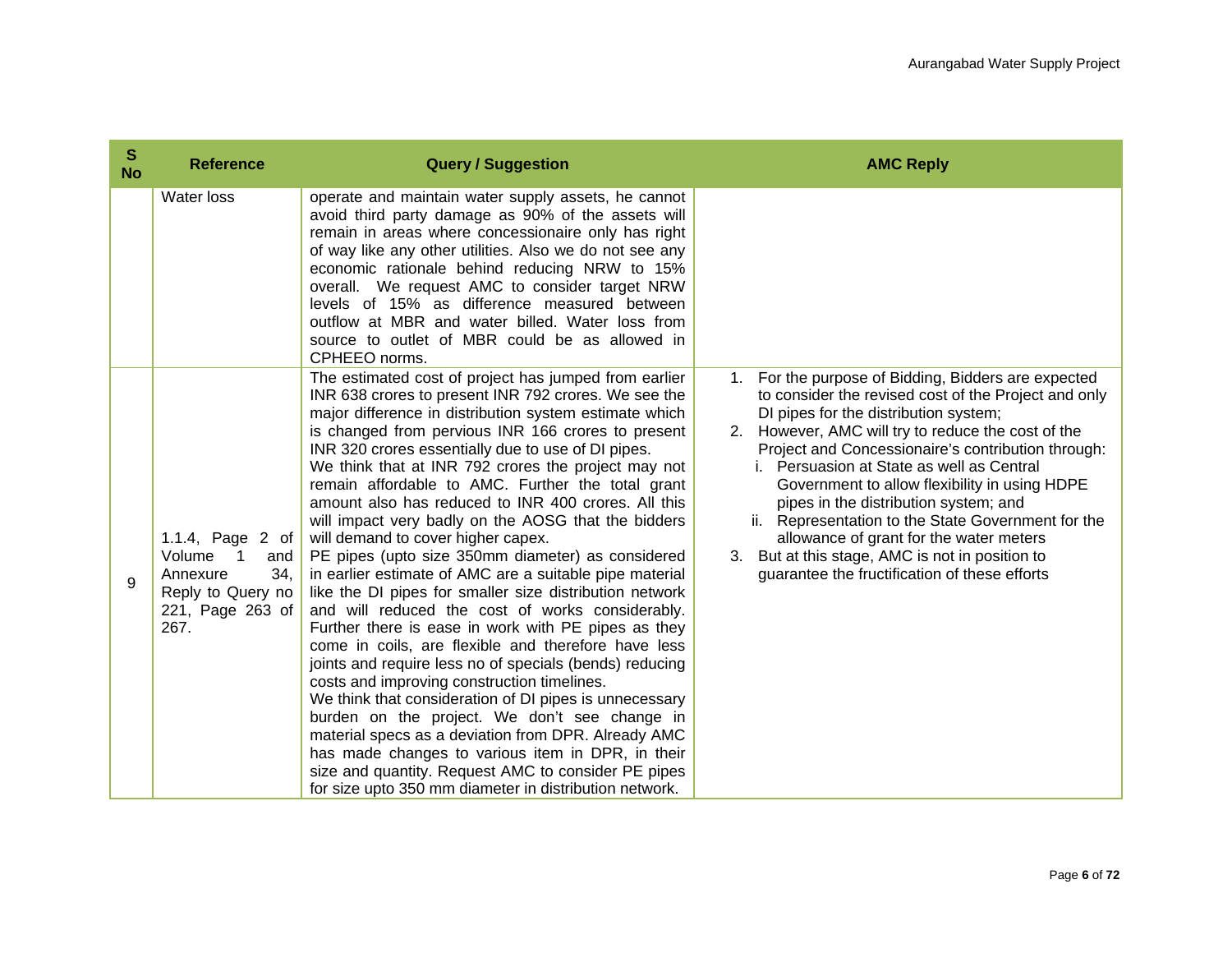| S<br><b>No</b> | <b>Reference</b>                                                                                                          | <b>Query / Suggestion</b>                                                                                                                                                                                                                                                                                                                                                                                                                                                                                                                                                                                                                                                                                                                                                                                                                                                                                                                                                                                                                                                                                                                                                                                                                                                                                                                                                                                                                                                                                                                                                                                                                                                                                                                                                                                                                                                   | <b>AMC Reply</b> |
|----------------|---------------------------------------------------------------------------------------------------------------------------|-----------------------------------------------------------------------------------------------------------------------------------------------------------------------------------------------------------------------------------------------------------------------------------------------------------------------------------------------------------------------------------------------------------------------------------------------------------------------------------------------------------------------------------------------------------------------------------------------------------------------------------------------------------------------------------------------------------------------------------------------------------------------------------------------------------------------------------------------------------------------------------------------------------------------------------------------------------------------------------------------------------------------------------------------------------------------------------------------------------------------------------------------------------------------------------------------------------------------------------------------------------------------------------------------------------------------------------------------------------------------------------------------------------------------------------------------------------------------------------------------------------------------------------------------------------------------------------------------------------------------------------------------------------------------------------------------------------------------------------------------------------------------------------------------------------------------------------------------------------------------------|------------------|
| 10             | Reply to Query no<br>2, Page 25 of 267,<br>Query no 61, Page<br>127 of 267 and<br>152,<br>Query<br>no<br>Page 248 of 267. | In the prebid meeting, bidders had expressed their<br>concern over the timelines proposed in the project.<br>However in the replies this concern is not addressed.<br>Our experience in other cities shows that survey,<br>study and design of rehab of distribution system is a<br>lengthy process as there are many iterations in design<br>that happen due to unknowns since all the assets are<br>buried underground. Information on assets (size,<br>length, material, quality and strength of material) are<br>key to design and needs to be verified as the current<br>information available with AMC is limited. We<br>therefore request that for survey and design of<br>distribution system AMC should allow a period of 1<br>year.<br>Similarly rehabilitation of distribution system is a<br>tedious process. Each length of existing main to be<br>rehabilitated involves laying of new pipe, transferring<br>of service connection, testing and disconnection of old<br>line. The transfer of service connection with new<br>material and installation of meter are to be done in<br>individual customer's premises which require their<br>permission etc. Also AMC's own report estimates<br>1290 kms of distribution mains laying and 134000<br>connections. To compress this activity in 3 years is<br>impossible as this will create many social issues due<br>to simultaneous excavation of streets and main roads,<br>traffic congestion, etc. We therefore request that for<br>rehabilitation of distribution system AMC should allow<br>a period of 6 years.<br>We understand that constrain in providing more time<br>is attributed to the UIDSSMT grant for the work which<br>is believed to be available only till March 2012 and<br>has to be utilized before this time. Further 70% of the<br>earlier grant installment (50% of total) has to be | 1. No change     |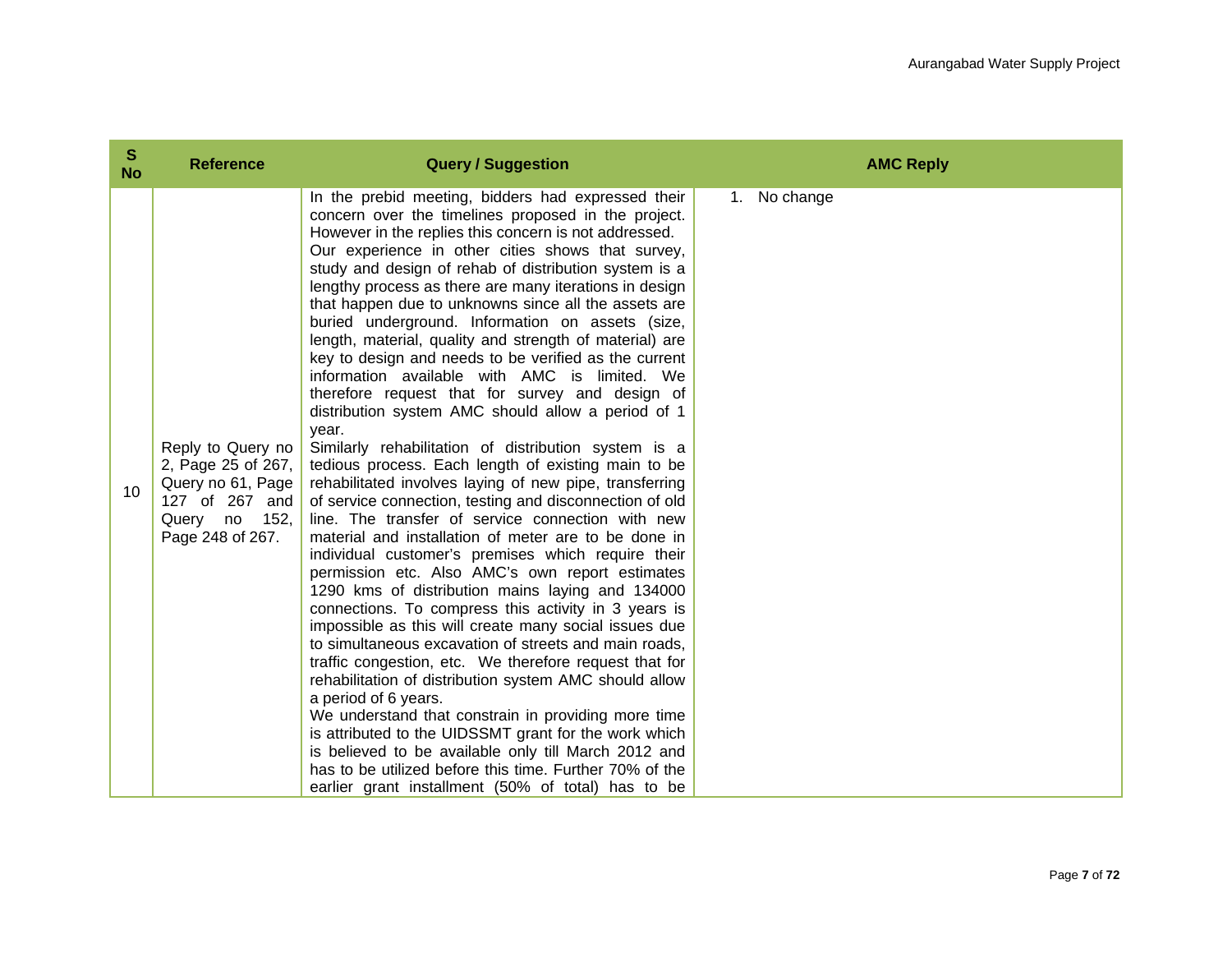| S<br><b>No</b> | <b>Reference</b>                                              | <b>Query / Suggestion</b>                                                                                                                                                                                                                                                                                                                                                                                                                                                                                                                                                                                                                                                                                                                                                                                                                                                                                            | <b>AMC Reply</b>                        |
|----------------|---------------------------------------------------------------|----------------------------------------------------------------------------------------------------------------------------------------------------------------------------------------------------------------------------------------------------------------------------------------------------------------------------------------------------------------------------------------------------------------------------------------------------------------------------------------------------------------------------------------------------------------------------------------------------------------------------------------------------------------------------------------------------------------------------------------------------------------------------------------------------------------------------------------------------------------------------------------------------------------------|-----------------------------------------|
|                |                                                               | utilized for release of the second installment.<br>We suggest that the total construction work be divided<br>into two parts. For the works from headworks to MBR,<br>AMC may provide the earlier timelines of 6 months for<br>design (preparatory period) and 3 years for<br>construction since this is possible. For the works from<br>MBR to customer tap, kindly allow 12 months design<br>period and 6 years of constructions. With this we<br>believe, it is possible to complete enough works so as<br>to raise 70% utilization of first installment of the grant<br>amount. We request your consideration.                                                                                                                                                                                                                                                                                                    |                                         |
| 11             | Reply to Query No<br>17, Page 71 of<br>267,                   | Here bimonthly invoicing means invoicing once in two<br>months? Kindly clarify for better understanding.                                                                                                                                                                                                                                                                                                                                                                                                                                                                                                                                                                                                                                                                                                                                                                                                             | Bidder's understanding is correct<br>1. |
| 12             | Point<br>No.<br>1&2.<br>Reply to Query No<br>3, Page 8 of 267 | Point 1: Performance security of 10% of construction<br>and rehabilitation period is too high. Herein the<br>concessionaire has to bring in capital for works over<br>and above the grant, therefore we request again to<br>reduce the performance security to 10% of grant<br>amount.<br>Point 2: There is already a performance fee of 25% of<br>the AOSG. A separate performance security for<br>Operation and Maintenance period which is equivalent<br>to AOSG itself is not reasonable. This essentially<br>means that concessionaire will have to provide<br>security for the total cost of work in O&M period. We<br>request AMC to remove the security requirement or fix<br>to a max of 5% of AOSG.<br>Please note that bank charges for providing security<br>will be loaded by the bidders in their price which AMC<br>will have to bear. The higher the security amount,<br>higher the cost of project. | 1. No change                            |
| 13             | Reply to Query No                                             | The concessionaire is expected to bear upto 15% per                                                                                                                                                                                                                                                                                                                                                                                                                                                                                                                                                                                                                                                                                                                                                                                                                                                                  | No change<br>1.                         |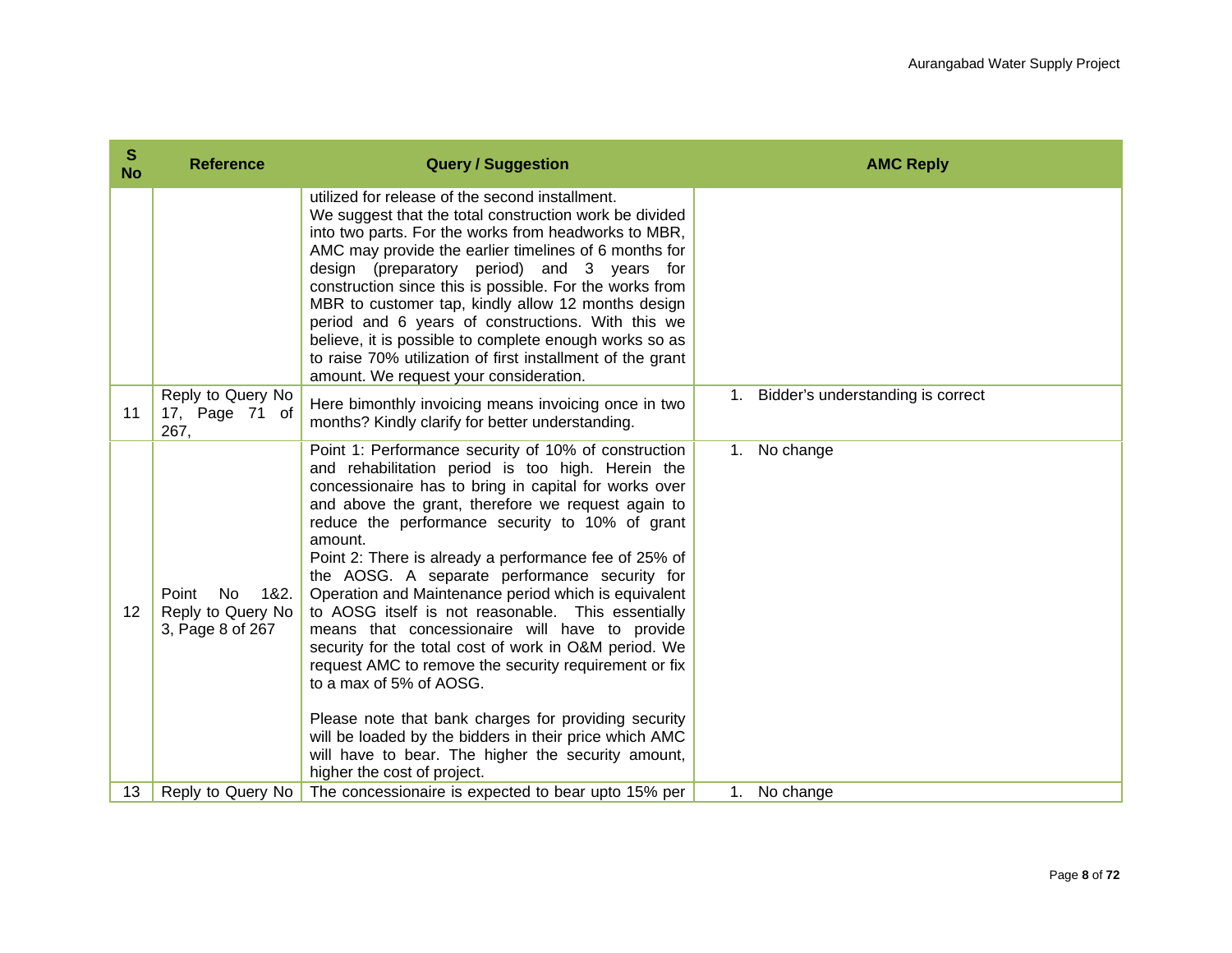| S<br><b>No</b> | <b>Reference</b>                                             | <b>Query / Suggestion</b>                                                                                                                                                                                                                                                                                                                                                                                                                                                                                                                                                                                                                                                                                                                                               | <b>AMC Reply</b>                                                                                                                                 |
|----------------|--------------------------------------------------------------|-------------------------------------------------------------------------------------------------------------------------------------------------------------------------------------------------------------------------------------------------------------------------------------------------------------------------------------------------------------------------------------------------------------------------------------------------------------------------------------------------------------------------------------------------------------------------------------------------------------------------------------------------------------------------------------------------------------------------------------------------------------------------|--------------------------------------------------------------------------------------------------------------------------------------------------|
|                | 8, Page 37 of 267,<br>Reply to Query No<br>9, Page 50 of 267 | annum increase in raw water cost and upto 10% per<br>annum increase in power cost. The assumed increase<br>in cost of raw water and power year on year by the<br>bidder will reflect in the AOSG demanded by him and<br>AMC will tend to pay more than the actual increase. It<br>shall also inflate the AOSG in the beginning years.<br>We request AMC to considering complete pass<br>through of increase in cost of raw water and power in<br>the interest of the project.                                                                                                                                                                                                                                                                                           |                                                                                                                                                  |
| 14             | Reply to Query No<br>14, Page 66 of<br>267,                  | The request made by bidders was on the limit of 5% of<br>project cost (now INR 40 crores) set in CA for<br>increase/ decrease of cost due to change in law. The<br>reply does not address this. We request AMC to lower<br>this limit to 0.5% as per model concession agreement<br>since this will further burden the project cost if bidders<br>have to build in such high cost in their financial model.<br>Kindly clarify: Shall the concessionaire bear the<br>recurring effect of such change in law(taxes/duties)<br>from the year when such new law comes into being?<br>Kindly clarify: Schedule 1 of Concession Agreement:<br>definition of change in law (a)<br>Will change in existing taxes /duties be covered under<br>enactment of any new applicable law | No change<br>1.                                                                                                                                  |
| 15             | Reply to query no<br>5, page 36 of 267                       | Point No 2: We request that all amount collected for a<br>given quarter in the collection account shall be<br>transferred to water payment account by end of the<br>given quarter                                                                                                                                                                                                                                                                                                                                                                                                                                                                                                                                                                                       | 1. As clarified by AMC all amount deposited in the<br>Collection Account shall be transferred to the<br>Water Payment account on a monthly basis |
| 16             | Annexure<br>28.<br>replies to queries                        | Shall the one year advance water tax collected from<br>new customer form part of user fee? What charges<br>shall be levied for reconnection of disconnected<br>customers who have paid their dues? What shall be<br>the revision for one year advance water tax during the<br>concession period?                                                                                                                                                                                                                                                                                                                                                                                                                                                                        | Please refer reply to query no 4 of this document<br>$1_{\cdot}$                                                                                 |
| 17             | Reply to query no                                            | Kindly clarify if collection/ recovery of water arrears is                                                                                                                                                                                                                                                                                                                                                                                                                                                                                                                                                                                                                                                                                                              | 1. The understanding is correct                                                                                                                  |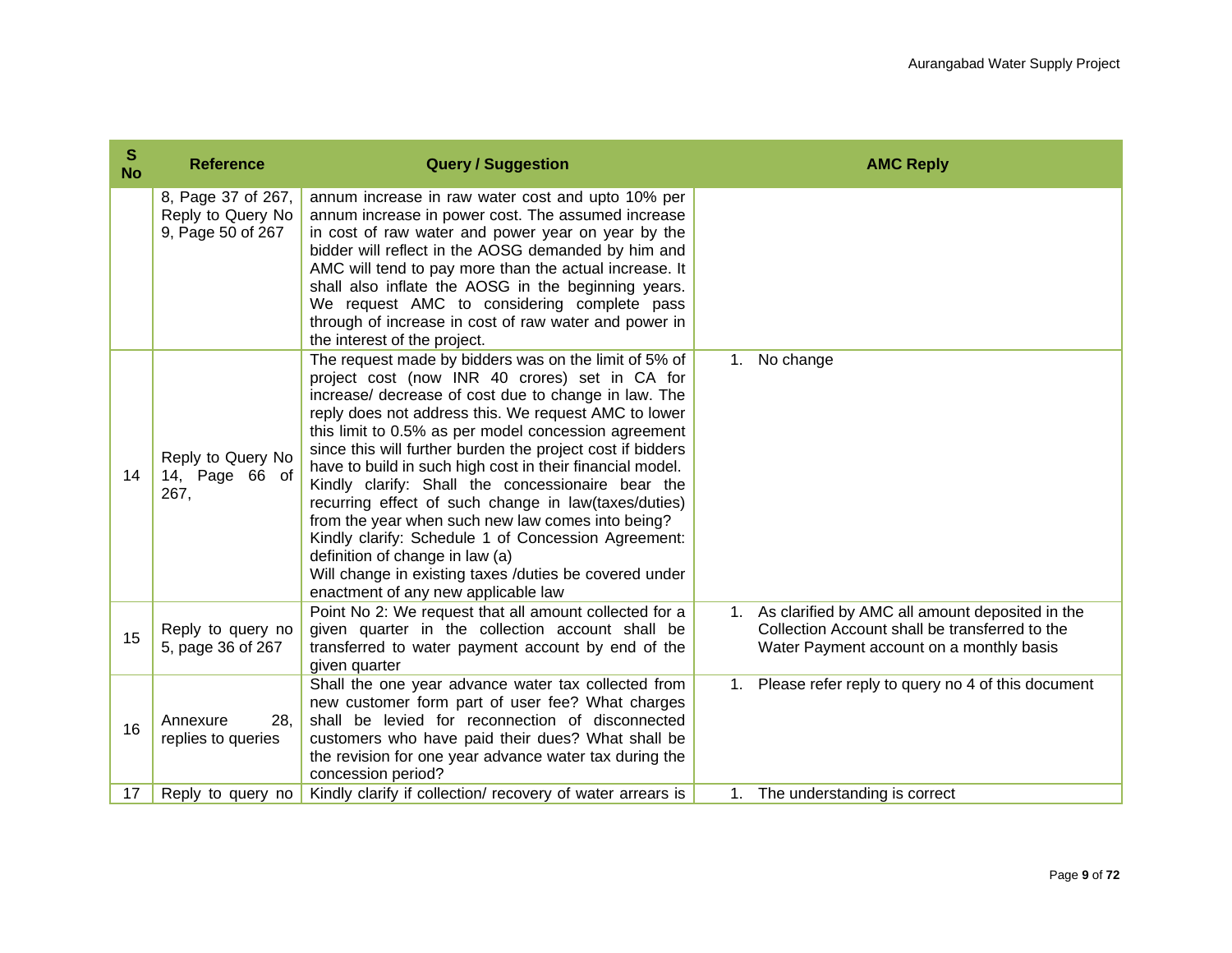| S<br><b>No</b> | <b>Reference</b>                                                                                      | <b>Query / Suggestion</b>                                                                                                                                                                                                                                                                                                                                                                                                                                                                                                                                                                                                                                                                                                                                                                                                                                                                                                                                                                                                                                                                                                                                                                                                                                                                                                                                                              | <b>AMC Reply</b>                                                                                                                                                                                                                                                                                                                                                                                                                                                                                                                                                                                                                                                                                                                                                                                                                                                                                                                                                                                                                                                                                                                                                                                                                                                                                                                                |
|----------------|-------------------------------------------------------------------------------------------------------|----------------------------------------------------------------------------------------------------------------------------------------------------------------------------------------------------------------------------------------------------------------------------------------------------------------------------------------------------------------------------------------------------------------------------------------------------------------------------------------------------------------------------------------------------------------------------------------------------------------------------------------------------------------------------------------------------------------------------------------------------------------------------------------------------------------------------------------------------------------------------------------------------------------------------------------------------------------------------------------------------------------------------------------------------------------------------------------------------------------------------------------------------------------------------------------------------------------------------------------------------------------------------------------------------------------------------------------------------------------------------------------|-------------------------------------------------------------------------------------------------------------------------------------------------------------------------------------------------------------------------------------------------------------------------------------------------------------------------------------------------------------------------------------------------------------------------------------------------------------------------------------------------------------------------------------------------------------------------------------------------------------------------------------------------------------------------------------------------------------------------------------------------------------------------------------------------------------------------------------------------------------------------------------------------------------------------------------------------------------------------------------------------------------------------------------------------------------------------------------------------------------------------------------------------------------------------------------------------------------------------------------------------------------------------------------------------------------------------------------------------|
|                | 87, page 137 of<br>267                                                                                | a Concessionaire's obligation.                                                                                                                                                                                                                                                                                                                                                                                                                                                                                                                                                                                                                                                                                                                                                                                                                                                                                                                                                                                                                                                                                                                                                                                                                                                                                                                                                         |                                                                                                                                                                                                                                                                                                                                                                                                                                                                                                                                                                                                                                                                                                                                                                                                                                                                                                                                                                                                                                                                                                                                                                                                                                                                                                                                                 |
| 18             | Reply to query no<br>31, page 101 of<br>267,<br>Reply<br>to<br>110,<br>query<br>no<br>page 145 of 267 | We feel that the third slab (Rs 23/ kl for consumption<br>between 17-23 kl/ month) and fourth slab (Rs 30/kl for<br>consumption above 23 kl/ month) are too high and<br>there will public outcry with such high tariffs. All<br>increase in tariffs have to be justified. We request<br>AMC to reconsider this tariff plan. Also the<br>Concession Agreement shall have room to reconsider<br>tariff plan taking into account public sentiment. Incase,<br>for a given level of tariff during the concession period,<br>if the consumers in mass numbers are not willing to<br>pay, what recourse will AMC and concessionaire<br>have? We request AMC to provide relief to<br>concessionaire in such case under clause 22.1 (b) of<br>draft Concession Agreement.<br>Further charging meter cost in EMI terms over and<br>above the water charges payable with new tariff in<br>post COD period will inflate the total water billed to<br>consumer.<br>We request that the volumetric tariff be implemented<br>immediately (within two months) after meters are<br>installed during the construction and rehabilitation<br>period. This will ease the immediate and abrupt<br>change from flat tariff system to volumetric as<br>proposed to a more gradual change. Also a period of<br>2 months could be provided after installation of meter<br>to record any abnormal consumptions. | 1. AMC considers the Water Tariff provided in the<br>Concession Agreement as appropriate for the<br>Service Area and the Project;<br>2. AMC has already provided a relief to the<br>Concessionaire under Clause 22.1 (b) of the Draft<br><b>Concession Agreement;</b><br>No change in a mechanism of recovering meter<br>3.<br>cost from the consumers;<br>AMC agrees to the Bidder's suggestion to allow<br>4.<br>Concessionaire charge volumetric water tariff<br>during the Construction and Rehabilitation Period;<br>The mechanism to charge volumetric water tariff<br>5.<br>during the Construction and Rehabilitation Period<br>shall be as follows:<br>i. The option to charge either volumetric or flat<br>water tariff during the Construction and<br>Rehabilitation Period will be with the<br>Concessionaire;<br>ii. The Concessionaire can charge volumetric tariff<br>only after 3 months of installation of such meter;<br>iii. The volumetric water tariff applicable during the<br>Construction and Rehabilitation Period shall be<br>Rs 8/kl and Rs 39/kl respectively for domestic<br>and non-domestic consumers;<br>iv. The General Body of Aurangabad Municipal<br>Corporation has approved these charges in its<br>resolution number 554 dated August 18 <sup>th</sup> , 2009,<br>provided in the RFP Document Clause No |
|                |                                                                                                       |                                                                                                                                                                                                                                                                                                                                                                                                                                                                                                                                                                                                                                                                                                                                                                                                                                                                                                                                                                                                                                                                                                                                                                                                                                                                                                                                                                                        | 1.1.13 (B) (iii) (c)                                                                                                                                                                                                                                                                                                                                                                                                                                                                                                                                                                                                                                                                                                                                                                                                                                                                                                                                                                                                                                                                                                                                                                                                                                                                                                                            |
| 19             | Reply to query no<br>57, page 123 of<br>267                                                           | The current surplus of AMC is just over Rupees 10<br>crores. How AMC plans to ring fence the water<br>payment?                                                                                                                                                                                                                                                                                                                                                                                                                                                                                                                                                                                                                                                                                                                                                                                                                                                                                                                                                                                                                                                                                                                                                                                                                                                                         | AMC is proposing to ring fence Water Payment account by:<br>Depositing net User Charges, after deduction of<br>$1_{\cdot}$<br>raw water, power & employee cost from Collection                                                                                                                                                                                                                                                                                                                                                                                                                                                                                                                                                                                                                                                                                                                                                                                                                                                                                                                                                                                                                                                                                                                                                                  |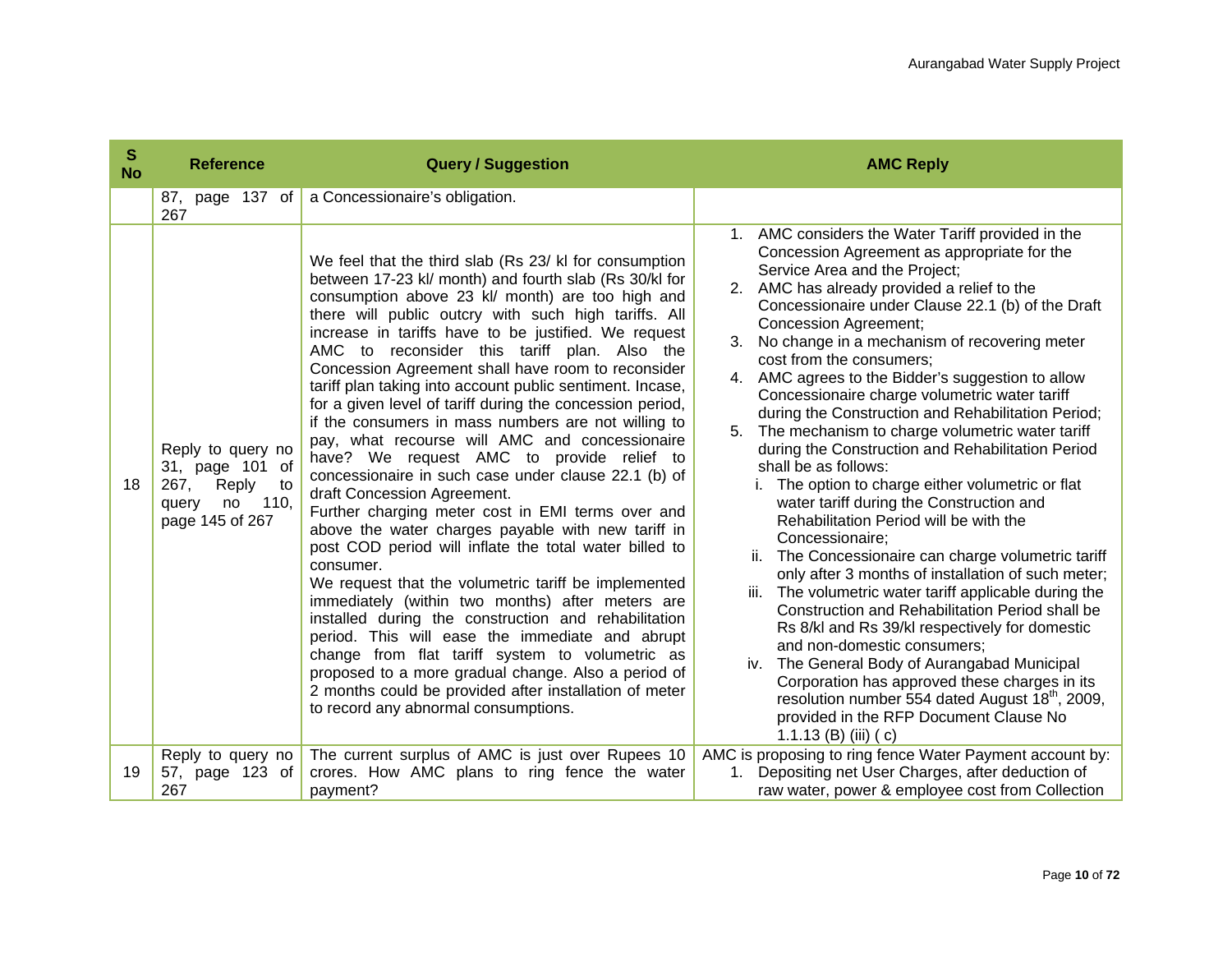| S<br><b>No</b> | <b>Reference</b>                                            | <b>Query / Suggestion</b>                                                                                                                                                                                                                                                                                                                                                                                                                                                                                                                                                                  | <b>AMC Reply</b>                                                                                                                                                                                                                                                                                                                                                                                                                                                                                                                                                                                                                                                                                           |
|----------------|-------------------------------------------------------------|--------------------------------------------------------------------------------------------------------------------------------------------------------------------------------------------------------------------------------------------------------------------------------------------------------------------------------------------------------------------------------------------------------------------------------------------------------------------------------------------------------------------------------------------------------------------------------------------|------------------------------------------------------------------------------------------------------------------------------------------------------------------------------------------------------------------------------------------------------------------------------------------------------------------------------------------------------------------------------------------------------------------------------------------------------------------------------------------------------------------------------------------------------------------------------------------------------------------------------------------------------------------------------------------------------------|
|                |                                                             |                                                                                                                                                                                                                                                                                                                                                                                                                                                                                                                                                                                            | Account to Water Payment Account on a monthly<br>basis; and<br>2. Budgetary allocation for the Annual Grant to be<br>paid to the Concessionaire                                                                                                                                                                                                                                                                                                                                                                                                                                                                                                                                                            |
| 20             | Reply to query no<br>27, Page 85of 267                      | Point no 3: The concessionaire shall be given<br>flexibility to refuse/ seek replacement of any deputed<br>employee if such employee is found not suitable to<br>work under concessionaire. What powers will AMC<br>vest with concessionaire to address incidence of<br>indiscipline or negligence leading to financial/<br>operational liabilities?<br>Point no 8: Kindly provide the breakup of the cost.<br>Point no 12: Kindly provide the base remuneration for<br>year 2010-11.<br>Point no 17: Who shall pay for the deputation<br>allowance? How much is the deputation allowance? | 1. As clarified by AMC, all employees below the rank<br>of sub-overseer, working in the AMC's water<br>department shall be transferred to the<br>Concessionaire on deputation;<br>2. In case of any incidence of indiscipline or<br>negligence of the deputed employee leading to<br>financial/operational liabilities, the Concessionaire<br>shall be allowed to recommend punitive action<br>against such employee to AMC that it may find<br>suitable;<br>3. AMC shall consider the recommendation and take<br>an appropriate action against such employee; and<br>4. The Concessionaire shall pay the deputation<br>allowance, which will be in line with the<br>Maharashtra State Civil Service Rules |
| 21             | Clause<br>1.1.13(B)(ii) b<br>Clause<br>$1.1.13(B)(ii)$ c    | Kindly provide break up (size and length wise) of<br>replacement in trunk main considered in INR 69<br>crores of estimate.<br>Kindly provide breakup (size and length wise) of 1290<br>kms of replacement considered in the estimate (Page<br>16)                                                                                                                                                                                                                                                                                                                                          | 1. Please refer Annexure 3 of this document for the<br>cost estimation of Trunk main and Feeder mains<br>2. Please refer Annexure 4 of this document for the<br>details of the distribution pipeline network for all six<br>zones, covering 1089.78 kms;<br>3. AMC considered additional 200 kms of pipeline<br>network for any new development within the<br>Service Area                                                                                                                                                                                                                                                                                                                                 |
| 22             | Reply to query no<br>34, page 226 of<br>267                 | Annexures 23 and 26 are not provided in replies to<br>queries. Kindly provide.                                                                                                                                                                                                                                                                                                                                                                                                                                                                                                             | 1. Annexure 23 has been provided in a hard copy<br>2. Annexure $26 - It$ was a numbering error, this<br>Annexure was not mentioned in the earlier reply                                                                                                                                                                                                                                                                                                                                                                                                                                                                                                                                                    |
| 23             | (PDF<br>Vol<br>Ш<br>drawings) as part<br>replies to queries | Kindly provide these drawings in Autocad format. The<br>given drawings are not clear especially Fig 3 drawing<br>when zoomed to see closely. The print of the drawings<br>also does not come clear.                                                                                                                                                                                                                                                                                                                                                                                        | 1. AMC has already provided the same as part of<br>Annexure to reply to queries raised by Bidders                                                                                                                                                                                                                                                                                                                                                                                                                                                                                                                                                                                                          |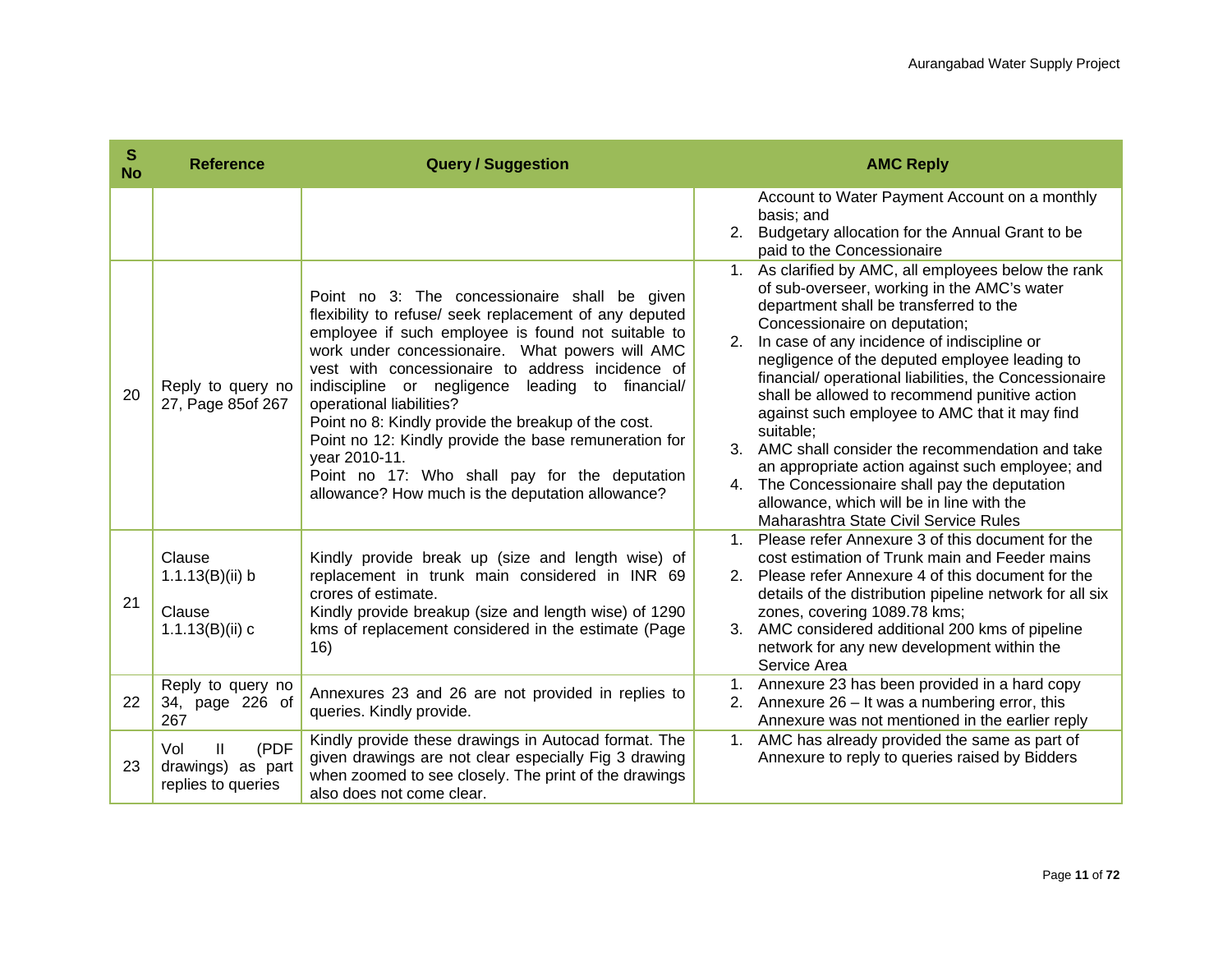| S<br><b>No</b> | <b>Reference</b>                            | <b>Query / Suggestion</b>                                                                                                                                                                                                                                                                                                                                                                                                                                                                                                                              | <b>AMC Reply</b>                                                                                                                                                                                                                                                                                                    |
|----------------|---------------------------------------------|--------------------------------------------------------------------------------------------------------------------------------------------------------------------------------------------------------------------------------------------------------------------------------------------------------------------------------------------------------------------------------------------------------------------------------------------------------------------------------------------------------------------------------------------------------|---------------------------------------------------------------------------------------------------------------------------------------------------------------------------------------------------------------------------------------------------------------------------------------------------------------------|
| 24             | 19,<br>Annexure<br>Replies to queries       | is referred as<br>"Residential &<br><b>The</b><br>annexure<br>commercial property details". However in the file there<br>is category wise demand details for electricity. Kindly<br>provide the residential and commercial property<br>details registered with AMC.                                                                                                                                                                                                                                                                                    | 1. AMC has already provided the available details in<br>the Bidding Documents                                                                                                                                                                                                                                       |
| 25             | Technical                                   | Kindly confirm, the capacity of intake well is 320 mld<br>or 192 mld?<br>Kindly confirm, the no of staff quarters to be<br>constructed is 58 nos?<br>Kindly confirm if the intake well can be designed as<br>circular?                                                                                                                                                                                                                                                                                                                                 | The capacity of intake well shall be 325.48 MLD, as<br>1.<br>per Annexure 7 of AMC's earlier reply;<br>2. There shall be 10 class 3 quarters of 60 square<br>meters each and 14 class 4 quarters of 40 square<br>meters each; and<br>The intake well can be designed as circular with an<br>3.<br>approval from AMC |
| 26             | Reply to query no<br>86, page 136 of<br>267 | Kindly clarify: Shall the tanker supply be charged to<br>customers? If so what rate should be applicable?<br>We request the tanker supply in the pre COD period<br>be restricted to areas identified in service baseline<br>exercise in the preparatory period.<br>For cases wherein there is disruption in the operation<br>both pre COD and post COD period, The<br>concessionaire shall supply water by tanker. However,<br>we request AMC to allow concessionaire to charge<br>consumer for the tanker water at the pre decided rates<br>as above. | 1. Please refer the reply to the query no 7 of this<br>Document                                                                                                                                                                                                                                                     |
| 27             | Reply to query no<br>32, page 102 of<br>267 | Point No 1: kindly provide clarity in revised concession<br>agreement.                                                                                                                                                                                                                                                                                                                                                                                                                                                                                 | 1. Please refer the reply to the query no 3 of this<br>Document                                                                                                                                                                                                                                                     |
| 28             | Reply to query no<br>42, page 110 of<br>267 | Kindly provide the base quantities to be considered by<br>the bidder. Only then can the additional quantities be<br>defined.                                                                                                                                                                                                                                                                                                                                                                                                                           | 1. AMC has already provided these quantities in its<br>earlier reply to all Bidders                                                                                                                                                                                                                                 |
| 29             | Reply to query no<br>46, page 112 of<br>267 | Point no 3: We request to reduce this period to 3<br>months                                                                                                                                                                                                                                                                                                                                                                                                                                                                                            | AMC agrees with the change;<br>$1_{\cdot}$<br>The Concessionaire shall disconnect the<br>2.<br>connection, after receiving a formal approval from<br>AMC, for non-payment of water dues for 3                                                                                                                       |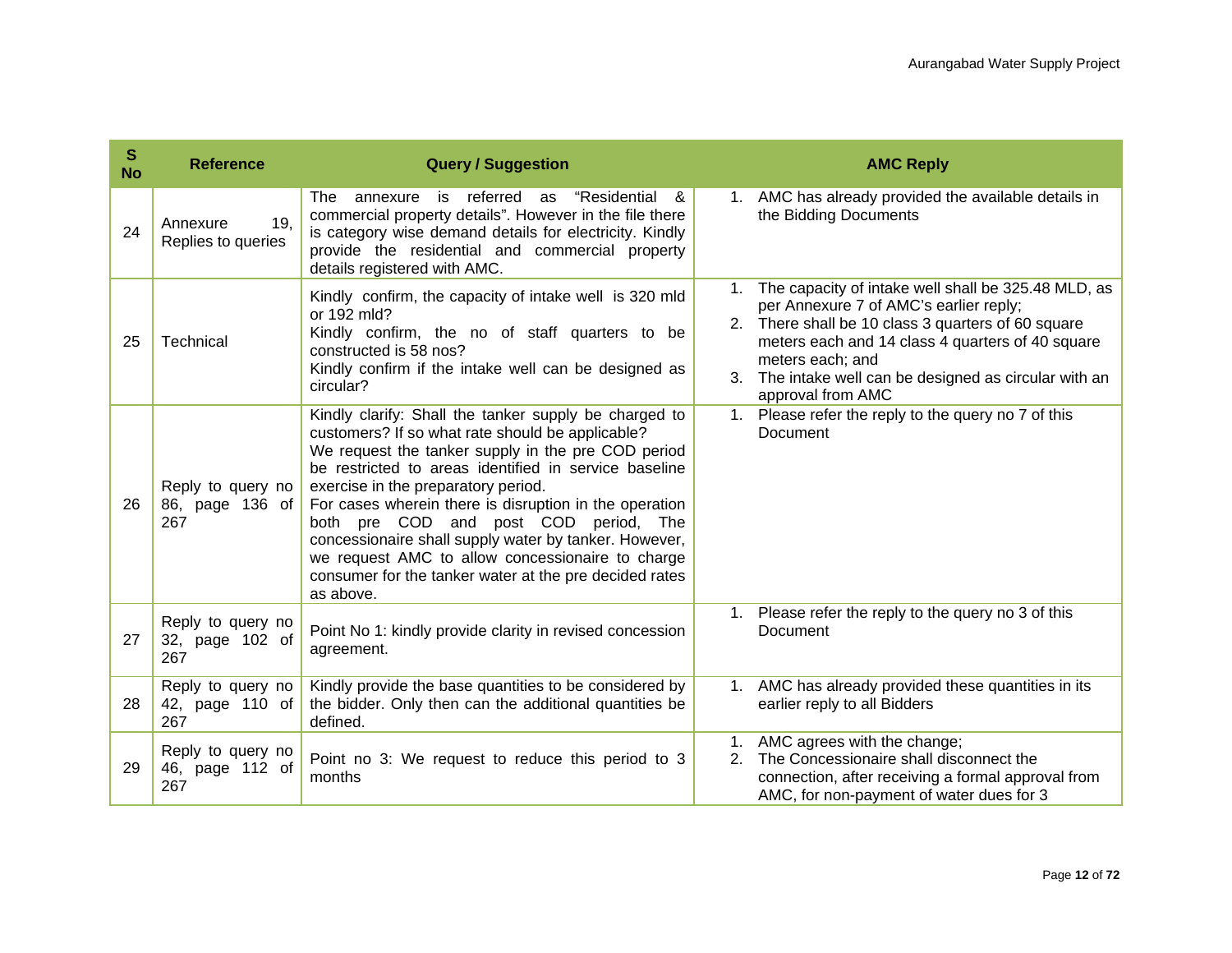| S<br><b>No</b> | <b>Reference</b>                                                                                                     | <b>Query / Suggestion</b>                                                                                                                                                                                                                                                                                                                                                                                                                                                            |         | <b>AMC Reply</b>                                                                     |
|----------------|----------------------------------------------------------------------------------------------------------------------|--------------------------------------------------------------------------------------------------------------------------------------------------------------------------------------------------------------------------------------------------------------------------------------------------------------------------------------------------------------------------------------------------------------------------------------------------------------------------------------|---------|--------------------------------------------------------------------------------------|
|                |                                                                                                                      |                                                                                                                                                                                                                                                                                                                                                                                                                                                                                      |         | consecutive months                                                                   |
| 30             | Reply to query no<br>8, page 38 of 267                                                                               | Point No 9: This is an open ended clause with<br>unlimited liability on the concessionaire.<br><b>The</b><br>concessionaire shall be responsible only to treat water<br>at his cost within 10% limits of average of given quality<br>parameter of raw water in a given month. Beyond this<br>limit the extra cost shall b pas through. Or alternatively<br>AMC shall limit this extra cost to be borne by<br>concessionaire to INR 10 Lakhs per year. We request<br>AMC to consider. | 1.      | No change                                                                            |
| 31             | Reply to query no<br>53, page 121 of<br>267                                                                          | Point no 3 and 4: We are not clear on these points.<br>Kindly clarify. Please suggest how concessionaire can<br>recover the service tax from consumers?                                                                                                                                                                                                                                                                                                                              | $1_{-}$ | The same can be loaded to consumers in User<br>Charges                               |
| 32             | Reply to query no<br>58, page 126 of<br>267<br>Clause 19.1 (a)(ii),<br>$c(iii)$ & (d) and 19.2<br>(a) of volume III. | We again refer our earlier query. Kindly clarify<br>A deviation from DPR due to Concessionaire following<br>the Mandatory Project Requirements given in Vol II (ii)<br>will be considered as an act or omission on part of<br>AMC and concessionaire shall be entitled for relief as<br>per clause 19.2 (a) of Vol III.<br>If so, will the same hold true for deviation from DPR<br>due to concessionaire following CA and the replies to<br>prebid?                                 |         | 1. The understanding is correct;                                                     |
| 33             | Reply to query no<br>133, page 153 of<br>267                                                                         | Pls clarify whether the first part of the example or the<br>second part is correct in the query. We think the<br>second is correct.                                                                                                                                                                                                                                                                                                                                                  |         | 1. No change                                                                         |
| 34             | Reply to query no<br>2, page 210 of 267                                                                              | Point no 1: pls provide the TOR.                                                                                                                                                                                                                                                                                                                                                                                                                                                     |         | 1. Please refer Annexure 1 of this document for broad<br><b>Household Survey ToR</b> |
| 35             | General                                                                                                              | Kindly provide the terms and condition for creating<br>water payment account and collection account. How<br>and when these accounts be opened and activated.                                                                                                                                                                                                                                                                                                                         |         | 1. These accounts shall be opened during the<br><b>Preparatory Period</b>            |
|                | <b>JMC Projects (India) Limited</b>                                                                                  |                                                                                                                                                                                                                                                                                                                                                                                                                                                                                      |         |                                                                                      |
| 36             | General                                                                                                              | Some Queries in the "Response to Pre-Bid Queries                                                                                                                                                                                                                                                                                                                                                                                                                                     |         | 1. Please refer our reply to query no 1 and 2 of this                                |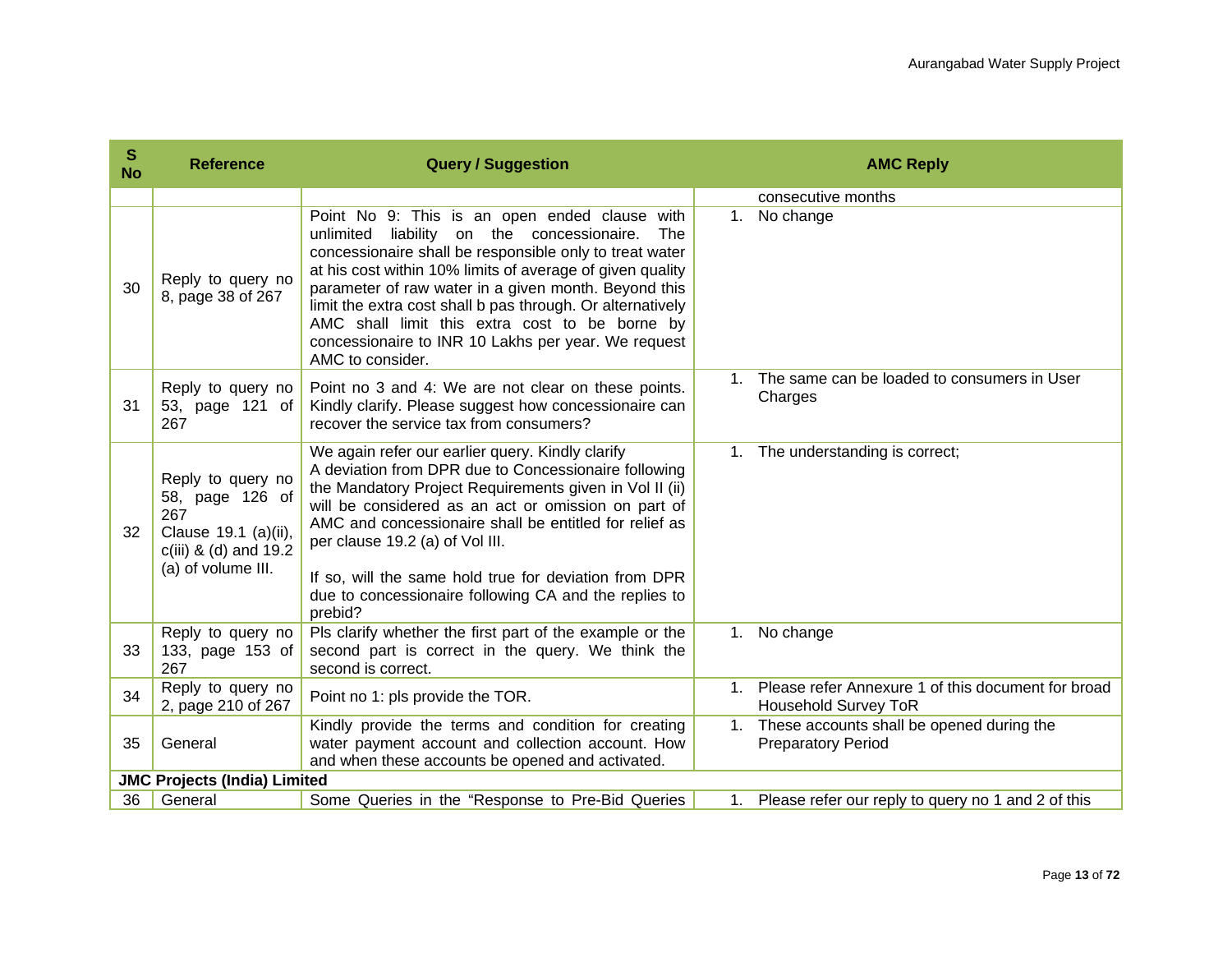| S<br><b>No</b> | <b>Reference</b>          | <b>Query / Suggestion</b>                                                                                                                                                                                                                                                                                                                                                                                                                                                                                                                                                                                                                          | <b>AMC Reply</b>                                                  |
|----------------|---------------------------|----------------------------------------------------------------------------------------------------------------------------------------------------------------------------------------------------------------------------------------------------------------------------------------------------------------------------------------------------------------------------------------------------------------------------------------------------------------------------------------------------------------------------------------------------------------------------------------------------------------------------------------------------|-------------------------------------------------------------------|
|                |                           | Raised by Bidders" provided still needs further<br>clarifications. We request you to extend Bid Due Date<br>by 4 weeks after satisfactory receipt of clarification for<br>the queries.                                                                                                                                                                                                                                                                                                                                                                                                                                                             | document                                                          |
|                | <b>VEOLIA Water India</b> |                                                                                                                                                                                                                                                                                                                                                                                                                                                                                                                                                                                                                                                    |                                                                   |
| 37             | General                   | Complete responses to queries including the<br>annexures have been received on September 27,<br>2010.<br>A Project of this nature and Complexity requires at<br>least 3 months from the date of receipt of all<br>clarifications for carrying out the preliminary<br>engineering and design, carrying out the financial<br>engineering and preparing the cost estimate and<br>financial model.                                                                                                                                                                                                                                                     | 1. Please refer our reply to query no 1 and 2 of this<br>document |
| 38             |                           | Construction and rehabilitation period is confirmed as<br>3 years.<br>From our previous experience in Hubli- Dharwad,<br>Belgaum & Gulbarga, we are of the opinion that it is<br>almost impossible to lay 1290 kms of pipeline and<br>install around 1,50,000 of house service connections<br>without causing serious difficulties in the day to day<br>life of citizens. These 3 years includes monsoon<br>period and the time required for submission of the<br>layout drawings by operator and approval of the<br>independent<br>designs<br>by<br>engineer.<br>We request a minimum of five years of<br>construction and rehabilitation period. | 1. No change                                                      |
| 39             |                           | Water loss has been defined as the raw water lifted at<br>source less water billed to the end consumer + free<br>water supplied to fire fighting and has been<br>considered as 25%, 20%, 15% respectively from years<br>5, 4, 6 & 7 onwards. This is not practical and non-                                                                                                                                                                                                                                                                                                                                                                        | 1. No change                                                      |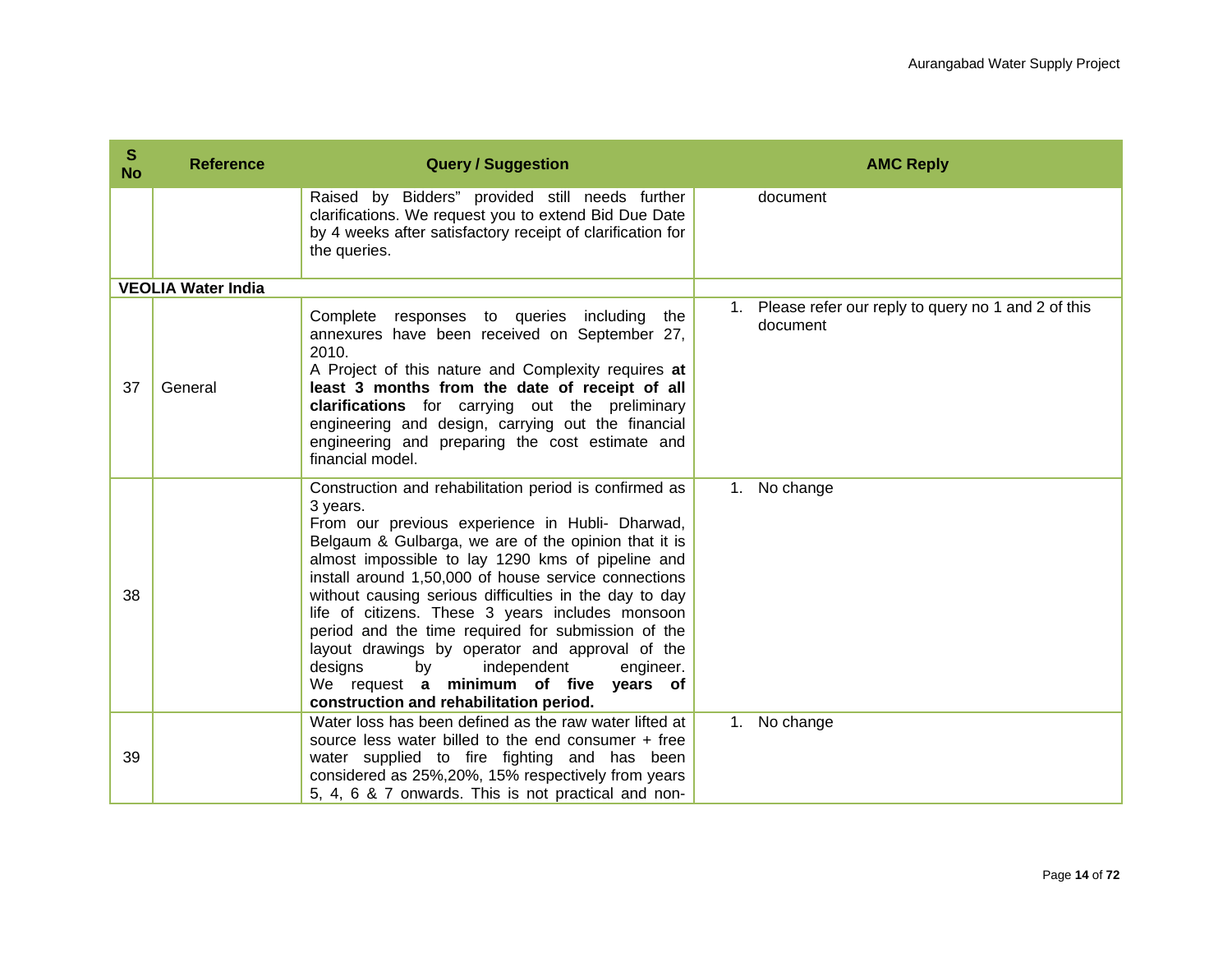| S<br><b>No</b> | <b>Reference</b> | <b>Query / Suggestion</b>                                                                                                                                                                                                                                                                                                                                                                                                                                                                                                                                                                       | <b>AMC Reply</b>                                                                                                                                                        |
|----------------|------------------|-------------------------------------------------------------------------------------------------------------------------------------------------------------------------------------------------------------------------------------------------------------------------------------------------------------------------------------------------------------------------------------------------------------------------------------------------------------------------------------------------------------------------------------------------------------------------------------------------|-------------------------------------------------------------------------------------------------------------------------------------------------------------------------|
|                |                  | achievable. The losses should be considered not<br>from the raw water lifted at sources<br>but<br>immediately after the service reservoirs.                                                                                                                                                                                                                                                                                                                                                                                                                                                     |                                                                                                                                                                         |
| 40             |                  | We had requested for transfer of amount deposited in<br>collection account to the water reserve account within<br>next working day and not within seven days as<br>mentioned earlier. AMC has increased this transfer<br>process to 30 days.<br>We require this transfer from the collection account<br>to take place within next working day.                                                                                                                                                                                                                                                  | 1. AMC shall deposit net User Charges, after<br>deduction of raw water, power & employee cost<br>from Collection Account to Water Payment Account<br>on a monthly basis |
| 41             |                  | We would like to know how AMC intend to ring fence<br>the collection account and this information cannot be<br>left to be known to the bidders later. At the least, we<br>expect AMC to provide us with the outline of water<br>byelaws intended to be passed in the council. This<br>is required for meeting the demands of the lending<br>institutions for availing the debts.                                                                                                                                                                                                                | 1. Please refer reply to queries no 4 and 19 of this<br>document                                                                                                        |
| 42             |                  | During the pre-bid meeting and in the bid document,<br>usages of PE / DI were allowed for the distribution<br>pipes. The present document confirms that distribution<br>pipes need to be only DI pipe. This has increased<br>cost. Consequently, investment by the Bidder has<br>been increased not be able to meet the requirement of<br>annual support grant being sought by the Bidders on<br>account of the increased investment envisaged.<br>Confirmation is required as to how AMC intends<br>meeting this requirement. As such, financial viability of<br>this project is now in doubt. | 1. Please refer reply to query no 9 of this document                                                                                                                    |
| 43             |                  | The deputation conditions of the employees are too<br>difficult for the Private Operator to comply with. This<br>requires substantial changes.                                                                                                                                                                                                                                                                                                                                                                                                                                                  | 1. No change                                                                                                                                                            |
| 44             |                  | We have a few more queries, which can be presented<br>to you if there is a meeting point. Hence, we request<br>you to have an immediate pre-bid meeting during                                                                                                                                                                                                                                                                                                                                                                                                                                  | 1. Please refer our reply to query no 1 and 2 of this<br>document                                                                                                       |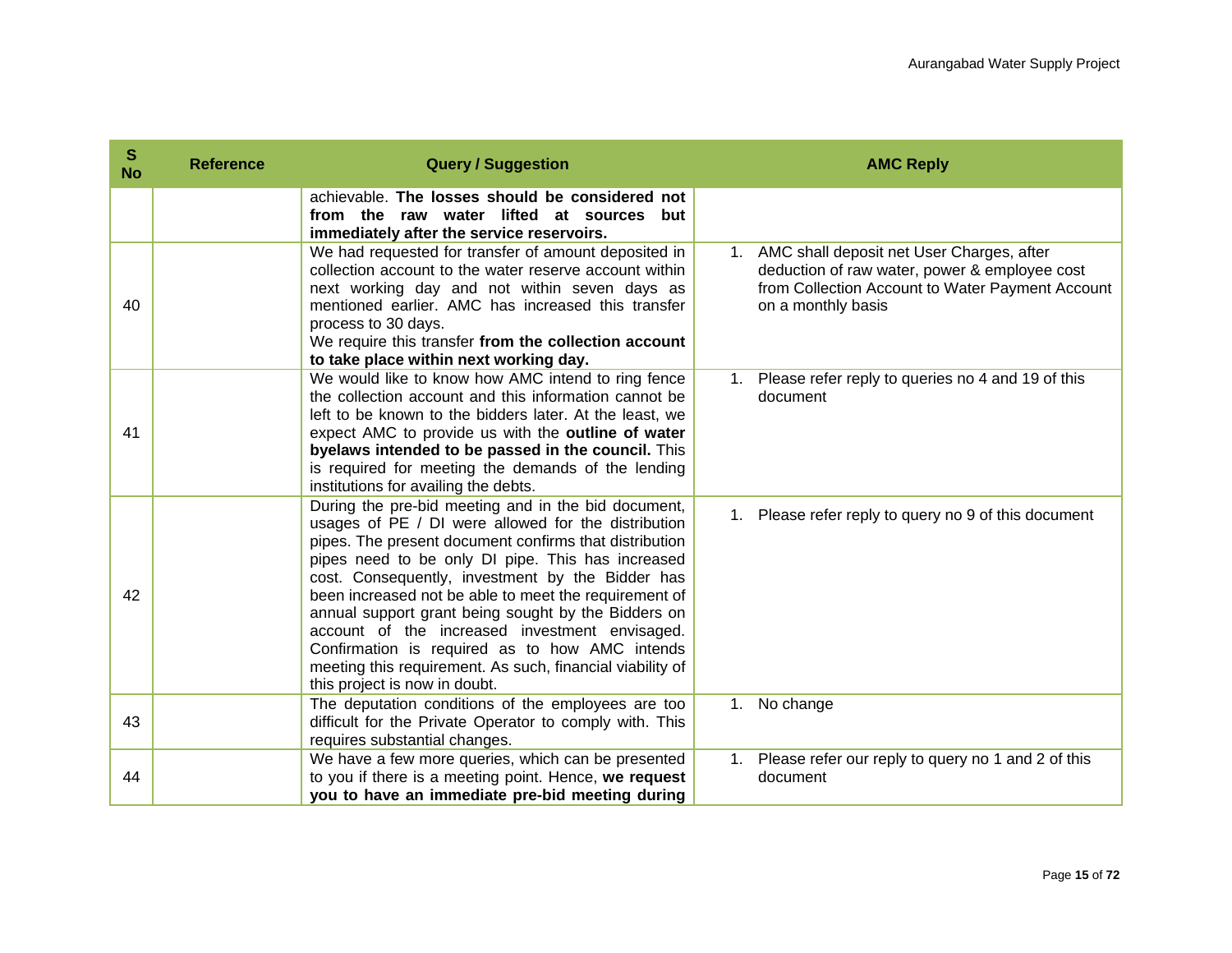| S<br><b>No</b> | <b>Reference</b>               | <b>Query / Suggestion</b>                                                                                                                                                                                                                                                                                                                                                                                                                                                                                                                                                                                         | <b>AMC Reply</b>                                                |
|----------------|--------------------------------|-------------------------------------------------------------------------------------------------------------------------------------------------------------------------------------------------------------------------------------------------------------------------------------------------------------------------------------------------------------------------------------------------------------------------------------------------------------------------------------------------------------------------------------------------------------------------------------------------------------------|-----------------------------------------------------------------|
|                |                                | the coming week.                                                                                                                                                                                                                                                                                                                                                                                                                                                                                                                                                                                                  |                                                                 |
|                | <b>IL&amp;FS Water Limited</b> |                                                                                                                                                                                                                                                                                                                                                                                                                                                                                                                                                                                                                   |                                                                 |
| 45             |                                | Revised Concession Agreement: We request AMC<br>to provide us a revised draft of the concession<br>agreement with respective schedules and annexure,<br>as it is very difficult for us to read the present draft by<br>cross referencing the concession agreement with<br>replies to pre-bid queries. Also, in many of the pre-bid<br>replies it is stated that changes will be incorporated in<br>the revised concession agreement. Hence, it is<br>requested that a final revised concession agreement<br>draft be issued to the bidders for them to place a<br>competitive bid.                                | 1. Please refer reply to query no 3 of this document            |
| 46             |                                | Bid Due Date: It is stated that the last date for<br>submission for the bid is October 30,2010. We would<br>like to state that we require at least 3 months for us to<br>make a reasonable and competitive bid after reading<br>the concession agreement in line with the reply to the<br>pre-bid queries given by you. Hence the bid due date<br>should be 3 months from receipt of the revised<br>concession agreement as requested in point no 1<br>above.                                                                                                                                                     | 1. Please refer reply to queries no 1 and 2 of this<br>document |
| 47             |                                | Termination Payment on Concessionaire's Event of<br>Default: As per Clause 34.3, Vol III, Draft Concession<br>agreement, termination payments for Concessionaire<br>Event of Default.<br>"If the termination is on account of a Concessionaire<br>Event of Default, the AMC shall be entitled to receive<br>from the Concessionaire by way of termination<br>payment an amount equal to the Debt Due less<br>Insurance Cover. The AMC shall be able to encash<br>the Performance Security towards any termination<br>payments due from the Concessionaire"<br>AMC Reply to Pre-bid queries: The intention of this | No change<br>1.                                                 |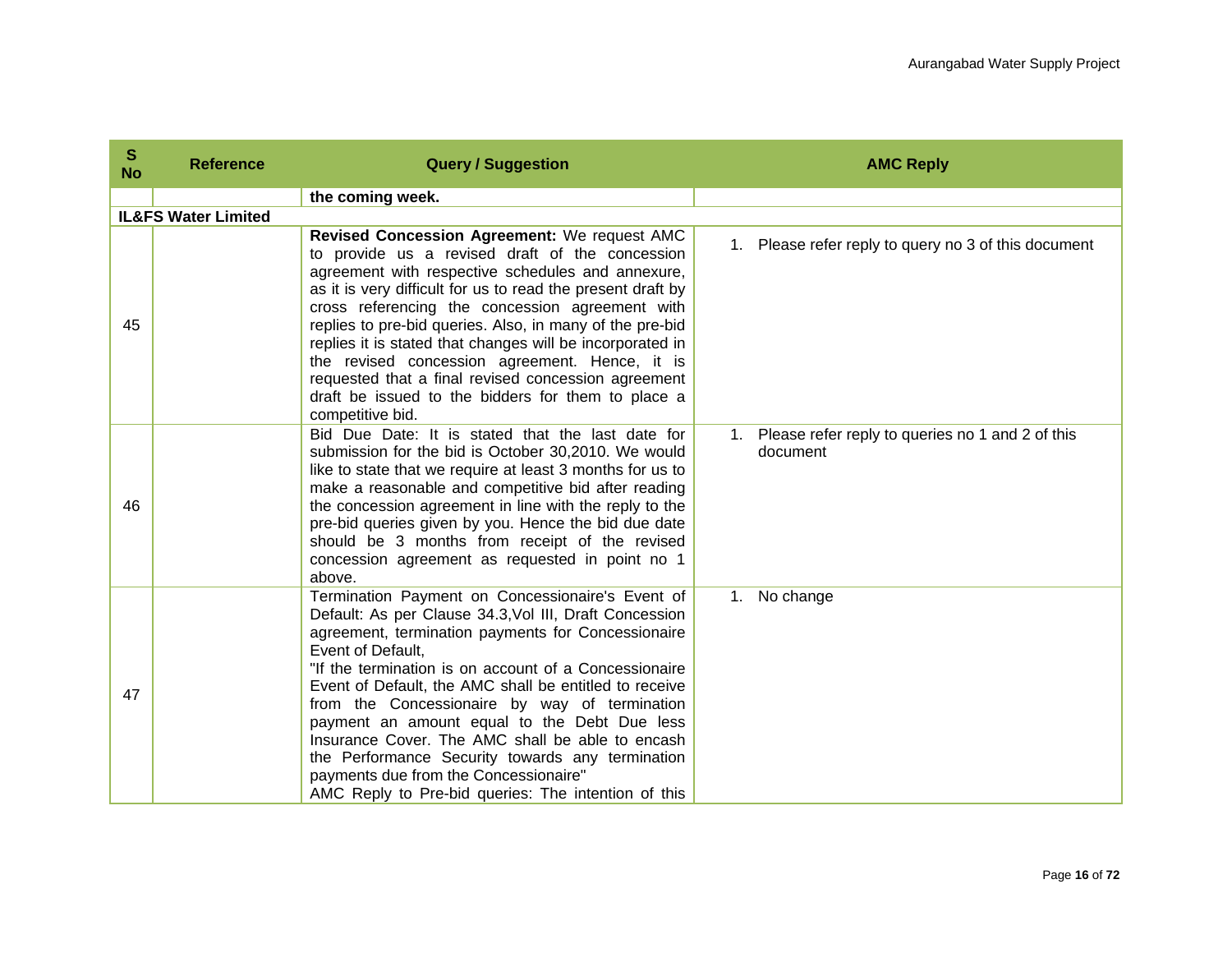| S<br><b>No</b> | <b>Reference</b> | <b>Query / Suggestion</b>                                                                            | <b>AMC Reply</b> |
|----------------|------------------|------------------------------------------------------------------------------------------------------|------------------|
|                |                  | Clause is to not penalize AMC in case of<br>Concessionaire Event of Default and to secure            |                  |
|                |                  | lenders' interest.                                                                                   |                  |
|                |                  | The concessionaire puts in equity and mobilizes debt                                                 |                  |
|                |                  | funds and creates project assets for AMC.                                                            |                  |
|                |                  | In case of termination due to Concessionaire Event of                                                |                  |
|                |                  | Default, the Concessionaire will forfeit equity, transfer                                            |                  |
|                |                  | the project assets to AMC and exit the project.                                                      |                  |
|                |                  | Further, the Concessionaire has to payoff the lenders                                                |                  |
|                |                  | of the project and for this purpose, AMC has to<br>compensate by paying the concessionaire, debt due |                  |
|                |                  | less insurance cover. This compensation mechanism                                                    |                  |
|                |                  | for termination payments is as per the provisions of                                                 |                  |
|                |                  | the model concession agreement of the Government                                                     |                  |
|                |                  | of India. In this regard, we draw attention to the model                                             |                  |
|                |                  | concession agreement of NHAI, which is a base                                                        |                  |
|                |                  | document for projects in other sectors also.                                                         |                  |
|                |                  | If the clause pertaining to termination payment in case                                              |                  |
|                |                  | of concessionaire's event of default is not changed,<br>the following events will take place         |                  |
|                |                  | a) The concessionaire will take a cautious approach in                                               |                  |
|                |                  | anticipating likely events of default and a multiple layer                                           |                  |
|                |                  | of contingency provisions will be provided for in                                                    |                  |
|                |                  | costing. This will increase the cost/annual operation                                                |                  |
|                |                  | grant                                                                                                |                  |
|                |                  | b) Given the current structure of the termination                                                    |                  |
|                |                  | payment, lenders will not find this project bankable                                                 |                  |
|                |                  | and will not be ready to give an attractive rate of                                                  |                  |
|                |                  | interest for the project. This will also increase<br>cost/annual operational grant                   |                  |
|                |                  | Hence we request a change of the termination clause                                                  |                  |
|                |                  | in case of Concessionaire Event of Default to "If the                                                |                  |
|                |                  | termination is on account of a Concessionaire Event                                                  |                  |
|                |                  | of Default, the Concessionaire shall be entitled to                                                  |                  |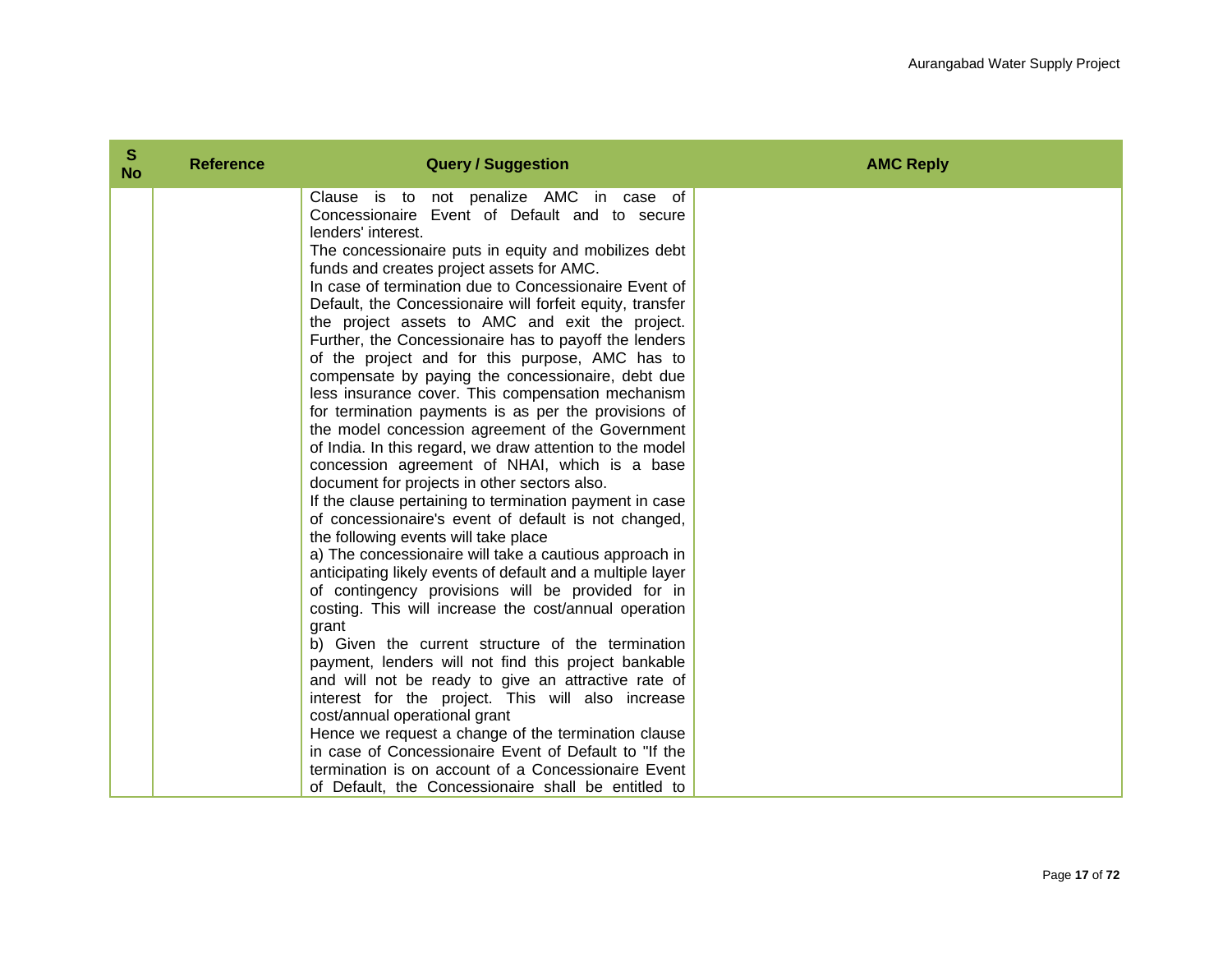| S<br><b>No</b> | <b>Reference</b> | <b>Query / Suggestion</b>                                                                                                                                                                                                                                                                                                                                                                                                                                                                                                                                                                                                                                                                                                                                                                                                                                                                                                                                                                                                                                                                                               | <b>AMC Reply</b>                                                                                                                                                                                                                                                                                                                                                                                                                                                                                                                                                                                                                                                                                                                                                                                                                                                                                                                                                                                                                                                                                                                                                                                                                |
|----------------|------------------|-------------------------------------------------------------------------------------------------------------------------------------------------------------------------------------------------------------------------------------------------------------------------------------------------------------------------------------------------------------------------------------------------------------------------------------------------------------------------------------------------------------------------------------------------------------------------------------------------------------------------------------------------------------------------------------------------------------------------------------------------------------------------------------------------------------------------------------------------------------------------------------------------------------------------------------------------------------------------------------------------------------------------------------------------------------------------------------------------------------------------|---------------------------------------------------------------------------------------------------------------------------------------------------------------------------------------------------------------------------------------------------------------------------------------------------------------------------------------------------------------------------------------------------------------------------------------------------------------------------------------------------------------------------------------------------------------------------------------------------------------------------------------------------------------------------------------------------------------------------------------------------------------------------------------------------------------------------------------------------------------------------------------------------------------------------------------------------------------------------------------------------------------------------------------------------------------------------------------------------------------------------------------------------------------------------------------------------------------------------------|
|                |                  | receive from AMC by way of termination payment an<br>amount equal to the Debt Due less Insurance Cover"                                                                                                                                                                                                                                                                                                                                                                                                                                                                                                                                                                                                                                                                                                                                                                                                                                                                                                                                                                                                                 |                                                                                                                                                                                                                                                                                                                                                                                                                                                                                                                                                                                                                                                                                                                                                                                                                                                                                                                                                                                                                                                                                                                                                                                                                                 |
| 48             |                  | <b>Adjusted Equity</b><br>The definition of Adjusted Equity as defined in<br>Schedule I of the Concession agreement is<br>(a) - (b) multiplied by 15.5% where<br>(a) Is equal to paid up share capital<br>(b) Is equal to returns on equity paid<br>As per the draft concession agreement in the case of<br>AMC Event of Default and Non-Political Force<br>Majeure only Adjusted Equity as above shall be<br>payable by AMC.<br>Assuming an equity investment of Rs. 100 crores and<br>dividend payment of Rs. 10 crores, as per the<br>definition, the Concessionaire will receive only Rs.<br>13.95 crores (i.e. 15.5% of Rs. 90 crores). This would<br>mean that even for no fault of the Concessionaire, he<br>would get only Rs.<br>13.95 crores as return on equity and would forfeit the<br>full equity investment. This is not in the spirit of Equity<br>and the Concessionaire should be able to get back his<br>equity along with an Equity IRR of 15.5 %.<br>Hence, Adjusted Equity should be defined as (a) - (b)<br>multiplied by 115.5%. Kindly incorporate this change<br>in the concession agreement. | AMC agrees with the proposed change;<br>The definition of Adjusted Equity now stands as:<br>Adjusted Equity means the sum expressed in INR<br>representing: (a minus b) multiplied by 115.5%, where<br>means the paid up equity share capital of the<br>(a)<br>Concessionaire for meeting the equity component<br>of the Project Cost and shall for the purposes of<br>this Agreement include convertible instruments or<br>other similar forms of capital including shareholder<br>loans, which shall compulsorily convert into equity<br>share capital of the Concessionaire, and any<br>interest-free funds advanced by any shareholder<br>of the Concessionaire for meeting such equity<br>component;<br>means any returns of equity paid or shareholder<br>(b)<br>loans which have been repaid (including where<br>such returns are paid by way of dividends, buy<br>back, related party transaction that is not at arms<br>length.<br>For the avoidance of doubt it is clarified only those related<br>party transactions that are not on arms' length basis shall<br>be considered a return on equity invested or debt by a<br>shareholder to the Concessionaire so as to be included as<br>part of paragraph (b) above. |
| 49             |                  | <b>Substitution Agreement:</b><br>The replies to pre-bid queries, Legal section point<br>number 29, states that AMC shall include a<br>substitution agreement for lenders step in. Kindly<br>provide the draft of substitution agreement at the                                                                                                                                                                                                                                                                                                                                                                                                                                                                                                                                                                                                                                                                                                                                                                                                                                                                         | 1. Please refer reply to queries no 1, 2, 3, 47 and 48<br>of this document                                                                                                                                                                                                                                                                                                                                                                                                                                                                                                                                                                                                                                                                                                                                                                                                                                                                                                                                                                                                                                                                                                                                                      |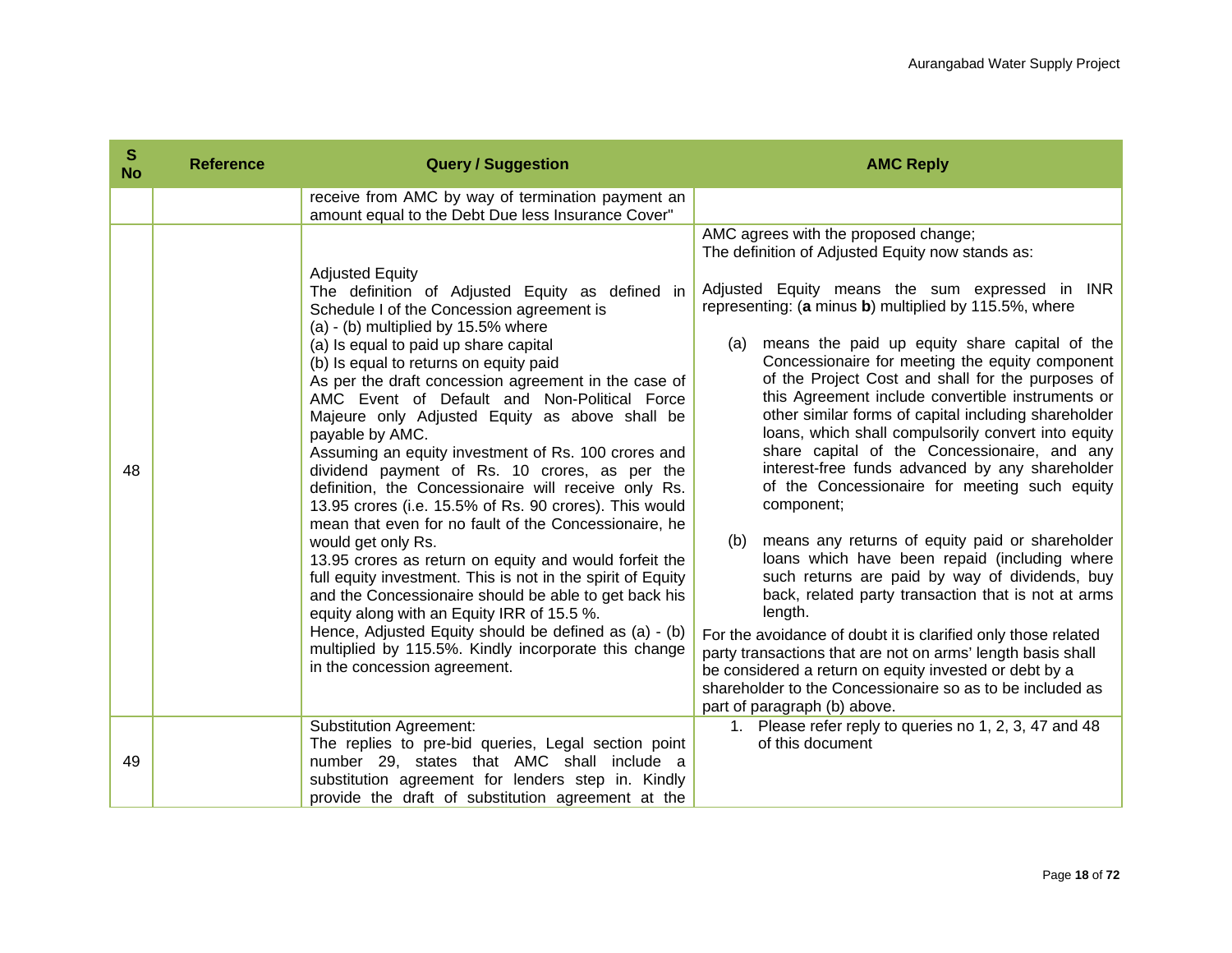| S<br><b>No</b> | <b>Reference</b>                           | <b>Query / Suggestion</b>                                                                                                                                                                                                                                                                                                                                                                                                                                                                                                                                                                                                                                                                                                                                                                                                                                       | <b>AMC Reply</b>                                            |
|----------------|--------------------------------------------|-----------------------------------------------------------------------------------------------------------------------------------------------------------------------------------------------------------------------------------------------------------------------------------------------------------------------------------------------------------------------------------------------------------------------------------------------------------------------------------------------------------------------------------------------------------------------------------------------------------------------------------------------------------------------------------------------------------------------------------------------------------------------------------------------------------------------------------------------------------------|-------------------------------------------------------------|
|                |                                            | earliest<br>In view of the foregoing and in order for the<br>Concessionaire to put in a competitive bid, we request<br>for the following at the earliest<br>a) Revised draft of concession agreement with<br>schedules incorporating changes based on replies<br>to pre-bid queries<br>b) Extension of time by at least 3 months from date of<br>receipt of revised concession agreement<br>by the Concessionaire<br>c) Change the termination payment in case of<br>Concessionaire<br>Event of<br>Default<br>"The<br>to<br>Concessionaire shall be entitled to receive from AMC<br>by way of termination payment an amount equal to the<br>Debt Due less Insurance Cover"<br>d) Change the definition of Adjusted Equity to (a) - (b)<br>multiplied by 115.5% as mentioned in<br>point number 4 above<br>e) Draft Substitution agreement for lenders steps in. |                                                             |
|                | <b>Jindal Water Infrastructure Limited</b> |                                                                                                                                                                                                                                                                                                                                                                                                                                                                                                                                                                                                                                                                                                                                                                                                                                                                 |                                                             |
| 50             | General                                    | Request for extension for Bid Submission date to 30 <sup>th</sup><br>November 2010.                                                                                                                                                                                                                                                                                                                                                                                                                                                                                                                                                                                                                                                                                                                                                                             | 1. Please refer our reply to query no 2 of this<br>document |
|                | <b>United Phosphorous Limited</b>          |                                                                                                                                                                                                                                                                                                                                                                                                                                                                                                                                                                                                                                                                                                                                                                                                                                                                 |                                                             |
| 51             | 4 (pg 12)<br>Rep - 2 & 3                   | 2. Consortium Members cannot submit separate Bid<br>Security & 3. AMC shall accept Bid Security only from<br>Lead Consortium.<br>Kindly note that all the consortium partners are jointly<br>responsible for the project and hence the bid security<br>shall necessarily be issued by all the consortium<br>partners in proportion to their respective ratio of<br>participation. In the event a Single bid security in the<br>form of Bank Guarantee is required to be submitted by<br>Lead Partner, other partners would be required to<br>provide a counter guarantee to the Lead Partner to                                                                                                                                                                                                                                                                 | 1. No change                                                |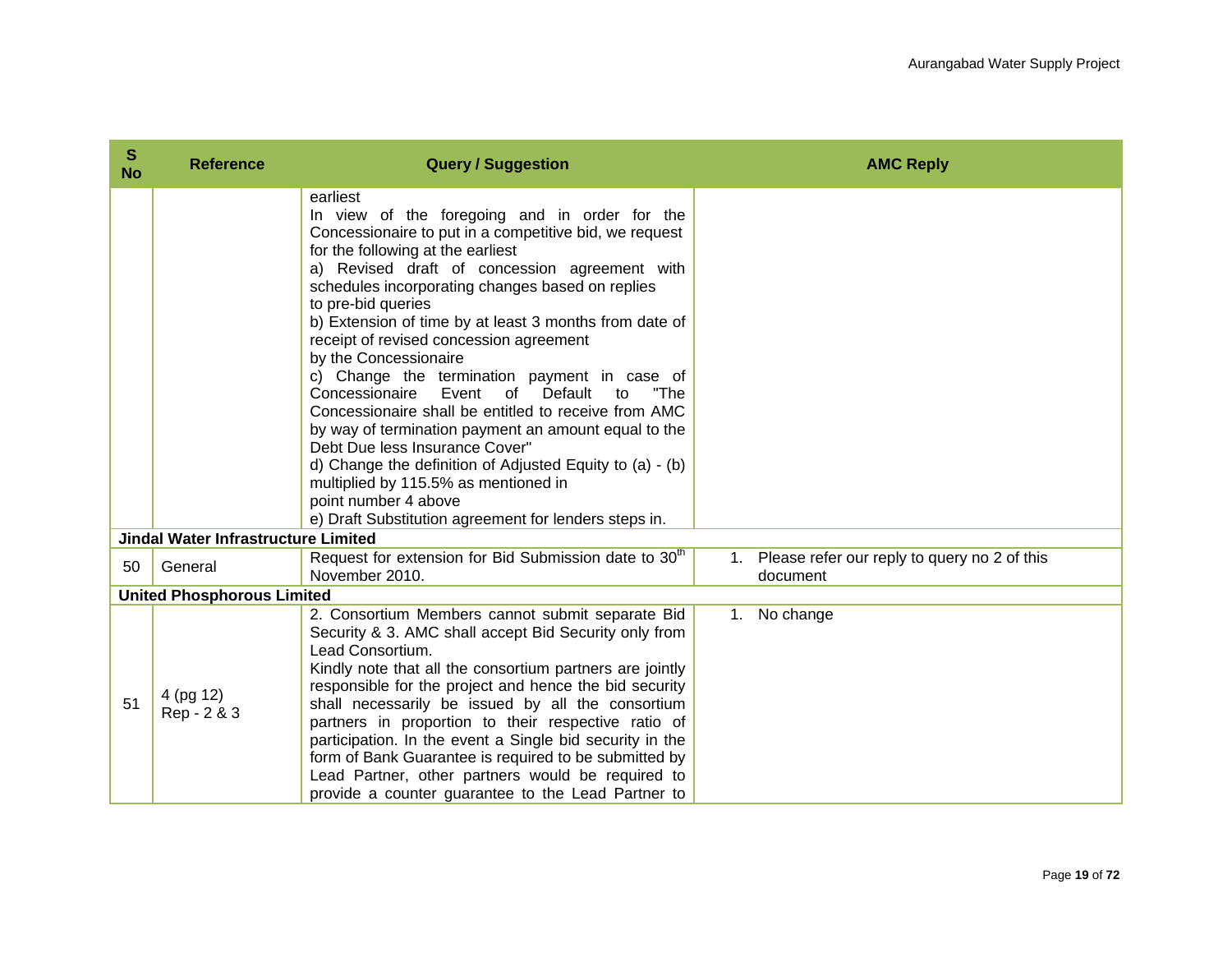| S<br><b>No</b> | <b>Reference</b>         | <b>Query / Suggestion</b>                                                                                                                                                                                                                                                                                                                                                                                                                                                                                                                                             | <b>AMC Reply</b>                                                                                                                                                                                                                                                                                                                                                                                                                                                                                                                                                                                                                                                                                                                                                  |
|----------------|--------------------------|-----------------------------------------------------------------------------------------------------------------------------------------------------------------------------------------------------------------------------------------------------------------------------------------------------------------------------------------------------------------------------------------------------------------------------------------------------------------------------------------------------------------------------------------------------------------------|-------------------------------------------------------------------------------------------------------------------------------------------------------------------------------------------------------------------------------------------------------------------------------------------------------------------------------------------------------------------------------------------------------------------------------------------------------------------------------------------------------------------------------------------------------------------------------------------------------------------------------------------------------------------------------------------------------------------------------------------------------------------|
|                |                          | safeguard his financial interest. In such case there<br>would be cascading of BG commission, which shall be<br>loaded on the bid.<br>We therefore request you to kindly permit Bid Security<br>by all the consortium partners for their respective<br>share in consortium, if submitted by Bank Guarantees.<br>The same should also apply for Performance BG as<br>well. Please clarify as this will have impact on the<br>financial model.                                                                                                                           |                                                                                                                                                                                                                                                                                                                                                                                                                                                                                                                                                                                                                                                                                                                                                                   |
| 52             | 12 (pg 16) Rep - 4       | "The bid evaluation system methodology stands<br>unchanged" As the Financial model is not a part of bid<br>as per the reply sr. no. 11. it is necessary to provide<br>suitable bid evaluations system in order to assess<br>qualitative/ quantitative analysis of the Bids submitted<br>by the bidders. The system shall necessarily cover the<br>way forward proposed by the bidders than its past<br>experience in order to successfully implement the<br>project.                                                                                                  | 1. The reply stands unchanged                                                                                                                                                                                                                                                                                                                                                                                                                                                                                                                                                                                                                                                                                                                                     |
| 53             | 17 (pg 19)<br>Rep -1.iii | In case AMC seeks to have MoU with the MS pipe<br>manufacturers as stipulated, it should be necessarily<br>be prior to the submission of bids by all the bidders<br>and it shall be submitted with the bids only. If only<br>successful bidder is required to enter into MoU with<br>such pipe manufacturers, they will try to squeeze the<br>successful bidder as they are assured of their<br>business.<br>Pre-tender MoU with all the bidders shall have level<br>playing field for all the bidders and pipe manufacturers<br>will provide for competitive offers. | The Clause 2.6, page 10 of Volume I of RFP document<br>stands amended as follows:<br>The requirement listed in Paragraph 5.2.2 of the RFQ in<br>relation to the implementation of the Project using<br>longitudinally or spirally welded MS pipes of 2200mm<br>diameter having ISI License (as per IS:3589) and ISO 9001<br>certification, is amended, to the effect that 'The pipes shall<br>be longitudinally or spirally welded MS pipes of 2000mm<br>diameter having ISI License (as per IS:3589) and ISO 9001<br>certification. Moreover, these pipes should be procured<br>from:<br>A. A company having both plate rolling and pipe<br>fabrication facility housed either in the same<br>company or in a group company; and<br>B. Such company should have: |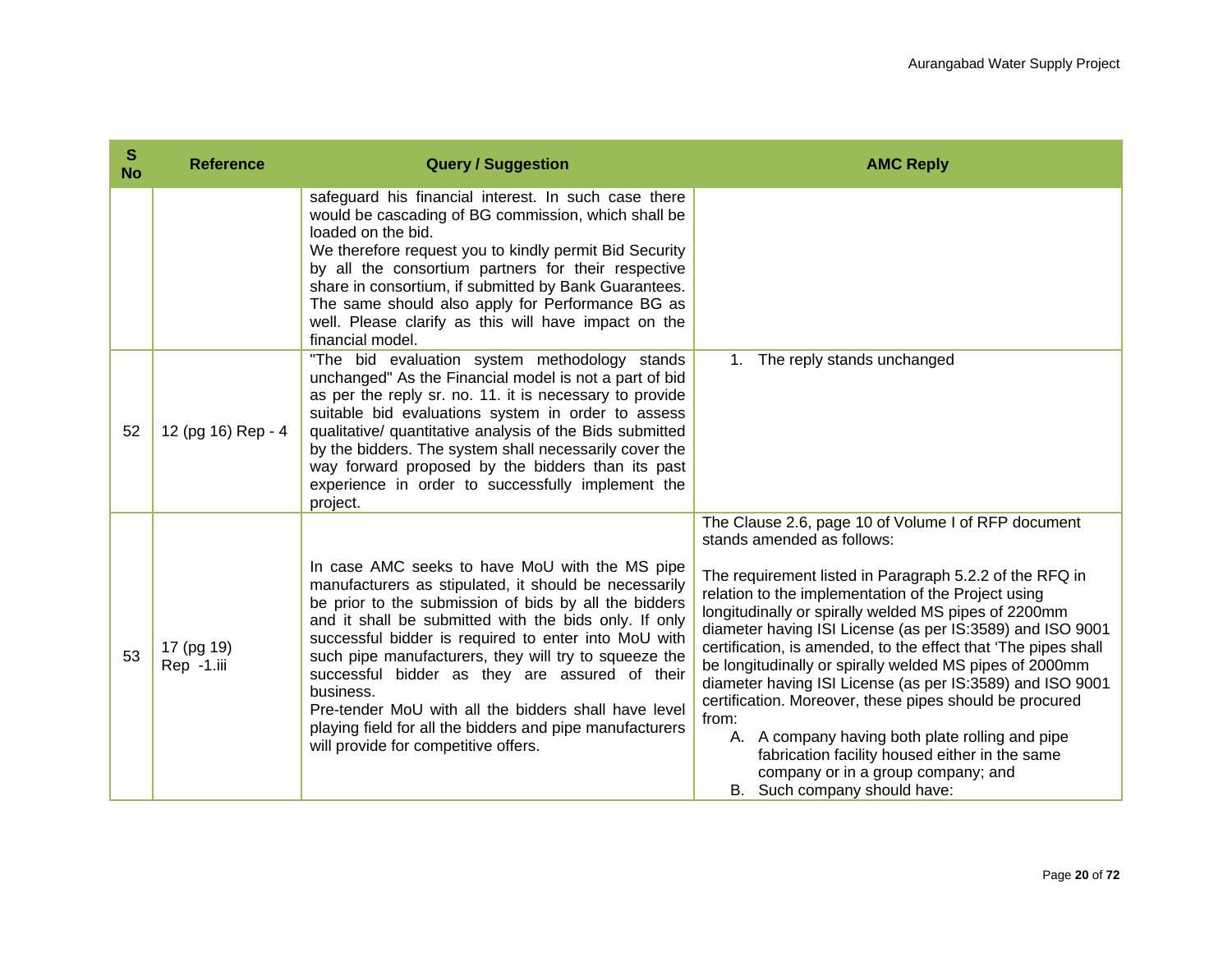| S<br><b>No</b> | <b>Reference</b>   | <b>Query / Suggestion</b>                                                                                                                                                                                                                                                                                                                                                           | <b>AMC Reply</b>                                                                                                                                                                                                                                                                                                                                                                                                                                                                                                                                                                                                                                                                                                                                               |
|----------------|--------------------|-------------------------------------------------------------------------------------------------------------------------------------------------------------------------------------------------------------------------------------------------------------------------------------------------------------------------------------------------------------------------------------|----------------------------------------------------------------------------------------------------------------------------------------------------------------------------------------------------------------------------------------------------------------------------------------------------------------------------------------------------------------------------------------------------------------------------------------------------------------------------------------------------------------------------------------------------------------------------------------------------------------------------------------------------------------------------------------------------------------------------------------------------------------|
|                |                    |                                                                                                                                                                                                                                                                                                                                                                                     | An existing installed annual pipe manufacturing /<br>i.<br>pipe fabrication capacity of Pipe Manufacturing<br>unit as certified by Directorate of Industries<br>should not be less than 40000 MT<br>ii.<br>The in house plate rolling (manufacturing)<br>facility should be in operation for at least a<br>period of 1 (one) year and should have had a<br>production of at least 5000MT per year during<br>any one of the preceding 5 (five) years from<br>March 31, 2010;<br>C. The Concessionaire shall enter into a<br>memorandum of understanding with such a pipe<br>manufacturer; and<br>D. The specification of such pipe should be in<br>accordance with provision of Clause 2 on page 29<br>of 1.1.13 (B) (ii) (a) of the RFP Volume II <sup>t</sup> |
| 54             | 25 (pg 22) Rep - 1 | Instructions to bidders - The clause that concession<br>agreement cannot be changed post bid due date is<br>not practical. There are already lot of amendments<br>accepted by AMC in the response to pre-bid queries.<br>All the amendments proposed needs to be<br>incorporated in DCA and shall be provided to all the<br>bidders prior to submission of bids for better clarity. | Please refer reply to query no 3 of this document<br>1.                                                                                                                                                                                                                                                                                                                                                                                                                                                                                                                                                                                                                                                                                                        |
| 55             | 5 (pg 36) Rep - 3  | Collection account shall be defined in the Concession<br>Agreement.<br>We request that AMC escrow 50% of octroi and<br>property tax for first 5 years to protect the Operator<br>and also to give comfort to financiers.                                                                                                                                                            | Please refer reply to query no 19 of this document<br>1.                                                                                                                                                                                                                                                                                                                                                                                                                                                                                                                                                                                                                                                                                                       |
| 56             | 6 (pg 37) Rep - 1  | "The concessionaire shall be responsible for billing<br>and collection of water tariff"<br>We request AMC to amend the clause as "The<br>concessionaire shall be responsible for bulk water<br>billing to AMC" OR "AMC shall be responsible for<br>collection of water tariff and the Concessionaire shall                                                                          | No change<br>1.                                                                                                                                                                                                                                                                                                                                                                                                                                                                                                                                                                                                                                                                                                                                                |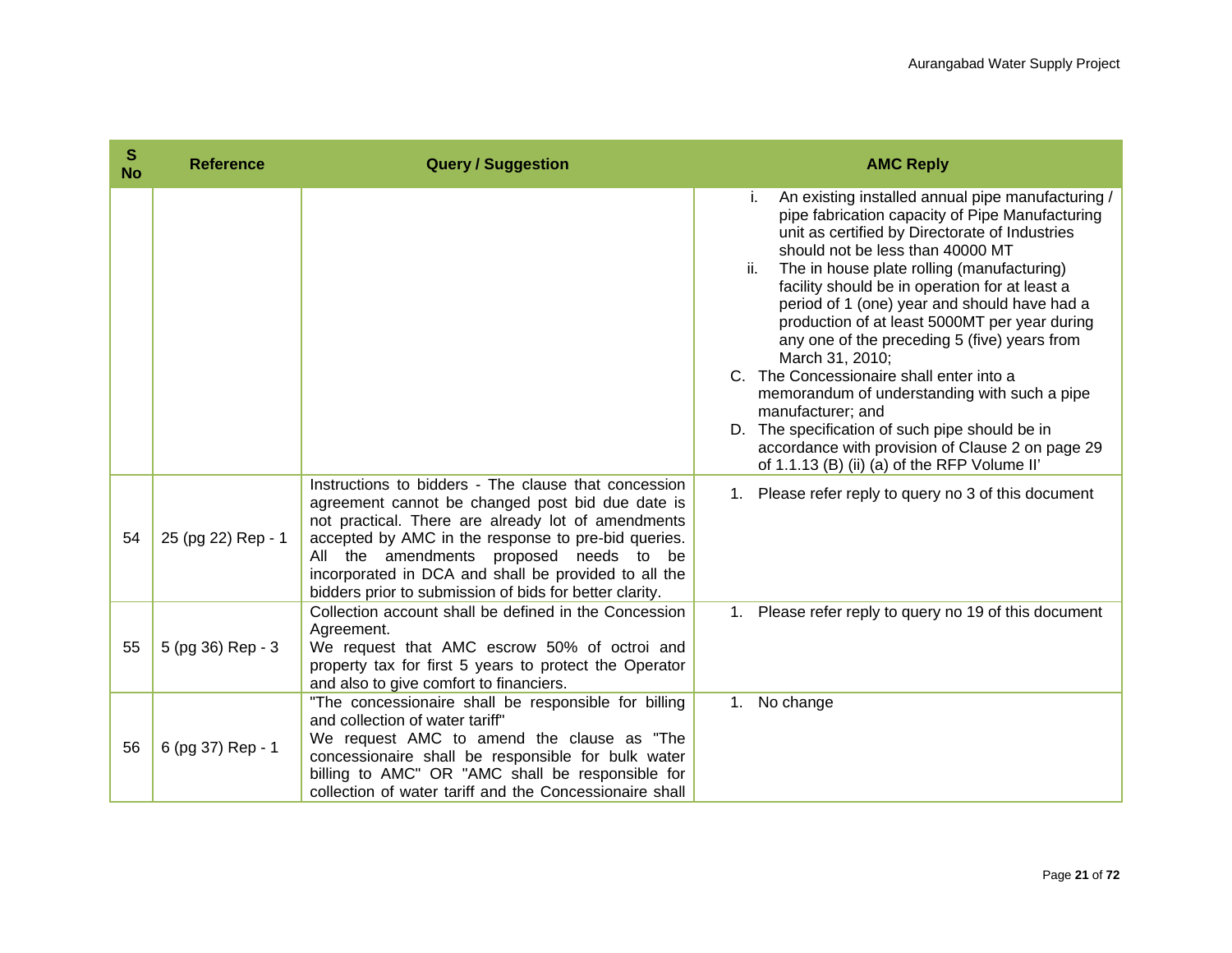| S<br><b>No</b> | <b>Reference</b>          | <b>Query / Suggestion</b>                                                                                                                                                                                                                                                                                                                                                                                                                                                                | <b>AMC Reply</b>                                                                                                                                                                                                |
|----------------|---------------------------|------------------------------------------------------------------------------------------------------------------------------------------------------------------------------------------------------------------------------------------------------------------------------------------------------------------------------------------------------------------------------------------------------------------------------------------------------------------------------------------|-----------------------------------------------------------------------------------------------------------------------------------------------------------------------------------------------------------------|
|                |                           | assist AMC in billing to the Consumers. OR AMC shall<br>be resposible for collection of revenue from the<br>consumers for the first five years and<br>The<br>concesionaire shall assist AMC in billing to the<br>consumers."                                                                                                                                                                                                                                                             |                                                                                                                                                                                                                 |
| 57             | 9 (pg 50) Rep - 6         | Kindly amend this clause "The Concessionaire shall<br>assist AMC to represent before MERC" as all power<br>connection will be in the name of AMC and the<br>concessionaire will not have any official locus standa<br>before MERC. Besides, direct representation by the<br>concessionaire may attract commercial power tariff<br>being a private entity.                                                                                                                                | 1. AMC shall not represent Concessionaire before<br>MERC; and                                                                                                                                                   |
| 58             | 12(pg58)<br>Rep - 6 & 10  | "AMC shall pay penalty to concessionaire on failing to<br>deliver portion B of the project site by this timeline."<br>"AMC shall use water payment reserve to pay<br>concessionaire, if any to the Concessionaire."<br>AMC need to define Portion A and Portion B clearly<br>and also AMC should pay penalty as per EIRR (as<br>defined under reply 12.7) through other sources of<br>revenue as water payment reserve account is meant<br>solely for the grant portion to the operator. | Please refer reply to query no 5 of this document;<br>1.<br>2. The Water Payment Reserve Account is designed<br>to offer a payment security to the Concessionaire,<br>and not necessarily only for Annual Grant |
| 59             | 13 (pg 61)<br>Rep - 1 & 2 | The project assests present and new shall be owned<br>by AMC needs to be transferred to the concessionaire<br>during the concession period to avail of depreciation<br>and lien on assets by financiers.<br>The understanding that water project can be funded<br>only through cash flows and not assets will not be<br>acceptable to Financial Institutions.                                                                                                                            | No change<br>1.                                                                                                                                                                                                 |
| 60             | 14 (pg 64) Rep - 1        | AMC may please review its reply as the variation of<br>$+/-$ 5 % is very high in a capital intensive project like<br>Aurangabad and will have big financial implication for<br>the Operator and needs to be factored at actual to<br>avoid unnecessary loading on the bids.                                                                                                                                                                                                              | 1. No change                                                                                                                                                                                                    |
| 61             | 18 (pg 72) Rep - 3        | It is not acceptable as we expect for the first few years                                                                                                                                                                                                                                                                                                                                                                                                                                | No change<br>1.                                                                                                                                                                                                 |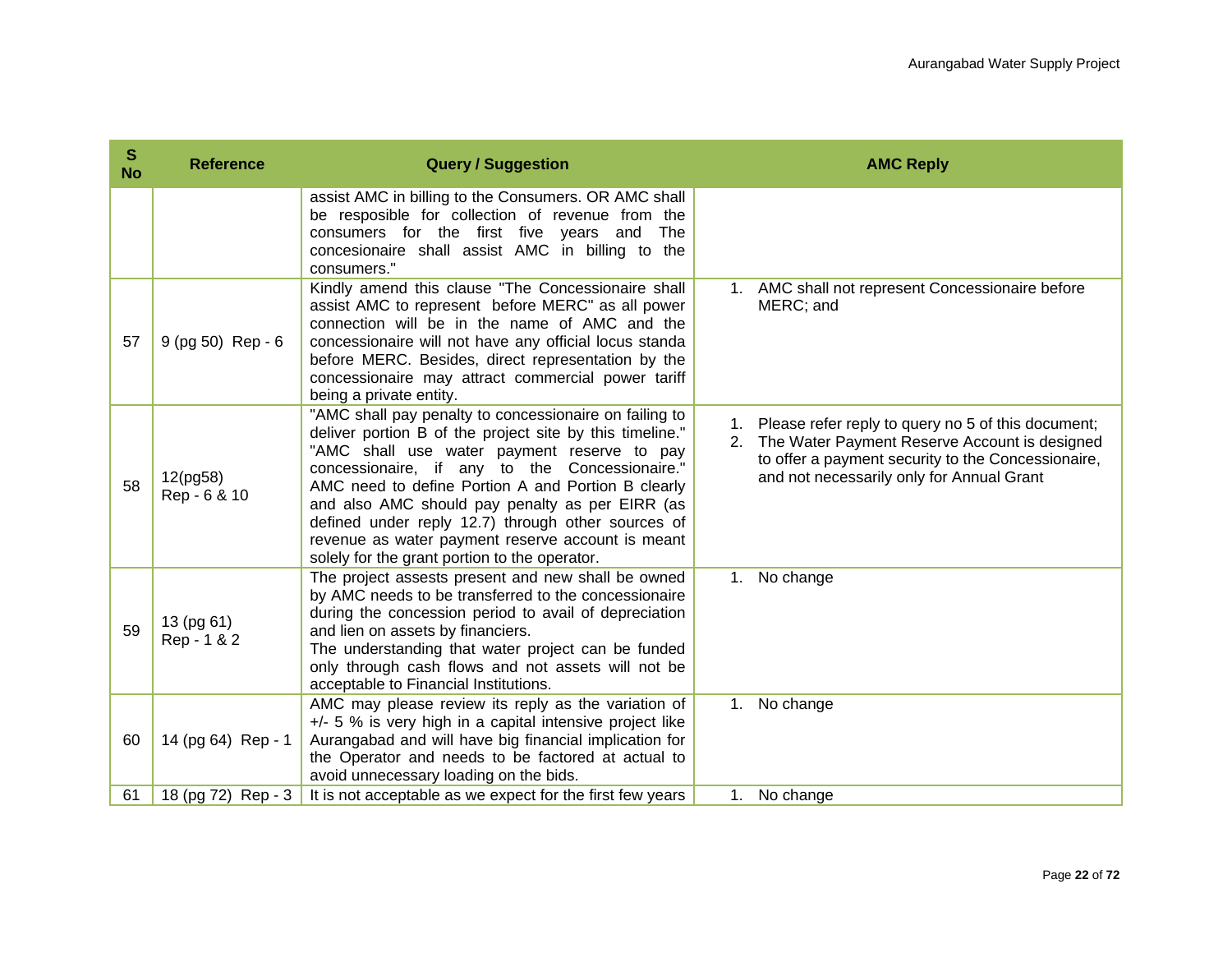| S<br><b>No</b> | <b>Reference</b>           | <b>Query / Suggestion</b>                                                                                                                                                                                                                                                                                                                                                                                                                  | <b>AMC Reply</b>                                                                                                                                                                                                                                                                                                                                            |
|----------------|----------------------------|--------------------------------------------------------------------------------------------------------------------------------------------------------------------------------------------------------------------------------------------------------------------------------------------------------------------------------------------------------------------------------------------------------------------------------------------|-------------------------------------------------------------------------------------------------------------------------------------------------------------------------------------------------------------------------------------------------------------------------------------------------------------------------------------------------------------|
|                |                            | the employee, electricity and raw water charges shall<br>certainly be more than the revenue collected hence<br>payment to AMC does not arise.                                                                                                                                                                                                                                                                                              |                                                                                                                                                                                                                                                                                                                                                             |
| 62             | 25 (pg 78) Rep - 2<br>& 5  | The concessionaire is expected to supply water to<br>enroute customers as per existing agreement tariff is<br>unacceptable.<br>The water tariff structure for all these enroute<br>consumers are different from each other and these<br>being bulk water consumers, the agreements with<br>these customers will have be replaced with new one<br>to safeguard the operator.                                                                | No change<br>$1_{\cdot}$                                                                                                                                                                                                                                                                                                                                    |
| 63             | 26 (pg 81) Rep - 4         | We request AMC to amend the reply suitably.<br>Firstly, Portion A & Portion B of the project sites are<br>not clear and secondly AMC shall be handing over the<br>Portion B site to concessionaire after 24 months and<br>hence it impractical for the Concessionaire to bring<br>unforeseen or adverse site conditions in six months to<br>the notice of AMC.                                                                             | Please refer reply to query no 5 of this document;<br>$1_{\cdot}$<br>2. Please refer point no 4 of the reply to query no 26<br>on page 81 of the reply, wherein AMC has provided<br>six months time after handing over Portion B sites<br>to the Concessionaire to bring an Unforeseen<br>Adverse Site Conditions and/or contamination to<br>the notice AMC |
| 64             | 27 (pg 87)<br>$Rep-17$     | AMC may pay incentive to all employees being sent<br>on deputation.                                                                                                                                                                                                                                                                                                                                                                        | No change<br>$1_{\cdot}$                                                                                                                                                                                                                                                                                                                                    |
| 65             | 29 (pg 94)<br>Rep - 1 to 3 | The replies cannot be acceptable to the Financial<br>Institutions.<br>1. AMC shall provide list of all debtors with value of<br>receivables prior to bid submission.<br>2. As proposed earlier Concessionaire shall be<br>responsible for Bulk Water Supply and AMC shall be<br>responsible for collection of water charges.<br>3. AMC shall guarantee the minimum offtake of water<br>and provide revenue guarantee to the concessionaire | 1. Please refer reply to query no 87 on page 137 of<br>the document<br>"AMC_Reply_toRFP_Pre_Bid_Queries_Sept_22_2<br>010" sent to all Bidders on September 22 <sup>nd</sup> , 2010<br>2. No change                                                                                                                                                          |
| 66             | 30 (pg 96)<br>$Rep - 2$    | We request AMC to amend the reply as below:<br>2. The other consortium members directly or through<br>associates shall continue to hold 10% stake in the<br>SPV.                                                                                                                                                                                                                                                                           | AMC makes following amendment to the Clause 11 of the<br><b>Concession Agreement:</b><br>1. The Lead Consortium Member will be allowed to<br>dilute stake holding to 26%, in the SPV.                                                                                                                                                                       |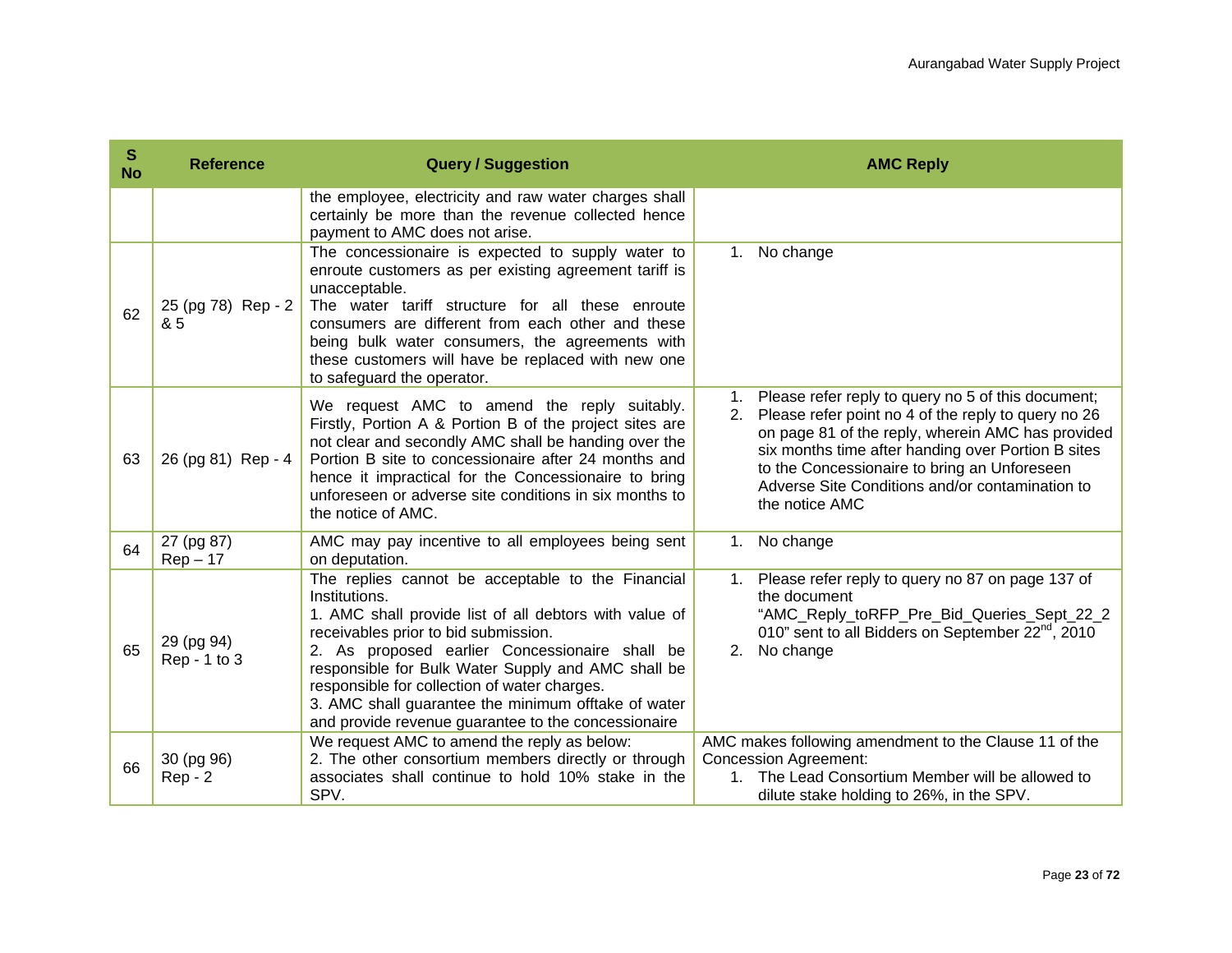| S<br><b>No</b> | <b>Reference</b>            | <b>Query / Suggestion</b>                                                                                                                                                                                                                                                                                                                                                                                                                                                                                                                                              |    | <b>AMC Reply</b>                                                                                                                                                                                                                                                                                           |
|----------------|-----------------------------|------------------------------------------------------------------------------------------------------------------------------------------------------------------------------------------------------------------------------------------------------------------------------------------------------------------------------------------------------------------------------------------------------------------------------------------------------------------------------------------------------------------------------------------------------------------------|----|------------------------------------------------------------------------------------------------------------------------------------------------------------------------------------------------------------------------------------------------------------------------------------------------------------|
|                |                             |                                                                                                                                                                                                                                                                                                                                                                                                                                                                                                                                                                        |    | 2. Other Consortium Members shall continue to hold<br>minimum 10% stake in Concessionaire through<br><b>Concession Period:</b><br>3. The single member Bidder will be allowed to dilute<br>its stake in the Concessionaire in favour to other<br>investor;<br>4. The single Bidder can dilute up to 49% of |
|                |                             |                                                                                                                                                                                                                                                                                                                                                                                                                                                                                                                                                                        |    | Concessionaire's stake; and<br>5. The single Bidder and / or Lead Consortium<br>Member shall continue to hold majority of stake in<br>the Concessionaire                                                                                                                                                   |
| 67             | 40 (pg 106)<br>Rep - 1 to 3 | It is indicated that system design for distribution<br>system is flexible. We also request to provide flexibility<br>in use of either DI or PE Pipes for distribution.                                                                                                                                                                                                                                                                                                                                                                                                 |    | 1. Please refer reply to query no 9 of this document                                                                                                                                                                                                                                                       |
| 68             | 41 (pg 107)<br>Rep 2        | Whether fees is already fixed by AMC or it shall be<br>finalised during preparatory period?                                                                                                                                                                                                                                                                                                                                                                                                                                                                            | 1. | The fee has already been fixed by AMC                                                                                                                                                                                                                                                                      |
| 69             | 42 (pg 110)<br>Query        | Overall Project structure assumes all investments<br>within 3 years. We would request that the Operator<br>should have the flexibility of phasing out take up of the<br>project based on demand by stake holders, milestone<br>grants brought in by AMC and revenue collection<br>scenario.                                                                                                                                                                                                                                                                            |    | 1. No change                                                                                                                                                                                                                                                                                               |
| 70             | 45 (pg 111)<br>Rep 1 & 2    | The concessionaire doesn't have any direct locus<br>standa before Government authorities. It can only<br>facilitate in taking up the matter on behalf of AMC and<br>primary responsibility shall be of AMC only. We<br>therefore request AMC to rephrase the replies as<br>below:<br>1. It shall be AMC's responsibility to obtain all permits<br>implementation of the<br>for<br>required<br>project;<br>2. The concessionaire shall assist AMC in obtaining<br>the required permissions and bear the cost pertaining<br>to obtain such licences/ permits/ approvals. |    | 1. No change                                                                                                                                                                                                                                                                                               |
| 71             | 46 (pg 113)                 | We suggest that disconnection for non payment of                                                                                                                                                                                                                                                                                                                                                                                                                                                                                                                       |    | 1. Please refer reply to query no 29 of this document;                                                                                                                                                                                                                                                     |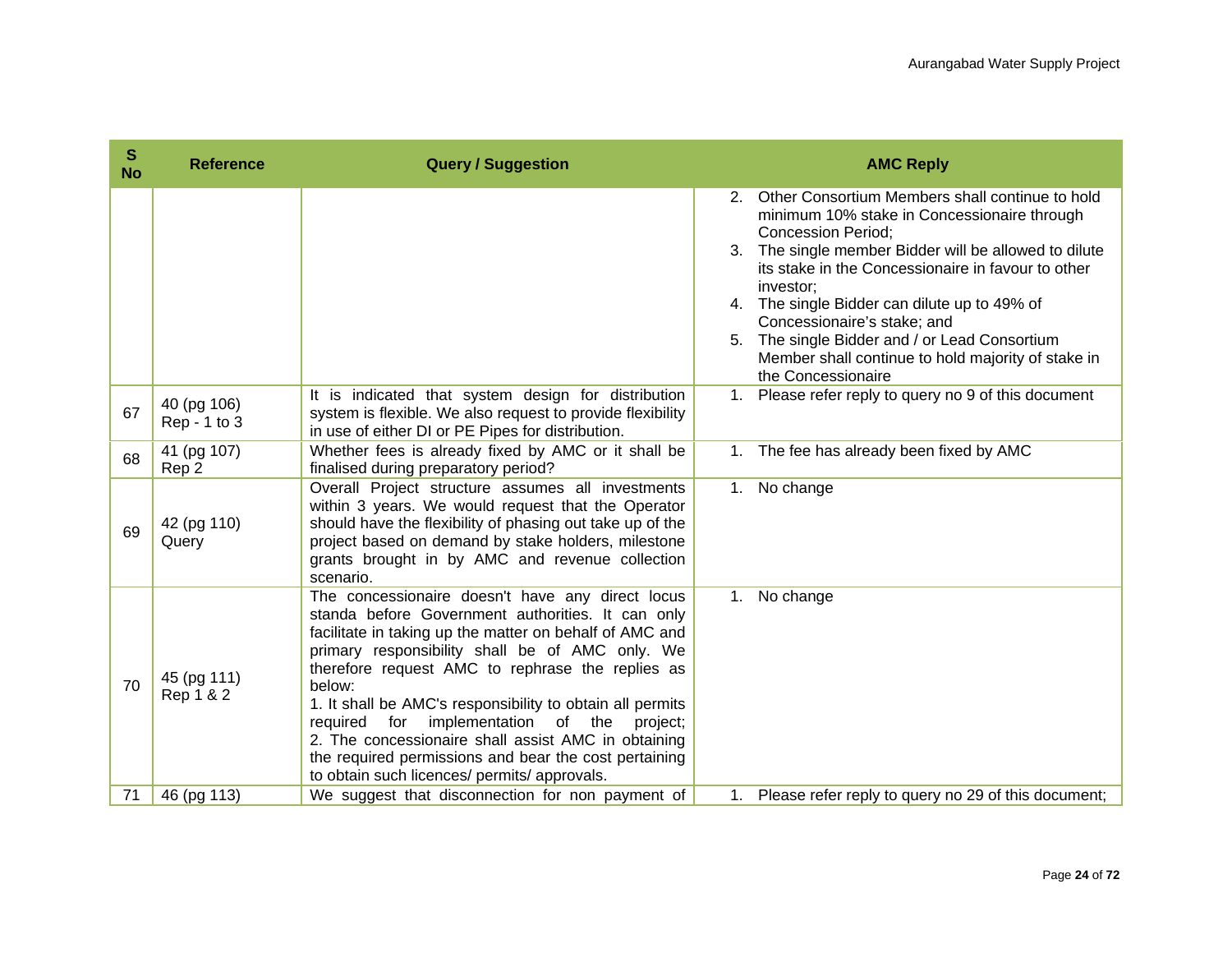| S<br><b>No</b> | <b>Reference</b>              | <b>Query / Suggestion</b>                                                                                                                                                                                                                                                                                                                                             | <b>AMC Reply</b>                                                                                                                 |
|----------------|-------------------------------|-----------------------------------------------------------------------------------------------------------------------------------------------------------------------------------------------------------------------------------------------------------------------------------------------------------------------------------------------------------------------|----------------------------------------------------------------------------------------------------------------------------------|
|                | Rep 3                         | water tariff should be within 1 months after notice as<br>otherwise the concessianaire will stand to<br>lose<br>revenue.<br>The Concessionaire needs to be compensated<br>suitably to cover revenue loss till disconnection.                                                                                                                                          | 2. AMC shall not bear any collection risk                                                                                        |
| 72             | 47 (pg 117)<br>Rep 1          | To be amended as per earlier clause.                                                                                                                                                                                                                                                                                                                                  | Please refer reply to query no 29 of this document;<br>1.<br>2. AMC shall not bear any collection risk                           |
| 73             | 64 (pg 129)<br>Rep 1          | As the concessionaire is required to bring in<br>substantial investment and when there are a number<br>of variables in the contract LD of 1% per week is very<br>high. We request AMC to review this and may please<br>be modified to 0.1% per week                                                                                                                   | 1. No change                                                                                                                     |
| 74             | 72 (pg 129)<br>Rep 1          | We request AMC to please amend the clause as<br>below<br>AMC carries a risk of termination of the Agreement in<br>case of non-fulfilment of the Condition Precedent and<br>shall compensate concessionaire through suitable<br>compensation mechanism and shall be provided in<br>DCA prior to bid submission.                                                        | 1. No change                                                                                                                     |
| 75             | 81 (pg 135)<br>Rep 1          | Concessionaire responsibility to arrange funding for<br>the project, change in scope, change in law or delay in<br>grant. It is possible that concessionaire may not be<br>able to obtain funds especially for additional work and<br>AMC in this instance should provide suitable alternate<br>funding arrangement and also extension to the<br>construction period. | 1. No change                                                                                                                     |
| 76             | 83 (pg 135)<br>Rep 1          | We appreciate the part of water payment reserve<br>account; however this should be an escrow account<br>allowing concessionaire to draw return on his<br>investment in Project and equity brought in as per the<br>financial model provided by them.                                                                                                                  | 1. No change                                                                                                                     |
| 77             | 98 (pg 142)<br><b>Rep 1-2</b> | As of now there is exemption available in excise duty<br>as per Central Excise Notification and shall save<br>substantial duty on the project components.<br>We                                                                                                                                                                                                       | 1. Customs duty and central excise duty are beyond<br>AMC's jurisdiction;<br>2. The Central Government rules shall be applicable |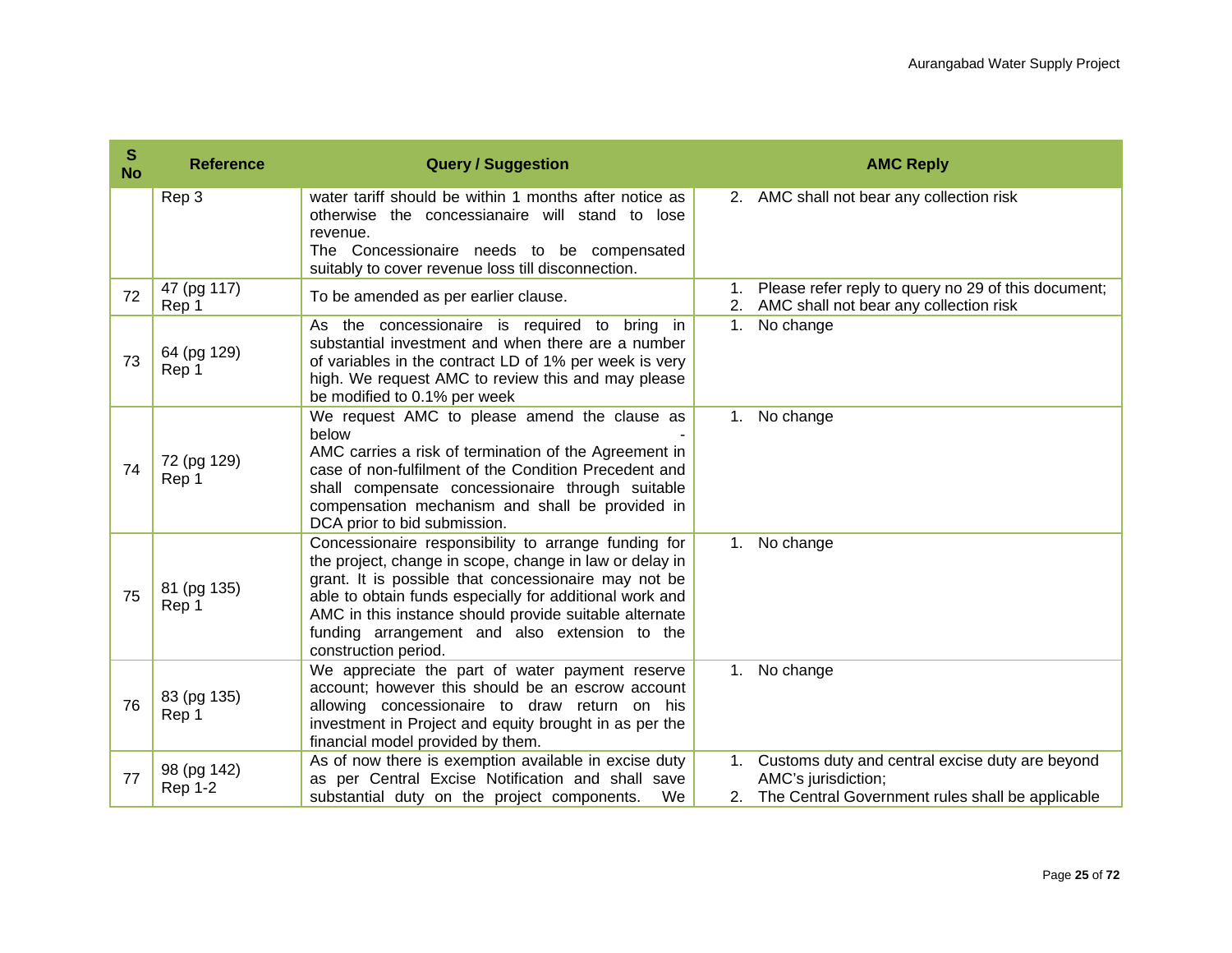| s<br><b>No</b> | <b>Reference</b>                                                              | <b>Query / Suggestion</b>                                                                                                                                                                                                                                                                                                                                                                                                                                                                                                                                                                                                                                                                                                                                                                                                                                                                                                                                                                                  |    | <b>AMC Reply</b>                                                                                                                                                                                                                                                                                                                                                                                                                                                            |
|----------------|-------------------------------------------------------------------------------|------------------------------------------------------------------------------------------------------------------------------------------------------------------------------------------------------------------------------------------------------------------------------------------------------------------------------------------------------------------------------------------------------------------------------------------------------------------------------------------------------------------------------------------------------------------------------------------------------------------------------------------------------------------------------------------------------------------------------------------------------------------------------------------------------------------------------------------------------------------------------------------------------------------------------------------------------------------------------------------------------------|----|-----------------------------------------------------------------------------------------------------------------------------------------------------------------------------------------------------------------------------------------------------------------------------------------------------------------------------------------------------------------------------------------------------------------------------------------------------------------------------|
|                |                                                                               | request AMC to amend the replies as under -<br>1. AMC shall provide all assistance<br>to<br>the<br>Concessionaire<br>obtain<br>available<br>to<br>concessions/exemptions in Duties as per prevailing<br>Central/ State government laws/notifications/rules.<br>2. Any amendment/ withdrawal of notifications/ rules<br>shall be dealt under Change of Law.                                                                                                                                                                                                                                                                                                                                                                                                                                                                                                                                                                                                                                                 |    | in this case;<br>3. Bidders are advised to consider appropriate law /<br>rules and regulations<br>4. However AMC shall extend all assistance possible<br>to the Concessionaire in getting such exemptions<br>Bidders should consider above aspects while<br><b>Bidding for the Project</b>                                                                                                                                                                                  |
| 78             | 6 (pg 159)<br>Rep 1                                                           | All drafting issues of concession agreement may<br>please be completed and issued to bidders before the<br>bid submission date.                                                                                                                                                                                                                                                                                                                                                                                                                                                                                                                                                                                                                                                                                                                                                                                                                                                                            |    | 1. Please refer reply to query no 3 of this document                                                                                                                                                                                                                                                                                                                                                                                                                        |
| 79             | Para.1.2.1-SI.No.ii)<br><b>Distribution</b><br><b>Network</b>                 | Mandatary Project Reqirements-Clause.1.1.13(B) of<br>the RFP -Vol.1-Instructions to Bidders. Minimum<br>residual pressure at Ferrule Point=12m. However it<br>practice it is not possible to have 12m residual head at<br>all points for the distribution system covered under the<br>existing ESRs where the staging height is already<br>fixed and the system would have designed for 7m<br>residual head. Further, when 2041 flow is considered<br>and existing pipes are considered for retaining, the<br>existing Low Water Level will reduce the command<br>area of the ESR under consideration. Hence it is<br>suggested that for the area covered under the existing<br>ESRs, the distribution system can be designed to<br>provide a minimum of 7m residual head at consumer<br>end and for the proposed ESRs, the staging height of<br>the ESR will be fixed to provide a minimum12m<br>residual head at consumer end. This practice is being<br>followed in JNNURM Projects<br>(Govt of India). | 1. | As per water manual, minimum residual pressure<br>for urban area required to be 12 m. The staging<br>height of existing ESR is 7 m. However it is at<br>higher ground elevation and with reducing head<br>loss in the distribution system i.e. by increasing<br>diameter, 12 m residual head is achieved by AMC<br>in hydraulic design;<br>2. Distribution sub zone of proposed ESR is<br>independent of the existing ESR and both the sub<br>zones are separately designed |
| 80             | Vol.1-Instructions<br>to Bidders<br>Para.1.2.2-<br>Improvement to<br>Existing | Mandatary Project Reqirements-Claue.1.1.13(B)<br>0f<br>-Vol.1-Instructions<br><b>RFP</b><br>to<br>Bidders.lt<br>the<br>is<br>mentioned that "ESR in bad condition and/or more<br>than 50 years old have<br>been suggested<br>to<br>discontinue". Since the Bid Document has not                                                                                                                                                                                                                                                                                                                                                                                                                                                                                                                                                                                                                                                                                                                            |    | 1. Please refer Annexure 5 of this document for the<br>details of the year of construction of storage<br>reservoirs, sump and service reservoirs;<br>2. AMC has not done condition assessment of its<br>reservoirs;                                                                                                                                                                                                                                                         |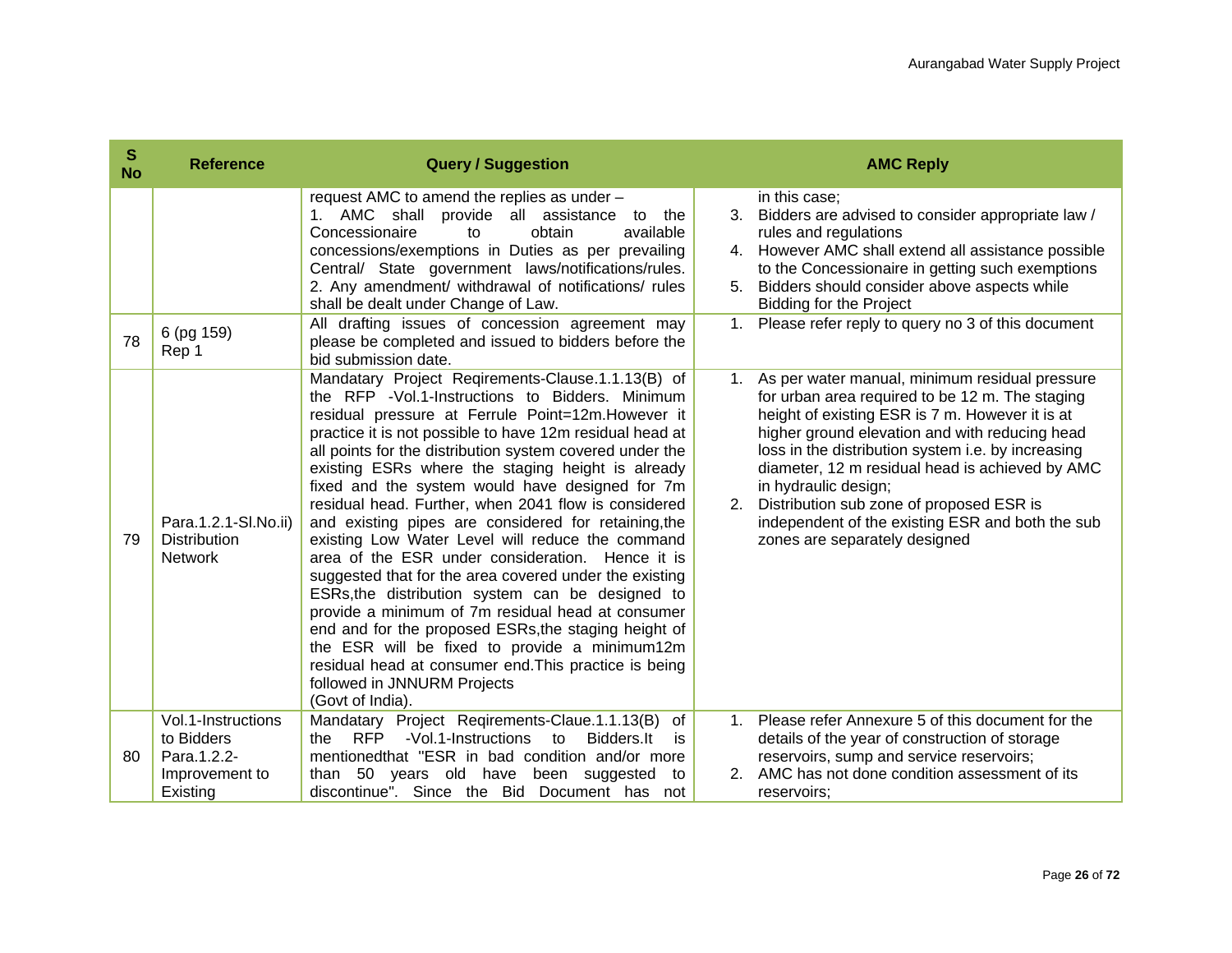| ${\bf S}$<br><b>No</b> | <b>Reference</b>                                                       | <b>Query / Suggestion</b>                                                                                                                                                                                                                                                                                                                                                                                                                                                                                                                                                                                                                                                                                                                                                                                                                                                                                                                                                                                                                                                                      |             | <b>AMC Reply</b>                                                                                                                                                                     |
|------------------------|------------------------------------------------------------------------|------------------------------------------------------------------------------------------------------------------------------------------------------------------------------------------------------------------------------------------------------------------------------------------------------------------------------------------------------------------------------------------------------------------------------------------------------------------------------------------------------------------------------------------------------------------------------------------------------------------------------------------------------------------------------------------------------------------------------------------------------------------------------------------------------------------------------------------------------------------------------------------------------------------------------------------------------------------------------------------------------------------------------------------------------------------------------------------------|-------------|--------------------------------------------------------------------------------------------------------------------------------------------------------------------------------------|
|                        | <b>Distribution</b><br>Network-<br>Line.17&18                          | furnished the list of ESRs that are in bad condition or<br>more than 50 years old requiring replacement, based<br>on site inspection and condition assessment of the<br>existing ESRs including structural stability, additional<br>ESRs will be constructed and the cost of it will be<br>included in the Project Cost. That is as per Para 1.3.1-<br>Table.6, the total capacity of ESR for the yera 2026 is<br>mentioned as 88.49Lakh litres. Cost of ESR<br>exceeding 88.49 lac litres will have to be paid extra to<br>the operator.                                                                                                                                                                                                                                                                                                                                                                                                                                                                                                                                                      | 3.          | AMC has not stipulated any such condition of<br>replacement of ESRs in bad condition and/or more<br>than 50 years old in the RFP Volume-I for the<br>Aurangabad Water Supply Project |
| 81                     | Vol.1-Instructions<br>to Bidders<br>Para.1.3.1-Table.4                 | Mandatary Project Reqirements-Clause.1.1.13(B) of<br>the RFP -Vol.1-Instructions to Bidders.Para3-<br>Rehabilitation and expansion of existing water<br>network-Table.3-For<br>Water<br><b>District</b><br>distribution<br>3&6, Distribution Network in undeveloped area is taken<br>as 3000 Ha and it is also mentioned in the last para<br>that no hydraulic analysis has been done but length of<br>network shall be 200Km. (There is typographical error<br>in Table.4. The length of network is mentioned as 'm'<br>instead on 'km'). Also our bid will be for taking<br>topogarphical levels for 200Km of length of road and<br>for any extra length of road beyond 200km, additional<br>payment will have to be made to us. This condition will<br>also be applicable for Water Districts 1to5 and excess<br>cost over the 1290Km of specified length and<br>variations in diameter of pipe in Table.4 will be have to<br>be paid to us. Only after taking topographical levels &<br>assessing field conditions and redesign, the exact<br>length of distribution system will be known. | 2.          | AMC confirm that lengths of network are in km (kilo<br>meter) and not in m (meter);<br>Distribution network length above 1289.78 kms<br>shall be considered as a Change in Scope     |
| 82                     | Vol.1-Instructions<br>to Bidders<br>Para.1.2.1-Table<br>showing System | SI. No.iii) of the Table showing sytem design and<br>Parameters specifies total C41 losses as 15% and<br>distribution system losses as 10%. The total length of<br>1290Km is proposed for Distribution system, Table.4 of                                                                                                                                                                                                                                                                                                                                                                                                                                                                                                                                                                                                                                                                                                                                                                                                                                                                      | $1_{\cdot}$ | The lengths to be replaced and retained are based<br>on preliminary engineering design;                                                                                              |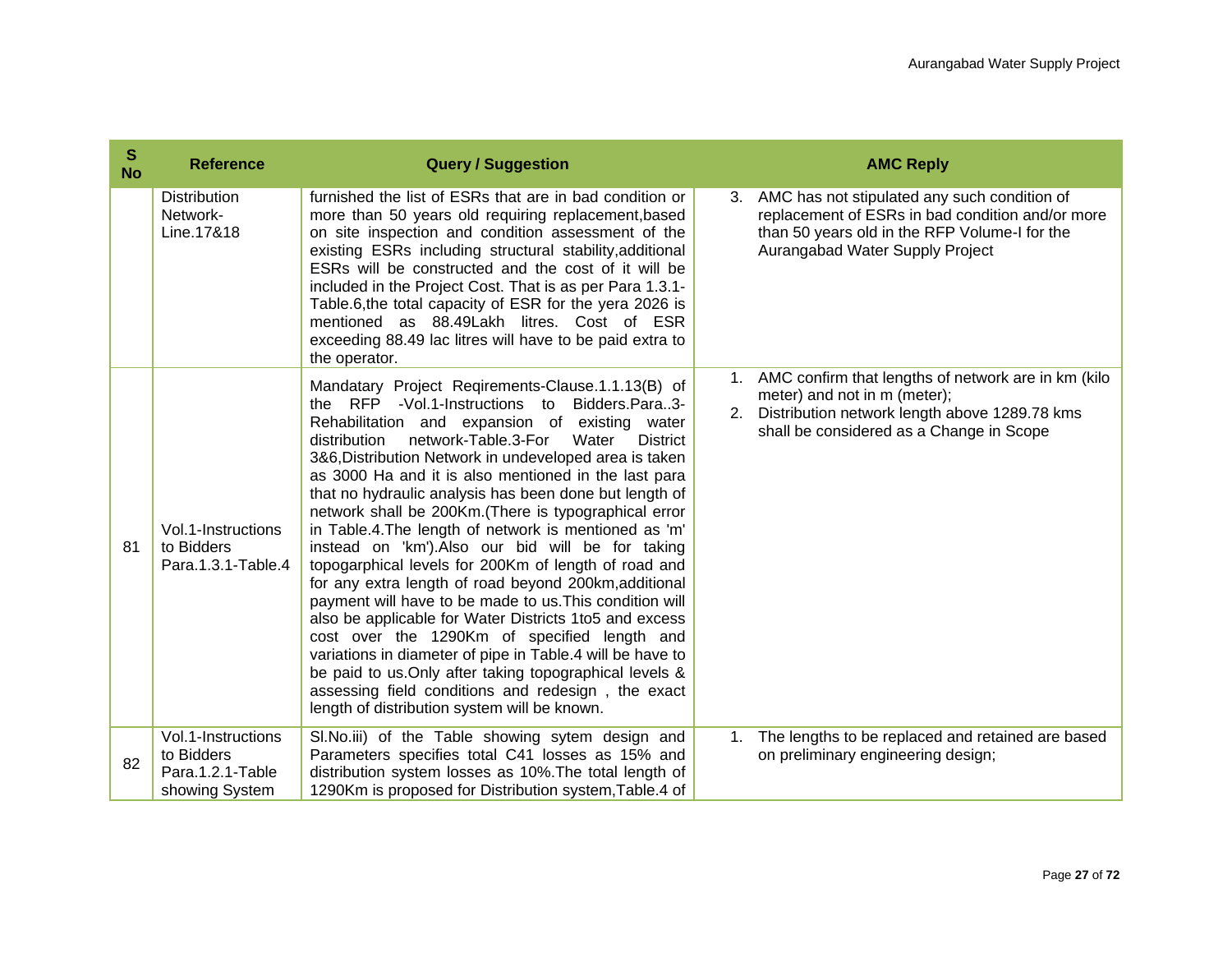| S<br><b>No</b> | <b>Reference</b>                             | <b>Query / Suggestion</b>                                                                                                                                                                                                                                                                                                                                                                                                                                                                                                                                                                                                                                                                                                                                                                                                 | <b>AMC Reply</b>                                                                                                                                                                                                         |
|----------------|----------------------------------------------|---------------------------------------------------------------------------------------------------------------------------------------------------------------------------------------------------------------------------------------------------------------------------------------------------------------------------------------------------------------------------------------------------------------------------------------------------------------------------------------------------------------------------------------------------------------------------------------------------------------------------------------------------------------------------------------------------------------------------------------------------------------------------------------------------------------------------|--------------------------------------------------------------------------------------------------------------------------------------------------------------------------------------------------------------------------|
|                | Design and<br>Parameters.                    | Vol.1-Instructions to Bidders.As per Annexure.16 of<br>Bid Clarifications, Out of 923.029Km of existing<br>distribution system, 721.774 Km is to be replaced and<br>96.833 Km is to be retained. The balance obviously<br>relates to new pipes of 106.422Km. In case after<br>replacing 721.774 Km of pipe and carrying out other<br>non physical measures, the leakage level could not be<br>brought down to the desired level of 10% in the<br>distribution system, then more pipes are required to be<br>replaced. In such an event, additional payment has to<br>be made to the bidder. This can not be quantified at<br>present.Only when the Reduction and Control of<br>Leaks are taken up and systematic reductions in leaks<br>are done by repeated trials, the exact pipes to be<br>replaced can be quantified. |                                                                                                                                                                                                                          |
| 83             | Annexure, 16 of<br><b>Bid Clarifications</b> | Annexure.16 is captioned as 'Existing Pipeline<br>network and Proposed replacements'. But the Table is<br>captioned as 'Details of Replaced and Retained Pipe<br>Network'. It is persumed that the detal relates to length<br>of pipe network to be replaced.                                                                                                                                                                                                                                                                                                                                                                                                                                                                                                                                                             | The details pertain to lengths to be replaced and<br>1.<br>retained are indicative based on preliminary<br>engineering design                                                                                            |
| 84             | Annexure 34 of<br><b>Bid Clarifications</b>  | Revised estimated cost of project under item.14<br>furnishes the total cost of DI Pipe Distribution System<br>and ESR as Rs.32,018 Lacs. Break up details for<br>ESR, Distribution system, HSC has not been furnished.                                                                                                                                                                                                                                                                                                                                                                                                                                                                                                                                                                                                    | 1. AMC has not changed any cost estimation apart<br>from change in pipe material from HDPE $+$ DI to<br>only DI                                                                                                          |
| 85             |                                              | In the CD 1 issued along with Pre-bid clarifications,<br>Annexure-22,23 & 24 are missing.<br>Kindly furnish.                                                                                                                                                                                                                                                                                                                                                                                                                                                                                                                                                                                                                                                                                                              | Annexure 22, 23 and 24 were provided in a hard<br>$1_{1}$<br>copy to all Bidders, and not in a CD                                                                                                                        |
| 86             | 12 (pg 58)<br>Rep - 6 & 10                   | "AMC shall pay penalty to concessionaire on failing to<br>deliver portion B of the project site by this timeline."<br>"AMC shall use water payment reserve to pay<br>concessionaire, if any to the Concessionaire."<br>AMC need to define Portion A and Portion B clearly                                                                                                                                                                                                                                                                                                                                                                                                                                                                                                                                                 | Please refer reply to query no 5 of this document;<br>$1_{\cdot}$<br>2. The Water Payment Reserve Account is designed<br>to offer a payment security to the Concessionaire,<br>and not necessarily only for Annual Grant |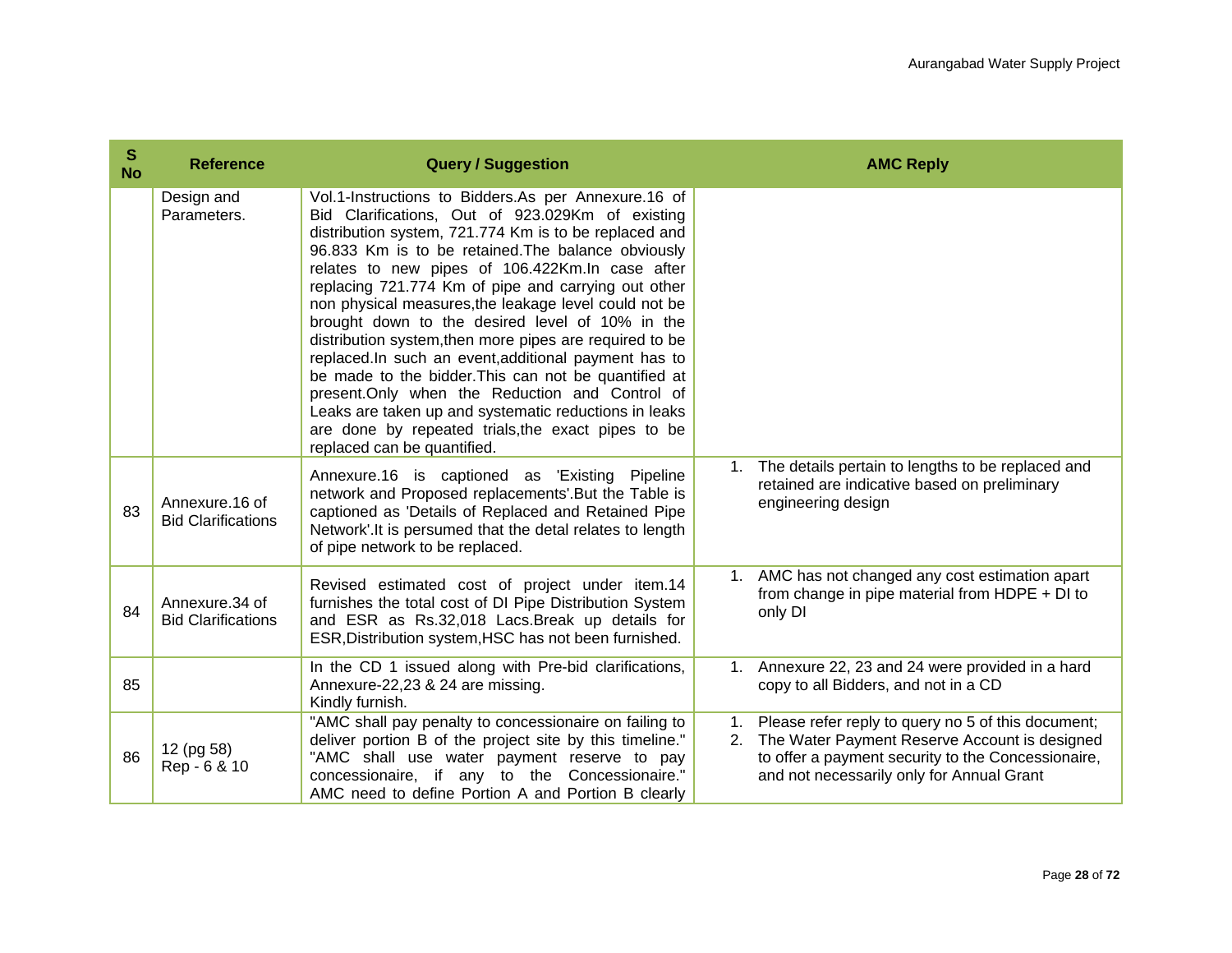| S<br><b>No</b> | <b>Reference</b>                                                                                                 | <b>Query / Suggestion</b>                                                                                                                                                                                                                                                                                                                                     |                | <b>AMC Reply</b>                                                                                                                                                                                                                                                                      |
|----------------|------------------------------------------------------------------------------------------------------------------|---------------------------------------------------------------------------------------------------------------------------------------------------------------------------------------------------------------------------------------------------------------------------------------------------------------------------------------------------------------|----------------|---------------------------------------------------------------------------------------------------------------------------------------------------------------------------------------------------------------------------------------------------------------------------------------|
|                |                                                                                                                  | and also AMC should pay penalty as per EIRR (as<br>defined under reply 12.7) through other sources of<br>revenue as water payment reserve account is meant<br>solely for the grant portion to the operator.                                                                                                                                                   |                |                                                                                                                                                                                                                                                                                       |
| 87             | 13 (pg 61)<br>Rep - 1 & 2                                                                                        | The project assests present and new shall be owned<br>by AMC needs to be transferred to the concessionaire<br>during the concession period to avail of depreciation<br>and lien on assets by financiers.<br>The understanding that water project can be funded<br>only through cash flows and not assets will not be<br>acceptable to Financial Institutions. | 1.             | No change                                                                                                                                                                                                                                                                             |
|                |                                                                                                                  | <b>CASCAL NV / EA Infrastructure Operations Pvt. Ltd.</b>                                                                                                                                                                                                                                                                                                     |                |                                                                                                                                                                                                                                                                                       |
| 88             | General                                                                                                          | Request and extension of the due date by 30 days to<br>30 <sup>th</sup> November 2010.<br>Since there are a number of technical and financial<br>details that require certification as specified in the<br>RFQ. The process of obtaining certifications is quite<br>exhaustive and time consuming.                                                            |                | 1. Please refer reply to query no 1 and 2 of this<br>document                                                                                                                                                                                                                         |
|                | <b>IL&amp;FS Water Limited</b>                                                                                   |                                                                                                                                                                                                                                                                                                                                                               |                |                                                                                                                                                                                                                                                                                       |
| 89             | <b>Bid Due Date</b>                                                                                              | We would like to state that we require at least 3<br>months for us to make a reasonable and competitive<br>bid after reading the concession agreement in line<br>with the reply to the pre-bid queries given by you.<br>Hence the bid due date should be 3 months from<br>receipt of the revised concession agreement.                                        |                | 1. Please refer reply to query no 1 and 2 of this<br>document                                                                                                                                                                                                                         |
| 90             | Online submission<br>- The Bidders are<br>required to submit<br><b>Bid</b><br>online<br>as<br>per<br>clause 3.11 | Please confirm that whether the online submission is<br>compulsory or not                                                                                                                                                                                                                                                                                     | 1.<br>2.<br>3. | The Bidders are required to submit Bid online as<br>per clause 3.11 of the RFP document and the<br>same is compulsory;<br>The physical submission shall prevail over online<br>submission; and<br>Bidders are required to receive digital signature<br>from AMC for online submission |
| 91             | Finance model                                                                                                    | Please specify the elements need to be considered in                                                                                                                                                                                                                                                                                                          | 1.             | Based on the AMC's reply to Bidders' queries, the                                                                                                                                                                                                                                     |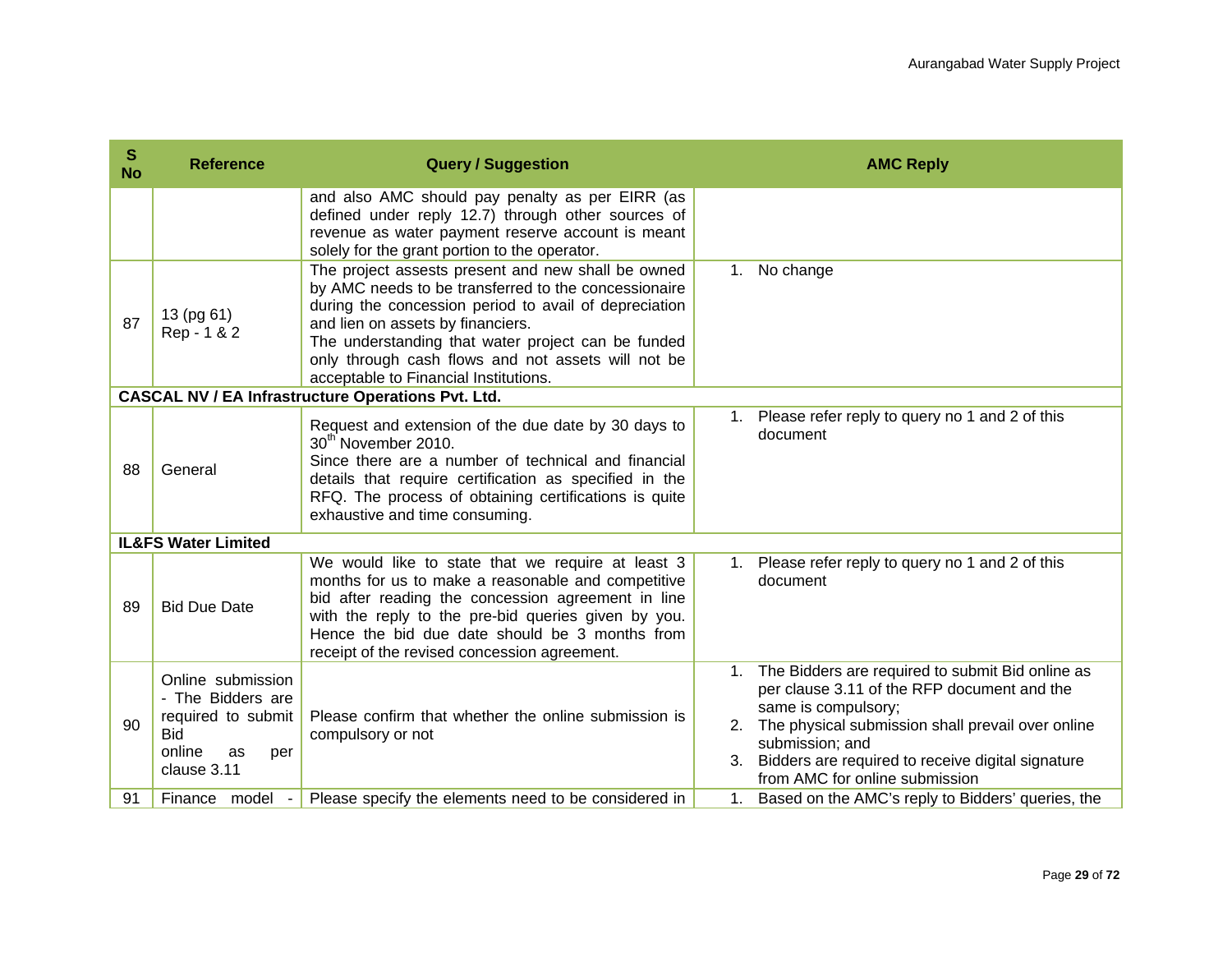| S<br><b>No</b> | <b>Reference</b>                                                                                 | <b>Query / Suggestion</b>                                                                                                                                                                                                                                                                                                                     | <b>AMC Reply</b>                                                                                                                                                                                                                                                                                                                                                                                                                                                                                                                                                                                                                                                                                                                                                                                                                                                                                                                                                    |
|----------------|--------------------------------------------------------------------------------------------------|-----------------------------------------------------------------------------------------------------------------------------------------------------------------------------------------------------------------------------------------------------------------------------------------------------------------------------------------------|---------------------------------------------------------------------------------------------------------------------------------------------------------------------------------------------------------------------------------------------------------------------------------------------------------------------------------------------------------------------------------------------------------------------------------------------------------------------------------------------------------------------------------------------------------------------------------------------------------------------------------------------------------------------------------------------------------------------------------------------------------------------------------------------------------------------------------------------------------------------------------------------------------------------------------------------------------------------|
|                | These issues have<br>been addressed at<br>appropriate places<br>in this document<br>(reply no 1) | the financial model and the elements covered under<br>pass through                                                                                                                                                                                                                                                                            | Bidder has to take a call on elements need to be<br>considered in the financial model                                                                                                                                                                                                                                                                                                                                                                                                                                                                                                                                                                                                                                                                                                                                                                                                                                                                               |
| 92             | Delay in<br>getting<br>Grant amount                                                              | As per the AMC's reply, it is understand that if any<br>delay or non availability of grant portion either full or<br>partial, the concessionaire has to arrange the<br>additional loan portion, for the same AMC will bear the<br>interest upto 15%. In this part, please specify about<br>the repayment mechanism for the principal portion. | AMC agrees with the Bidder's view;<br>1.<br>2. The Concessionaire is expected to raise funds on<br>his own to the extent of bridging the shortfall due to<br>delayed grant from State / Central Government;<br>3. If in case the grant receipts delays beyond<br>Construction and Rehabilitation Period and<br>becomes unavailable then:<br>AMC shall ensure that the Concessionaire is<br>compensated for such additional investment,<br>and that such compensation shall be adequate<br>to recover the principal amount invested by the<br>Concessionaire to bridge the shortfall of<br>delayed grant;<br>ii.<br>AMC shall compensate Concessionaire with an<br>one time extension to the Concession period,<br>with overall limit of 10 years;<br>iii.<br>The Concession Period shall not exceed<br>beyond 30 years in any circumstances; and<br>The extension of the Concession Period shall<br>iv.<br>be agreed mutually between the<br>Concessionaire and AMC |
| 93             | Change in scope                                                                                  | In the mandatory document it is mentioned that the<br>pipe length for 2026 & 2041 is 952.04 km & 1289.78<br>km respectively.<br>As per our understanding, the concessionaire scope<br>of work is limited upto phase 1 project components, ie                                                                                                  | The pipe length of the distribution network within<br>1.<br>Service Area through Concession Period is<br>1289.78 Kms:<br>Concessionaire's scope of work is not limited up to<br>2026 but for entire Concession Period of 20 years;<br>and                                                                                                                                                                                                                                                                                                                                                                                                                                                                                                                                                                                                                                                                                                                           |
|                |                                                                                                  | the distribution pipe length is 952.04 km only. The<br>additional length if any may be considered as change                                                                                                                                                                                                                                   | The additional length above shall be considered as<br>3.<br>a Change in Scope                                                                                                                                                                                                                                                                                                                                                                                                                                                                                                                                                                                                                                                                                                                                                                                                                                                                                       |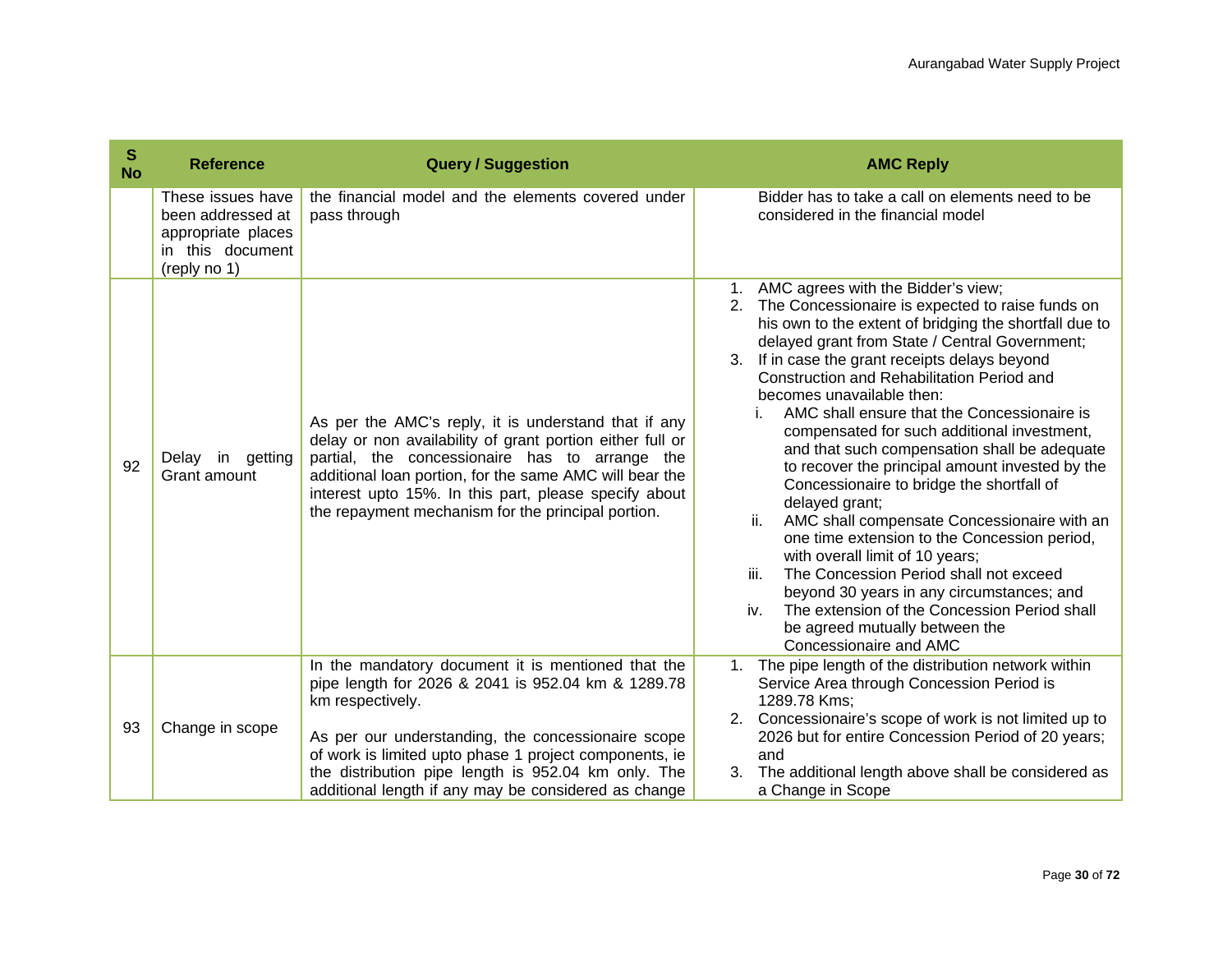| S<br><b>No</b> | <b>Reference</b>                                              | <b>Query / Suggestion</b>                                                                                                                                                                                                                                                                                                                                                                                                                                                                                                                                                                                                                                                                                                                                                                                                                                                                                                                         | <b>AMC Reply</b>                                                                                                                                                                                                                                                                                                                                                                                                                                                                                                                                                   |
|----------------|---------------------------------------------------------------|---------------------------------------------------------------------------------------------------------------------------------------------------------------------------------------------------------------------------------------------------------------------------------------------------------------------------------------------------------------------------------------------------------------------------------------------------------------------------------------------------------------------------------------------------------------------------------------------------------------------------------------------------------------------------------------------------------------------------------------------------------------------------------------------------------------------------------------------------------------------------------------------------------------------------------------------------|--------------------------------------------------------------------------------------------------------------------------------------------------------------------------------------------------------------------------------------------------------------------------------------------------------------------------------------------------------------------------------------------------------------------------------------------------------------------------------------------------------------------------------------------------------------------|
|                |                                                               | of scope. Please confirm.<br>Please confirm that the change of scope clause will be<br>applicable for all project components including<br>distribution system.                                                                                                                                                                                                                                                                                                                                                                                                                                                                                                                                                                                                                                                                                                                                                                                    |                                                                                                                                                                                                                                                                                                                                                                                                                                                                                                                                                                    |
| 94             | AMC - Employees<br>-deputation<br>allowance                   | Please specify that who has to bear the deputation<br>incentive / deputation allowance.                                                                                                                                                                                                                                                                                                                                                                                                                                                                                                                                                                                                                                                                                                                                                                                                                                                           | 1. It shall be Concessionaire's responsibility                                                                                                                                                                                                                                                                                                                                                                                                                                                                                                                     |
| 95             | Existing<br>water<br>byelaw                                   | Please provide the copy of the same.                                                                                                                                                                                                                                                                                                                                                                                                                                                                                                                                                                                                                                                                                                                                                                                                                                                                                                              | 1. Please refer reply to query no 4 of this document                                                                                                                                                                                                                                                                                                                                                                                                                                                                                                               |
| 96             | Technical<br>specification, DPR<br>Mandatory<br>&<br>document | As per this, it is understand that from Intake to MBR<br>the sizing, capacity & specification got fixed, no<br>deviation from the technical spec given in clause<br>1.1.13 (B) (ii) (a) Technical Specifications;<br>However the details given for distribution system is<br>only for reference, any changes may be applicable as<br>per concessionaire design.<br>Please confirm that regarding the distribution system<br>what are all the design norms & specification need to<br>be followed by the bidder for working out the cost<br>during bid stage.<br>In this aspects please specify the following,<br>Distribution & trunk main design flow & design<br>period<br>Length of pipe to be provided<br>$\bullet$<br>Material of pipe<br>$\bullet$<br>Whether concessionaire scope is limited for<br>laying of distribution & trunk main pipe line for<br>phase 1 requirement or not. Please specify.<br>Also please clarify the following, | 1. The Concessionaire is not allowed to deviate from<br>the Clause 1.1.13 (B) (ii) (a) Technical<br>Specifications;<br>2. The system design for the Distribution System<br>provided in the Volume II of the RFP Document<br>can be considered as a reference and if considered<br>appropriate by Bidder can be used for the cost<br>estimation;<br>3. For the distribution system the Bidder should<br>consider only DI pipes;<br>4. The design period shall be year 2041; and<br>The material and length of pipes have been<br>5.<br>provided in the RFP document |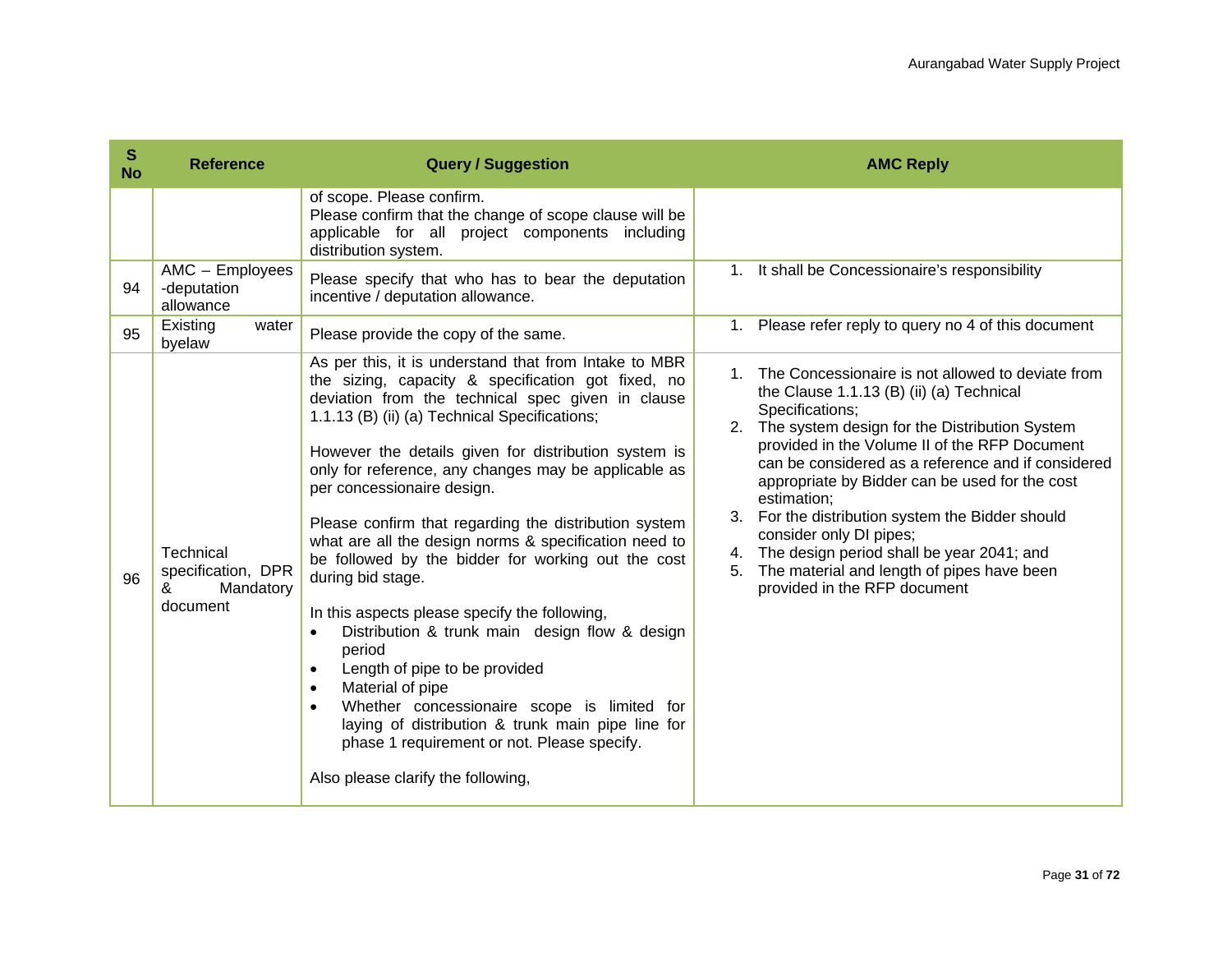| S<br><b>No</b> | <b>Reference</b>                                                                                                                                                               | <b>Query / Suggestion</b>                                                                                                                                                                                                                                                                                                                                                                                                                                                                                                                                   | <b>AMC Reply</b>                                                                                                                                                                                                                                                                                                                                                                                                   |
|----------------|--------------------------------------------------------------------------------------------------------------------------------------------------------------------------------|-------------------------------------------------------------------------------------------------------------------------------------------------------------------------------------------------------------------------------------------------------------------------------------------------------------------------------------------------------------------------------------------------------------------------------------------------------------------------------------------------------------------------------------------------------------|--------------------------------------------------------------------------------------------------------------------------------------------------------------------------------------------------------------------------------------------------------------------------------------------------------------------------------------------------------------------------------------------------------------------|
|                |                                                                                                                                                                                | The statement given below is contravening from the<br>clause 1.4 (d) in Volume $3$ – Concession agreement &<br>Clause 2.7.2 - Volume 1 - RFP.<br>"The Concessionaire is expected to utilize same<br>material as stated in the original DPR";                                                                                                                                                                                                                                                                                                                |                                                                                                                                                                                                                                                                                                                                                                                                                    |
| 97             | Overall<br>project<br>- AMC<br>structure<br>shall<br>be<br>responsible for any<br>additional<br>investment in the<br>Project as a result<br>Change-in-<br>of<br>Scope and / or | Whether this reply is applicable for distribution pipe<br>length & trunk main also, please confirm.<br>The quantity given in mandatory document for<br>distribution pipe, HSC, Metering, new ESR is the basis<br>for the bidder to work out the costing. Please confirm.<br>Also clarify, in the mandatory document the quantities<br>are given for 2026 & 2041. It is understand that the<br>concessionaire responsibility is to construct only for<br>quantum of work under the 2026 ie Phase I                                                           | The understanding is correct<br>1.<br>Please refer reply to query no 96 of this document<br>2.                                                                                                                                                                                                                                                                                                                     |
|                | additional quantity                                                                                                                                                            | requirement, the additional quantities may be consider<br>as change of scope. Please confirm.                                                                                                                                                                                                                                                                                                                                                                                                                                                               |                                                                                                                                                                                                                                                                                                                                                                                                                    |
| 98             | Design norms &<br>project component<br>sizing                                                                                                                                  | From this reply it is understand that the project<br>component sizing is fixed from intake to MBR as given<br>in 1.1.13 (B) (ii) (a).<br>And, from the outlet of MBR to consumer end the<br>design norms & sizing is upto the Concessionaire free<br>to design the system by meeting Service Level<br>Requirements.<br>By taking this case, if the concessionaire design the<br>trunk main, ESR, distribution pipe, etc., by taking their<br>concession period requirement ie for the next 20 years<br>demand instead of ultimate demand, is it acceptable. | The Concessionaire is not allowed to deviate from<br>$1_{\cdot}$<br>the Clause 1.1.13 (B) (ii) (a) Technical<br>Specifications;<br>2. The Concessionaire shall have a flexibility in<br>designing its own system from MBR for the design<br>period of year 2041; and<br>3. The system design for the Distribution System<br>provided in the Volume II of the RFP Document<br>can be considered only as a reference |
|                |                                                                                                                                                                                | Please specify the design flow / demand for the trunk                                                                                                                                                                                                                                                                                                                                                                                                                                                                                                       |                                                                                                                                                                                                                                                                                                                                                                                                                    |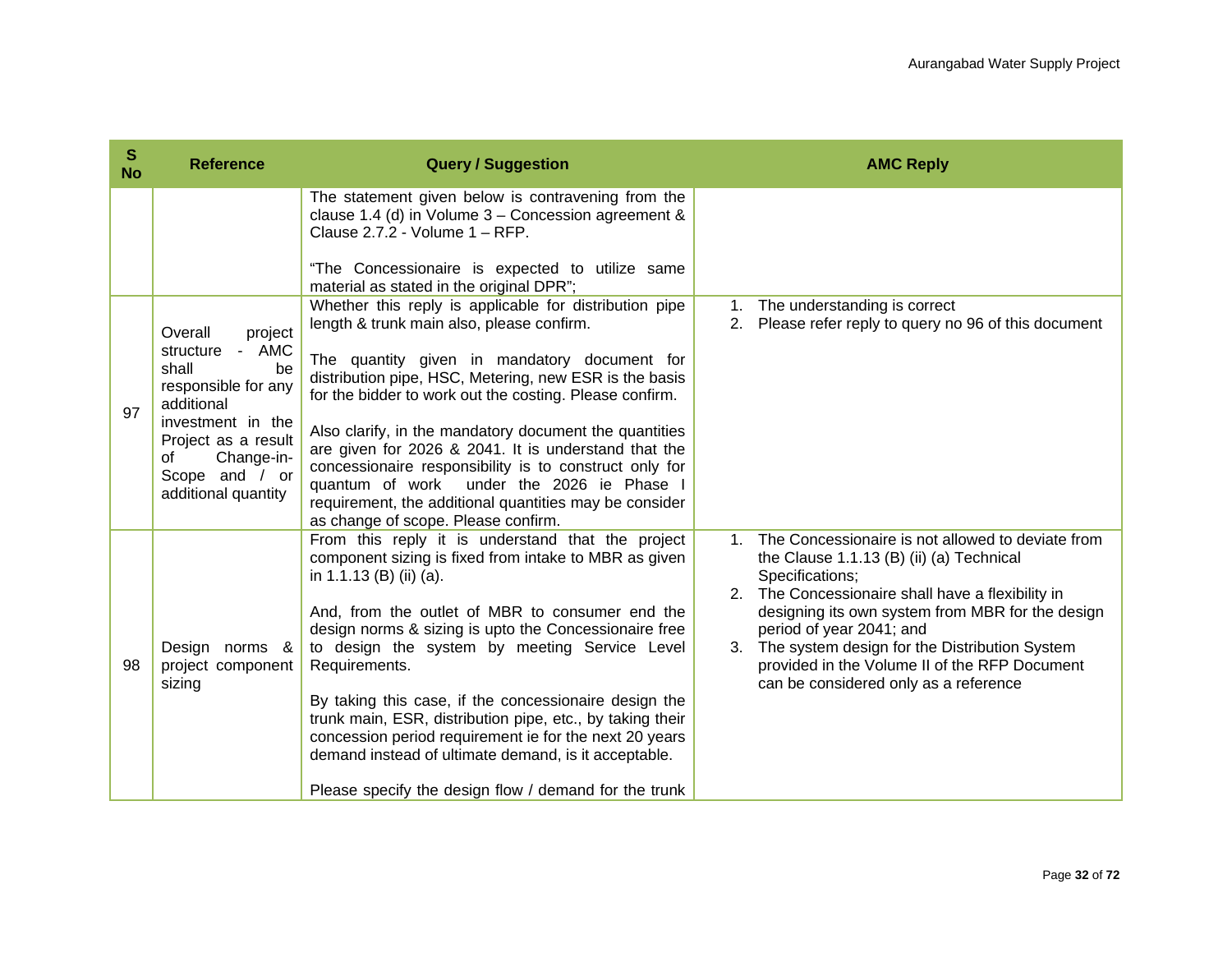| S<br><b>No</b> | <b>Reference</b>                                                                                                                                                                                                                                                                                                                            | <b>Query / Suggestion</b>                                                                                                                                                                                                                                                                                                               | <b>AMC Reply</b>                                                                                                                                                                                                                                                                                                                |
|----------------|---------------------------------------------------------------------------------------------------------------------------------------------------------------------------------------------------------------------------------------------------------------------------------------------------------------------------------------------|-----------------------------------------------------------------------------------------------------------------------------------------------------------------------------------------------------------------------------------------------------------------------------------------------------------------------------------------|---------------------------------------------------------------------------------------------------------------------------------------------------------------------------------------------------------------------------------------------------------------------------------------------------------------------------------|
|                |                                                                                                                                                                                                                                                                                                                                             | main, distribution system and its related components.                                                                                                                                                                                                                                                                                   |                                                                                                                                                                                                                                                                                                                                 |
| 99             | Investment<br>on<br>project component<br>- No investment<br>proposed<br>for<br>Phase II of the<br>Project                                                                                                                                                                                                                                   | "No investment proposed for Phase II of the Project".<br>As per this statement, please clarify that the<br>concessionaire scope of work is limited to phase 1<br>requirement - Whether this statement is applicable for<br>trunk main, booster station, Construction of ESR,<br>laying of distribution pipe line and its related works. | The Concessionaire is expected to design<br>$1_{-}$<br>distribution system for the year 2041 though it shall<br>be responsible to provide service only through the<br><b>Concession Period</b>                                                                                                                                  |
| 100            | Guidelines for<br>Urban<br>Infrastructure<br>Development<br><b>Scheme for Small</b><br>and Medium<br>Towns (UIDSSMT)                                                                                                                                                                                                                        | Please provide the same.                                                                                                                                                                                                                                                                                                                | Enclosed as Annexure 2 of this document<br>1 <sub>1</sub>                                                                                                                                                                                                                                                                       |
| 101            | Delay in receipt of<br>It<br>Grant -<br>is is<br>Concessionaire's<br>responsibility to<br>arrange funding for<br>the<br>Project,<br>including<br>additional<br>any<br>funding<br>requirement as a<br>result of Change in<br>Scope and / or<br>Change<br>in Law and / or<br>cost<br>escalation<br>and $/$ or<br>delay in receipt of<br>Grant | According to this clause, please specify how the<br>additional funding will be compensated to the<br>concessionaire.<br>Whether the annuity will be adjusted accordingly.<br>Please confirm.                                                                                                                                            | It shall be Concessionaire's responsibility to<br>1.<br>arrange any additional funding required as a result<br>of Change in Law and cost escalation;<br>2. AMC shall compensate Concessionaire for any<br>additional funding as a result of Change in Scope;<br>and<br>Please refer reply to query no 92 of this document<br>3. |
| 102            | Water<br>cess                                                                                                                                                                                                                                                                                                                               | Please provide the same                                                                                                                                                                                                                                                                                                                 | Please refer Annexure 9 of this document<br>1 <sup>1</sup>                                                                                                                                                                                                                                                                      |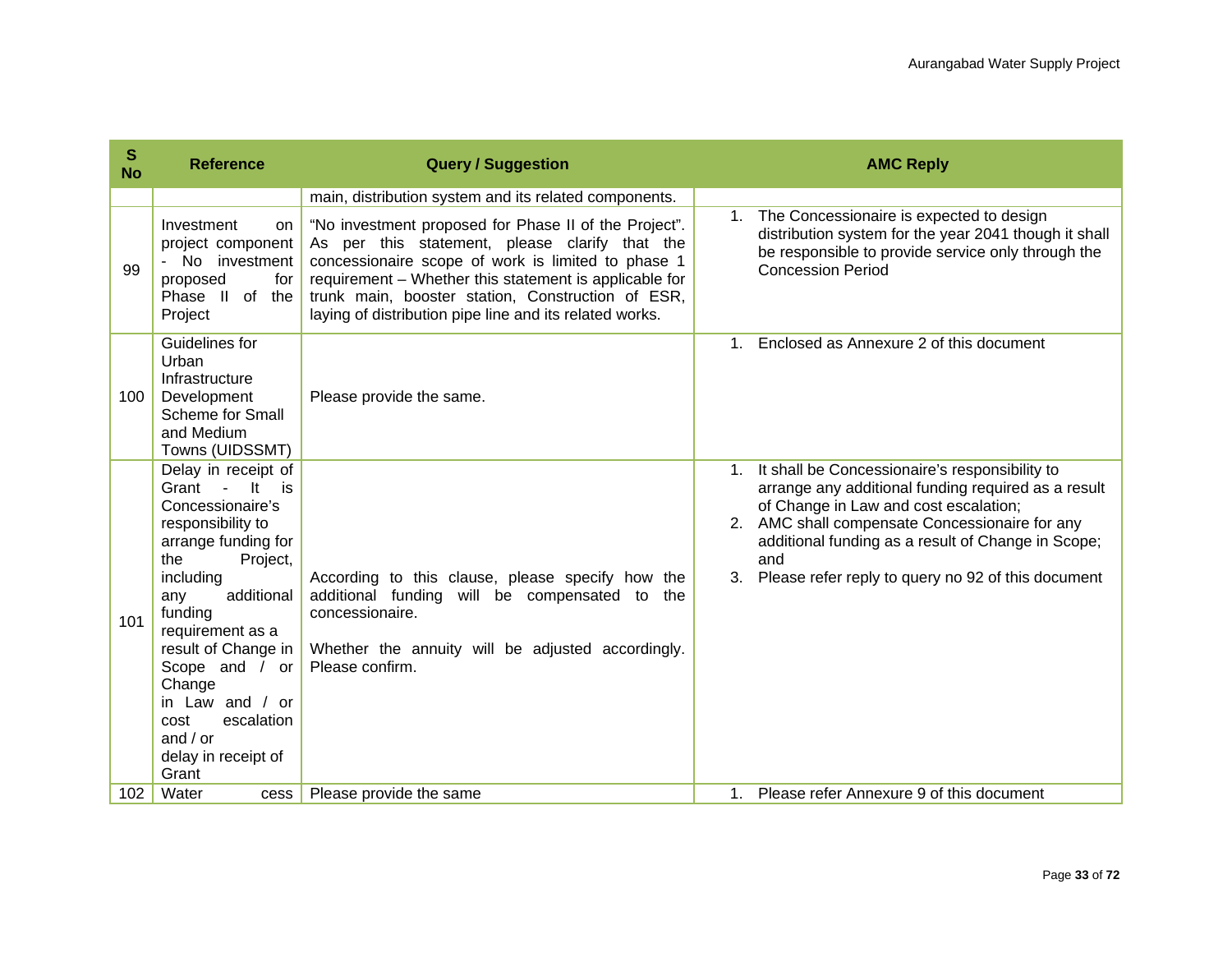| $\mathbf{s}$<br><b>No</b> | <b>Reference</b>                                                                                                                                                                                                | <b>Query / Suggestion</b>                                                                                                                                                                                                                                                                                                                                           |          | <b>AMC Reply</b>                                                                                                                                                                                                                            |
|---------------------------|-----------------------------------------------------------------------------------------------------------------------------------------------------------------------------------------------------------------|---------------------------------------------------------------------------------------------------------------------------------------------------------------------------------------------------------------------------------------------------------------------------------------------------------------------------------------------------------------------|----------|---------------------------------------------------------------------------------------------------------------------------------------------------------------------------------------------------------------------------------------------|
|                           | payment - AMC<br>shall provide copy<br>of the water cess<br>made<br>payment<br>towards MPCB                                                                                                                     |                                                                                                                                                                                                                                                                                                                                                                     |          |                                                                                                                                                                                                                                             |
| 103                       | Tanker<br>supply<br>details - AMC shall<br>provide details of<br>such water<br>supply by tankers<br>including<br>area<br>covered,<br>daily supply<br>of<br>water, number of<br>consumers, etc to<br>all Bidders | Please provide the same                                                                                                                                                                                                                                                                                                                                             |          | 1. Please refer reply to query no 7 of this document                                                                                                                                                                                        |
| 104                       | Initialed<br>in.<br>all<br>document for bid<br>submission - Each<br>of the schedules<br>will have to<br>be initialed                                                                                            | The documents received as annexure along with<br>queries reply will also required to be initialed, please<br>confirm. In this some are repeated with the earlier<br>schedule.                                                                                                                                                                                       | 1.       | The understanding is correct, even in case of<br>repeated document                                                                                                                                                                          |
| 105                       | UIDSSMT grant -<br><b>UIDSSMT</b><br>The<br>grant shall be<br>available only till<br><b>March 2012</b>                                                                                                          | As per trend of this bid, it is expected that the<br>appointment date will lie end of 2011, hence the<br>duration available for spending the UIDSSMT grant is<br>found very less. In that case, concessionaire has to<br>make the necessary additional investment, please<br>specify the mechanism for adjusting in the annuity or<br>any other system for recovery |          | 1. No change                                                                                                                                                                                                                                |
| 106                       | Phase I & Phase II<br>0f<br>project<br>components<br>Phase<br>investments shall                                                                                                                                 | This will apply to the distribution system components<br>also. Please confirm                                                                                                                                                                                                                                                                                       | 1.<br>2. | The Concessionaire is not allowed to deviate from<br>the Annexure 10 - Clause 1.1.13 (B) (ii) (a)<br><b>Technical Specifications;</b><br>The Concessionaire shall have a flexibility in<br>designing its own system from MBR for the design |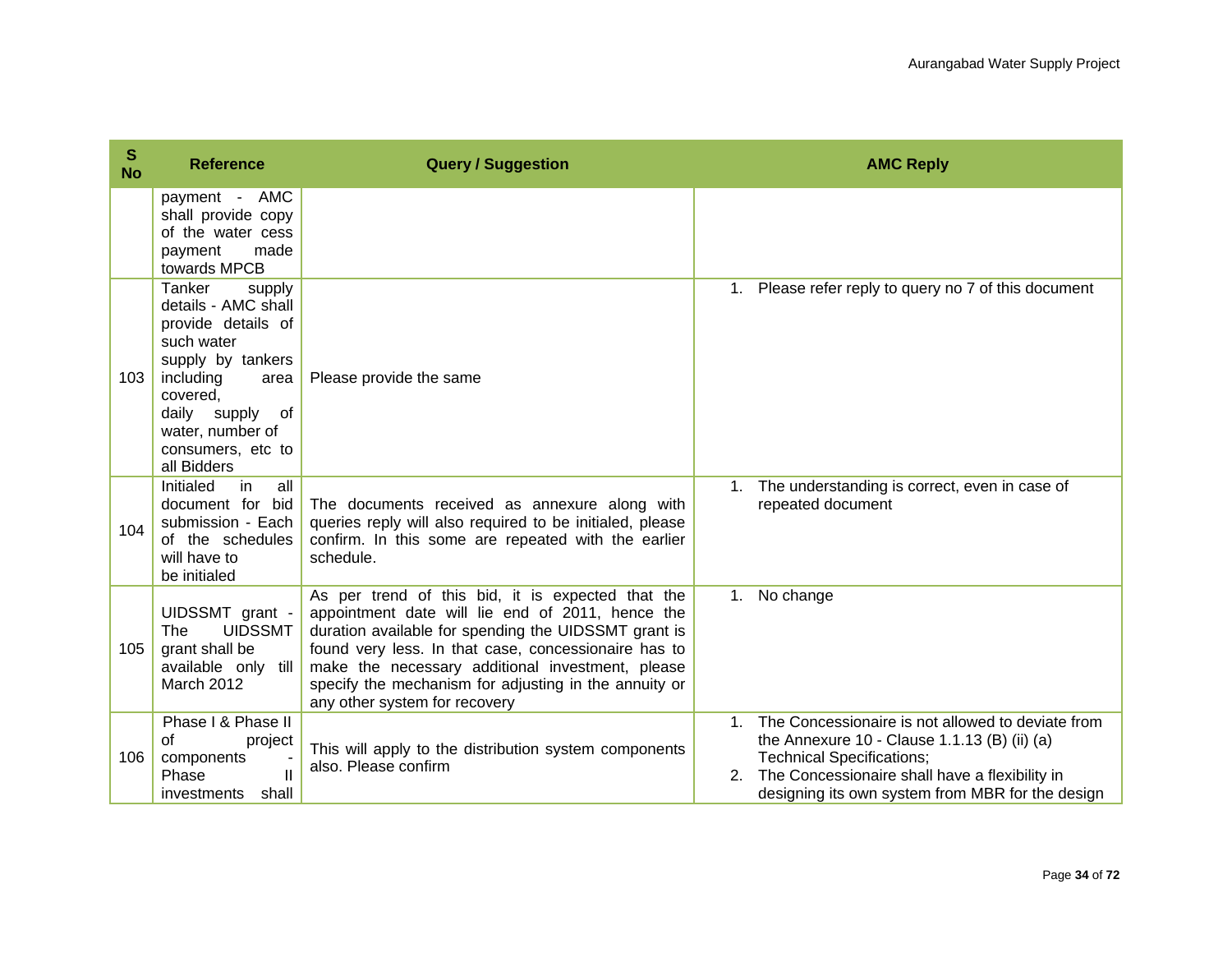| ${\bf S}$<br><b>No</b> | <b>Reference</b>                                                                                                                                                                                          | <b>Query / Suggestion</b>                                                                                                                                                                                                           | <b>AMC Reply</b>                                                                                                                                                                                               |
|------------------------|-----------------------------------------------------------------------------------------------------------------------------------------------------------------------------------------------------------|-------------------------------------------------------------------------------------------------------------------------------------------------------------------------------------------------------------------------------------|----------------------------------------------------------------------------------------------------------------------------------------------------------------------------------------------------------------|
|                        | be<br>AMC responsibility                                                                                                                                                                                  |                                                                                                                                                                                                                                     | period of year 2041; and<br>3. The Concessionaire is expected to design<br>distribution system for year 2041 though it shall be<br>responsible to provide service only through the<br><b>Concession Period</b> |
| 107                    | Drawings                                                                                                                                                                                                  | List of drawings needed in auto cad form,<br>Existing distribution system<br>Contour map<br>$\bullet$<br>Base map<br>$\bullet$<br>The above maps has been received in pdf form,<br>please send the same in auto cad form with scale | 1. AMC has already provided these drawings in<br>AutoCAD format as Annexure to reply to queries<br>raised by Bidders                                                                                           |
| 108                    | ESRs - Year of<br>construction of all<br><b>ESRs</b>                                                                                                                                                      | Please provide the details                                                                                                                                                                                                          | Please refer Annexure 5 of this document for the<br>$1_{-}$<br>details of the year of construction of storage<br>reservoirs, sump and service reservoirs                                                       |
| 109                    | Staff<br>quarters -<br>Location of Staff<br>quarters shall be in<br>the premises of<br>existing WTP or as<br>directed by AMC<br>the<br>during<br>Preparatory<br>Period;<br>2. Please refer<br>Annexure -8 | Please indicate the no. of blocks under type - III & IV                                                                                                                                                                             | Please refer reply to query no 25 of this document<br>$1_{\cdot}$                                                                                                                                              |
| 110                    | DI Pipe                                                                                                                                                                                                   | For the D/System DI Pipes have been Proposed.<br>Please Mention the specification for DI Pipes.<br>Whether ISO certified DI pipes are acceptable or not.<br>Please confirm                                                          | DI pipes shall conform to IS 8329<br>1.                                                                                                                                                                        |
| 111                    | <b>MS</b>                                                                                                                                                                                                 | The method of welding for MS pipe joint is by means<br>of SAW instead of ERW, is it acceptable                                                                                                                                      | 1. This is as per IS 3589:2000                                                                                                                                                                                 |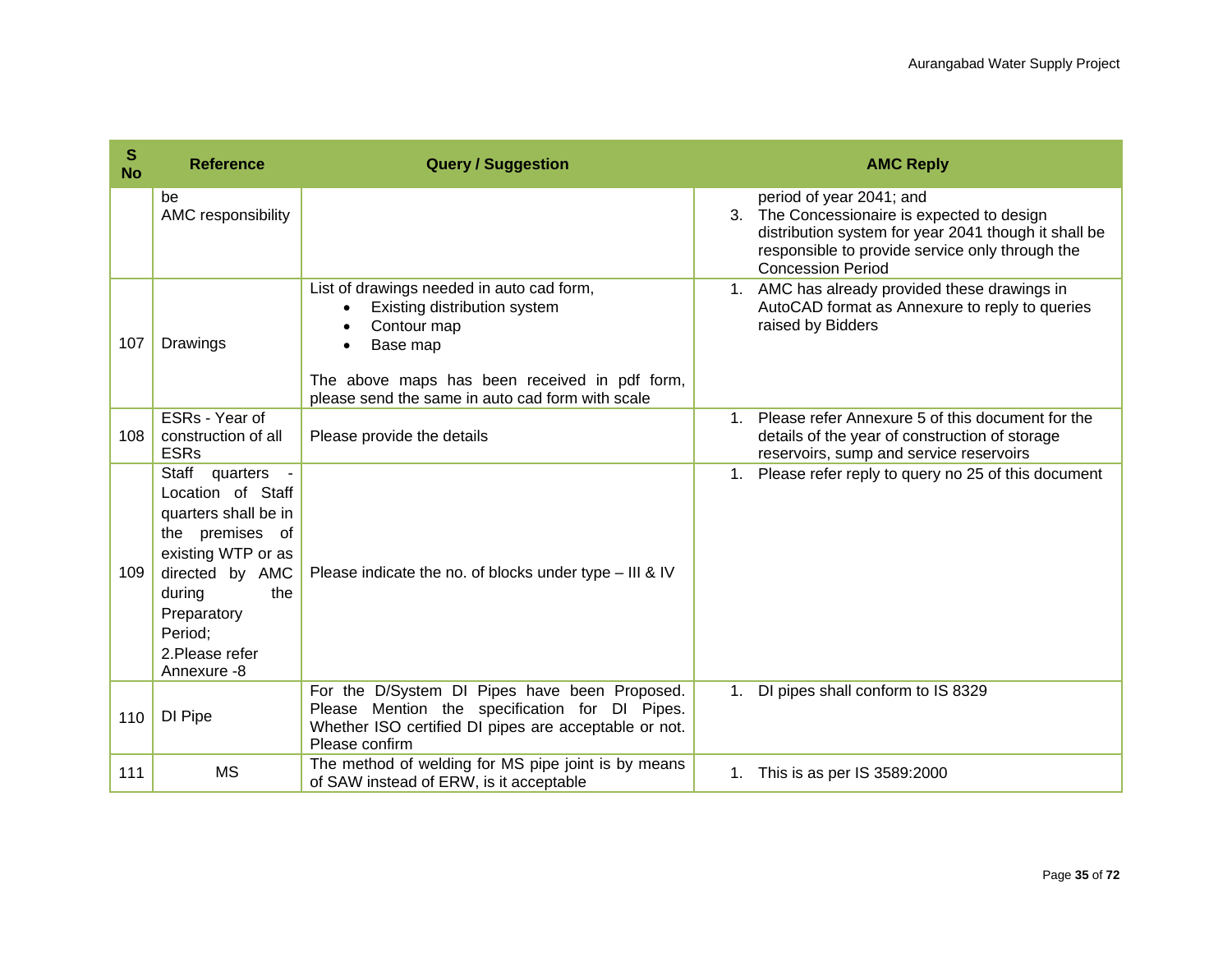| ${\mathbb S}$<br><b>No</b> | <b>Reference</b>                                                                                                                              | <b>Query / Suggestion</b>                                                                                                                                                                                                                                                                                                                                                                                                                                                               |    | <b>AMC Reply</b>                                                                                                                                                                             |
|----------------------------|-----------------------------------------------------------------------------------------------------------------------------------------------|-----------------------------------------------------------------------------------------------------------------------------------------------------------------------------------------------------------------------------------------------------------------------------------------------------------------------------------------------------------------------------------------------------------------------------------------------------------------------------------------|----|----------------------------------------------------------------------------------------------------------------------------------------------------------------------------------------------|
| 112                        | Sludge disposal -<br>Sludge is to be<br>discharged to<br>nearby nallah<br>outside the<br>boundary of WTP<br>premises or as<br>directed by AMC | As per the technical specification given by AMC, there<br>is no provision for sludge handling system. In case it is<br>necessary to provide as per MPCB norms, the same<br>may be consider as change of scope. Please confirm                                                                                                                                                                                                                                                           | 1. | No change                                                                                                                                                                                    |
| 113                        | <b>Permanent Power</b><br>supply - Express<br>feeder main for the<br>new project<br>components                                                | Please confirm that whether is it possible to tap power<br>connection for the proposed 192 mld from the existing<br>express feeder main at Intake & WTP or new feeder<br>main need to be made from the MSEDCL Substation<br>to our permises, in this case who has to bear the cost<br>for deposit and cost towards laying of new express<br>feeder main.                                                                                                                                | 1. | MSEDCL shall provide the additional power<br>required for intake work and WTP at the respective<br>premises. Cost of providing this power and deposit<br>will be borne by the Concessionaire |
| 114                        | SLR - Water<br>Supply                                                                                                                         | Until completion of new distribution network, daily<br>supply to all consumers is not possible for the first 3<br>years as per the condition of existing water supply<br>network. Hence it is requested to modify accordingly.                                                                                                                                                                                                                                                          |    | 1. No change                                                                                                                                                                                 |
| 115                        | SLR - Water Loss,<br>Weightage 25%                                                                                                            | It is suggested to modify the maximum allowable<br>water loss during 5th and 6th years as 25 % and 20%<br>respectively.                                                                                                                                                                                                                                                                                                                                                                 |    | 1. No change                                                                                                                                                                                 |
| 116                        | Functionality of the<br>consumer meters -<br>Weightage 10%                                                                                    | Since the meters are under the custody of consumers,<br>necessary stringent byelaws need to be adopted to<br>ensure the working / good functioning of meters. If the<br>meters are not working, it is the responsibility of<br>consent consumer to bring to the notice of operators.<br>Such a way the byelaw should be made for the non<br>functionality of meter which will end up with the<br>penalty to the consent consumer.<br>With the above byelaw condition only, the operator | 1. | Please refer our reply to query no 4 of this<br>document                                                                                                                                     |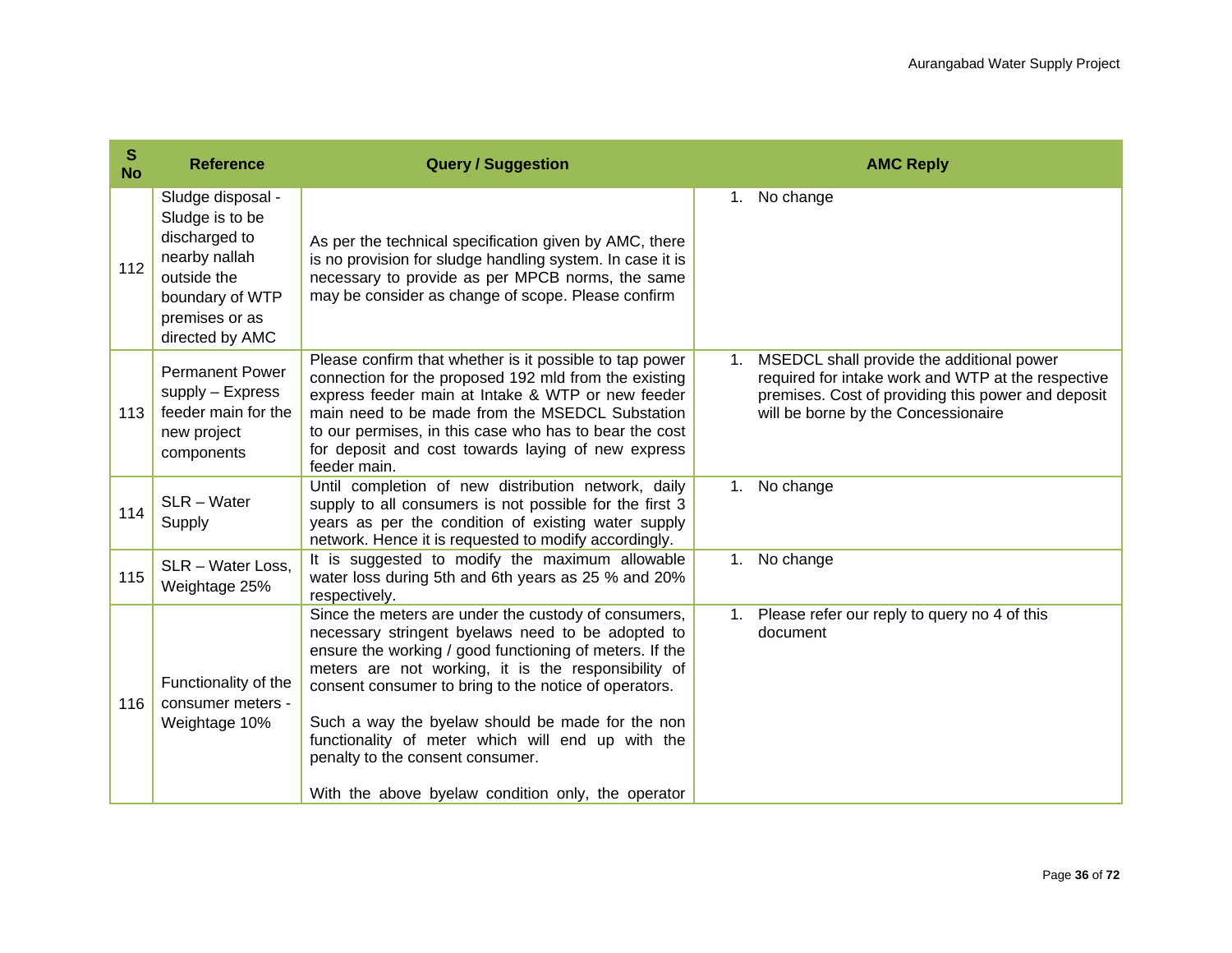| S<br><b>No</b> | <b>Reference</b>                                                                                  | <b>Query / Suggestion</b>                                                                                                                                                                                                                                                                                                                                                                                                                                                                                                                                                      | <b>AMC Reply</b>                                                                              |
|----------------|---------------------------------------------------------------------------------------------------|--------------------------------------------------------------------------------------------------------------------------------------------------------------------------------------------------------------------------------------------------------------------------------------------------------------------------------------------------------------------------------------------------------------------------------------------------------------------------------------------------------------------------------------------------------------------------------|-----------------------------------------------------------------------------------------------|
|                |                                                                                                   | can ensure the functionality of meters.<br>Hence it is requested to modify accordingly.                                                                                                                                                                                                                                                                                                                                                                                                                                                                                        |                                                                                               |
| 117            | Commercial<br>aspects - 5.7 - Non<br>Fulfillment of<br>Concessionaire's<br>Condition<br>Precedent | In the event of extension of time for preparatory period<br>as mutually agreed between AMC and<br>the<br>Concessionaire, for the Concessionaire to fulfill the<br>Concessionaire conditions precedent, AMC shall not<br>encash the bid security at a rate of 1% per week till<br>the expiry of such extended time.<br>If the Concessionaire has not fulfilled its Condition<br>Precedent even in such extended time, then AMC<br>shall have the right to encash the bid security at the<br>rate of 1% per week subject to a maximum of 10% of<br>the bid security.             | 1. AMC agrees with the suggestion                                                             |
|                | <b>SPML Limited</b>                                                                               |                                                                                                                                                                                                                                                                                                                                                                                                                                                                                                                                                                                |                                                                                               |
| 118            |                                                                                                   | The contour drawing provided with the pre-bid reply is<br>not readable.<br>Query:<br>We require the Autocad formate, contour drawing for<br>WTP(showing the location of the proposed WTP at<br>Pharola).                                                                                                                                                                                                                                                                                                                                                                       | 1. AMC has already provided the same                                                          |
| 119            | Vol II Clause<br>1.1.13(B(iii) (a)<br>Page 49                                                     | As per the tender:<br>xiii) Outside surface of tank, exposed face of columns,<br>braces, beam, catwalk, bottom portion of slab and any<br>exposed surface of the tank shall be provided with<br>smooth finish and then three coats of approved shade<br>of snowcem paint as per colour scheme approved by<br>the Engineer-In-Charge shall be rendered.<br>Query:<br>Outside surface of tank, exposed face of columns,<br>braces, beam, catwalk, bottom portion of slab and any<br>exposed surface of the tank shall be provided shall be<br>smooth form finish. Kindly confirm | It should be finished smooth and then 3 coats of<br>$1_{-}$<br>Snowcem painting to be applied |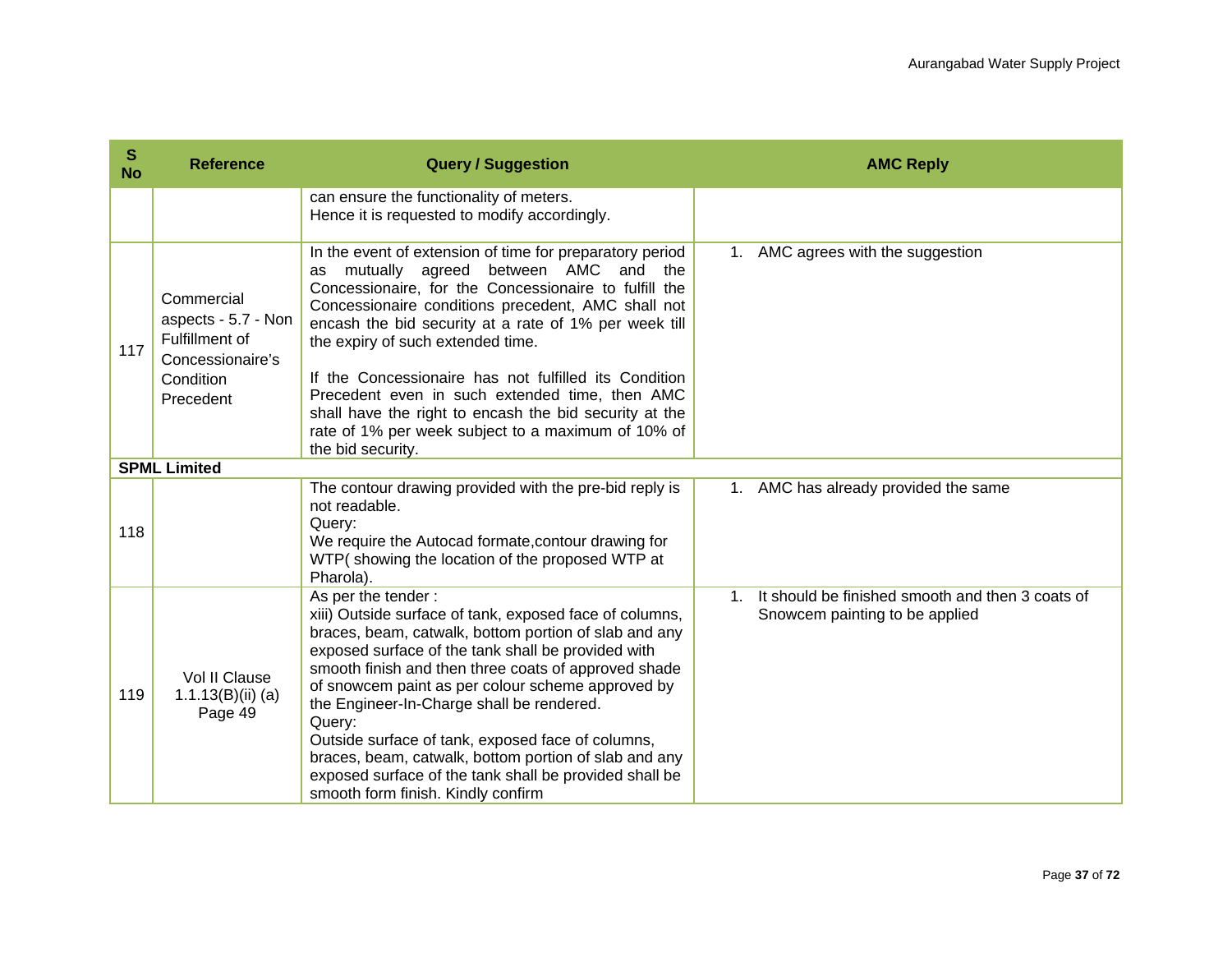| $\mathbb S$<br><b>No</b> | <b>Reference</b>                                     | <b>Query / Suggestion</b>                                                                                                                                                                                                                                                                                                                  |                | <b>AMC Reply</b>                                                                                                                                                                                         |
|--------------------------|------------------------------------------------------|--------------------------------------------------------------------------------------------------------------------------------------------------------------------------------------------------------------------------------------------------------------------------------------------------------------------------------------------|----------------|----------------------------------------------------------------------------------------------------------------------------------------------------------------------------------------------------------|
| 120                      | Vol II Clause<br>$1.1.13(B)(ii)$ (a)<br>Page 49      | As per the tender:<br>xii) Waterproof cement plaster of CM 1:2 proportion 20<br>mm thick shall be provided for inside surface of the<br>tank including roof slab bottom.<br>Query:<br>Generaly for water retaining structures Cement<br>Plastering is not required please confirm.                                                         |                | 1. No change                                                                                                                                                                                             |
| 121                      | Vol II Clause<br>$1.1.13(B)(ii)$ (a)<br>Page 123     | As per the tender:<br>4. The minimum depth of foundation for individual<br>footing should not be less than 2.00 M. In case of raft<br>foundation, it should not be less than 3.50 M.<br>Query:<br>Depth and type of footing will be decided based on the<br>soil investigation to be perfomed by the successful<br>bidder. Please Confirm. | 1 <sub>1</sub> | No change                                                                                                                                                                                                |
| 122                      | Vol II Clause<br>$1.1.13(B)(ii)$ (a)<br>Page 52      | As per the tender:<br>ix. The foundation should be checked for negative<br>pressure on soil due to combined direct and bending<br>stresses. Negative pressure shall not be allowed on<br>the foundation soil.<br>Query:<br>Reinforcement shall be provided for the negative<br>pressure, if arises. Kindly confirm                         | 1.             | No change                                                                                                                                                                                                |
| 123                      | General                                              | Kindly Provide the Finished Ground Level.                                                                                                                                                                                                                                                                                                  | 1.             | This will be in line with working survey                                                                                                                                                                 |
| 124                      | General                                              | Kindly provide the design ground water table to be<br>considered                                                                                                                                                                                                                                                                           | 1.             | This will be in line with the said investigation report                                                                                                                                                  |
| 125                      | Vol II Clause1.1.13<br>$(B)$ (ii) $(a)$              | Raw water quality is not furnished.<br>Query:<br>Pl. provide the raw water quality for which the plant<br>has to be designed.                                                                                                                                                                                                              | 1.             | AMC has already provided the raw water quality<br>data for Jaikwadi and Harsool schemes<br>2. However the Concessionaire has to carry out the<br>raw water tests before designing the treatment<br>plant |
| 126                      | Vol II Clause1.1.13<br>(B) (ii) (a) 18 l)<br>Page128 | As per the tender:<br>e) Collection Channel : Peripheral to the aeration<br>fountain (free fall from last step to channel shall be 20                                                                                                                                                                                                      | 1 <sub>1</sub> | It is 20 cms                                                                                                                                                                                             |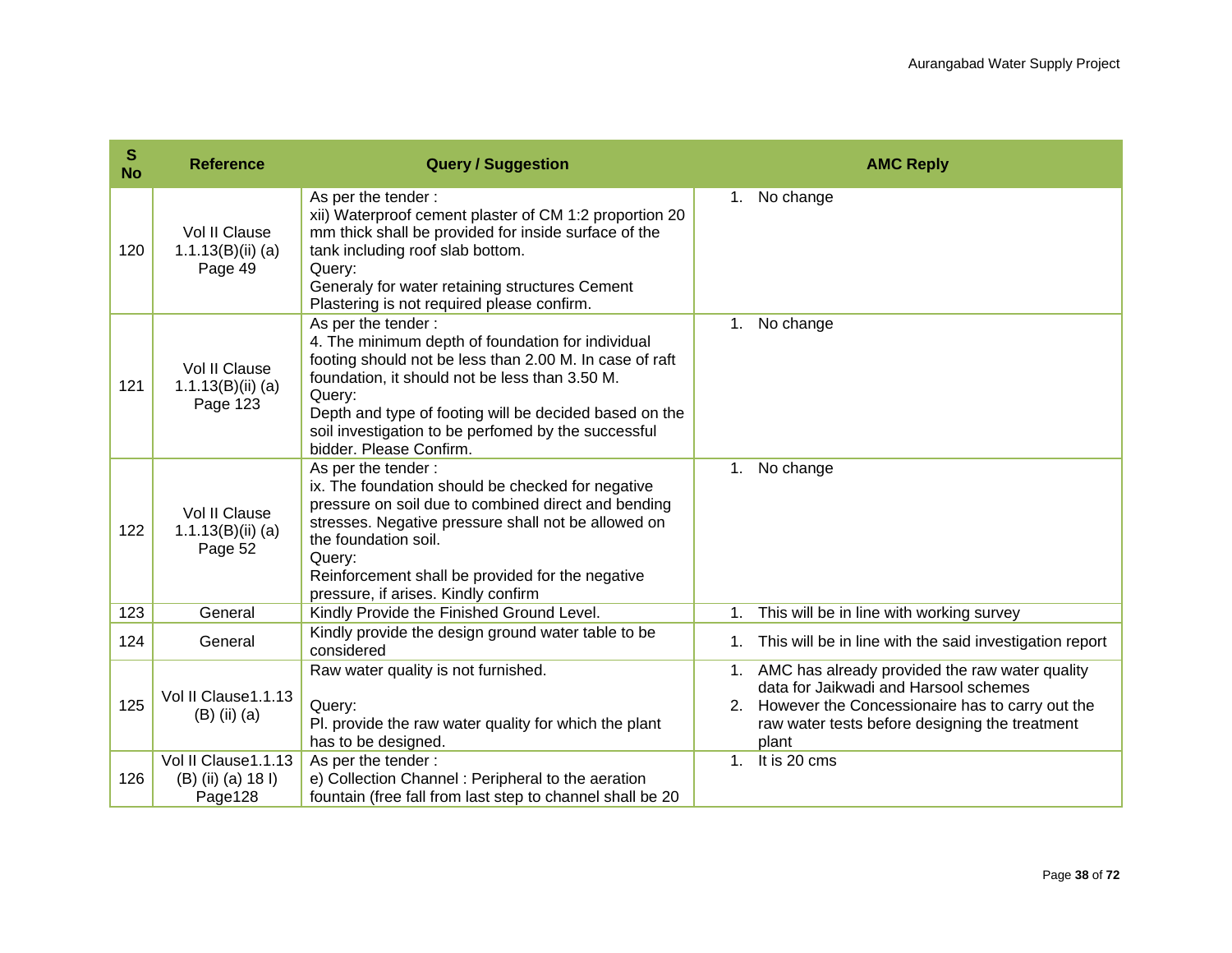| S<br><b>No</b> | <b>Reference</b>                                        | <b>Query / Suggestion</b>                                                                                                                                                                                                                                                                                                      | <b>AMC Reply</b>                                                                                                                                                                    |
|----------------|---------------------------------------------------------|--------------------------------------------------------------------------------------------------------------------------------------------------------------------------------------------------------------------------------------------------------------------------------------------------------------------------------|-------------------------------------------------------------------------------------------------------------------------------------------------------------------------------------|
|                |                                                         | m)<br>Query:<br>Please clarify whether 20 m or 20 cms?                                                                                                                                                                                                                                                                         |                                                                                                                                                                                     |
| 127            | Vol II Clause1.1.13<br>(B) (ii) (a) 18 V)<br>Page129    | As per the tender:<br>g) Weir Loading: Not more than 300 cum/M/day with<br>20% overloading<br>Query:<br>Weir loading shall be 300 m3/m/day during normal<br>flow conditions as per standard design manuals such<br>as CPHEEO. Please confirm.                                                                                  | 1. The understanding is correct                                                                                                                                                     |
| 128            | Vol II Clause<br>1.1.13 (B) (ii) (a)<br>18 VI) Page 130 | As per the tender:<br>e) Rate of filtration 5,000 litres / sqm / hr.<br>Query:<br>We request AMC to allow bidders to offer filters with<br>higher filtartion rates to achive the desired turbidity<br>levels of less than 1 NTU provided the bidder has<br>proven experience and furnishes client certificate for<br>the same. | AMC agrees with the suggestion, subject to<br>1.<br>condition that the technology provided enhances<br>the quality parameters of potable water and<br>savings in energy & land cost |
| 129            | Vol II Clause<br>1.1.13 (B) (ii) (a)<br>18 VI) Page 130 | As per the tender:<br>i) Rate of back wash of water 600 litres / sqm / minute.<br>Duration of back wash 10 minutes.<br>Query:<br>We request AMC to allow bidders to adopt their<br>design for back wash of filters if it is technically better.                                                                                | 1. AMC agrees with the suggestion, subject to AMC's<br>approval                                                                                                                     |
| 130            | Vol II Clause<br>1.1.13 (B) (ii) (a)<br>18 VI) Page 130 | As per the tender:<br>I) Under drain system Conventional PVC 10kg /<br>square cm pipe of designed dia., with CI header tees.<br>Query:<br>We request AMC to allow the bidder to provide latest<br>underdrain design of filters with false floor bottom and<br>PP nozzles if they have proven experience for the                | 1. AMC agrees with the suggestion, subject to AMC's<br>approval                                                                                                                     |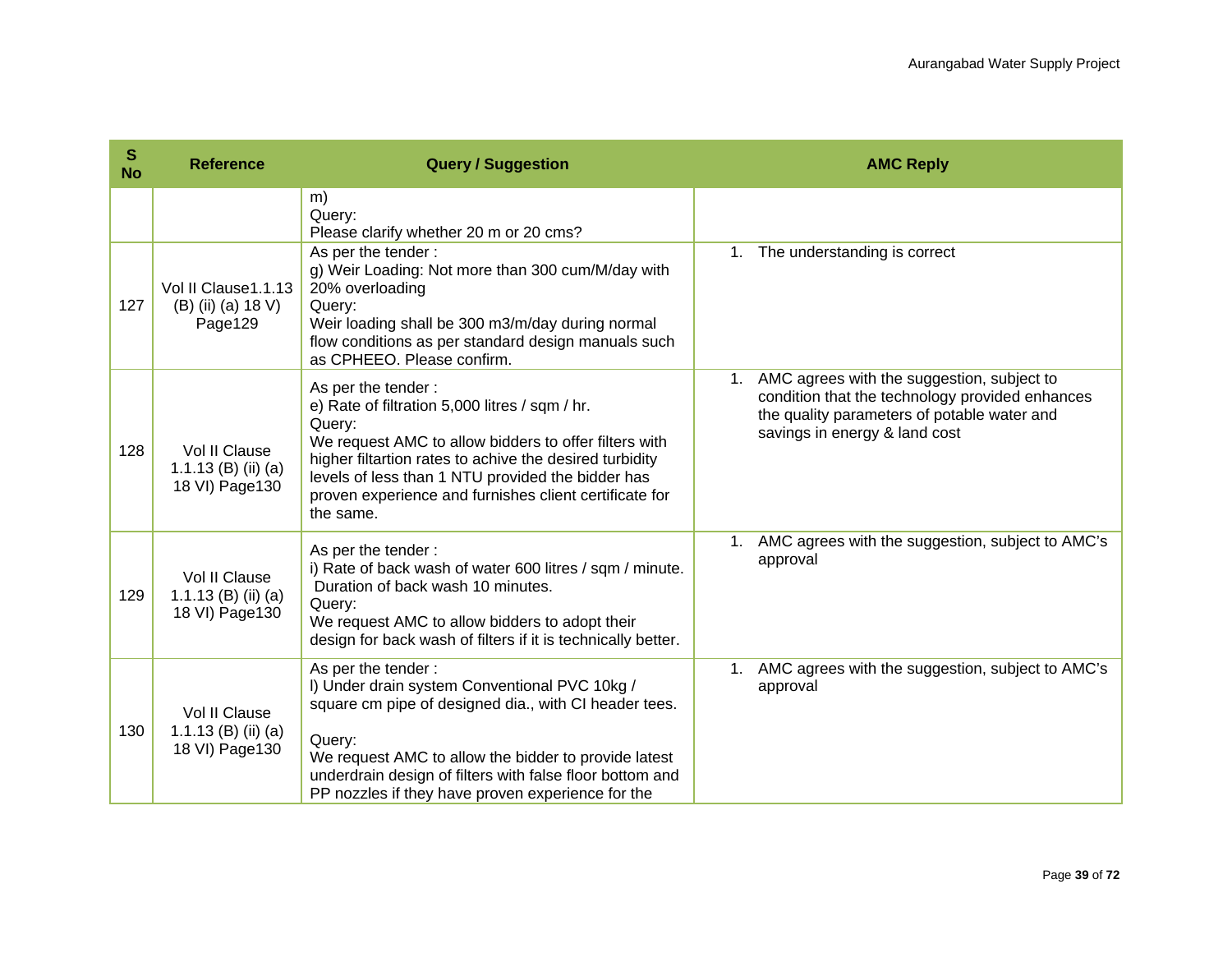| S<br><b>No</b> | <b>Reference</b>                                                       | <b>Query / Suggestion</b>                                                                                                                                                                                                                                                                                                                                                                                                                                                                      |                | <b>AMC Reply</b>                                                                                                                                                              |
|----------------|------------------------------------------------------------------------|------------------------------------------------------------------------------------------------------------------------------------------------------------------------------------------------------------------------------------------------------------------------------------------------------------------------------------------------------------------------------------------------------------------------------------------------------------------------------------------------|----------------|-------------------------------------------------------------------------------------------------------------------------------------------------------------------------------|
| 131            | Vol II Clause<br>1.1.13 (B) (ii) (a)<br>18 VI) Page 130                | same.<br>As per the tender:<br>u) Minimum control valves for each filter unit Filter<br>inlet $-1$ no.<br>Filtered water outlet $-1$ no.<br>Air inlet $-1$ no.<br>Wash water inlet $-1$ no.<br>Wash water outlet $-1$ no.<br>Query:<br>We understand all these valves are isolation valves<br>except for the the filtered water outlet, which shall be a<br>control valve. Also we propose sluice gates for filter<br>inlet & backwash outlet as per standard design<br>practice. Pl. confirm. | 1.             | AMC agrees with the suggestion, subject to AMC's<br>approval                                                                                                                  |
| 132            | Vol II Clause<br>1.1.13 (B) (ii) (a)<br>18 VI) Page 130                | 18. VII) b) Rate of air supply Capable of delivering<br>minimum 600 LPM per sqm of free air, of filter area<br>Query:<br>We request AMC to allow bidders to adopt their<br>design if it is technically better and proven.                                                                                                                                                                                                                                                                      | 1.             | No change                                                                                                                                                                     |
| 133            | General                                                                | As per the tender:<br>Fitter operation & control philosophy is not specified.<br>Query:<br>Pl. furnish the specification for filter operation &<br>control.                                                                                                                                                                                                                                                                                                                                    | $1_{\cdot}$    | Filter operation should be continuous one as ratrid<br>sand gravity filter. Constant rate filter to be<br>adopted. Rate of flow meter and loss of head meter<br>are mandatory |
| 134            | Vol II Clause1.1.13<br>(B) (ii) (a) 18 XII)<br>Page 131                | As per the tender:<br><b>TCI Dosing Installation (Emergency Disinfections)</b><br>Query:<br>What is TCI? PI. Clarifiy.                                                                                                                                                                                                                                                                                                                                                                         | 1.             | It is chlorinated lime commonly known as bleaching<br>powder                                                                                                                  |
| 135            | Vol II Clause1.1.13<br>$(B)$ (ii) (a)<br>Page132 and 18 I)<br>Page 128 | As per the tender:<br>Lip of aeration fountain is specified as 516 m and<br>RL of lip of aeration fountain 516.5 M<br>Query:                                                                                                                                                                                                                                                                                                                                                                   | 1 <sup>1</sup> | RL is 516.5 M                                                                                                                                                                 |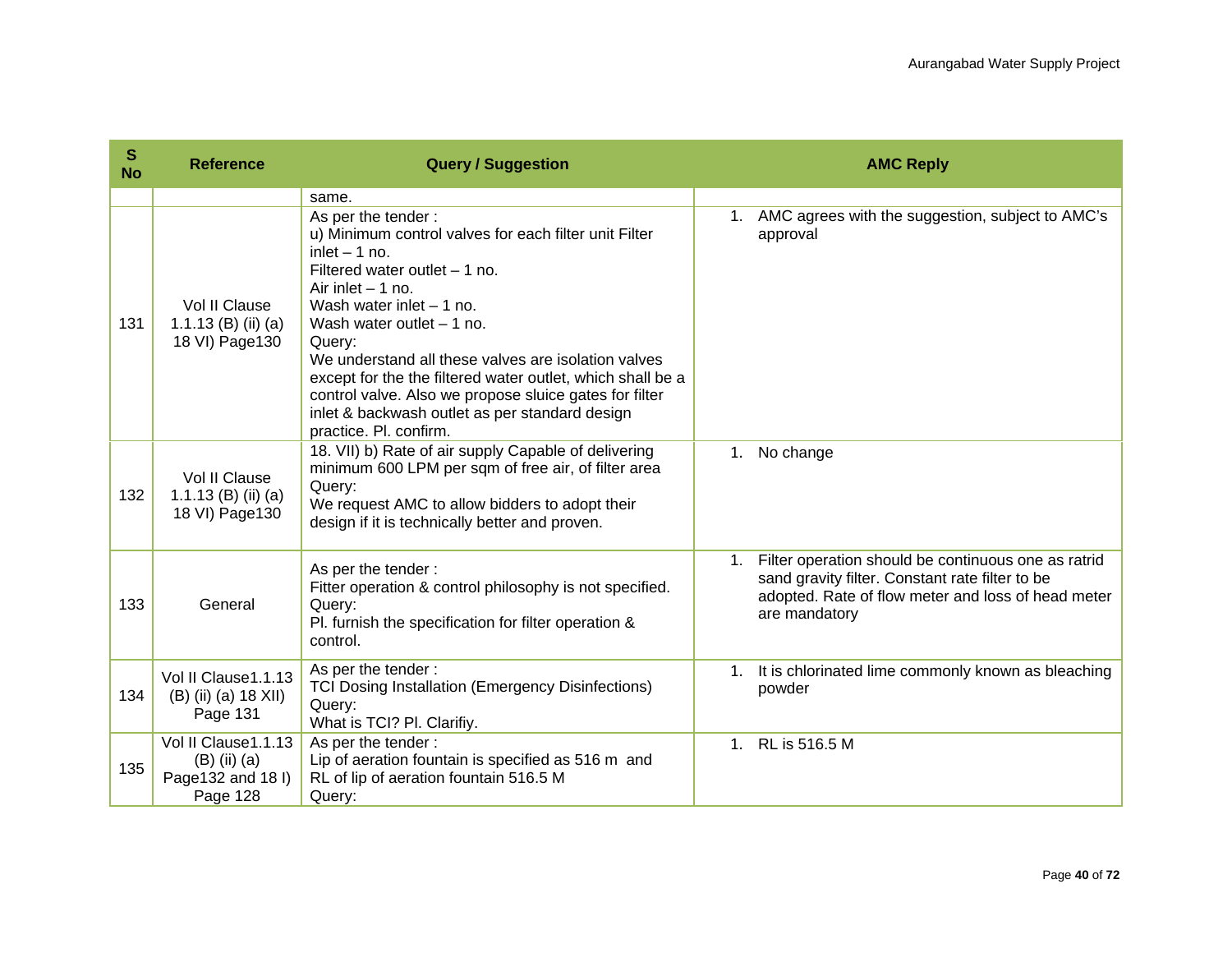| S<br><b>No</b> | <b>Reference</b>                                                   | <b>Query / Suggestion</b>                                                                                                                                                                                                                                                                                                                                                               | <b>AMC Reply</b>                                                                       |
|----------------|--------------------------------------------------------------------|-----------------------------------------------------------------------------------------------------------------------------------------------------------------------------------------------------------------------------------------------------------------------------------------------------------------------------------------------------------------------------------------|----------------------------------------------------------------------------------------|
|                |                                                                    | Both the clauses are in variance. Pl. clarify the correct<br>level to be maintained.                                                                                                                                                                                                                                                                                                    |                                                                                        |
| 136            | Vol II Clause1.1.13<br>$(B)$ (ii) $(a)$<br>Page133                 | As per the tender : In short (a) Turbidity not more than<br>20 JTU. (b) Suspended solids not more than 10 mg / l.<br>(c) Total AI not more thanQuery:Please<br>confirm Turbidity: TSS ratio is 2: 1                                                                                                                                                                                     | No change<br>1.<br>2. As specified, turbidity should not be more than 10<br><b>JTU</b> |
| 137            | Vol II Clause1.1.13<br>$(B)$ (ii) $(a)$<br>Page133 and<br>Page 134 | As per the tender:<br>In short (a) Turbidity not more than 20 JTU. (b)<br>Suspended solids not more than 10 mg / I. (c) Total Al<br>not more than<br>Minimum Performance<br>Turbidity not greater than 10 JTU.<br>S.S not greater than 10 mg/lit.<br>Query:<br>Both the clauses are in variance. Pl. clarify the correct<br>values.                                                     | 1. Please refer reply to query no 137 of this document                                 |
| 138            | Vol II Clause1.1.13<br>$(B)$ (ii) $(a)$<br>Page135 and<br>Page 130 | As per the tender:<br>There shall be minimum 2 nos. of filter beds which can<br>be operated independently and<br>No. of beds and type 16 nos. of rapid sand gravity<br>Query:<br>Both the clauses are in variance. Pl. clarify the correct<br>values.                                                                                                                                   | 1. As specified, number of filter units should be 16<br>(sixteen)                      |
| 139            | Vol II Clause 1.1.13<br>$(B)$ (ii) (a)<br>Page135                  | As per the tender:<br>The filter bed shall consist of 0.60 to 0.75 M of sand<br>supported on 0.45 M gravel.<br>Query:<br>As per our std. design we use filter nozzles with slot<br>size lesser than the media and hence we do not<br>provide gravel media. Gravel media leads to<br>accumulation of dirt & biological growth thus affects<br>the quality of fileterd water Pl. confirm. | Filter media to suit the process design, subject to<br>1.<br>approval of AMC           |
| 140            | Vol II Clause                                                      | A Tentative layout of the treatment plant should be                                                                                                                                                                                                                                                                                                                                     | 1. AMC has already provided the same                                                   |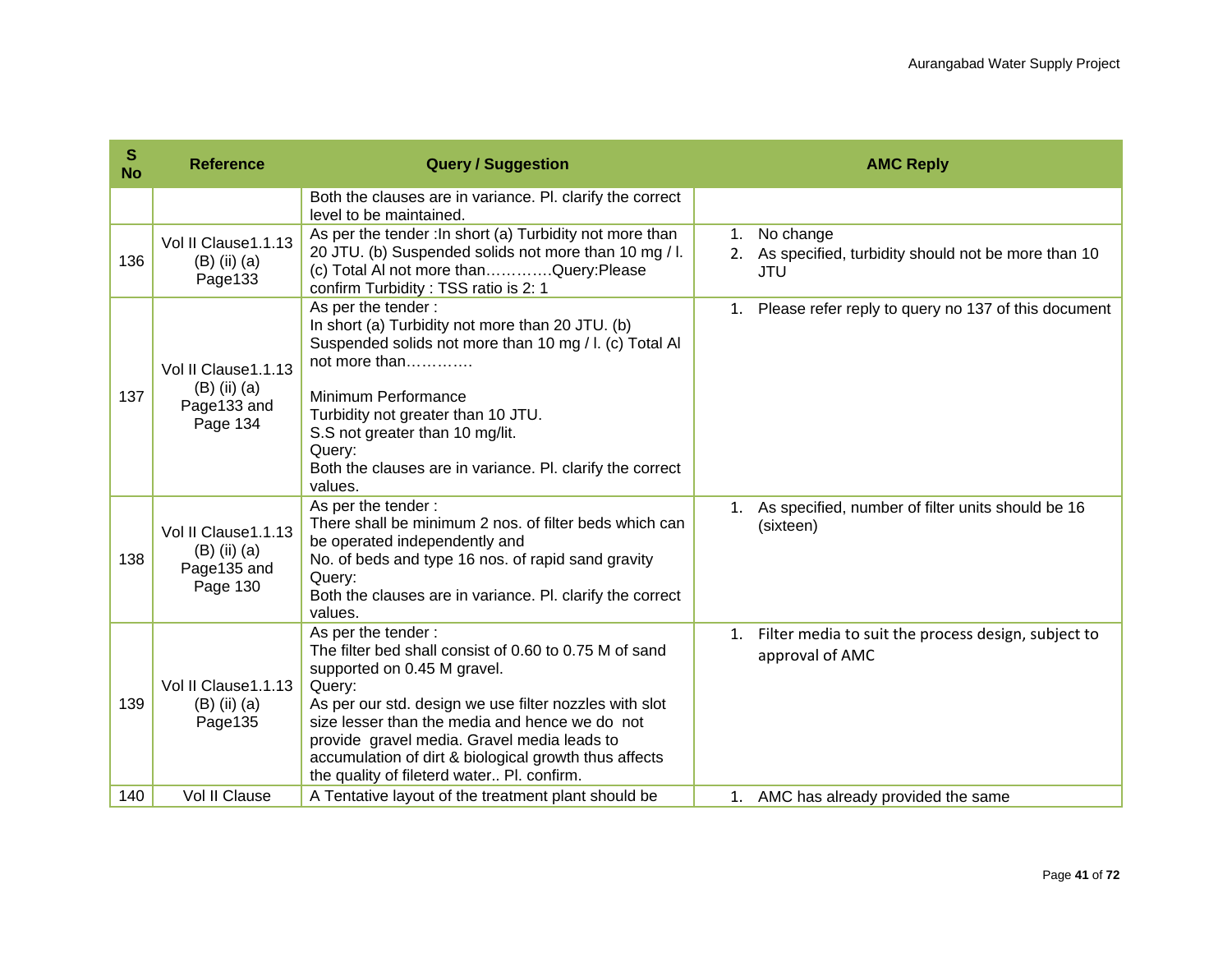| S<br><b>No</b> | <b>Reference</b>                                                                                                                      | <b>Query / Suggestion</b>                                                                                                                                                                                                                                                                                                                                                                                                                     | <b>AMC Reply</b>                                                   |
|----------------|---------------------------------------------------------------------------------------------------------------------------------------|-----------------------------------------------------------------------------------------------------------------------------------------------------------------------------------------------------------------------------------------------------------------------------------------------------------------------------------------------------------------------------------------------------------------------------------------------|--------------------------------------------------------------------|
|                | 1.1.13(B)(ii)(a)<br>10.(a)Layout,<br>Page 125                                                                                         | submitted.<br>Query:<br>Kindly provide the site plan for WTP with contour<br>levels and co-ordinates.                                                                                                                                                                                                                                                                                                                                         |                                                                    |
| 141            | Vol II Clause<br>1.1.13(B)(ii)(a)<br>10.(b)Other<br>statements and<br>drawings, Page<br>125                                           | Lip of aeration fountain is specified as 516.5 m,<br><b>FSL</b><br>of Pure Water sump - RL 512 .0m,<br>LSL of Pure Water Sump - RL 505.0m.<br>Query:<br>Total hydraulic drop is specified as 4.5 m, and it will<br>be less than 3.5 m excluding aerator headloss, which<br>is very tight for designing a WTP.<br>Normaly 4.5 m Hydraulic drop is required for WTP<br>alone. Therefore pl. allow a total headloss of 5.5m<br>across the plant. | 1. FSL of pure water sump - RL 511.0 M                             |
| 142            | Vol II Clause<br>1.1.13(B)(ii)(a)<br>12.(a)Physical<br>Quality<br>Requiredment (iv),<br>Page 126                                      | iv) The filter runs should not be less than 36 hours.<br>Query:<br>It is not possible to run filter for 36 hours with inlet<br>TSS of 10 mg/l. The dirt holding capacity of filter<br>media will be very high for an inlet TSS of 10 mg/l. A<br>reasonable filter run time with 10 mg/l of inlet TSS will<br>be 24 hours. Pl. confirm.                                                                                                        | 1. No change                                                       |
| 143            | Vol II Clause<br>1.1.13(B)(ii)(a)<br>18.Specific<br>Requirements to<br>be provided for in<br>the design of<br>structures, Page<br>127 | All Members of the structures in contact with water<br>shall be in RCC grade M-250 or higher grade.<br>Query:<br>We presume it is M-25 Please Clarify.                                                                                                                                                                                                                                                                                        | 1. The understanding is correct                                    |
| 144            | Vol II Clause<br>1.1.13(B)(ii)(a)                                                                                                     | g) Velocity - 1m/sec to 1.25m/sec (Max).                                                                                                                                                                                                                                                                                                                                                                                                      | It is the maximum velocity, actual may be lower<br>1.<br>than this |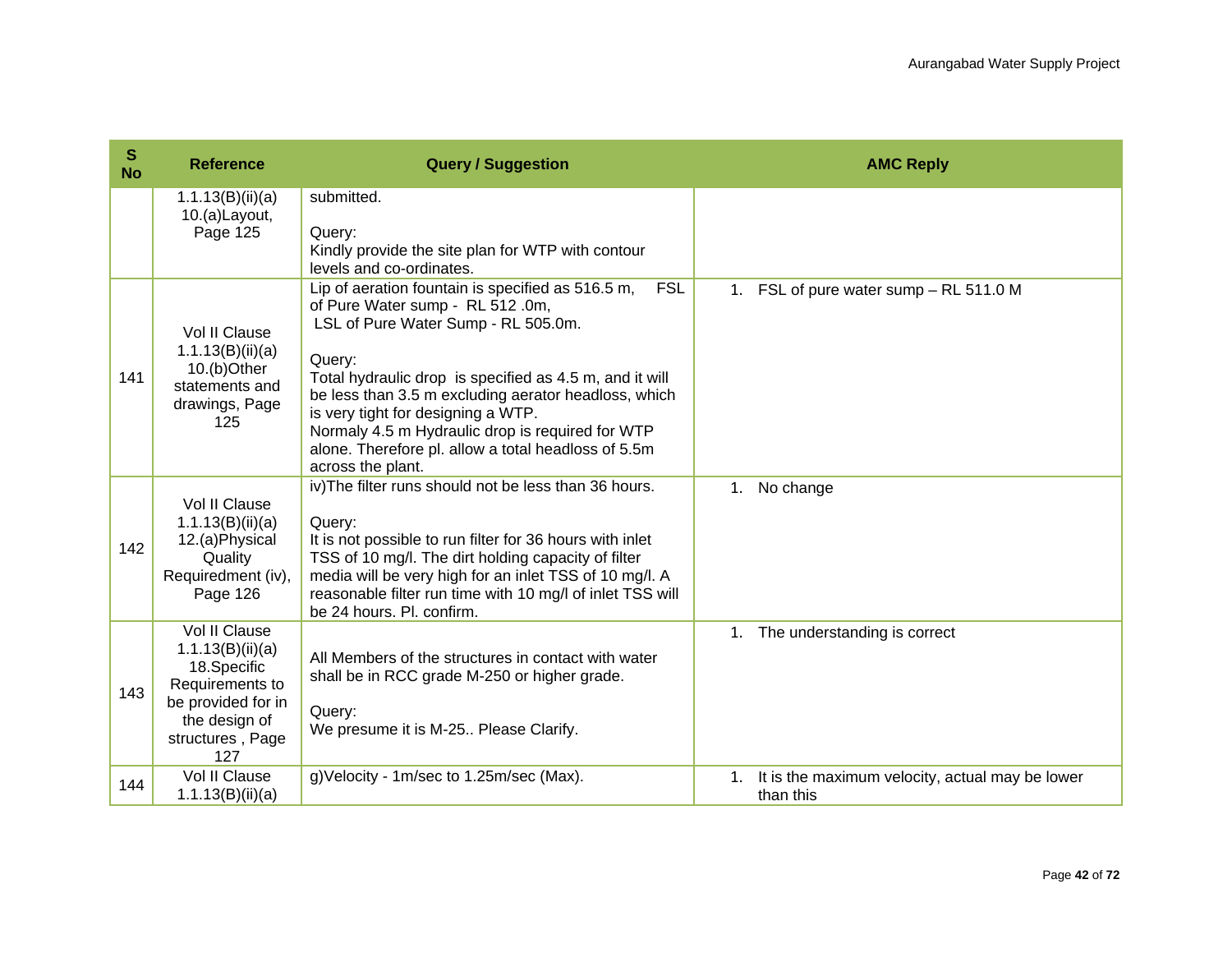| $\mathbf{s}$<br><b>No</b> | <b>Reference</b>                                                                         | <b>Query / Suggestion</b>                                                                                                                                                                                                                                         | <b>AMC Reply</b>                                       |
|---------------------------|------------------------------------------------------------------------------------------|-------------------------------------------------------------------------------------------------------------------------------------------------------------------------------------------------------------------------------------------------------------------|--------------------------------------------------------|
|                           | I)Aeration<br>Fountain (Cascade<br>Type), Page 128                                       | Query:<br>In the case of 2000 mm dia MS pipe, the velocity will<br>be much less than 1 m/s. Kindly clarify.                                                                                                                                                       |                                                        |
| 145                       | Vol II Clause<br>1.1.13(B)(ii)(a)<br>I) Aeration<br>Fountain (Cascade<br>Type), Page 128 | h)Inlet of fountain -2000mm dia MS 16mm Thick<br>encased in RCC Shaft.<br>Query:<br>In the case of 2000 mm dia MS pipe, the velocity will<br>be much less than 1 m/s. Kindly clarify.                                                                             | 1. Please refer reply to query no 145 of this document |
| 146                       | Vol II Clause<br>1.1.13(B)(ii)(a)<br>V)Clariflocculator,<br>Page 129                     | q)Sludge Removal - Mechanized unit with continuous<br>removel of sludge under pressure.<br>Query:<br>We understand that the mechanized unit is telescopic<br>valve arrangement. Kindly confirm.                                                                   | 1. The understanding is correct                        |
| 147                       | Vol II Clause<br>1.1.13(B)(ii)(a)<br>C)Mechanical<br>Equiment, Page<br>132               | From the duck foot bend M.S pipeline 2000mm<br>dia.16mm thick extending upto 15.00m distance<br>measured  Query: Kindly clarify the significance of<br>battery limit of 15m, when the entire contract is<br>executed by the concessionaire.                       | 1. No change                                           |
| 148                       | Vol II Clause<br>1.1.13(B)(ii)(a)<br>Pure Water Sump<br>, Page 141                       | v.) Over flow from pure water sump is necessary upto<br>15m length from sump.<br>QuerY:<br>Kindly clarify the significance of battery limit of 15m,<br>when the entire contract is executed by the<br>concessionaire.                                             | No change<br>1.                                        |
| 149                       | Vol III Clause 13<br>Page 18                                                             | For the avoidance of doubt, such business risks<br>include but are not limited to any risks in relation to<br>foreign exchange borrowing, change in Raw Water<br>quality, increase in electricity price and non-recovery<br>of user fees from End Users<br>Query: | No change<br>1.                                        |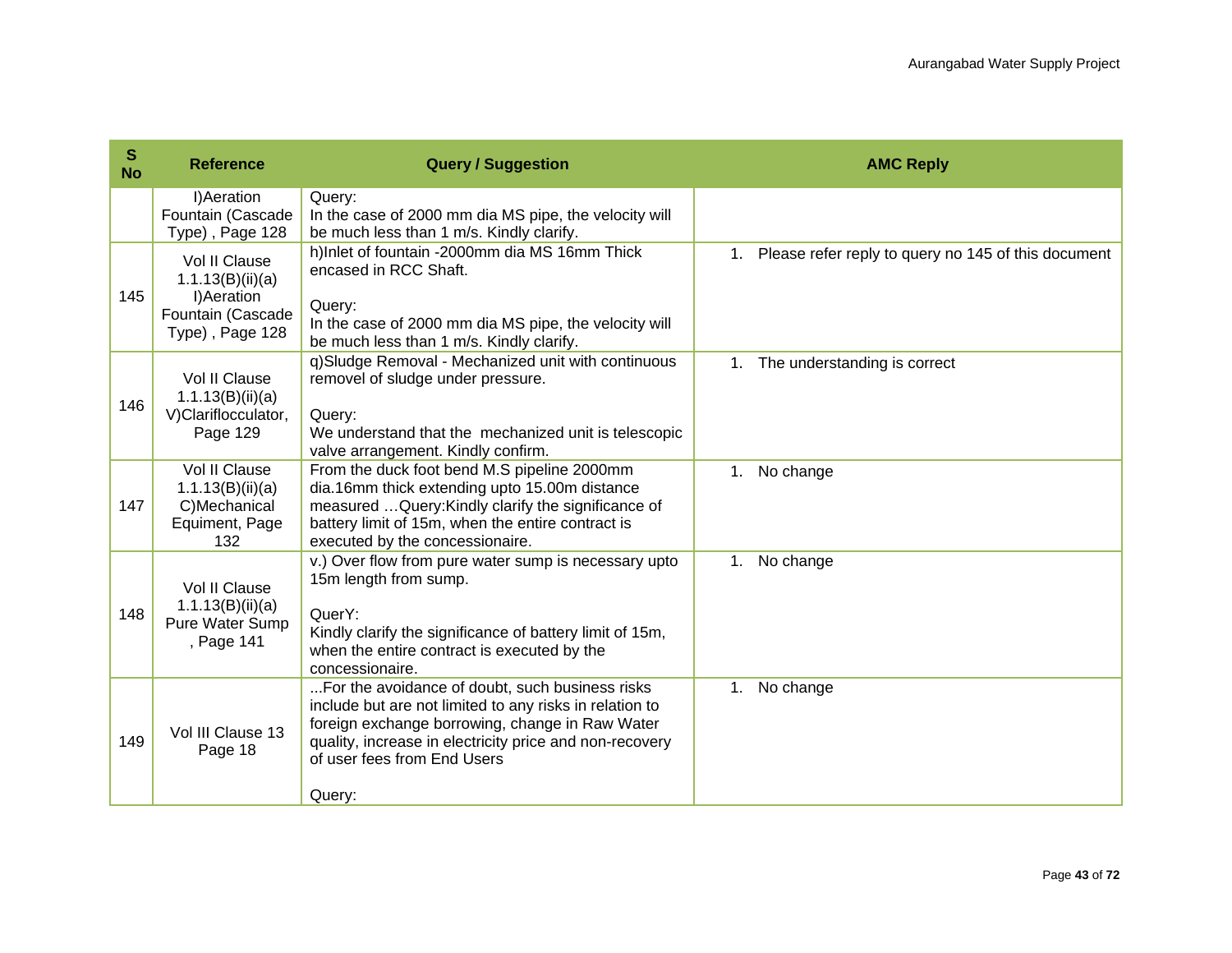| S<br><b>No</b> | <b>Reference</b>                             | <b>Query / Suggestion</b>                                                                                                                                                                                                                                             |                | <b>AMC Reply</b>                                                                                 |
|----------------|----------------------------------------------|-----------------------------------------------------------------------------------------------------------------------------------------------------------------------------------------------------------------------------------------------------------------------|----------------|--------------------------------------------------------------------------------------------------|
|                |                                              | We request AMC to provide a mechanism for<br>compensating the concessionaire for non recovery of<br>user fees due to reasons not attributable to the<br>Concessionaire                                                                                                |                |                                                                                                  |
|                |                                              | As per the tender:<br>(b) AMC shall indemnify, defend, save and hold<br>harmless the Concessionaire against                                                                                                                                                           | 1 <sub>1</sub> | No change                                                                                        |
| 150            | Vol III 36.1<br>General indemnity<br>Page 51 | Query:<br>We request AMC to include 'Consequential Damages'<br>like loss of production, loss of profit, or loss of any<br>contract or for any indirect special or consequential<br>loss or damage in connection with the contract in the<br>list of indeminity items. |                |                                                                                                  |
|                |                                              | <b>Evaluation of bids</b>                                                                                                                                                                                                                                             | 1 <sub>1</sub> | The Bidders will be evaluated as per Clause 1.3 of<br>Volume I of the RFP document;              |
| 151            | Vol I Clause 1.3<br>Page 4                   | We presume that the successful bidder will be<br>evaluated as per clause 1.3. The bidders are free to<br>provide the best treatment scheme meeting the<br>required treated water quality as per tender. Please<br>confirm.                                            |                | 2. The Concessionaire is expected to maintain water<br>quality as stipulated in the RFP document |
|                |                                              | <b>Total Liability</b>                                                                                                                                                                                                                                                |                | 1. The understanding is not correct                                                              |
| 152            | General                                      | We presume that the total liability of concessionaire<br>under this project will not exceed 10% of the project<br>value. Please confirm.                                                                                                                              |                |                                                                                                  |
|                |                                              | <b>Liquidated Damages</b>                                                                                                                                                                                                                                             |                | 1. The understanding is not correct                                                              |
| 153            | General                                      | We presume that liquidated damages on account of<br>performance of WTP and delay will not exceed 5% of<br>the total project value. Please confirm.                                                                                                                    |                |                                                                                                  |
| 154            | General                                      | Sludge disposal<br>We presume that the AMC will provide land for                                                                                                                                                                                                      | 1.             | Sludge disposal should be in nearby nalah, not<br>beyond 3 kms from the WTP                      |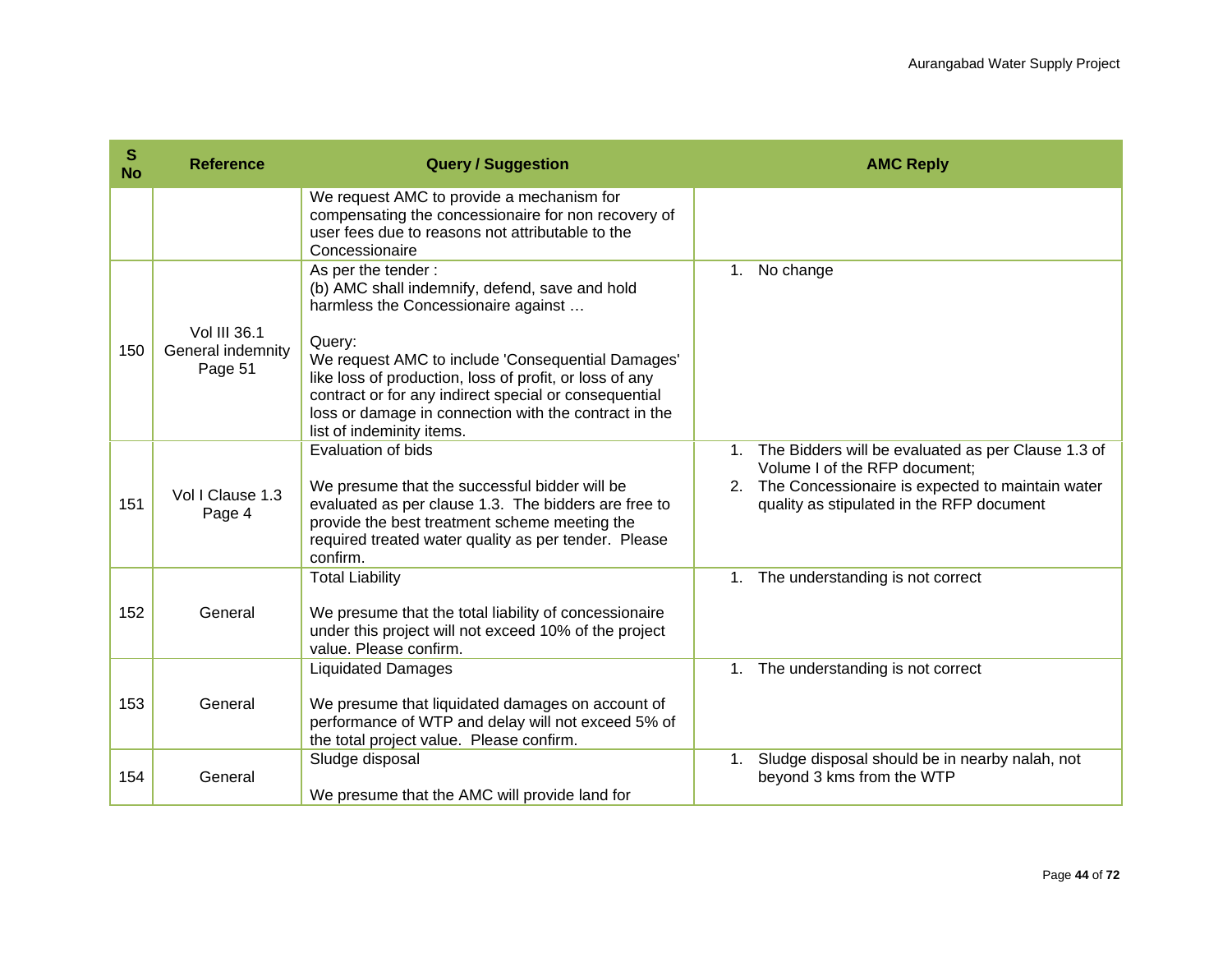| S<br><b>No</b> | <b>Reference</b>                   | <b>Query / Suggestion</b>                                                                                                                                                                                                                                                                                                                                                                                                                            | <b>AMC Reply</b>                                                                                                                                  |
|----------------|------------------------------------|------------------------------------------------------------------------------------------------------------------------------------------------------------------------------------------------------------------------------------------------------------------------------------------------------------------------------------------------------------------------------------------------------------------------------------------------------|---------------------------------------------------------------------------------------------------------------------------------------------------|
|                |                                    | disposal of the WTP sludge free of cost/fees within 3<br>kms from the proposed plant location. Please confirm.<br>- OUR QUERY ON REPLY<br>Kindly tell us the distance from clarifloculator to<br>nearby nallah                                                                                                                                                                                                                                       |                                                                                                                                                   |
| 155            | General                            | Please clarify whether this project is eligible for<br>exemption from Payment of VAT under the<br>Maharastra Value Added Tax & Rules. Whether AMC<br>has obtained any such exemption notifications for this<br>project.                                                                                                                                                                                                                              | The VAT is not under AMC's jurisdiction;<br>1 <sub>1</sub><br>2. AMC has not received or obtained such exemption<br>notification for this Project |
| 156            | Vol II a Clause VI)<br>u) Page 130 | As per the tender:<br>Minimum Control Valve for each filter Unit:- Filter Inlet<br>- 1 No., Filtered Water Outlet - 1 No. Air Inlet - 1 No.<br>Wash Water Inlet - 1 No. Wash Water Outlet - 1 No.<br>Query:<br>We assume that, the design of Filter Operation related<br>to Operation of Valve/Gate and Type of valve shall be<br>as per Bidder's Design. Please confirm.                                                                            | The understanding is correct<br>1.                                                                                                                |
| 157            | Vol II a Appx. B 1)<br>Page 146    | Pipes and SpecialsQuery: We assume that, all the<br>Carbon steel flanges for above 600 NB shall be IS<br>2062 Gr.B Material with dimensions of IS 6392 Table<br>11. Please confirm.                                                                                                                                                                                                                                                                  | The Concessionaire shall have flexibility to design<br>1.<br>distribution system for the design period of year<br>2041                            |
| 158            | Vol II a Appx. B 2<br>)Page 146    | As per the tender:<br>All the Valves shall be of CI/DF Type. Valves shall<br>bear the certification of ISI. All valves above 300 mm<br>shall have spur gear arrangement and hand wheel for<br>manual and electrical driven operation with necessary<br>HP motor and its control.<br>Query:<br>We assume that, all the SLUICE valves inside the<br>WTP, above 300 NB size, have to be Operated with<br>Electrical actuator with a provision of Manual | The understanding is correct<br>1.                                                                                                                |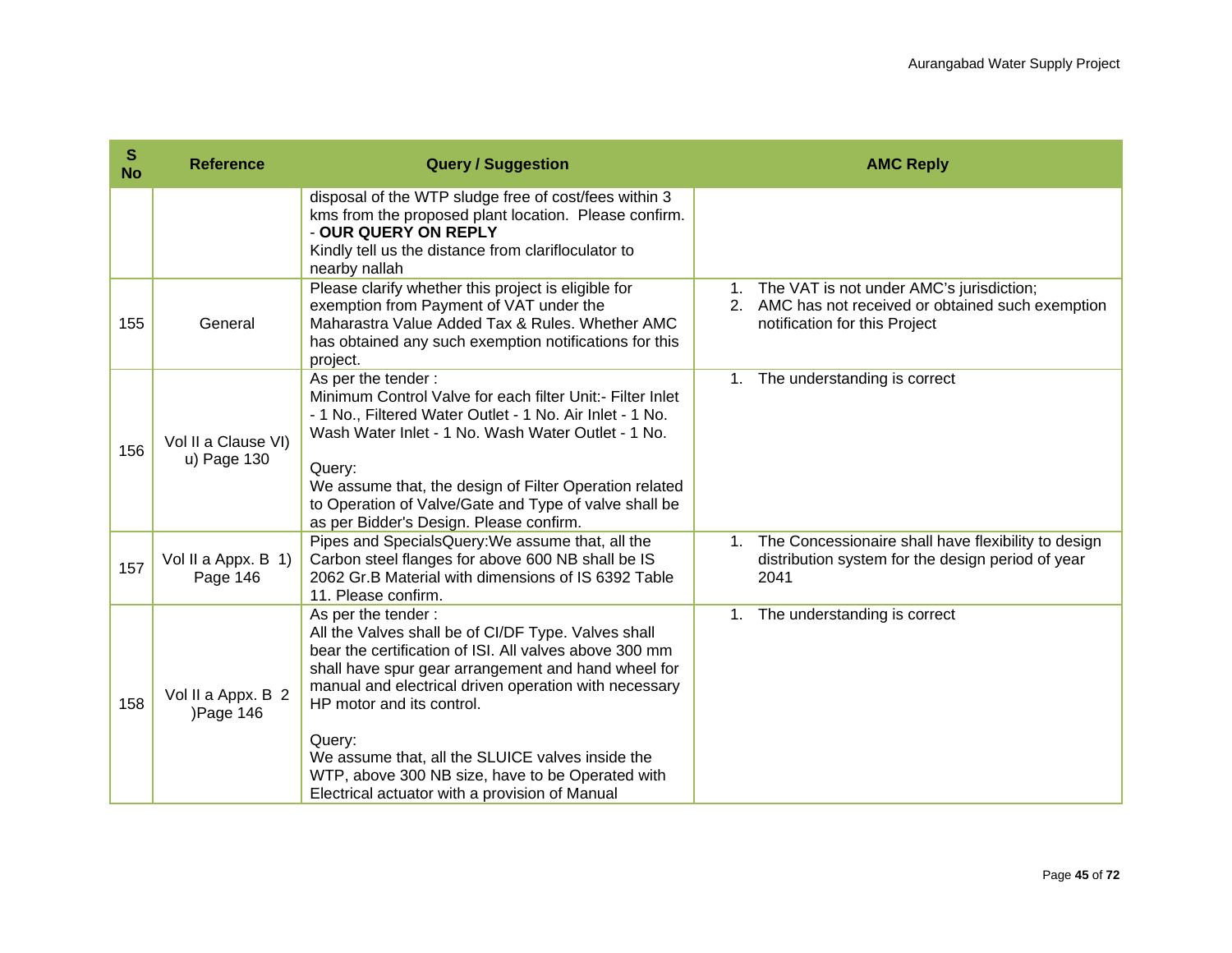| S<br><b>No</b> | <b>Reference</b>                        | <b>Query / Suggestion</b>                                                                                                                                                                                                                                                                                                                                                                   | <b>AMC Reply</b>                                                                                     |
|----------------|-----------------------------------------|---------------------------------------------------------------------------------------------------------------------------------------------------------------------------------------------------------------------------------------------------------------------------------------------------------------------------------------------------------------------------------------------|------------------------------------------------------------------------------------------------------|
|                |                                         | Operation. Kindly confirm.                                                                                                                                                                                                                                                                                                                                                                  |                                                                                                      |
| 159            | Vol II a Appx. B 2<br>)Page 146         | VALVES / PENSTOCKS / SLUICE VALVE:-<br>Query:<br>We assume that, the Valve Rating shall be PN 1.0 for<br>Sluice Valve, Non-return valves and Butterlfy Valves.<br>Please confirm.                                                                                                                                                                                                           | For WTP and distribution system the valve rating<br>1.<br>shall be PN1.0                             |
| 160            | Vol III Clause 2.2 c<br>Page 5          | As per the tender:<br>Extend water supply coverage area within the city<br>limits, as and when requested and required<br>Query:<br>Define city limits                                                                                                                                                                                                                                       | The city limits shall be same of Aurangabad<br>1 <sub>1</sub><br><b>Municipal Corporation limits</b> |
| 161            | Vol III Clause<br>32.2 e Page 20        | As per the tender:<br>A copy of the RFP as set out in Volume I, II and III<br>with each page initialed by the person signing the Bid<br>in pursuance of the Power of Attorney referred to in<br>Clause (b) hereinabove; and<br>Query:<br>We request AMC to delete this clause as concession<br>agreement has to be agreed on mutual consent basis<br>which will happen after receipt of LOA | No change<br>1.                                                                                      |
| 162            | Vol III Clause 19.1<br>$c$ (iv) Page 26 | As per the tender:<br>then the Concessionaire shall be entitled to the relief<br>referred to in Clause 19.2.<br>Query:<br>This sentence should be separated                                                                                                                                                                                                                                 | 1. AMC agrees with the suggestion                                                                    |
| 163            | Vol III Clause 31.3<br>a (i) Page 41    | As per the tender:<br>(a) AMC shall not have the right to consider any of the<br>following circumstances to be an event of Force<br>Majeure:<br>(i) strikes, lockouts or other industrial actions or labour                                                                                                                                                                                 | 1. Please refer reply to query no 109 on page 196 of<br>267 in AMC's reply to Pre Bid queries        |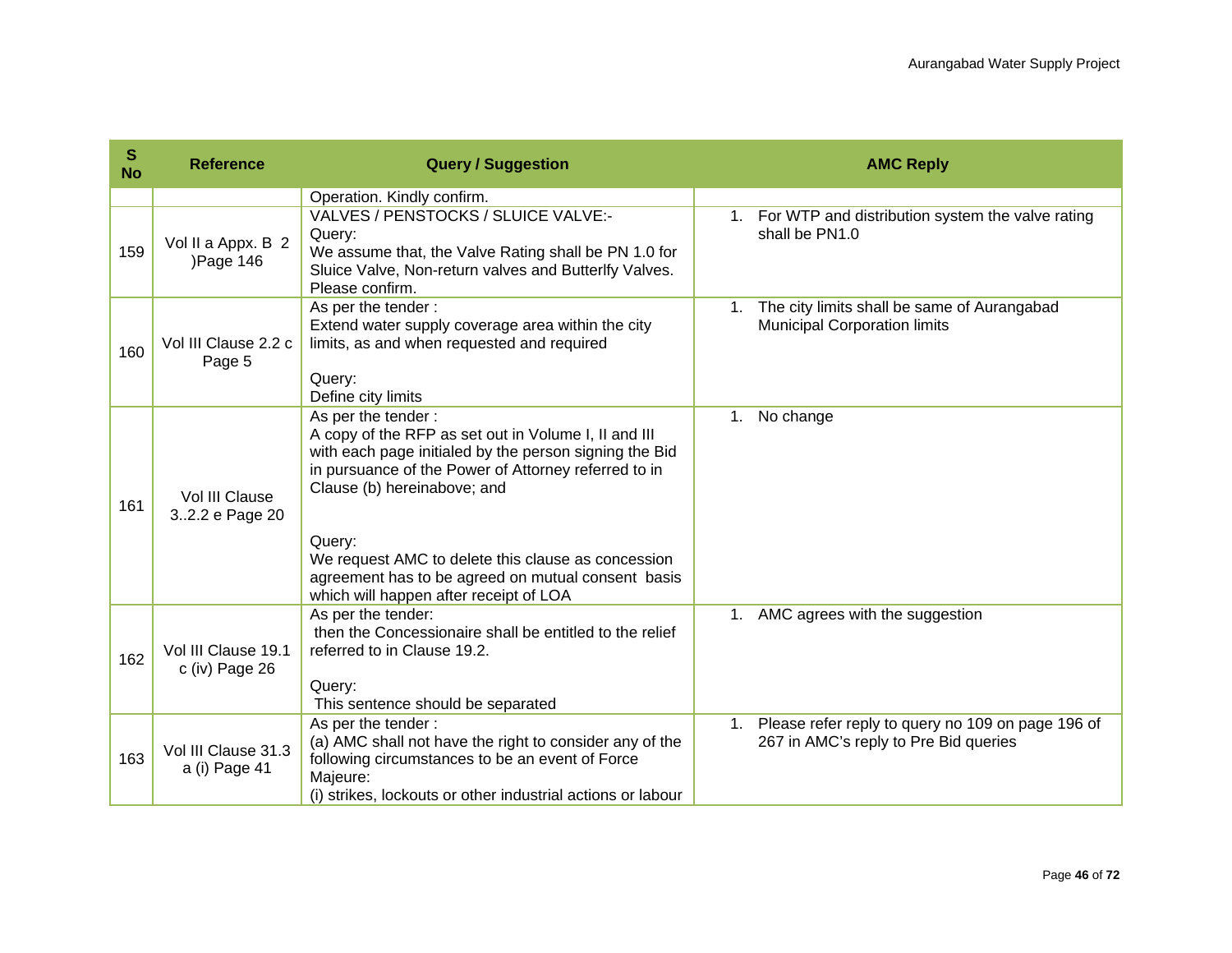| S<br><b>No</b> | <b>Reference</b>                | <b>Query / Suggestion</b>                                                                                                                                                                                                                                                                                                                                                                                                                                                                                                                                                                                                                                                                                                               | <b>AMC Reply</b>                                                                                                                                                                                                         |
|----------------|---------------------------------|-----------------------------------------------------------------------------------------------------------------------------------------------------------------------------------------------------------------------------------------------------------------------------------------------------------------------------------------------------------------------------------------------------------------------------------------------------------------------------------------------------------------------------------------------------------------------------------------------------------------------------------------------------------------------------------------------------------------------------------------|--------------------------------------------------------------------------------------------------------------------------------------------------------------------------------------------------------------------------|
|                |                                 | disputes by the employees of AMC or its agencies; or                                                                                                                                                                                                                                                                                                                                                                                                                                                                                                                                                                                                                                                                                    |                                                                                                                                                                                                                          |
|                |                                 | Query:<br>Strikes, lockouts or other industrial actions or labour<br>disputes by the employees of AMC or its agencie<br>should be included in Force Majeaure event                                                                                                                                                                                                                                                                                                                                                                                                                                                                                                                                                                      |                                                                                                                                                                                                                          |
| 164            | Vol III                         | We presume that AMC will pass on the benefits and<br>support to get waiver in duties and taxes to the<br>Concessionaire. Waiver/benefits on ED/CD and other<br>relevant taxes and duties on input materials to be<br>passed on to the Concessionaire.                                                                                                                                                                                                                                                                                                                                                                                                                                                                                   | Any tax exemptions, duty waiver/benefits is not<br>$1_{\cdot}$<br>under AMC's jurisdiction, however AMC may help<br>Concessionaire in getting such benefits for the<br>Project if available from any agency / Government |
| 165            | Vol III Clause 34.3<br>Page 46  | As per the tender : If the termination is on account of a<br>Concessionaire Event of Default, the AMC shall be<br>entitled to receive from the Concessionaire by way of<br>termination payment an amount equal to the Debt Due<br>less Insurance Cover. The AMC shall be able to<br>encash the Performance Security towards any<br>termination payments due from the Concessionaire<br>Query: AMC should pay atleast the debt due to the<br>concessionaire to make the project viable - OUR<br><b>QUERY ON REPLY</b> Concessionaire equity is already<br>sunk. How can they provide termination payment. The<br>norm is the corporation to provide balance debt to the<br>Concessionaire to secure lenders interest. AMC to<br>confirm. | 2. Please refer reply to query no 47 of this document                                                                                                                                                                    |
| 166            | Vol III, Clause 27.1<br>Page 33 | We request AMC to provide the unit charges and the<br>fixed charges of Electricity to be considered during<br>O&M for evaluation purpose. Kindly Confirm.                                                                                                                                                                                                                                                                                                                                                                                                                                                                                                                                                                               | Please refer reply to query no 9 on page 50 of 267<br>1.<br>in AMC's reply to Pre Bid queries                                                                                                                            |
| 167            | General                         | Variation in taxes & duties: Any change in tax or new<br>tax introduced by government after submission of bid<br>shall be reimbursed to the contractor at actuals on<br>submission of documentary proof. Kindly confirm.                                                                                                                                                                                                                                                                                                                                                                                                                                                                                                                | Please refer reply to query no 14 on page 64 of<br>1.<br>267 in AMC's reply to Pre Bid queries                                                                                                                           |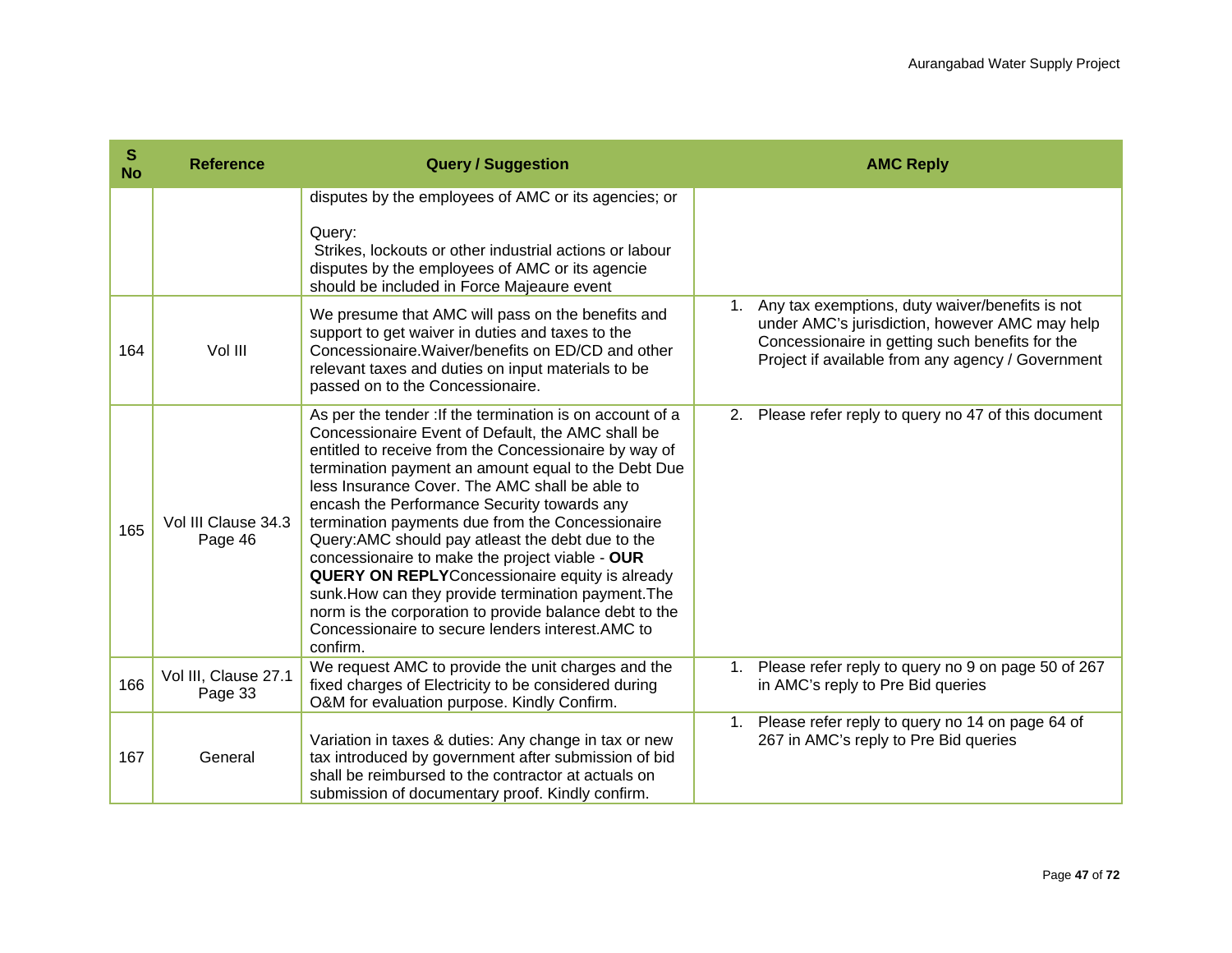| S<br><b>No</b> | <b>Reference</b>                                                                              | <b>Query / Suggestion</b>                                                                                                                                                                                                                                                                                                                                                                                                                                                                                                                                                                                                                                                                                                                                                                                                                                                                                                                                                                                                                                                                                                                                                                                                                                                                                               | <b>AMC Reply</b>                                                                                                                                                                                                                                                                                                                                                                                                                                                                                                                                                                                                                    |
|----------------|-----------------------------------------------------------------------------------------------|-------------------------------------------------------------------------------------------------------------------------------------------------------------------------------------------------------------------------------------------------------------------------------------------------------------------------------------------------------------------------------------------------------------------------------------------------------------------------------------------------------------------------------------------------------------------------------------------------------------------------------------------------------------------------------------------------------------------------------------------------------------------------------------------------------------------------------------------------------------------------------------------------------------------------------------------------------------------------------------------------------------------------------------------------------------------------------------------------------------------------------------------------------------------------------------------------------------------------------------------------------------------------------------------------------------------------|-------------------------------------------------------------------------------------------------------------------------------------------------------------------------------------------------------------------------------------------------------------------------------------------------------------------------------------------------------------------------------------------------------------------------------------------------------------------------------------------------------------------------------------------------------------------------------------------------------------------------------------|
|                |                                                                                               | Jamshedpur Utilities and Services Company Limited (JUSCO) - Query Set no. II                                                                                                                                                                                                                                                                                                                                                                                                                                                                                                                                                                                                                                                                                                                                                                                                                                                                                                                                                                                                                                                                                                                                                                                                                                            |                                                                                                                                                                                                                                                                                                                                                                                                                                                                                                                                                                                                                                     |
| 168            | Concessionaire's<br>Revenue from<br><b>User Charges</b><br>Reply to Query no<br>142, Page 155 | We request AMC to provide graphical representation<br>with maximum permissible time period for transferring<br>user charges:<br>Concessionaire transferring collected user<br>(i)<br>charges to the "collection account" of AMC<br>AMC transferring these user charges to the<br>(ii)<br>"Payment Account" after deducting costs towards<br>raw water, power and deputed employees. It is<br>specified that this transfer to the "Payment<br>account" will happen within 30 days, which is too<br>long.<br><b>Suggestion:</b> We suggest the following two options<br>for AMC to decide:<br>Option1<br>a. Concessionaire shall transfer user charges<br>collected by the 5 <sup>th</sup> business day of each month<br>in the "collection account".<br>b. AMC should make deductions towards raw water,<br>power and deputed employees and transfer the<br>balance money on the 6 <sup>th</sup> business day of each<br>month to the "payment account".<br>Failure to AMC to transfer the balance money<br>C <sub>1</sub><br>within 8 <sup>th</sup> business day of each month, shall give<br>express rights to concessionaire to withdraw from<br>the "payment reserve account".<br>Option 2<br>d. AMC and Concessionaire open a "Trust &<br>Retention Account" (TRA) with a bank and the<br>bank acts as the trustee. | AMC partially agrees with the suggestion suggest following:<br>1. AMC and Concessionaire open a "Trust &<br>Retention Account" (the "Collection Account") with<br>a Public Sector Bank, which will act as the trustee;<br>2. Concessionaire shall transfer User Charges as and<br>when collected in the Collection Account;<br>3. The bank will transfer money equivalent to costs<br>towards raw water, power and deputed employees<br>to AMC on a monthly basis and the balance to<br>Concessionaire;<br>4. The transfer of such money to AMC and the<br>Concessionaire shall take place on $7th$ business<br>day of every month; |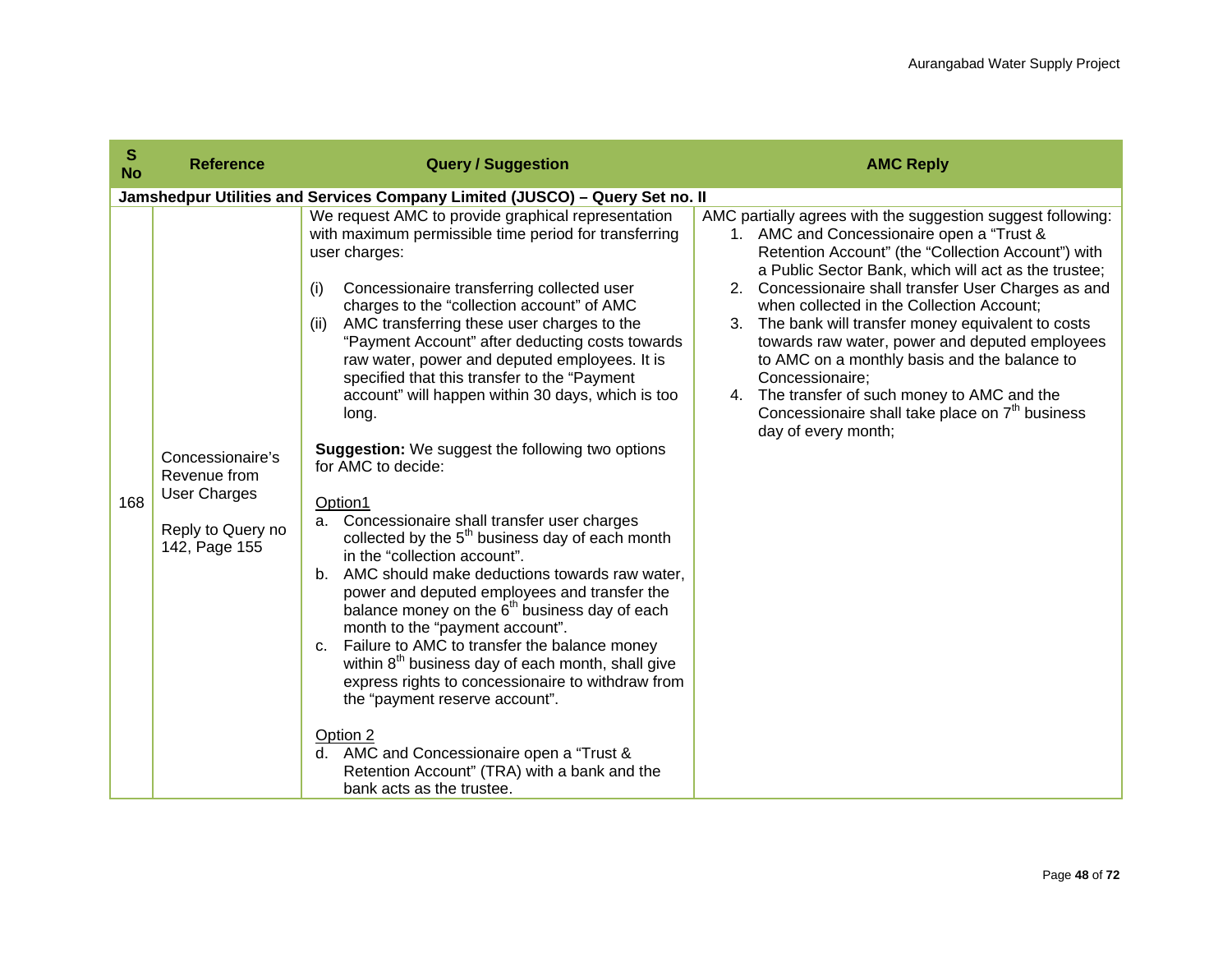| $\mathbf{s}$<br><b>No</b> | <b>Reference</b>                                                | <b>Query / Suggestion</b>                                                                                                                                                                                                                                                                                                                                                                                                                                                                                                                                                                                                                                                                                                                                                                                                                                                                                                                                                                                                                                               | <b>AMC Reply</b>                                                                                                                                                                                                                                                                                                                                                                                                                                                                                                                                                                                                                                                              |
|---------------------------|-----------------------------------------------------------------|-------------------------------------------------------------------------------------------------------------------------------------------------------------------------------------------------------------------------------------------------------------------------------------------------------------------------------------------------------------------------------------------------------------------------------------------------------------------------------------------------------------------------------------------------------------------------------------------------------------------------------------------------------------------------------------------------------------------------------------------------------------------------------------------------------------------------------------------------------------------------------------------------------------------------------------------------------------------------------------------------------------------------------------------------------------------------|-------------------------------------------------------------------------------------------------------------------------------------------------------------------------------------------------------------------------------------------------------------------------------------------------------------------------------------------------------------------------------------------------------------------------------------------------------------------------------------------------------------------------------------------------------------------------------------------------------------------------------------------------------------------------------|
|                           |                                                                 | Concessionaire shall transfer user charges<br>$e_{1}$<br>collected by the 5 <sup>th</sup> business day of each month<br>in this (TRA).<br>The bank will transfer money equivalent to costs<br>f.<br>towards raw water, power and deputed<br>employees to AMC; and the balance to<br>concessionaire's account.                                                                                                                                                                                                                                                                                                                                                                                                                                                                                                                                                                                                                                                                                                                                                           |                                                                                                                                                                                                                                                                                                                                                                                                                                                                                                                                                                                                                                                                               |
| 169                       | Payment of AOSG<br>(Pre-bid reply no.<br>57, page 123 of<br>267 | The payment security mechanism for AOSG is not<br>defined well; and while AMC has agreed for ring<br>fencing, the mechanism for the same is not<br>mentioned.<br><b>Suggestion:</b><br>AMC shall give irrevocable commitment to<br>(i)<br>make budgetary provision of next year's<br>AOSG payable to the concessionaire.<br>This commitment has to be backed with<br>(ii)<br>allocating revenue from octroi, property tax or<br>any other revenue stream, which means that<br>revenue collected from these ring-fenced<br>streams will first be transferred to "payment<br>reserve account" till a reserve of 1.5 times<br>AOSG is maintained.<br>Concessionaire will send the invoice for<br>(iii)<br>AOSG by the 5 <sup>th</sup> business day of each month<br>to AMC and AMC shall transfer the money to<br>the "payment account" within 15 days of the<br>invoice date.<br>Concessionaire shall have the right to<br>(iv)<br>withdraw from payment security account if<br>AMC fails to pay within 15 days.<br>If AMC opts for Option 2 mentioned above, the trustee | 1. Concessionaire shall receive Water Payment in the<br>form of net User Charges, after deduction of cost<br>towards electricity, raw water and employee on<br>deputation on a monthly basis;<br>2. AMC shall make a payment to the Concessionaire<br>towards fixed component of the Annual Grant<br>payable quarterly at the start of every quarter, on a<br>1 <sup>st</sup> business day;<br>The payment to the Concessionaire towards<br>3.<br>variable component of the Annual Grant payable<br>quarterly, based on the Concessionaire's<br>performance towards meeting Service Level<br>Requirements at the start of next quarter, on a 10 <sup>th</sup><br>business day |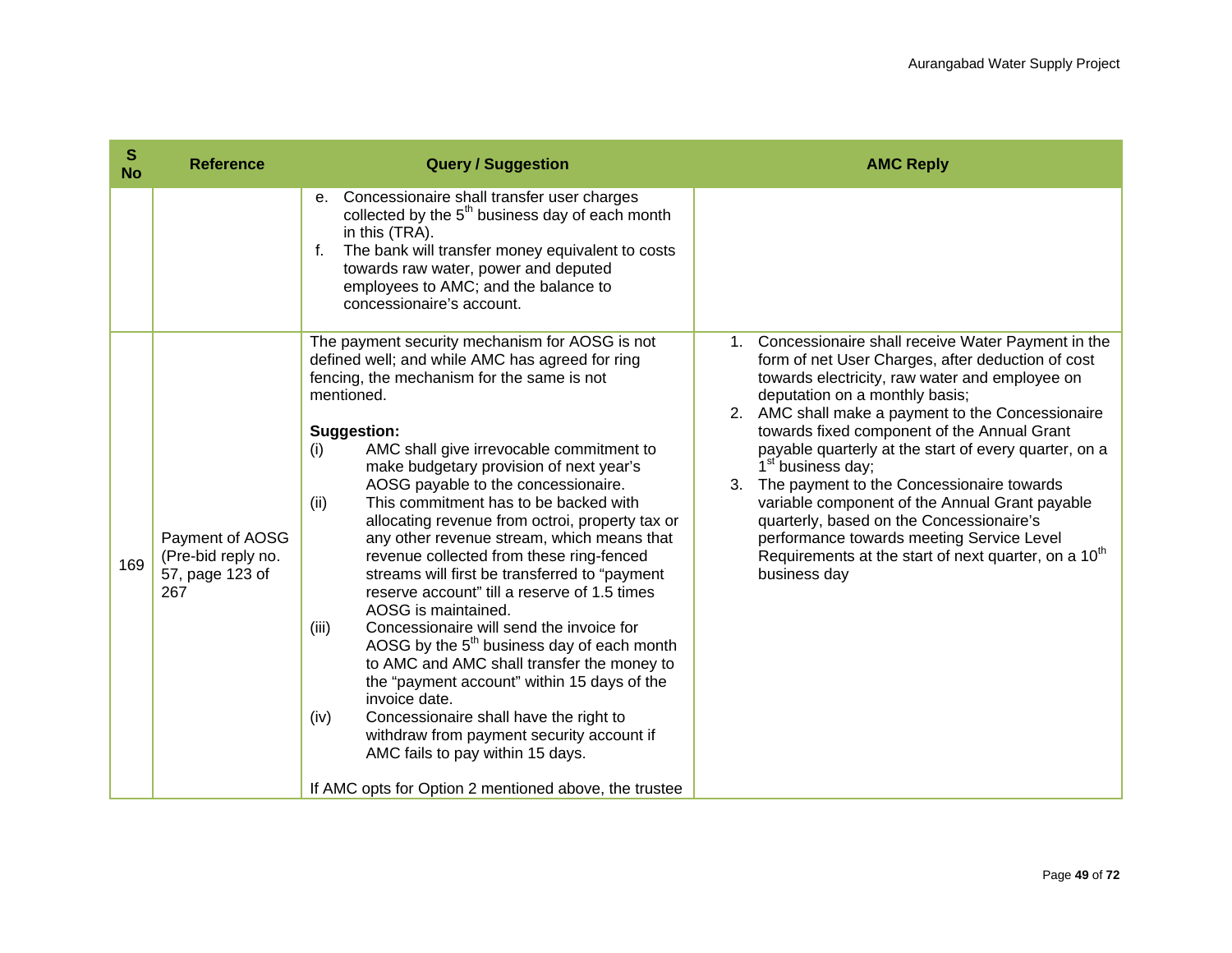| S<br><b>No</b> | <b>Reference</b>                                                                                   | <b>Query / Suggestion</b>                                                                                                                                                                                                                                                                                                                                                                                                                                                                                                                                                                                                                                                                                                                                                                                                                                                                                                                   | <b>AMC Reply</b>                                     |
|----------------|----------------------------------------------------------------------------------------------------|---------------------------------------------------------------------------------------------------------------------------------------------------------------------------------------------------------------------------------------------------------------------------------------------------------------------------------------------------------------------------------------------------------------------------------------------------------------------------------------------------------------------------------------------------------------------------------------------------------------------------------------------------------------------------------------------------------------------------------------------------------------------------------------------------------------------------------------------------------------------------------------------------------------------------------------------|------------------------------------------------------|
|                |                                                                                                    | bank will also be responsible for implementing ring-<br>fencing mechanism and act as the trustee of "payment"<br>reserve account".                                                                                                                                                                                                                                                                                                                                                                                                                                                                                                                                                                                                                                                                                                                                                                                                          |                                                      |
| 170            | Reply to Query no<br>142, Page 155                                                                 | AMC still need to provide revised Schedule VI<br>("Calculation of Water Payment and Invoicing") with<br>illustrative calculations. Kindly provide the same.<br>Suggestion: Please define all the terms used in the<br>Annexure VI given in the draft concessionaire<br>agreement.                                                                                                                                                                                                                                                                                                                                                                                                                                                                                                                                                                                                                                                           | 1. Please refer reply to query no 3 of this document |
| 171            | Non-payment of<br>user charges by<br>customers<br>Reply to Query No<br>46, Page 113,<br>Point No 4 | For lenders comfort, it is essential that concessionaire<br>has properly defined recourse in case of non-payment<br>of user charges. This can mean time-bound approval<br>from AMC to give permission for disconnection and/or<br>compensation to concessionaire.<br><b>Suggestion:</b> We suggest the following mechanisms,<br>which we have developed in discussion with lenders:<br>In case a customer does not pay for 3<br>(i)<br>consecutive months, Concessionaire shall seek<br>approval from AMC to disconnect and AMC shall<br>give permission within 7 calendar days and also<br>provide adequate security support to the<br>concessionaire to physically disconnect the<br>supply.<br>(ii) In case, AMC decides not to give permission to<br>disconnect, AMC shall compensate the unpaid<br>user charges within next 7 calendar days.<br>(iii) A similar arrangement shall be made for<br>disconnection of illegal connections. | 1. Please refer reply to query no 4 of this document |
| 172            | Reply to query no<br>89, Page 138 of<br>267                                                        | We request AMC to confirm that AMC shall provide<br>approval to the Construction and Rehabilitation Plan<br>within a period of 30 days beyond which it will be<br>deemed to have been approved.                                                                                                                                                                                                                                                                                                                                                                                                                                                                                                                                                                                                                                                                                                                                             | 1. The understanding is correct                      |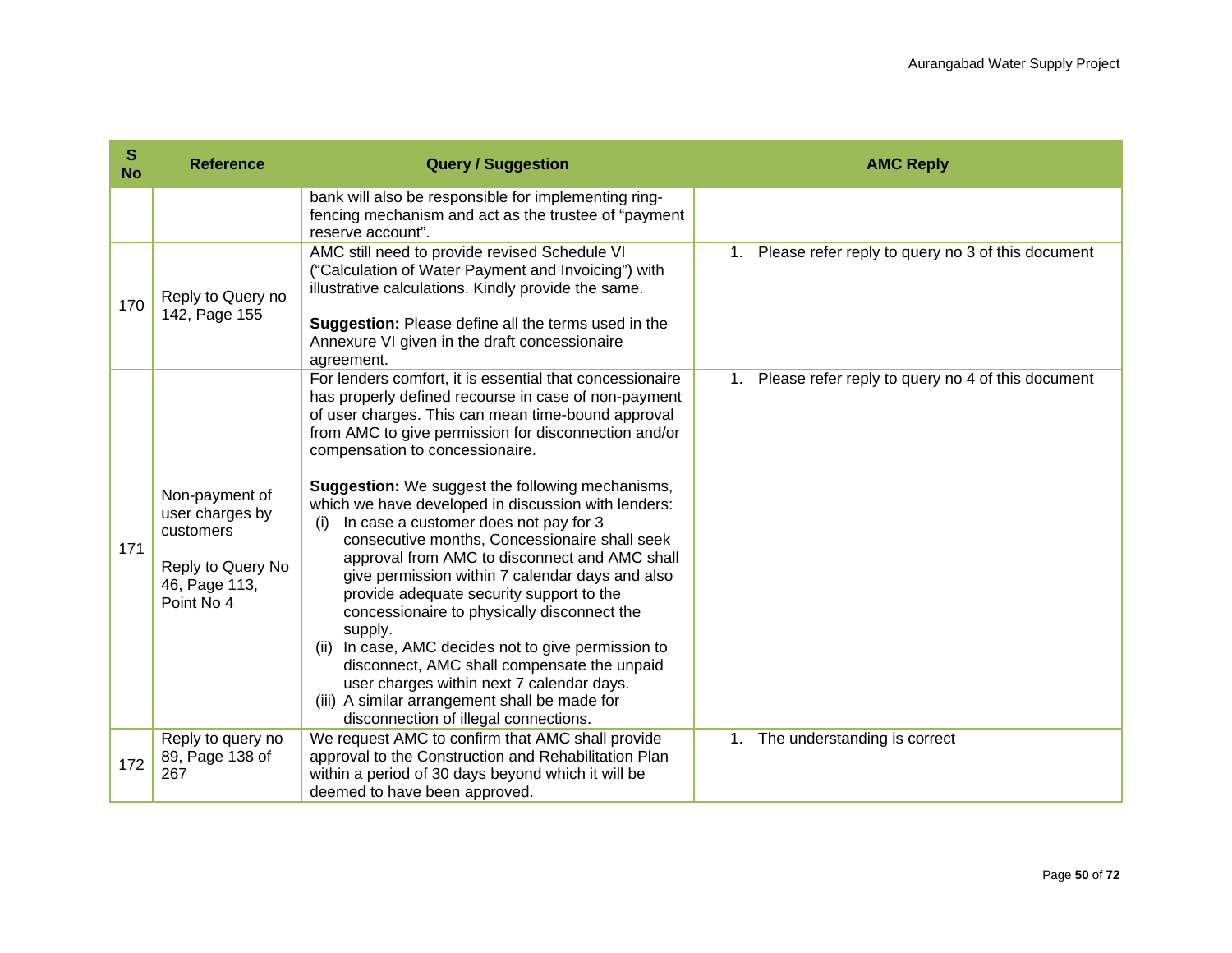| S<br><b>No</b> | <b>Reference</b>                             | <b>Query / Suggestion</b>                                                                                                                                                                                                                                                                                                                                                                                                                                                                                                                                                                                                                                                                                                                                                                                                                                                                                                                                                                                                                                                                                                                                                                                                                                     | <b>AMC Reply</b>                                        |
|----------------|----------------------------------------------|---------------------------------------------------------------------------------------------------------------------------------------------------------------------------------------------------------------------------------------------------------------------------------------------------------------------------------------------------------------------------------------------------------------------------------------------------------------------------------------------------------------------------------------------------------------------------------------------------------------------------------------------------------------------------------------------------------------------------------------------------------------------------------------------------------------------------------------------------------------------------------------------------------------------------------------------------------------------------------------------------------------------------------------------------------------------------------------------------------------------------------------------------------------------------------------------------------------------------------------------------------------|---------------------------------------------------------|
| 173            | General                                      | We request to combine the "preparatory period"<br>(for providing construction and rehabilitation plan)<br>and "construction period before COD<br>Penalty for delay in completion of preparatory<br>period activities and construction activities. The<br>entire construction including distribution network<br>rehab cannot be completed within 3 years, for<br>which 5 years is more realistic.<br>Suggestion: The specified preparatory period of 6<br>months and construction period of 3 years is grossly<br>under-estimated. Also, by specifying separate<br>penalties in case of delay makes the project risky for<br>concessionaire and more expensive for AMC. These<br>two periods can be combined and the concessionaire<br>given flexibility to carry out survey, design and<br>construction. Concessionaire shall however ensure<br>that the entire capital grant is utilized within the<br>deadline stipulated by UIDSSMT.<br>Further we also request that the penalty for non<br>completion of construction works (i.e. penalty as<br>encashment of 1% of performance security beyond 3<br>years of construction & rehab period and cure period)<br>shall be levied only in case of non completion of<br>mandatory works in the specified time. | No change<br>1.                                         |
|                | Usage of DI pipes                            | Kindly confirm if AMC would allow use of PE pipes                                                                                                                                                                                                                                                                                                                                                                                                                                                                                                                                                                                                                                                                                                                                                                                                                                                                                                                                                                                                                                                                                                                                                                                                             | Please refer reply to query no 9 of this document<br>1. |
| 174            | Reply to query no<br>221, Page 263 of<br>267 | instead of DI pipes as proposed by the concessionaire<br>incase Concessionaire takes the responsibility of<br>getting the approved grants from UIDSSMT/GOM.                                                                                                                                                                                                                                                                                                                                                                                                                                                                                                                                                                                                                                                                                                                                                                                                                                                                                                                                                                                                                                                                                                   |                                                         |
|                |                                              | Suggestion: This has increased the project cost and<br>made the project's viability suspect.                                                                                                                                                                                                                                                                                                                                                                                                                                                                                                                                                                                                                                                                                                                                                                                                                                                                                                                                                                                                                                                                                                                                                                  |                                                         |
| 175            | <b>Water Byelaws</b>                         | Pls confirm the following:                                                                                                                                                                                                                                                                                                                                                                                                                                                                                                                                                                                                                                                                                                                                                                                                                                                                                                                                                                                                                                                                                                                                                                                                                                    | 1. The Concessionaire is not expected to provide free   |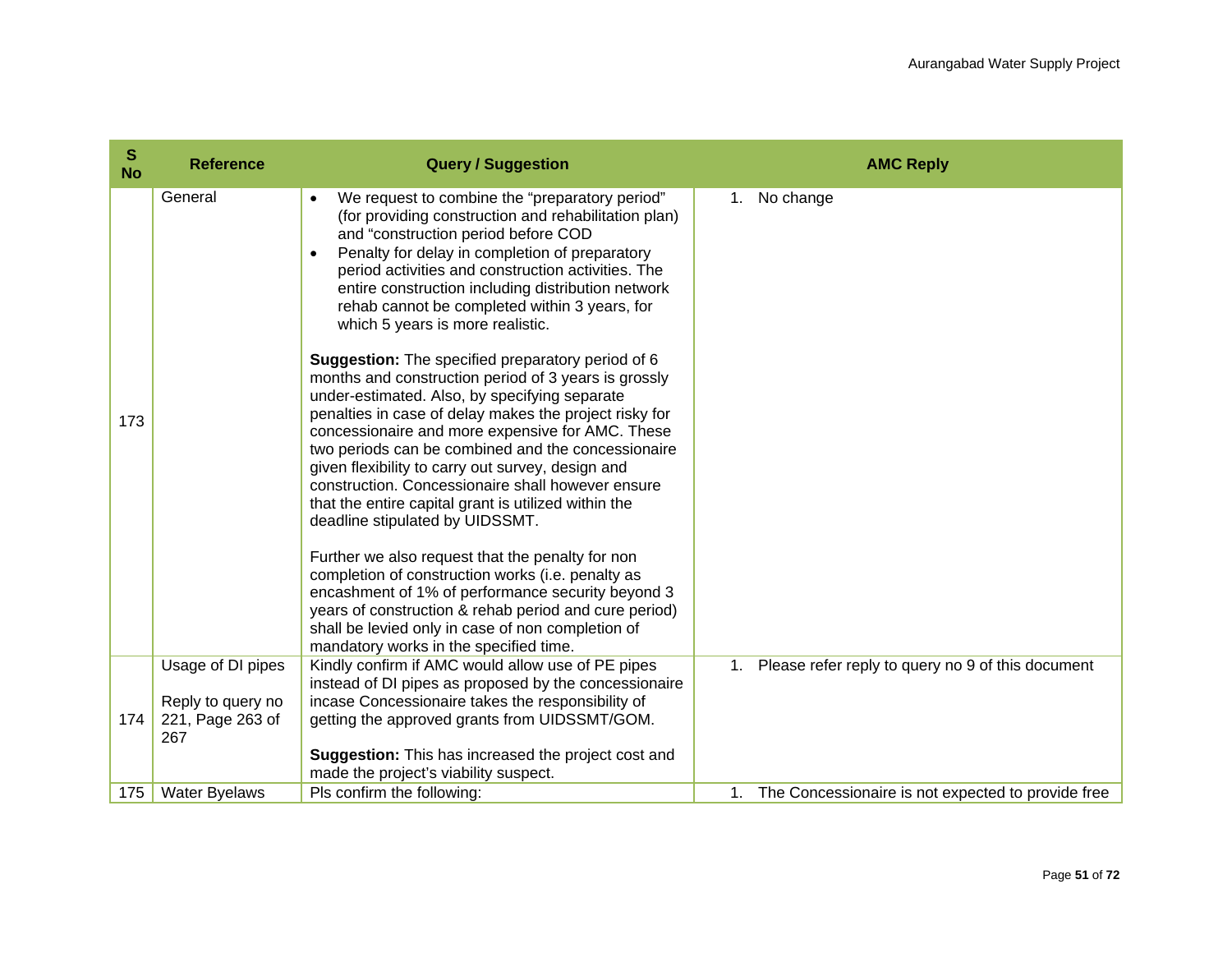| S<br><b>No</b> | <b>Reference</b>                             | <b>Query / Suggestion</b>                                                                                                                                                                                                                                                                                                                                                                                                                                                                                                                                                                                                                                                       | <b>AMC Reply</b>                                                                                                                                                                |
|----------------|----------------------------------------------|---------------------------------------------------------------------------------------------------------------------------------------------------------------------------------------------------------------------------------------------------------------------------------------------------------------------------------------------------------------------------------------------------------------------------------------------------------------------------------------------------------------------------------------------------------------------------------------------------------------------------------------------------------------------------------|---------------------------------------------------------------------------------------------------------------------------------------------------------------------------------|
|                | Reply to query no<br>46, Page 112 of<br>267  | All stand posts shall be removed during the<br>construction rehabilitation period and provided<br>with community connections / group connections<br>or individual connections. The payment of user<br>charges shall be the responsibility of the<br>respective users and non-payment will lead to<br>disconnection.<br>Any connections, usage of water which is<br>historically treated as free water (other than fire<br>department) shall also be metered and payment<br>for such usage be reimbursed by AMC to<br>concessionaire or allowed to be disconnected.<br>The water supplied to slums and stand posts shall<br>not be considered for NRW water calculation.         | water to any consumer but fire fighting department;<br>The understanding related to stand posts and<br>2.<br>connections is correct, AMC to cover the same in<br>water bye laws |
| 176            | General                                      | Kindly provide details of historically non payment<br>customers registered with AMC and areas within AMC<br>limits where recovery of user charges has been poor.                                                                                                                                                                                                                                                                                                                                                                                                                                                                                                                | 1. AMC shall provide the same during the Preparatory<br>Period                                                                                                                  |
| 177            | Annexure 11,<br>replies to prebid<br>queries | We would once again like to bring to AMC's notice<br>that NRW should be calculated from the Outlet of<br>Balancing Reservoir to upto customer tap. PI confirm<br>We also want AMC to consider all free usage of water<br>(stand posts, connections to religious worship places,<br>Government & AMC offices fire stations and their<br>demand, connection to public places such as gardens,<br>fountains etc) to be kept out of NRW calculations. PI<br>confirm.<br><b>Suggestion:</b> The Mysore 24X7 supply project also<br>envisages reduction in NRW target of 15% from the<br>Outlet of MBR. Even Hubli-Dharwad Contract for<br>24X7 supply also have NRW target post MBR. | No change<br>1.                                                                                                                                                                 |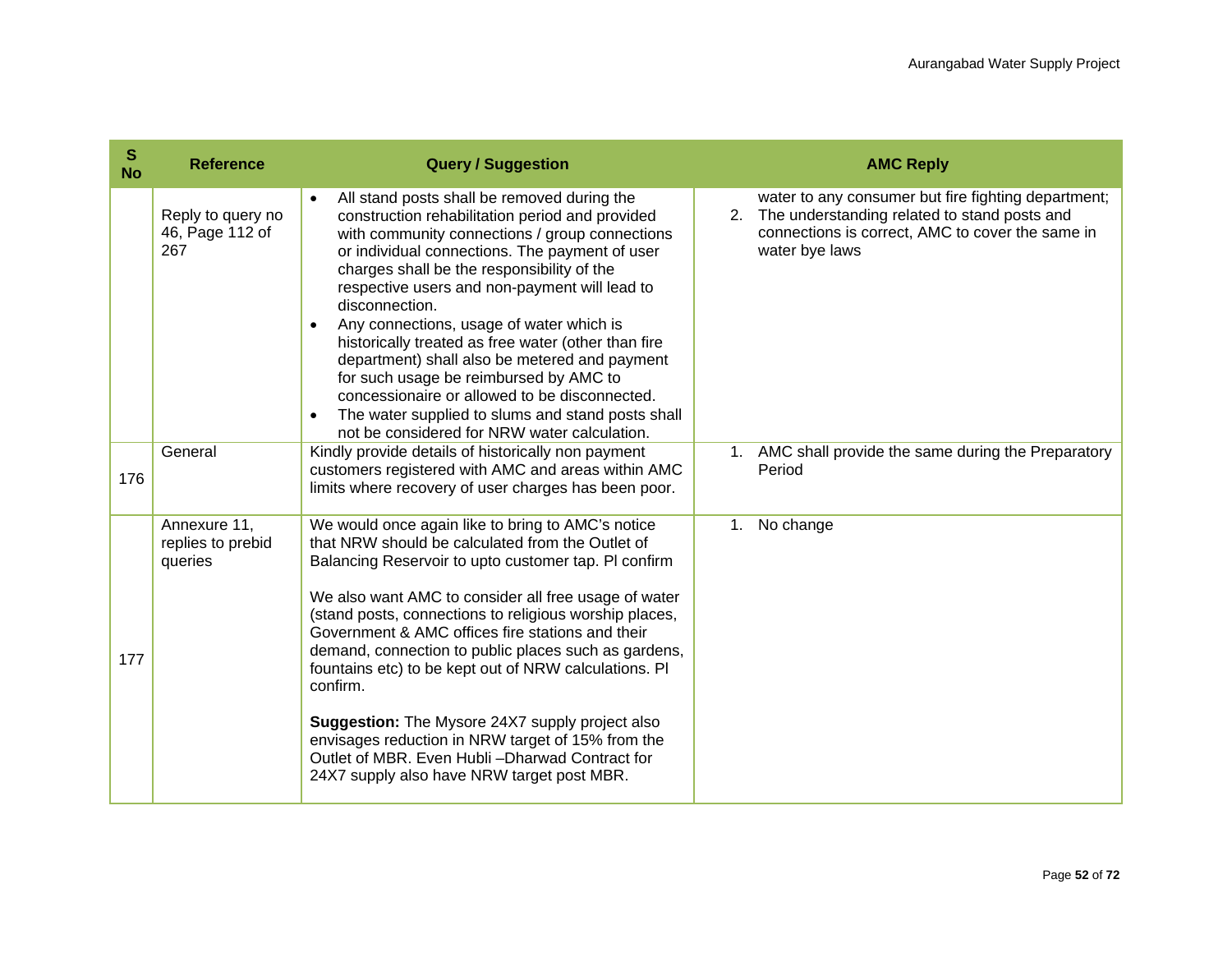| S<br><b>No</b> | <b>Reference</b>                                                                     | <b>Query / Suggestion</b>                                                                                                                                                                                                                                                                                                                                                                                                                                                                                                                                                                                                                                                                                                                                                                                              | <b>AMC Reply</b>                                                  |
|----------------|--------------------------------------------------------------------------------------|------------------------------------------------------------------------------------------------------------------------------------------------------------------------------------------------------------------------------------------------------------------------------------------------------------------------------------------------------------------------------------------------------------------------------------------------------------------------------------------------------------------------------------------------------------------------------------------------------------------------------------------------------------------------------------------------------------------------------------------------------------------------------------------------------------------------|-------------------------------------------------------------------|
|                |                                                                                      | Pls note that there are allowable losses considered for<br>WTP (backwash, cleaning and maintenance) upto 2-3<br>% + losses in cross country transmission system.<br>These are losses allowed in the system. For example<br>a breakage due to theft attempt of water/third party<br>damage in transmission line cannot be rectified<br>immediately and would account to a sizable loss till<br>rectified. Such losses already would impact the<br>production cost of the concessionaire and further<br>penalties under NRW service level performance are<br>undesirable.<br>Water supplied to public stand posts, religious worship<br>places, Government & AMC offices fire stations and<br>their demand, connection to public places such as<br>gardens, fountains etc shall NOT be considered for<br>estimating NRW. |                                                                   |
| 178            | Replies to prebid<br>queries                                                         | Pls provide the reworked Concession Agreement. For<br>many queries the reply from AMC is that these issues<br>would be addressed in the reworked Agreement and<br>we are not clear on the clauses and their implications<br>thereof. We request this Concession Agreement to be<br>provided atleast 30 days before submission or it would<br>make us impossible to submit our bids.                                                                                                                                                                                                                                                                                                                                                                                                                                    | 1. Please refer reply to query no 3 of this document              |
| 179            | General                                                                              | We request extension till 30 <sup>th</sup> Nov to submit our bids.                                                                                                                                                                                                                                                                                                                                                                                                                                                                                                                                                                                                                                                                                                                                                     | Please refer reply to query no 2 of this document<br>1.           |
| 180            | Clause 19.2 (a) &<br>(b), Page 27 of<br>CA, Reply to query<br>no 2, Page 25 to<br>27 | Under both the clauses, for delay in release in grant,<br>AMC has agreed to bear the cost of interest of bridge<br>loan.<br>1. Only interest cost is talked in the reply. Pls<br>specify in above situation how will this bridge<br>loan be repaid?<br>2. We request AMC to allow concessionaire to                                                                                                                                                                                                                                                                                                                                                                                                                                                                                                                    | Please refer reply to query no 92 of this document<br>$1_{\cdot}$ |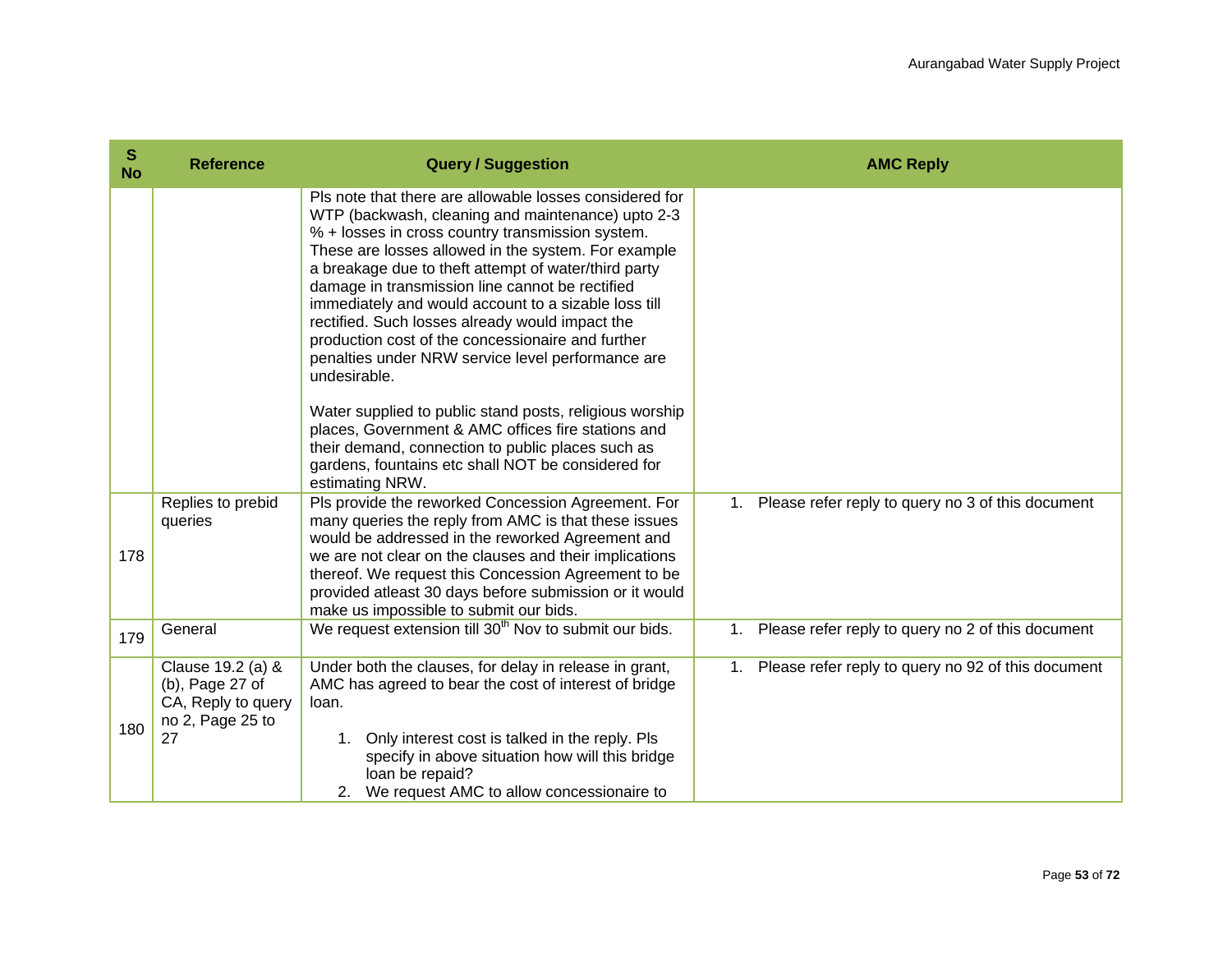| S<br><b>No</b> | <b>Reference</b>       | <b>Query / Suggestion</b>                                                                                                                                                                                                                                                                                                                                                                                                                                                                                                      | <b>AMC Reply</b> |
|----------------|------------------------|--------------------------------------------------------------------------------------------------------------------------------------------------------------------------------------------------------------------------------------------------------------------------------------------------------------------------------------------------------------------------------------------------------------------------------------------------------------------------------------------------------------------------------|------------------|
|                |                        | draw upon the Water Payment Reserve<br>Account for paying the debt due as in case of<br>19.2 (a). Pls confirm<br>3. AMC shall duly inform in writing atleast 6<br>months in advance about delay in capital<br>grant disbursement. The bidder will require<br>this kind of time to organize for bridge loans.<br><b>Suggestion: AMC shall remove this confusing clause</b>                                                                                                                                                      |                  |
|                |                        | which is a major area of concern for lenders as well as<br>bidders                                                                                                                                                                                                                                                                                                                                                                                                                                                             |                  |
|                |                        | Non-availability and/or delay in capital grant<br>disbursement will affect the viability of the project.                                                                                                                                                                                                                                                                                                                                                                                                                       |                  |
|                |                        | Hence, AMC should give unconditional guarantee that<br>this grant will be available whenever due as per the<br>specified grant disbursement schedule / mechanism                                                                                                                                                                                                                                                                                                                                                               |                  |
|                | <b>Mahindra / Suez</b> |                                                                                                                                                                                                                                                                                                                                                                                                                                                                                                                                |                  |
| 181            |                        | Need for the introduction of a revision mechanism (for<br>instance every 5 years) into the contract so Water<br>Payment to the concessionaire can be revised should<br>the situation divert too much from the initial forecast<br>as described in the financial model to be submitted by<br>the concessionaire, so as to restore the<br>concessionaire financial situation / IRR. Within this<br>principle, the adjustment mechanism in case of the<br>increase of the cost of raw water and electricity are<br>inappropriate. | 1. No change     |
|                |                        | AMC draft Concession Agreement: With the only<br>exception of changes in law, there is no revision<br>mechanism whatsoever to adjust the remuneration of<br>the Concessionaire (the "Water Payment") during the                                                                                                                                                                                                                                                                                                                |                  |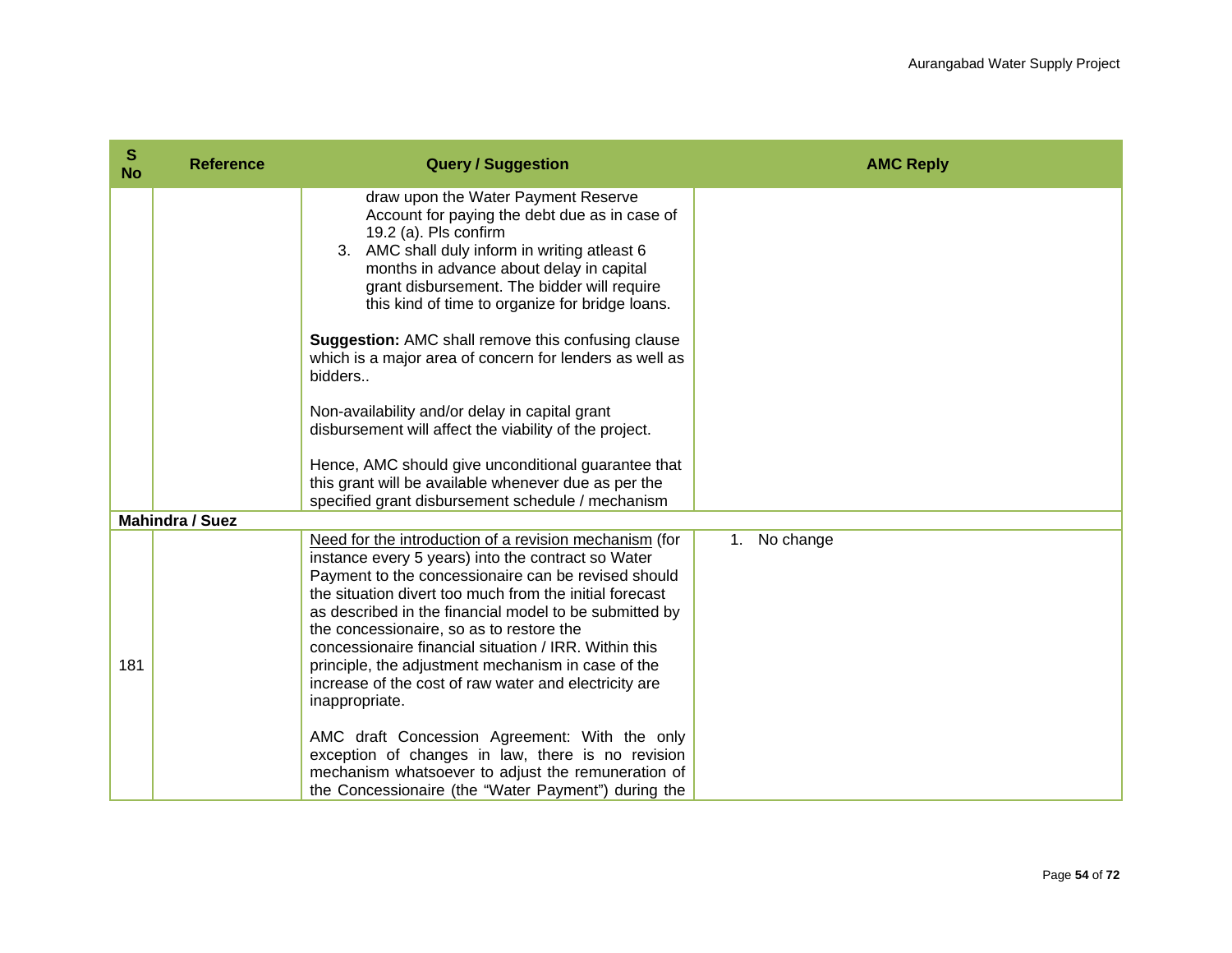| S<br><b>No</b> | <b>Reference</b> | <b>Query / Suggestion</b>                                                                                                                                                                                                                                                                                                                                                                                                                                                                                                                                                                                                                                                                                                                                                                                                                                                                                                                                                                                                                                                                                                                                                                                                                                                                                                                                                                                                                                                                                                          | <b>AMC Reply</b> |
|----------------|------------------|------------------------------------------------------------------------------------------------------------------------------------------------------------------------------------------------------------------------------------------------------------------------------------------------------------------------------------------------------------------------------------------------------------------------------------------------------------------------------------------------------------------------------------------------------------------------------------------------------------------------------------------------------------------------------------------------------------------------------------------------------------------------------------------------------------------------------------------------------------------------------------------------------------------------------------------------------------------------------------------------------------------------------------------------------------------------------------------------------------------------------------------------------------------------------------------------------------------------------------------------------------------------------------------------------------------------------------------------------------------------------------------------------------------------------------------------------------------------------------------------------------------------------------|------------------|
|                |                  | whole contract life.<br>It is a usual practice in water concession contracts to<br>have such a revision mechanism so the risks /<br>possible losses that the concessionaire may face are<br>limited and commensurate with the expected benefits<br>he can get from the contract. Examples of usual<br>mechanisms:<br>Periodical revision: a joint assessment of the<br>concessionaire's<br>profitability<br>is<br>made<br>periodically, every 5 years for instance, and<br>the Concessionaire remuneration / water tariff<br>is revised (both ways: up or down) if the<br>Concessionaire's profitability is found to be<br>too far away from the one agreed upon by the<br>parties when the contract was signed. This is<br>a good protection for the Concessionaire as<br>this mechanism is global and covers any<br>event affecting the contract. It also benefits<br>the users and the municipality by limiting the<br>concessionaire's profit to a reasonable level<br>(politically sensitive),<br>Water<br>demand<br>based<br>revision:<br>the<br>concessionaire remuneration is revised at any<br>moment during the contract whenever the<br>water demand divert too much from the one<br>expected and agreed upon by the parties at<br>the beginning of the contract (up or down as<br>well). Not as global as a periodical revision, it<br>is still a good mechanism as water demand is<br>normally one of the biggest risks as it affects<br>revenues, opex and capex.<br>AMC draft Concession Agreement: any increase in |                  |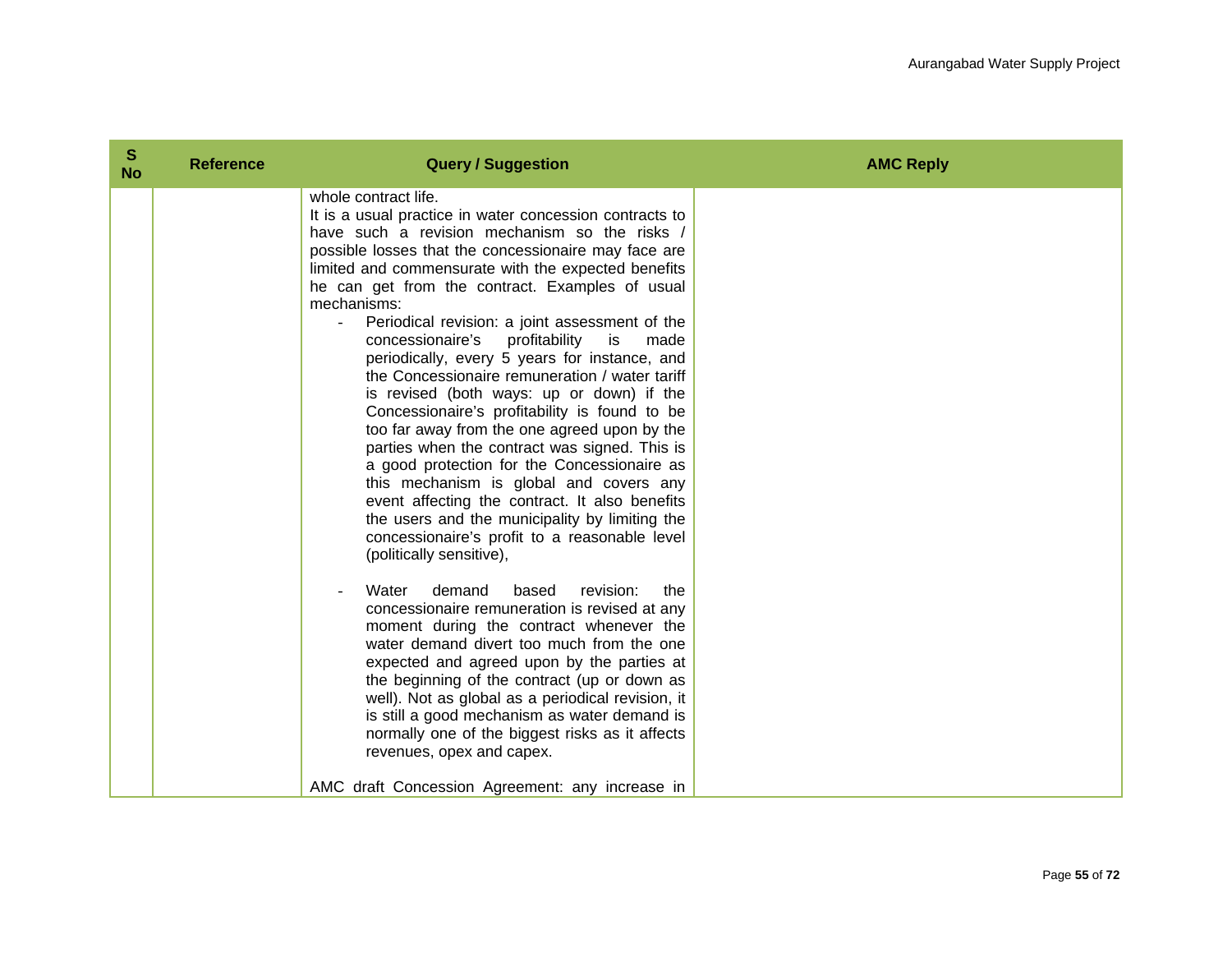| S<br><b>No</b> | <b>Reference</b> | <b>Query / Suggestion</b>                                                                                                                                                                                                                                                                                                                                                                                                                                                                                                                                                                                                                                                                                                                                                                                                                                                                                                                                                                                                                                                                                                                                                           | <b>AMC Reply</b> |
|----------------|------------------|-------------------------------------------------------------------------------------------------------------------------------------------------------------------------------------------------------------------------------------------------------------------------------------------------------------------------------------------------------------------------------------------------------------------------------------------------------------------------------------------------------------------------------------------------------------------------------------------------------------------------------------------------------------------------------------------------------------------------------------------------------------------------------------------------------------------------------------------------------------------------------------------------------------------------------------------------------------------------------------------------------------------------------------------------------------------------------------------------------------------------------------------------------------------------------------|------------------|
|                |                  | electricity tariff has to be fully borne by the<br>concessionaire up to 10% per year, beyond which<br>AMC will compensate the Concessionaire. Historical<br>data show that electricity increases tend to happen<br>every 2 years at less than 10% per year which<br>basically means that the bidders have to make an<br>assumption on the electricity tariff increase and<br>include that into their prices. This is a significant risk<br>as electricity represents around 40% of the operating<br>costs.<br>Similarly to electricity any raw water abstraction fee<br>increase is to be the concessionaire's risk up to 15%<br>per year beyond which AMC will compensate any<br>further increase. The historical data from 2000 up to<br>2007 show that none of the increase was above 15%<br>which means that the bidders have to make an<br>assumption on the raw water increase and include it<br>into their prices. Again this is a significant risk for the<br>concessionaire.<br>Given the risk both components represent for the<br>concessionaire, more appropriate adjustment<br>mechanism should be considered such as a pass<br>through for electricity and raw water. |                  |
| 182            |                  | No obligation for the concessionaire to find alternate<br>funding should the government grant be delayed or<br>partially cancelled (unfair principle, how can the<br>concessionaire succeed in securing funding when<br>AMC will have not been successful in doing so?).<br>Furthermore, the estimated Project cost while bid was<br>floated was Rs. 638.38 Cr of which AMC had<br>indicated the Grant component to be Rs.439.93 Cr -<br>therefore the expected contribution from the<br>concessionaire was Rs.198.45 Cr. Subsequently AMC<br>revised the project estimate to Rs. 792.19 Cr without                                                                                                                                                                                                                                                                                                                                                                                                                                                                                                                                                                                 | 1. No change     |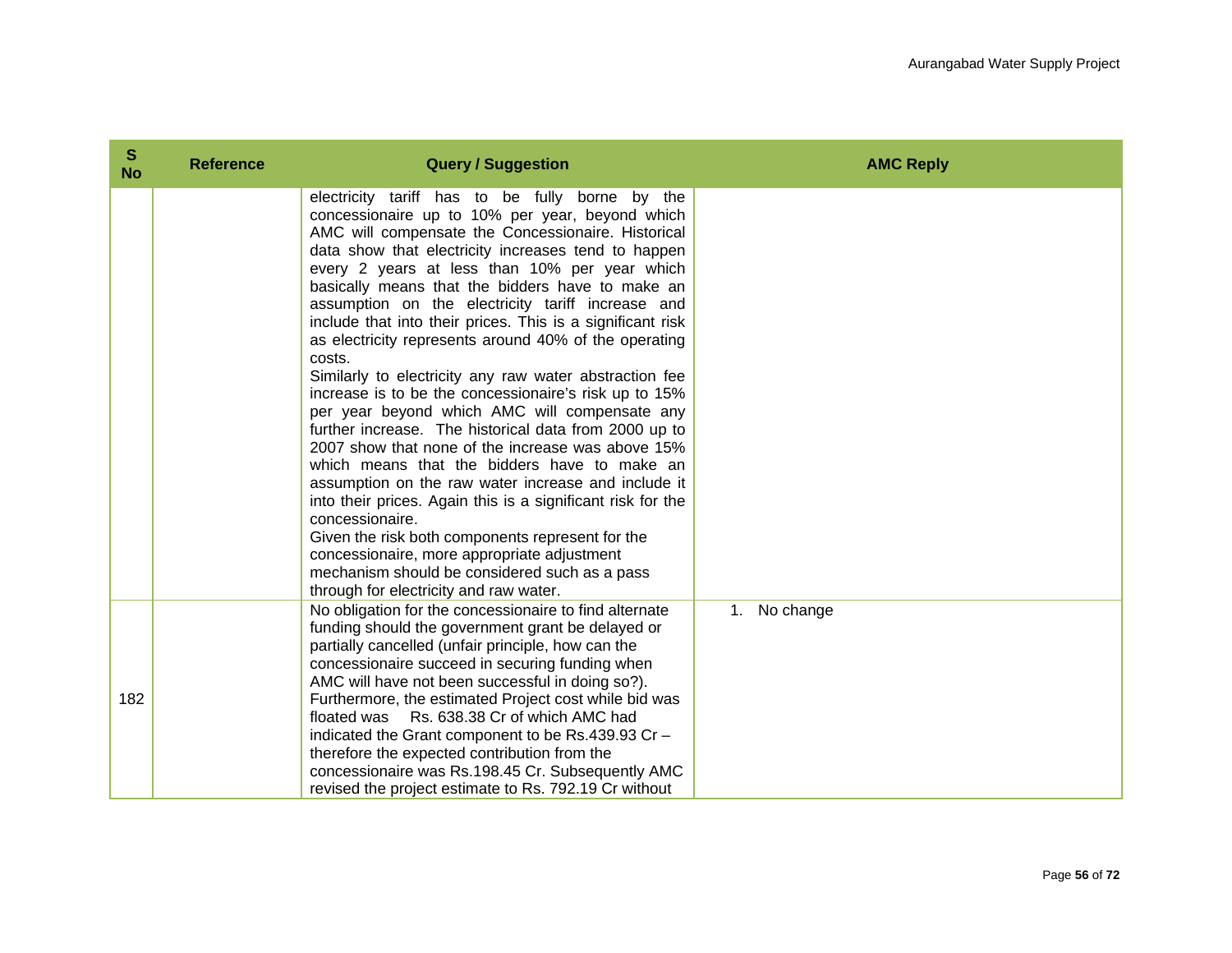| S<br><b>No</b> | <b>Reference</b> | <b>Query / Suggestion</b>                                                                                                                                                                                                                                                                                                                                                                                                                                                                                                                                                                                                                                                                                                                                                                                                   | <b>AMC Reply</b> |
|----------------|------------------|-----------------------------------------------------------------------------------------------------------------------------------------------------------------------------------------------------------------------------------------------------------------------------------------------------------------------------------------------------------------------------------------------------------------------------------------------------------------------------------------------------------------------------------------------------------------------------------------------------------------------------------------------------------------------------------------------------------------------------------------------------------------------------------------------------------------------------|------------------|
|                |                  | increasing the Grant component, thereby subjecting<br>the concessionaire to contribute higher $-$ Rs. 352.26<br>Cr. The entire risks of variance in costs in future, any<br>additional investment to meet its obligations for<br>implementing the Project, delay and/or non-release of<br>grants remains that of the concessionaire besides<br>collection risk for the Project. We suggest that AMC<br>guarantees a minimum level of collection from the end<br>users throughout the concession period. Project cost<br>escalation has to be compensated suitably by<br>introducing an appropriate escalation clause. Further<br>AMC should extend additional grant at least to the<br>extent of increase in project estimate.                                                                                              |                  |
| 183            |                  | Water loss target should reasonably be 30% / 25% /<br>20% years 4, 5 and 6. We believe that achieving a<br>reduction of "Water Loss" from current estimations of<br>more than 50%, to 25% in Year 4, down to 15% in<br>Year 6 is neither technically achievable nor<br>economically desirable (nowhere in the world had this<br>happened in such a short timeframe), even when<br>taking into account the mandatory heavy pipes<br>replacement program imposed during the construction<br>period. Furthermore, it should be kept in mind that the<br>economic cost to be borne to achieve a 15% water<br>loss level is likely to be higher than the economic cost<br>of the water loss itself. An economic equilibrium<br>should be sought between both and 15% of water<br>losses is likely not be the appropriate figure. | No change<br>1.  |
| 184            |                  | The concessionaire should be given the freedom to<br>spread its investment and the construction phase (at<br>least 5 years) and not limit it to be within a 3 year<br>period. We consider that 3 years for the construction<br>phase is unrealistic and not desirable (the whole city<br>would be under heavy construction works making it                                                                                                                                                                                                                                                                                                                                                                                                                                                                                  | No change<br>1.  |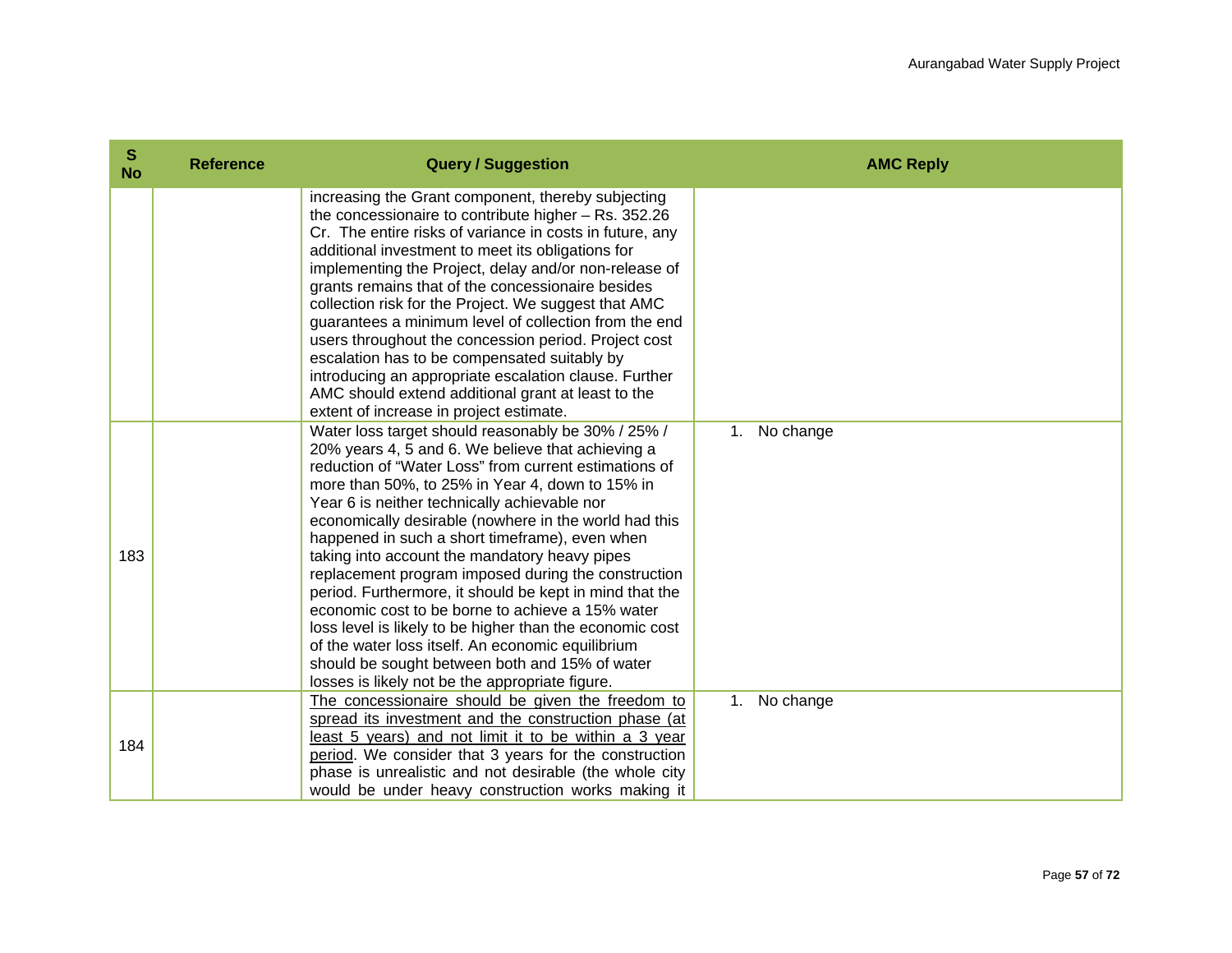| S<br><b>No</b> | <b>Reference</b> | <b>Query / Suggestion</b>                                                                                                                                                                                                                                                                                                                                                                                                                                                                                                                                                                                                                                                                                                                                                                                                                                                                                       | <b>AMC Reply</b> |
|----------------|------------------|-----------------------------------------------------------------------------------------------------------------------------------------------------------------------------------------------------------------------------------------------------------------------------------------------------------------------------------------------------------------------------------------------------------------------------------------------------------------------------------------------------------------------------------------------------------------------------------------------------------------------------------------------------------------------------------------------------------------------------------------------------------------------------------------------------------------------------------------------------------------------------------------------------------------|------------------|
|                |                  | inhospitable). Further, the distribution network has<br>been designed to meet the water demand of 2031. It<br>is usual practice that the extension of the distribution<br>network be done with an advanced forecast of 2 to 3<br>years (not 20, impossible to predict what will occur) in<br>order to stick as close as possible to the demand and<br>not invest in laying pipes in areas in which demand<br>might - and surely will $-$ differ from what has been<br>planned 20 years before (which is uneconomical).<br>As the project completion depends on several external<br>factors like arranging permits and licenses from<br>statutory bodies, acquisition of private lands,<br>rehabilitating the affected public etc, this would be<br>essential.                                                                                                                                                   |                  |
| 185            |                  | All the staff of the concessionaire should be on the<br>concessionaire's payroll after a transition period (and<br>not on deputation). Further AMC may directly meet the<br>power costs.<br>The main operating costs would largely be attributable<br>to the manpower costs and towards power<br>consumption.<br>Man power: the concessionaire has been forced to<br>absorb a large manpower contingent from AMC (470)<br>and meet all employee costs including retrial benefits<br>as may be applicable. This would not only increase<br>the operational costs but may also affect the ability of<br>the concessionaire to meet the desired performance<br>obligations as the deputed employees may not be fully<br>dedicated to the Concessionaire.<br>The usual mechanism in a water concession contract<br>is to depute the municipal employees to the<br>concessionaire only for a limited period of time, | 1. No change     |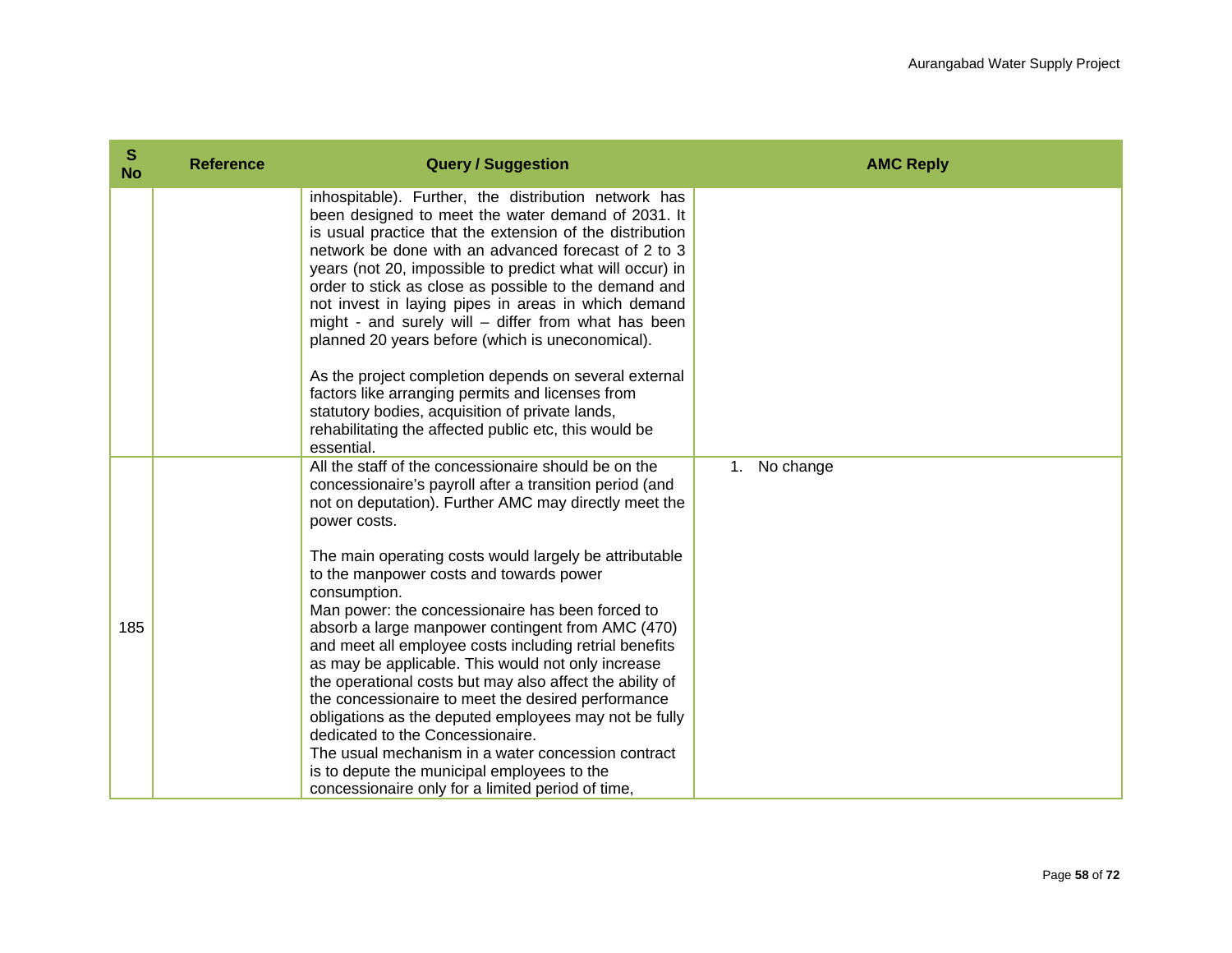| $\mathbf{s}$<br><b>No</b> | <b>Reference</b> | <b>Query / Suggestion</b>                                                                                                                                                                                                                                                                                                                                                                                                                                                                                                                                                                                                                                                                                                                                                                                                                                                                                           | <b>AMC Reply</b>                                     |
|---------------------------|------------------|---------------------------------------------------------------------------------------------------------------------------------------------------------------------------------------------------------------------------------------------------------------------------------------------------------------------------------------------------------------------------------------------------------------------------------------------------------------------------------------------------------------------------------------------------------------------------------------------------------------------------------------------------------------------------------------------------------------------------------------------------------------------------------------------------------------------------------------------------------------------------------------------------------------------|------------------------------------------------------|
|                           |                  | generally of 1 year, after which the employees have to<br>chose between being transferred to the<br>concessionaire (resignation from the municipality &<br>signature of an employment contract with the<br>concessionaire) or stay with the municipality in<br>another job.<br>Power consumption, considering the poor condition of<br>the existing plant, the ability of the concessionaire to<br>mitigate power costs is hampered to a large extent.<br>Further AMC expects the concessionaire to meet<br>escalation on power costs if any over a 20 year period<br>which is unpredictable.                                                                                                                                                                                                                                                                                                                       |                                                      |
| 186                       |                  | Extension of bid submission date of 2 months after<br>revised draft concession contract with all appendices<br>is issued                                                                                                                                                                                                                                                                                                                                                                                                                                                                                                                                                                                                                                                                                                                                                                                            | 1. Please refer reply to query no 2 of this document |
| 187                       |                  | Inadequate status of AMC employees<br>The AMC employees (a large number of them) are<br>proposed to be deputed to the concessionaire during<br>the whole contract life (or until they reach the age of<br>retirement actually) and not transferred.<br>This is not the usual practice and constitutes a<br>significant risk for the concessionaire which could<br>impact the desired performances requirements as the<br>deputed employees may not be fully dedicated to the<br>Concessionaire. From the details provided by AMC it<br>is apparent that a majority of the AMC employees<br>deputed to the concessionaire would retire during the<br>tenure of the 20-year concession<br>and the<br>concessionaire is expected to bear all pro-rata<br>retirement benefits payable to the personnel, the<br>modalities and the cost burden not known - in fact the<br>emoluments as indicated do not include retrial | No change<br>1.                                      |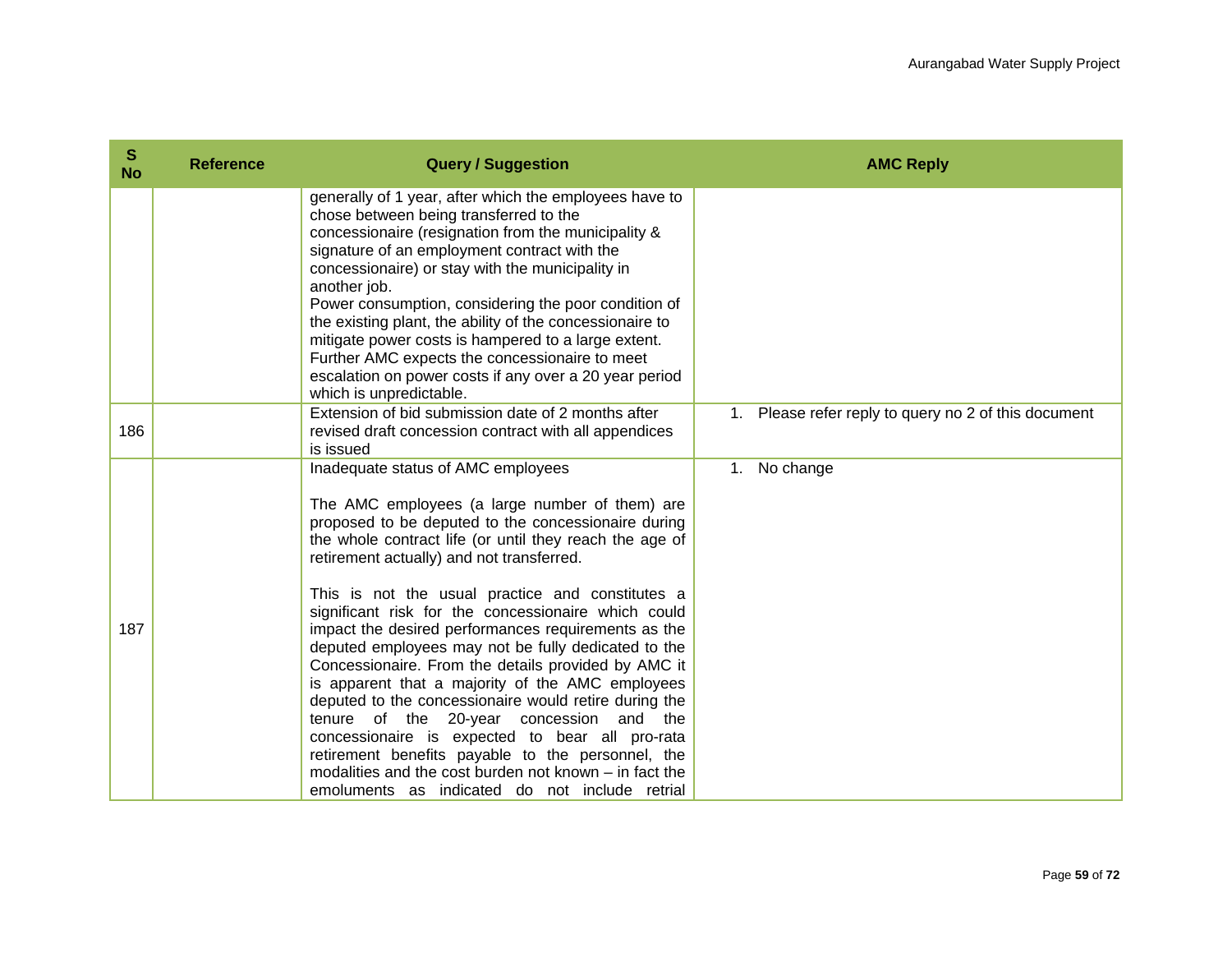| S<br><b>No</b> | <b>Reference</b> | <b>Query / Suggestion</b>                                                                                                                                                                                                                                                                                                                                                                                                                                                                                                                                                                                                                                                                                                                                                                                                                                                                         | <b>AMC Reply</b> |
|----------------|------------------|---------------------------------------------------------------------------------------------------------------------------------------------------------------------------------------------------------------------------------------------------------------------------------------------------------------------------------------------------------------------------------------------------------------------------------------------------------------------------------------------------------------------------------------------------------------------------------------------------------------------------------------------------------------------------------------------------------------------------------------------------------------------------------------------------------------------------------------------------------------------------------------------------|------------------|
|                |                  | benefits/contribution towards provident fund & gratuity.<br>NB: the usual mechanism in a water concession<br>contract is to depute the municipal employees to the<br>concessionaire only for a limited period of time,<br>generally of 1 year, after which the employees have to<br>chose between being transferred to the<br>concessionaire (resignation from the municipality &<br>enter into an employment contract with the<br>concessionaire) or stay with the municipality in<br>another job.                                                                                                                                                                                                                                                                                                                                                                                               |                  |
| 188            |                  | Absence of any revision mechanism for the Water<br>Payment<br>With the only exception of changes in law, there is no<br>revision mechanism whatsoever to adjust the<br>remuneration of the Concessionaire (the "Water<br>Payment") during the contract tenure<br>It is a usual practice in water concession contracts to<br>have such a revision mechanism to ensure that the<br>risks / possible losses that the concessionaire may<br>face are limited and commensurate with the expected<br>benefits he can get from the contract. Examples of<br>usual mechanisms:<br>Periodical revision: a joint assessment of the<br>concessionaire's returns is made periodically,<br>every 5 years for instance, and the<br>Concessionaire remuneration / water tariff is<br>revised if the deviation is found to be<br>significant when compared to what was<br>envisaged when the contract was signed. | 1. No change     |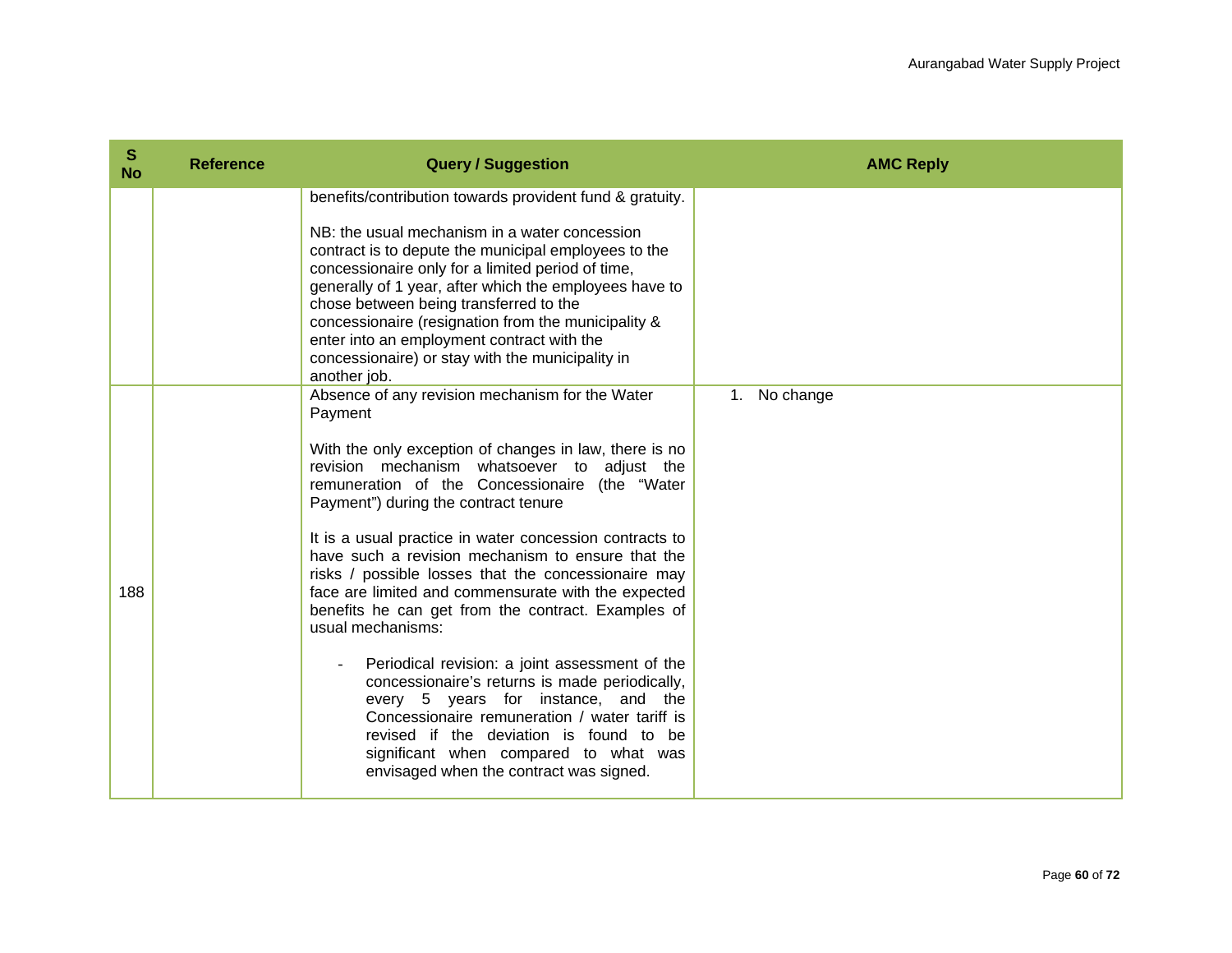| S<br><b>No</b> | <b>Reference</b> | <b>Query / Suggestion</b>                                                                                                                                                                                                                                                                                                                                                                                                                                                                                                                                                                                   | <b>AMC Reply</b> |
|----------------|------------------|-------------------------------------------------------------------------------------------------------------------------------------------------------------------------------------------------------------------------------------------------------------------------------------------------------------------------------------------------------------------------------------------------------------------------------------------------------------------------------------------------------------------------------------------------------------------------------------------------------------|------------------|
|                |                  | Water demand based revision: the concessionaire<br>remuneration is revised at any moment during the<br>contract whenever the water demand deviates<br>substantially from the one expected and agreed upon<br>by the parties at the beginning of the contract. Not as<br>global as a periodical revision, it is still a good<br>mechanism as water demand is normally one of the<br>biggest risks as it affects revenues, opex and capex                                                                                                                                                                     |                  |
| 189            |                  | Repayment of the debt due in case of termination due<br>to Concessionaire default<br>There is no payment whatsoever from AMC to the<br>concessionaire in case of termination of the contract<br>due to an event of default by the concessionaire. The<br>contract clearly stipulates that in such event the<br>Concessionaire shall pay the debt due. This alone will<br>make project financing impossible.<br>In case the termination is due to an AMC event of<br>default or a case of Force Majeure, the termination<br>payment due by AMC to the concessionaire do cover<br>the debt due which is fair. | No change<br>1.  |
| 190            |                  | Unclear consequences in case of Force majeure<br>The Force majeure clause is not very clear, in<br>particular in terms of allocating the costs during<br>subsistence of a force majeure event.                                                                                                                                                                                                                                                                                                                                                                                                              | 1. No change     |
| 191            |                  | Unlimited indemnity by the concessionaire<br>The contract does not set any limits (liquidated<br>damages for instance) to the liability for the<br>concessionaire, in particular in the event of failure to<br>achieve final completion.                                                                                                                                                                                                                                                                                                                                                                    | No change<br>1.  |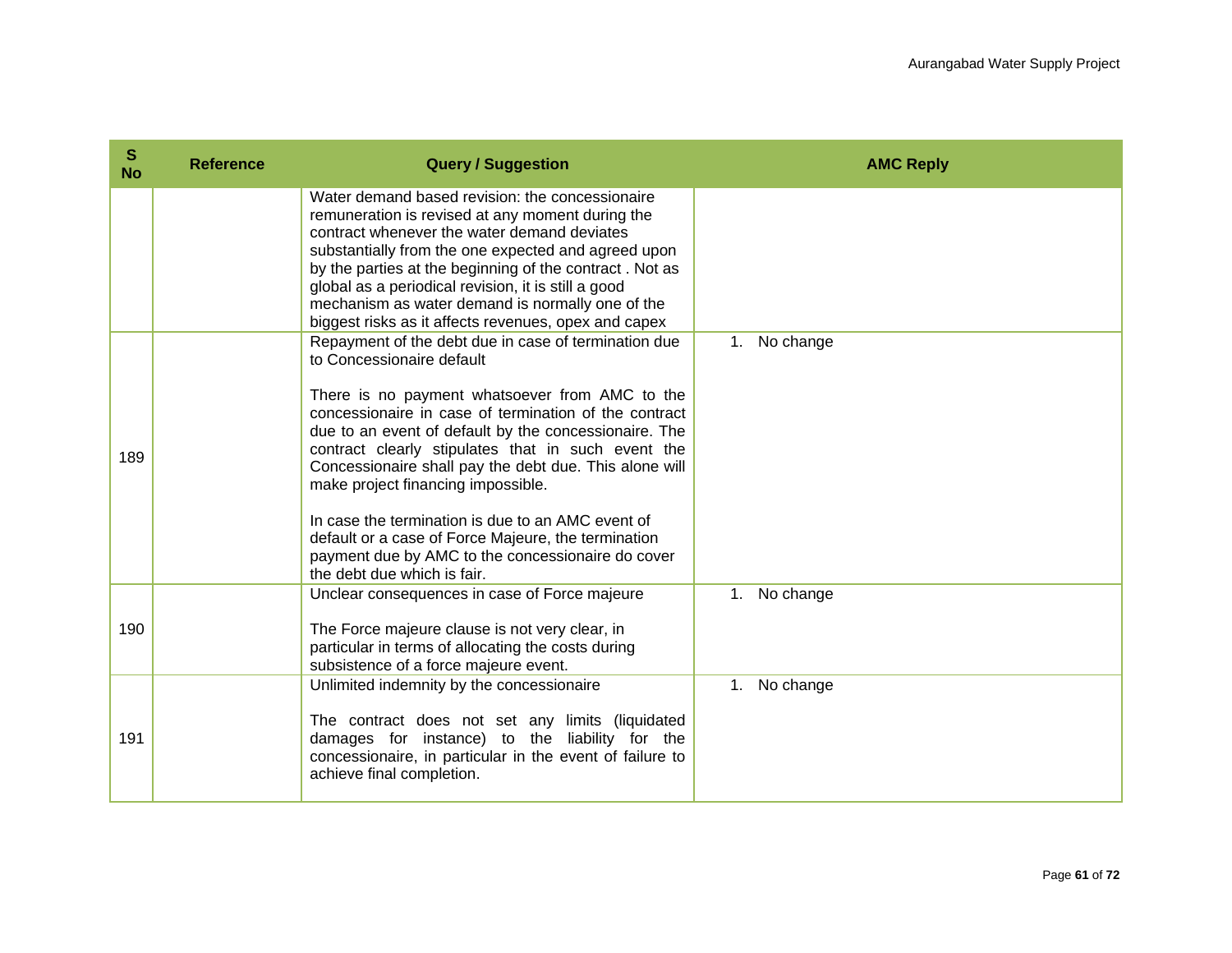| S<br><b>No</b> | <b>Reference</b> | <b>Query / Suggestion</b>                                                                                                                                                                                                                                                                                                                                                                                                                                                                                                                                                                                                                                                  | <b>AMC Reply</b>         |
|----------------|------------------|----------------------------------------------------------------------------------------------------------------------------------------------------------------------------------------------------------------------------------------------------------------------------------------------------------------------------------------------------------------------------------------------------------------------------------------------------------------------------------------------------------------------------------------------------------------------------------------------------------------------------------------------------------------------------|--------------------------|
|                |                  | Another important factor is the lack of clarity amongst<br>the two (or multiple) identities involved in water supply<br>- viz: MIDC & AMC - while MIDC covers major<br>industry customers, AMC by and large is restricted to<br>domestic supply only $-$ a deterrent in terms of revenue<br>to the concessionaire                                                                                                                                                                                                                                                                                                                                                          |                          |
| 192            |                  | Delay in the works [Construction period]<br>The time limit for the construction period is 3 years.<br>We consider that 3 years is totally unrealistic in<br>particular concerning the network part (1300 km of<br>distribution pipes to be laid throughout the city).<br>The risk of not completing the works within 3 years<br>and not agreeing with AMC on a sufficient extension<br>of time is almost certain and would have a significant<br>financial impact (see point 3.7 below).<br>An extension to 4 years was asked by the pre-<br>qualified bidders but has been declined by AMC<br>apparently due to the constraints associated with the<br>Government grants. | No change<br>1.          |
| 193            |                  | "Water Loss" [Operation period - Service Level<br><b>Performancel</b><br>The "Water Loss" performance to be achieved: 25% in<br>Year 4 down to 15% in Year 6 is unrealistic and we<br>believe that the risk to face the corresponding heavy<br>(see point 3.8 below) penalty is certain:<br>The "Water Loss" is presently estimated at<br>more than 50%,<br>The concessionaire is to reduce it to below<br>15% from Year 6.                                                                                                                                                                                                                                                | No change<br>$1_{\cdot}$ |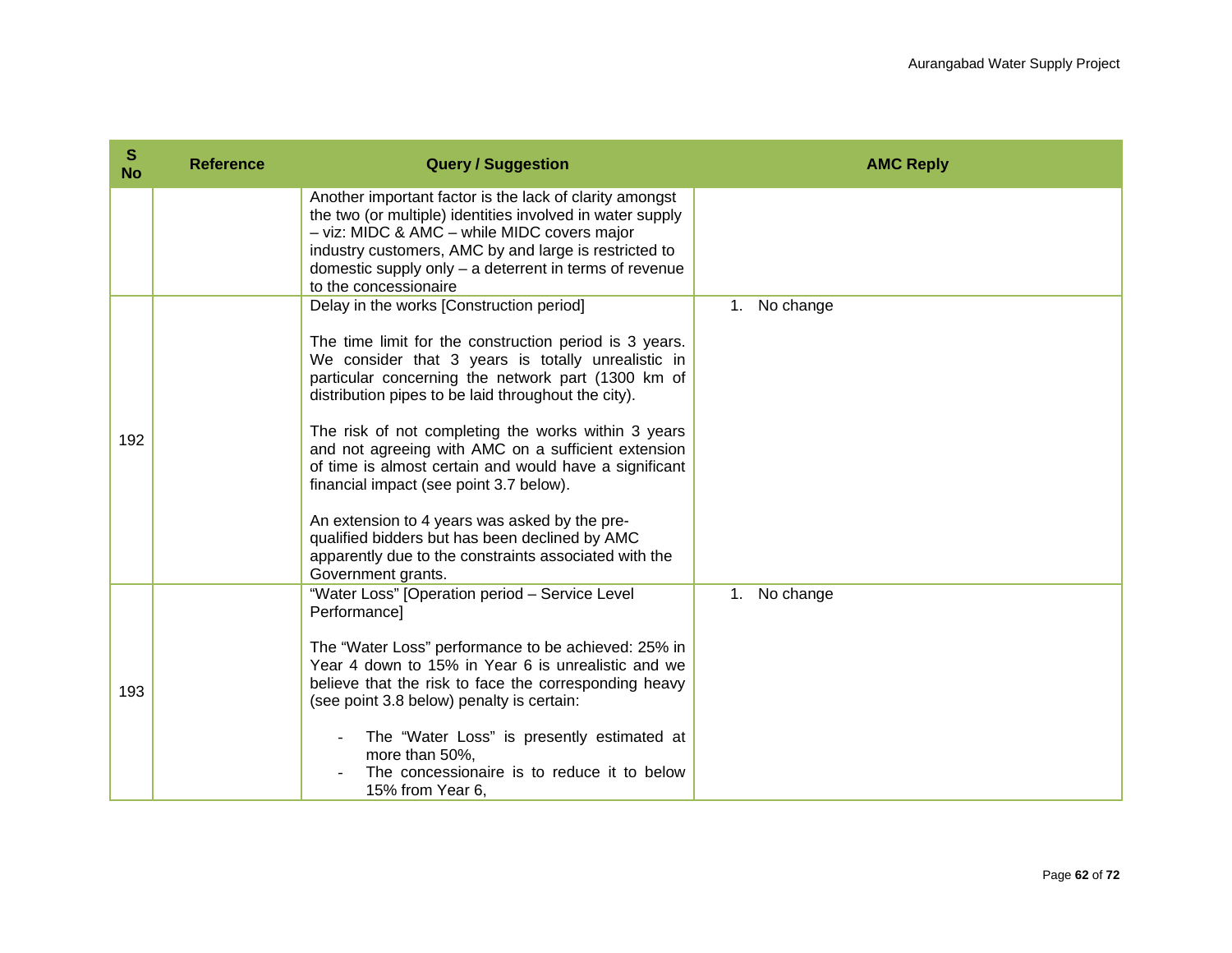| S<br><b>No</b> | <b>Reference</b> | <b>Query / Suggestion</b>                                                                                                                                                                                                                                                                                                                                                                                                                                 | <b>AMC Reply</b>                                                 |
|----------------|------------------|-----------------------------------------------------------------------------------------------------------------------------------------------------------------------------------------------------------------------------------------------------------------------------------------------------------------------------------------------------------------------------------------------------------------------------------------------------------|------------------------------------------------------------------|
|                |                  | It is very unrealistic to achieve such<br>improvements<br>We believe that it is not technically or<br>economically achievable, even in 6 years<br>and even after taking into account the<br>mandatory large pipes replacement program<br>imposed during the construction period. The<br>cost to be borne to achieve a 15% water loss<br>level is likely to be higher than the cost of the<br>water loss itself $+$ the cost of the associated<br>penalty. |                                                                  |
|                |                  | A reasonable performance target would probably be<br>20 or 25%.                                                                                                                                                                                                                                                                                                                                                                                           |                                                                  |
|                |                  | NB1: the definition of "water loss" used by AMC / Crisil<br>in this project is not the one commonly used<br>internationally as it also includes water losses through<br>the water treatment process. Such losses, which<br>cannot be avoided, are around 3 to 4 %. This means<br>that the level of performance required by AMC<br>corresponds to a water loss of below 12-13%<br>according to international standards which is really<br>low.             |                                                                  |
|                |                  | NB2: Additional quantity of raw water beyond the<br>present right of withdrawal will only be granted to the<br>Concessionaire if he meets all his obligations and in<br>particular on water loss. This is a significant risk.                                                                                                                                                                                                                             |                                                                  |
| 194            |                  | Design risk [Operation period - Service Level<br>performance]                                                                                                                                                                                                                                                                                                                                                                                             | 1. Please refer reply to query no 93 and 101 of this<br>document |
|                |                  | It is apparent that the DPR will have to be followed<br>strictly being a requirement from GoM. There is a high                                                                                                                                                                                                                                                                                                                                            |                                                                  |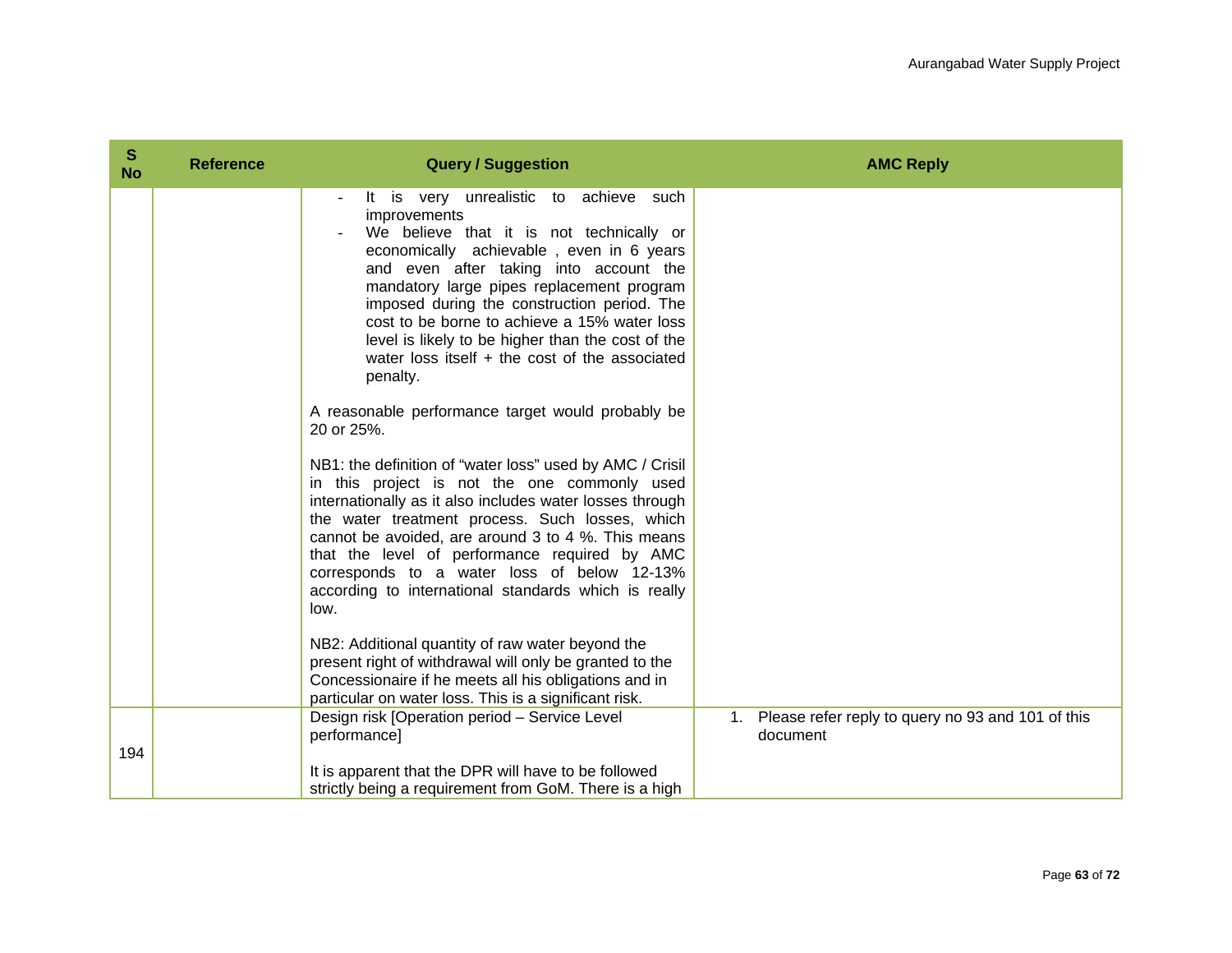| S<br><b>No</b> | <b>Reference</b> | <b>Query / Suggestion</b>                                                                                                                                                                                                                                                                                                                                                                                                                                                                                                             | <b>AMC Reply</b>                                                                                                                             |
|----------------|------------------|---------------------------------------------------------------------------------------------------------------------------------------------------------------------------------------------------------------------------------------------------------------------------------------------------------------------------------------------------------------------------------------------------------------------------------------------------------------------------------------------------------------------------------------|----------------------------------------------------------------------------------------------------------------------------------------------|
|                |                  | risk that the works proposed to be built (in particular<br>the distribution network) and supposed to meet the<br>water demand for the next 30 years will not do so in<br>some areas of the city, which will require additional<br>investments by the concessionaire to be able to meet<br>the Service Level Performance [100% coverage, 24/7<br>continuous supply, minimum pressure ].                                                                                                                                                |                                                                                                                                              |
| 195            |                  | Construction cost & inflation over 3 years<br>In its 22 <sup>nd</sup> September answer, AMC has re-evaluated<br>the total construction cost from 628 to 792 crores INR<br>(+26%) based on schedule rates from MJP<br>(Maharashtra Jeevan Pradhikaran) which is known to<br>be below market prices.<br>On the top of this figure we have to add a provision for<br>inflation as it is not possible to secure the price from<br>sub-contractors 3 or 4 years in advance. Because the<br>grant part (440 crores) is fixed, the inflation | 1. No change                                                                                                                                 |
| 196            |                  | significantly impacts the amount to be financed by the<br>concessionaire<br>Non recourse bank loan<br>Based on the existing concession contract we believe<br>it is not possible to obtain non recourse bank loan to<br>finance part of the 345 crores and reduce our financial<br>exposure. We believe we will have to give corporate<br>guarantee to the banks for any loan.                                                                                                                                                        | 1. No change                                                                                                                                 |
| 197            |                  | <b>Electricity tariff</b><br>Any increase in electricity tariff has to be fully borne by<br>the concessionaire up to 10% per year, beyond which<br>AMC will compensate the Concessionaire.                                                                                                                                                                                                                                                                                                                                            | 1. The Bidders are expected to take a call on hike in<br>electricity tariff based on historical data while<br><b>Bidding for the Project</b> |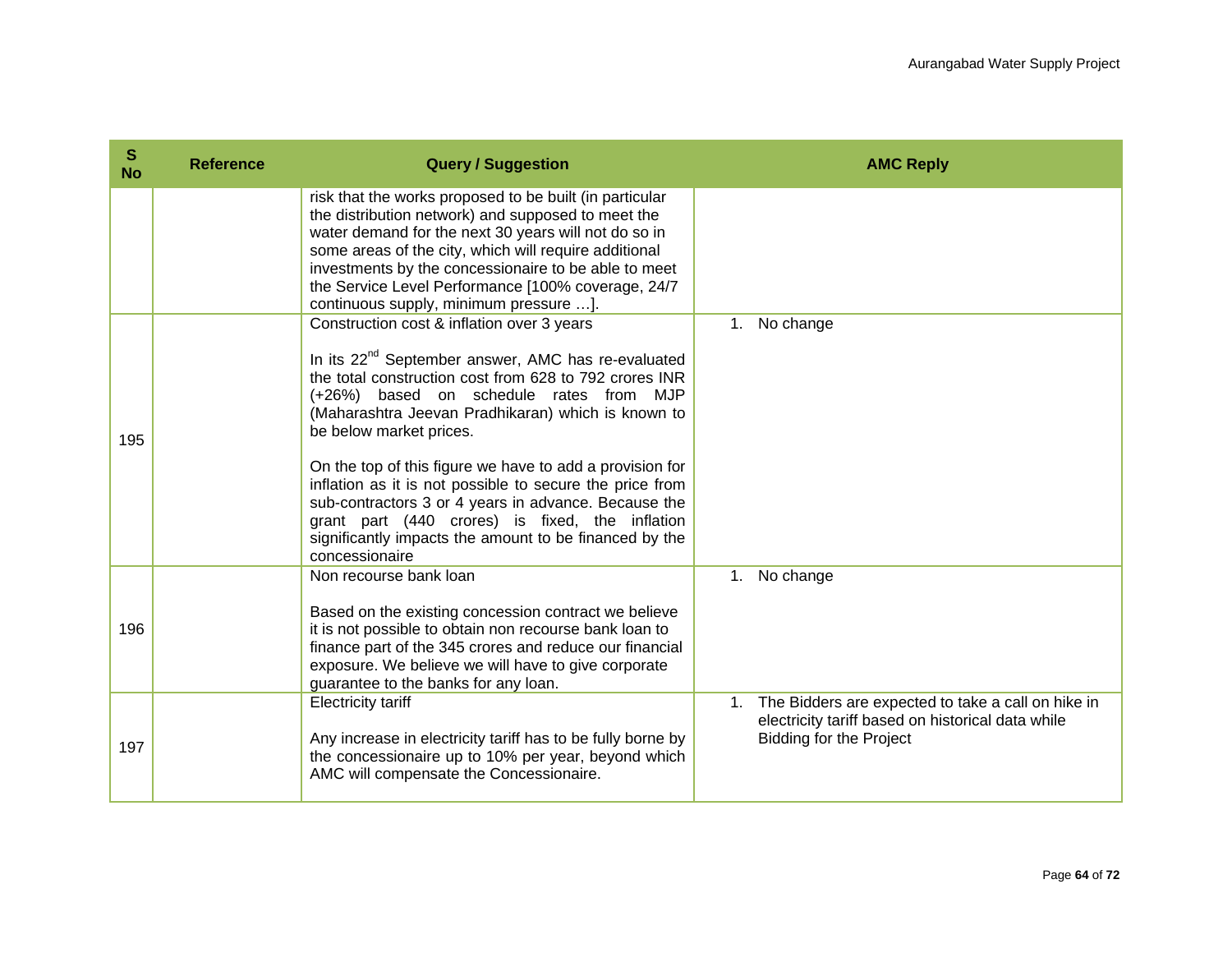| S<br><b>No</b> | <b>Reference</b> | <b>Query / Suggestion</b>                                                                                                                                                                                                                                                                                                                                                                                                                                                                                                                                                                       | <b>AMC Reply</b>                                                                                                                              |  |
|----------------|------------------|-------------------------------------------------------------------------------------------------------------------------------------------------------------------------------------------------------------------------------------------------------------------------------------------------------------------------------------------------------------------------------------------------------------------------------------------------------------------------------------------------------------------------------------------------------------------------------------------------|-----------------------------------------------------------------------------------------------------------------------------------------------|--|
|                |                  | Historical data show that electricity increases tend to<br>happen every 2 years at less than 10% per year which<br>basically means that the bidders have to make an<br>assumption on the electricity tariff increase and<br>include that into their prices. This is a significant risk<br>as electricity represents around 40% of the operating<br>costs.                                                                                                                                                                                                                                       |                                                                                                                                               |  |
| 198            |                  | Raw water abstraction fee<br>Similarly to electricity any raw water abstraction fee<br>increase is to be the concessionaire's risk up to 15%<br>per year beyond which AMC will compensate any<br>further increase.<br>The historical data from 2000 up to 2007 show that<br>none of the increase was above 15% which means<br>that the bidders have to make an assumption on the<br>raw water increase and include it into their prices.<br>Again this is a significant risk for the concessionaire.                                                                                            | The Bidders are expected to take a call on hike in<br>1.<br>raw water tariff based on historical data while<br><b>Bidding for the Project</b> |  |
| 199            |                  | Water demand<br>The water demand risk has to be fully borne by the<br>concessionaire without any revision.<br>Forecasting the water demand in the case of<br>Aurangabad is particularly risky because of (a) the<br>shift from intermittent to continuous supply and (b) the<br>shift from flat to volumetric tariff that will happen in the<br>first 3 years, the combined effect of which on<br>customers' water usage is unknown.<br>NB: the actual consumption is around 90 lpcd and all<br>the works have been designed for 135 lpcd which is<br>the recommended design standard in INDIA. | 1. No change                                                                                                                                  |  |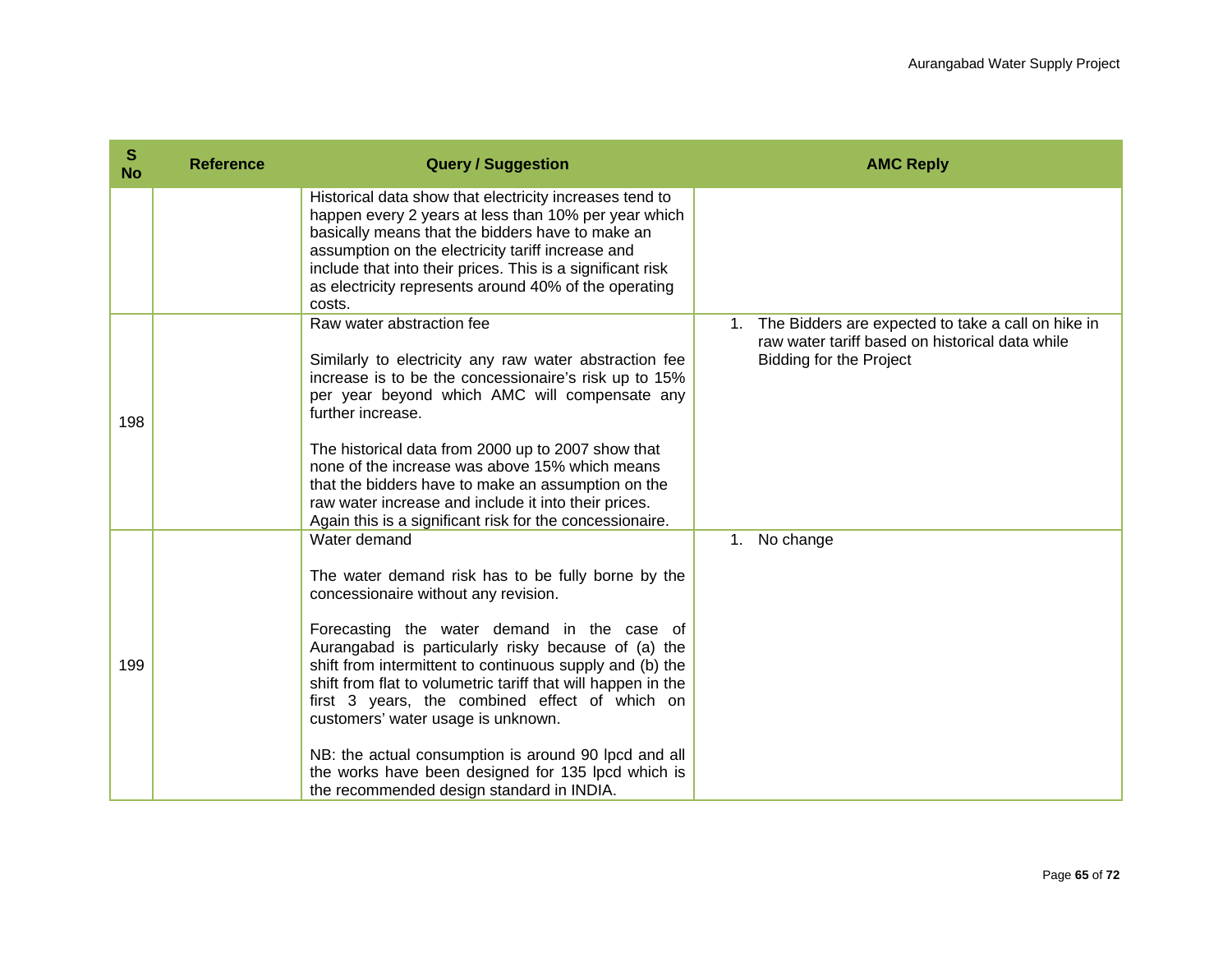| S<br><b>No</b> | <b>Reference</b> | <b>Query / Suggestion</b>                                                                                                                                                                                                                                                                                                                                                                                                                                                                                                                                                                                                                                                                                                                                                                                                                                                             | <b>AMC Reply</b>                                                                                                                                                                                                                           |
|----------------|------------------|---------------------------------------------------------------------------------------------------------------------------------------------------------------------------------------------------------------------------------------------------------------------------------------------------------------------------------------------------------------------------------------------------------------------------------------------------------------------------------------------------------------------------------------------------------------------------------------------------------------------------------------------------------------------------------------------------------------------------------------------------------------------------------------------------------------------------------------------------------------------------------------|--------------------------------------------------------------------------------------------------------------------------------------------------------------------------------------------------------------------------------------------|
|                |                  | Another potential risk is even if by aggressive<br>marketing the number of consumers increase there<br>would be serious limitations on plant capability /<br>capacity to meet the requirement.                                                                                                                                                                                                                                                                                                                                                                                                                                                                                                                                                                                                                                                                                        |                                                                                                                                                                                                                                            |
| 200            |                  | Delay or unavailability of the Project Grant (440<br>crores)<br>In case of delay from GoI and / or GoM in providing<br>the 440 crores grant during the first 3 years<br>construction period, the concessionaire is to arrange<br>the necessary financing and is not released from any<br>of its obligations. During the mid-july pre-bid meeting,<br>AMC had stated that only Rs.340 Cr out of Rs.440 Cr<br>grant was secured and the remaining Rs.100 Cr was<br>stil not approved/secured.<br>NB2: in its 22 <sup>nd</sup> September answer, AMC is<br>mentioning that the UIDSSMT grant portion shall only<br>be available until March 2012. The risk is certain not<br>to have completed the corresponding construction<br>works by this date. This means (art 19.2 of the<br>concession agreement) that the Concessionaire will<br>have to arrange extra financing to compensate. | 1. The Bidder is requested to take a note of Annexure<br>1 "Revised estimated Project cost and Grant" of<br>AMC's reply to Pre Bid Queries sent on September<br>$22^{nd}$ , 2010;<br>2. Please refer reply to query no 92 of this document |
| 201            |                  | Penalty for delay during the construction period<br>In case of late completion the financial risk is a partial<br>encashment of the performance bond (7.9 crores).                                                                                                                                                                                                                                                                                                                                                                                                                                                                                                                                                                                                                                                                                                                    | No change<br>1.                                                                                                                                                                                                                            |
| 202            |                  | "Water Loss" penalty<br>The penalty for not reducing the "Water Loss" below<br>25% from Year 4 or below 15% from Year 6 will be a<br>deduction of 6.25% of the Concessionaire's revenues<br>every year (25% of the variable payment which                                                                                                                                                                                                                                                                                                                                                                                                                                                                                                                                                                                                                                             | The Concessionaire revenue include User Charges<br>$1_{\cdot}$<br>(after deducting cost towards electricity, raw water<br>and employee on deputation) and Annual Grant;<br>No change in water loss limit<br>2.                             |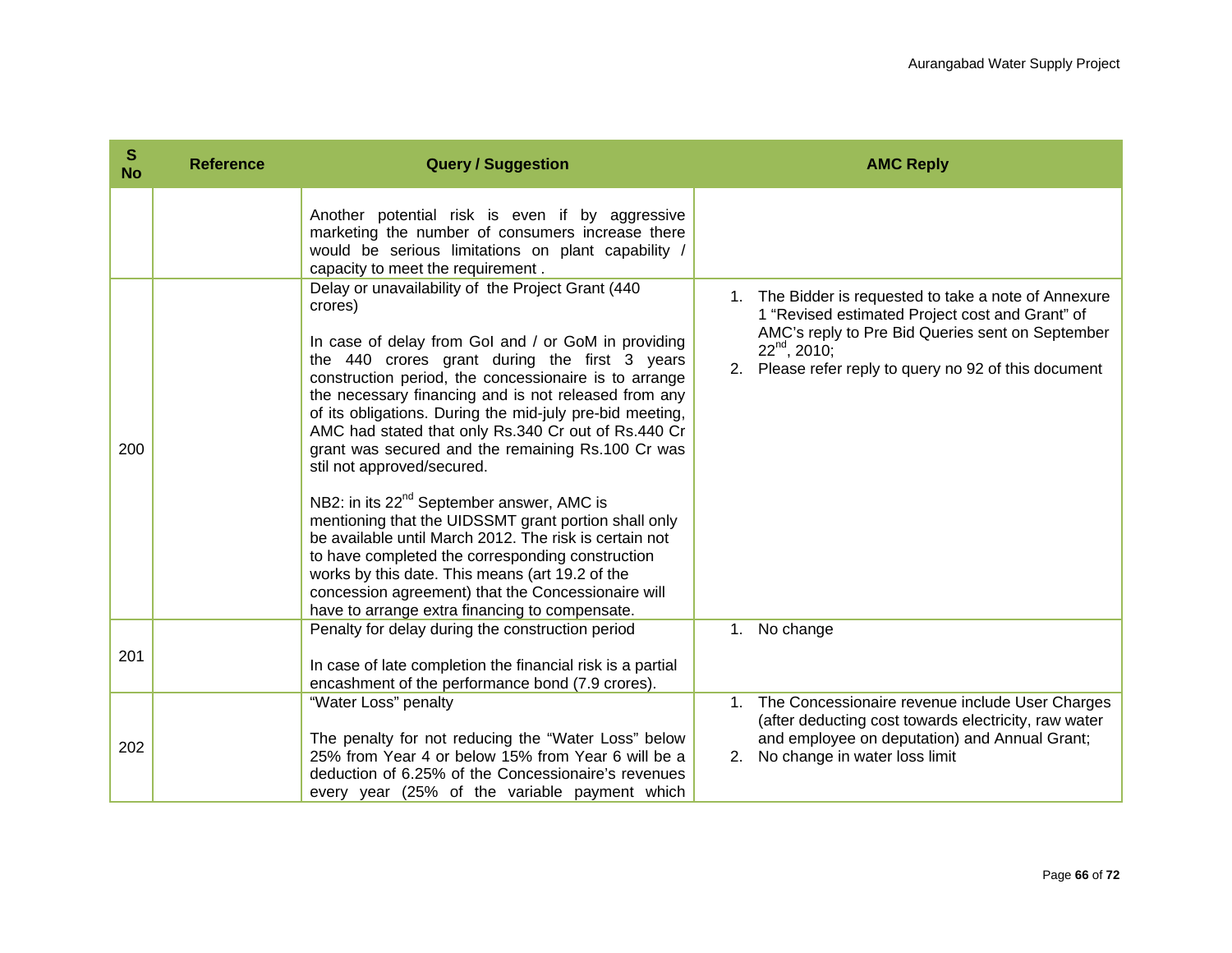| S<br><b>No</b> | <b>Reference</b> | <b>Query / Suggestion</b>                                                                                                                                                                                                                                                                                                                                                                                                                                                                                  | <b>AMC Reply</b>                                                                                                                                              |
|----------------|------------------|------------------------------------------------------------------------------------------------------------------------------------------------------------------------------------------------------------------------------------------------------------------------------------------------------------------------------------------------------------------------------------------------------------------------------------------------------------------------------------------------------------|---------------------------------------------------------------------------------------------------------------------------------------------------------------|
|                |                  | represents 25% of the overall payment).                                                                                                                                                                                                                                                                                                                                                                                                                                                                    |                                                                                                                                                               |
|                |                  | This is not commensurate at all with the expected<br>benefits of the contract and far beyond the normal<br>practice.                                                                                                                                                                                                                                                                                                                                                                                       |                                                                                                                                                               |
|                |                  | NB:<br>The water payment to the concessionaire has<br>a 25% variable part which is potentially at risk<br>if the Concessionaire does not meet the<br>Service Levels Delivery defined for the O&M<br>period as follows:<br>In practice all parameters should be reachable except<br>for Water Loss.                                                                                                                                                                                                         |                                                                                                                                                               |
| 203            |                  | Unclear specifications / scope of work - will lead to<br>hidden costs / risks - Head works (under water<br>construction), pipe line work, the AMC estimates does<br>not include pipe bridges that may be required enroute,<br>hindrances along the alignment leading to increased<br>quantity etc. There is a substantial variance in the<br>estimated cost of Water Treatment plant - While<br>AMC's estimate stands at Rs.14 Crores, it is expected<br>to be substantially higher for the given capacity | 1. No change                                                                                                                                                  |
| 204            |                  | Risks/costs on possible land acquisitions, availing<br>permits and approvals from government agencies,<br>rehabilitation of people/establishments/encroachers<br>affected during the construction period and other<br>forced incidental costs.                                                                                                                                                                                                                                                             | 1. Please refer reply to query no 128 on page 244 of<br>267 in Reply to Pre Bid Queries raised by Bidders<br>sent by AMC on September 22 <sup>nd</sup> , 2010 |
| 205            |                  | Water supply modalities to slum dwellers unclear -<br>high risk on revenue / add to accounting of water off-<br>take quantity for the purpose of loss computation.                                                                                                                                                                                                                                                                                                                                         | 1. No change                                                                                                                                                  |
| 206            |                  | The concessionaire will face serious environmental<br>concerns as the city has no proper sewage disposal<br>facility – the survey reports of AMC itself projects at                                                                                                                                                                                                                                                                                                                                        | No change<br>1.                                                                                                                                               |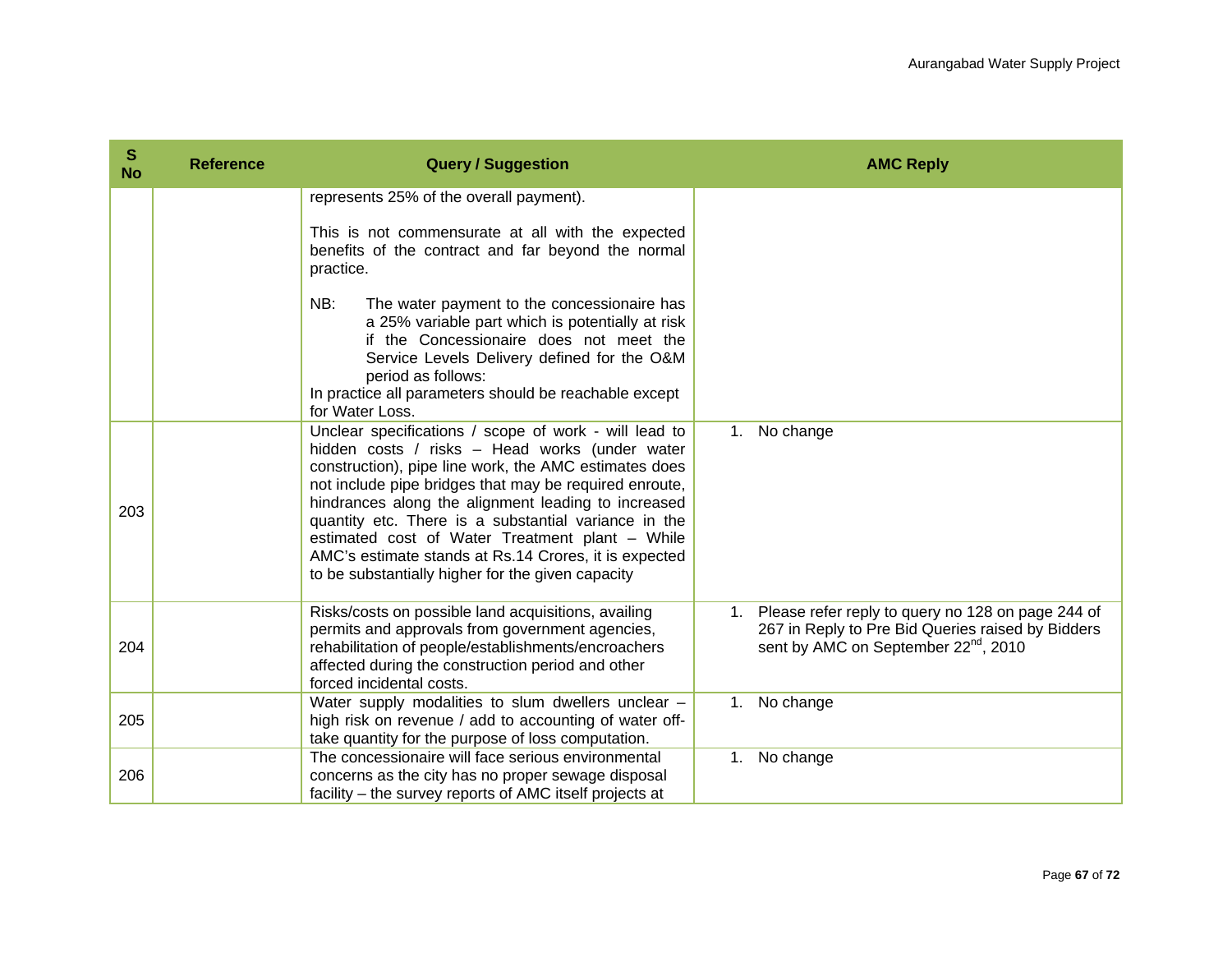| <b>No</b> | <b>Reference</b> | <b>Query / Suggestion</b> | <b>AMC Reply</b> |
|-----------|------------------|---------------------------|------------------|
|           |                  | high contamination        |                  |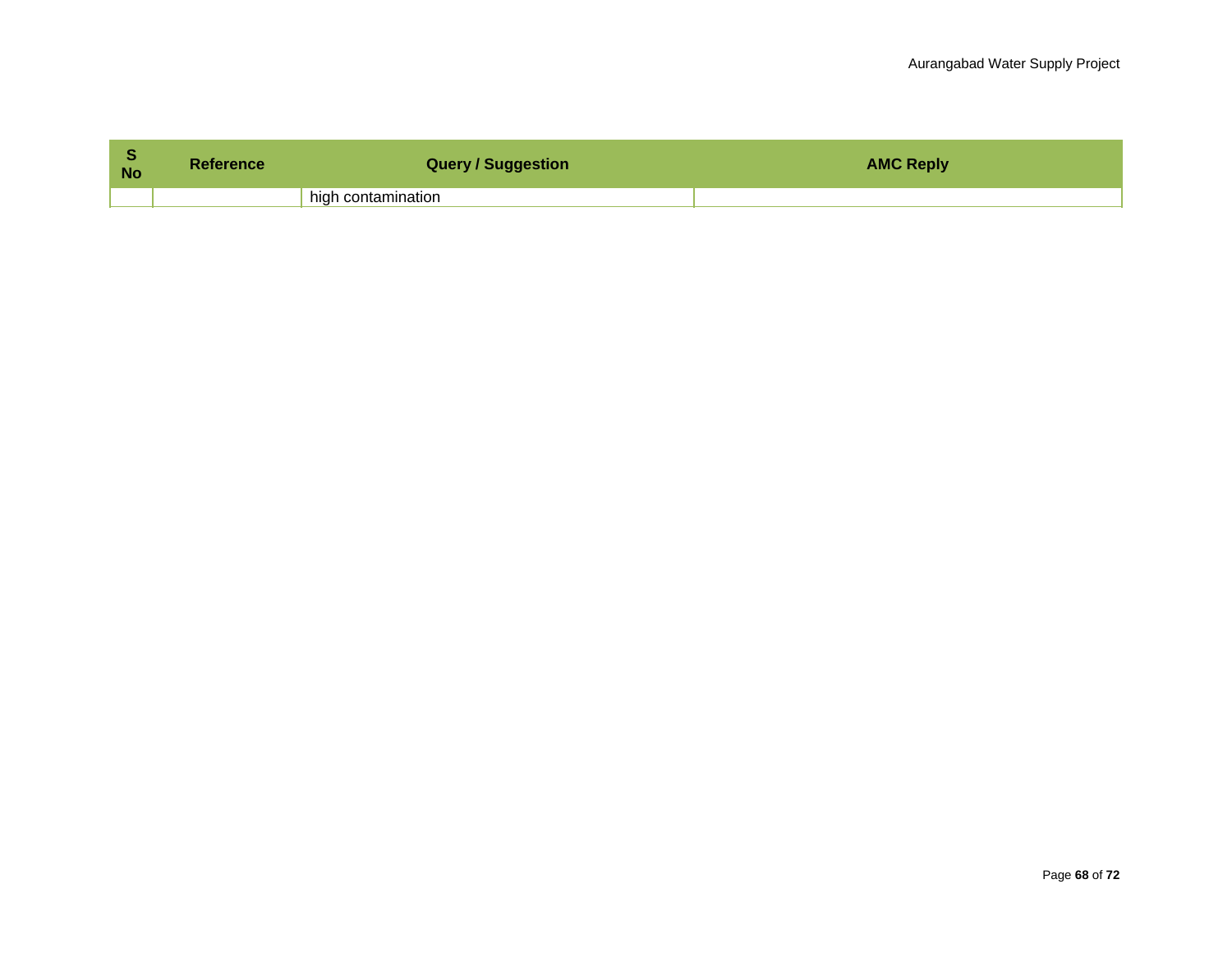## **Annexure 1: Broad Terms of Reference for the Household Survey**

House to house survey within the Service Area covering but not limited to:

- a. The property address and reference number;
- b. The name of property owner;
- c. The number of persons ordinarily resident at the property;
- d. Number of families resident at the property;
- e. Typical areas of water usage;
- f. Approximate estimation of the water usage at the property;
- g. Any possibility of incremental water usage in future as a result of expansion of family, new car purchases, gardening plans, etc;
- h. Any possibility of decrease in water usage in future as a result of usage of re-treated water, shifting of family/ family member to other place/city, use of private tube well/ well, etc;
- i. Information as to whether or not the property is connected to the existing water distribution network:
	- If yes, details of the total numbers, type of water connection (residential / commercial / industrial / institution, etc.), size and material of connection to the distribution network;
	- **If no, or household supplements supply from other sources**
	- Note the normal source(s) of water used by household and approximate amounts of water taken from these sources per day (including number and volume of tankers used per month)
- j. Information as to whether or not the property uses its own tube-well(s)/ wells, or if a tube-well / well is shared with other properties, details of other properties;
- k. If the property concern is a commercial / industrial / institutional establishment then:
	- Number of persons normally work in the property;
	- **Typical areas of water usages;**
	- Approximate estimation of the water usage at the property;
	- Any possibility of incremental water usage in future as a result of expansion of business, general growth in the business, new acquisition of plant & machinery/ facility, etc;
	- Any possibility of decrease in water usage in future as a result of usage of retreated water, shifting of units/facility/machinery to other place/city, use of private tube well/ well, etc;
	- Information as to whether or not the property is connected to the existing water distribution network:
		- If yes, details of the total numbers, type of water connection, size and material of connection to the distribution network;
		- If no, or household supplements supply from other sources;
		- Note the normal source(s) of water used by household and approximate amounts of water taken from these sources per day (including number and volume of tankers used per month)
- l. Current frequency and amount of payment towards water usage to the Authority;
- m. Expectation from the newly proposed water supply system;
- n. Willingness to pay; and
- o. Expected service standards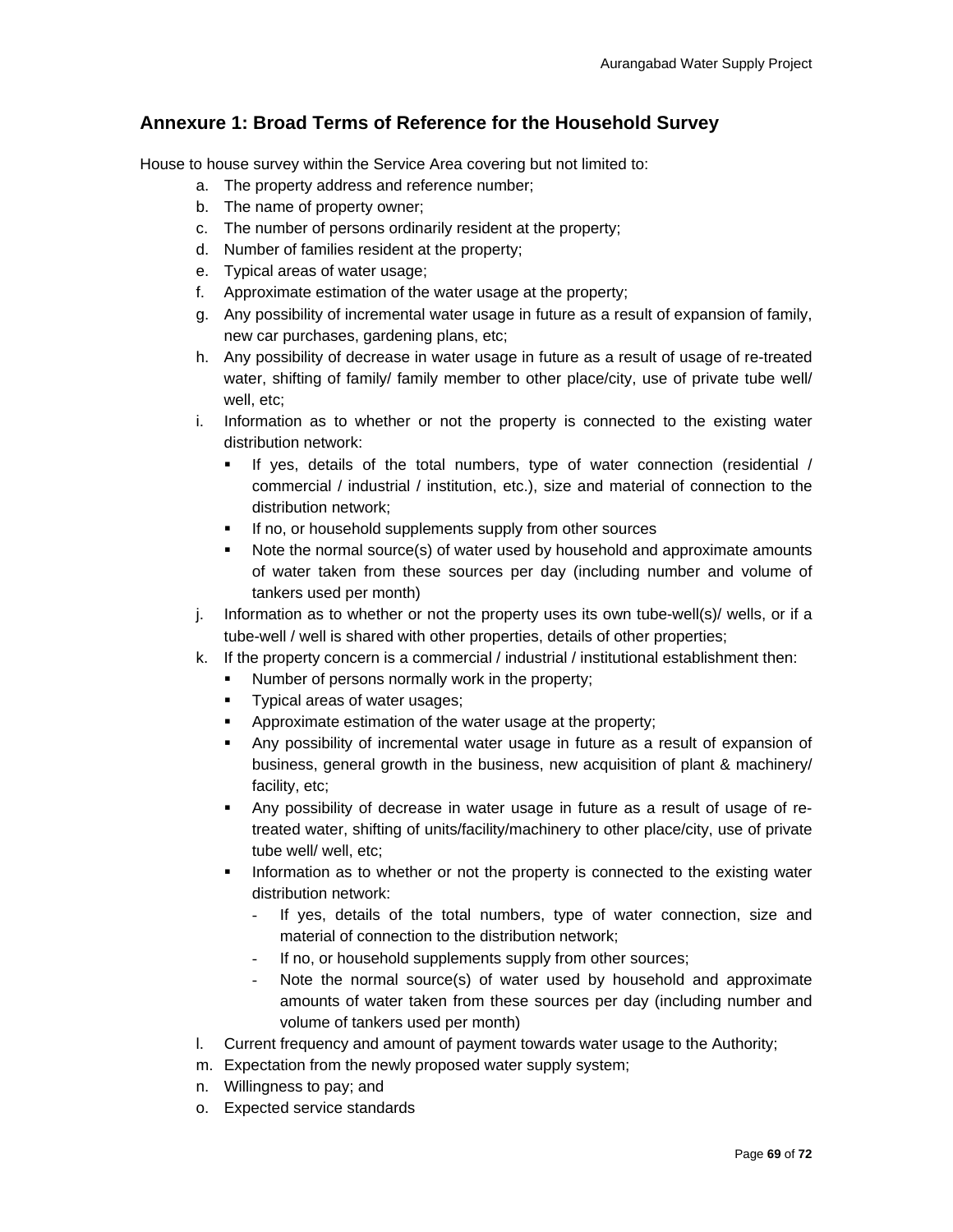## **Annexure 5: Year of construction of storage reservoirs, sump and service reservoirs**

| Sr.<br>No.     | <b>Location</b>           | Type *      | Capacity,<br><b>Lacs Itrs</b> | <b>Year of</b><br><b>Construction</b> | <b>Remarks</b> |
|----------------|---------------------------|-------------|-------------------------------|---------------------------------------|----------------|
| 1              | NAKSHATRAWADI MBR         | <b>MBR</b>  | 75.00                         | 1990-91                               |                |
| $\overline{2}$ | NAKSHATRAWADI MBR         | <b>MBR</b>  | 48.00                         | 1981-82                               |                |
| 3              | NAKSHATRAWADI MBR         | <b>MBR</b>  | 23.50                         | 1975-76                               |                |
| 4              | NAKSHATRAWADI MBR         | <b>MBR</b>  | 43.75                         | 1975-76                               |                |
| 5              | NAKSHATRAWADI VILLAGE     | <b>ESR</b>  | 1.50                          | 1985-86                               |                |
| 6              | <b>KANCHANWADI</b>        | <b>ESR</b>  | 1.50                          | 1985-86                               |                |
| 7              | <b>ITKHEDA</b>            | <b>ESR</b>  | 1.50                          | 1985-86                               |                |
| 8              | <b>VEDANT NAGAR</b>       | <b>ESR</b>  | 15.00                         | 1987-88                               |                |
| 9              | POLYTECHNIC COLLEGE       | <b>ESR</b>  | 15.00                         |                                       | Not in use     |
| 10             | <b>KOTLA</b>              | <b>ESR</b>  | 18.00                         | 1974-75                               |                |
| 11             | <b>KRANTI CHOWK</b>       | <b>ESR</b>  | 15.00                         | 1990                                  |                |
| 12             | <b>KRANTI CHOWK</b>       | <b>SUMP</b> | 11.00                         | 1960                                  |                |
| 13             | <b>KRANTI CHOWK</b>       | <b>SUMP</b> | 5.00                          | 1979                                  |                |
| 14             | <b>KRANTI CHOWK</b>       | <b>ESR</b>  | 2.00                          | 1960                                  |                |
| 15             | <b>KRANTI CHOWK</b>       | <b>ESR</b>  | 20.00                         | 2001                                  |                |
| 16             | SFS (GARKHEDA)            | <b>ESR</b>  | 32.00                         | 1984                                  |                |
| 17             | <b>JAI VISHWA BHARATI</b> | <b>ESR</b>  | 15.00                         | 1992                                  |                |
| 18             | SHIVAJI NAGAR - CIDCO     | <b>ESR</b>  | 15.00                         | 1990-91                               |                |
| 19             | <b>MUKUNDWADI</b>         | <b>ESR</b>  | 2.00                          | 1986-87                               |                |
| 20             | <b>SANJAY NAGAR</b>       | <b>ESR</b>  | 3.50                          | 1987-88                               |                |
| 21             | CHIKAL THANA (R-1)        | <b>ESR</b>  | 4.00                          | 1998-99                               |                |
| 22             | CHIKAL THANA (R-2)        | <b>ESR</b>  | 4.50                          | 1978-79                               |                |
| 23             | <b>MASNATPUR</b>          | <b>ESR</b>  | 2.00                          | 1986-87                               |                |
| 24             | <b>BRIJWADI</b>           | <b>ESR</b>  | 2.00                          | 1986-87                               |                |
| 25             | <b>NAREGAON</b>           | <b>ESR</b>  | 2.00                          | 1986-87                               |                |
| 26             | CIDCO N-5 (R-1)           | <b>ESR</b>  | 11.25                         | 1978-79                               |                |
| 27             | CIDCO N-5 (R-2)           | <b>ESR</b>  | 20.00                         | 1987-88                               |                |
| 28             | CIDCO N-5 (R-3)           | <b>ESR</b>  | 20.00                         | 1993-94                               |                |
| 29             | CIDCO N-5 SUMP            | <b>SUMP</b> | 22.00                         | 1981-82                               |                |
| 30             | <b>MARIMATA NEW</b>       | <b>GSR</b>  | 20.00                         | 2003                                  |                |
| 31             | <b>MARIMATA OLD</b>       | GSR         | 15.00                         | 1984                                  |                |
| 32             | CIDCO N-7 (R-1)           | <b>ESR</b>  | 11.25                         | 1975-76                               |                |
| 33             | CIDCO N-7 (R-2)           | <b>ESR</b>  | 13.50                         | 1980-81                               |                |
| 34             | CIDCO N-7 (R-3)           | <b>ESR</b>  | 15.00                         | 1993-94                               |                |
| 35             | CIDCO N-7 SUMP            | <b>SUMP</b> | 20.00                         | 1999-02                               |                |
| 36             | <b>HARSIDDHI</b>          | <b>ESR</b>  | 26.00                         | 2001-02                               |                |
| 37             | HARSOOL OLD (R-2)         | <b>ESR</b>  | 4.00                          | 1995-96                               |                |
| 38             | HARSOOL NEW (R-1)         | <b>ESR</b>  | 3.00                          | 1994-95                               |                |
| 39             | <b>HARSOOL JAIL</b>       | <b>ESR</b>  | 10.00                         | 1994-95                               |                |
| 40             | <b>DELHI GATE NEW</b>     | <b>GSR</b>  | 15.00                         | 1972                                  |                |
| 41             | DELHI GATE OLD            | <b>GSR</b>  | 18.00                         | 1954                                  |                |
| 42             | <b>HATTESINGH PURA</b>    | <b>ESR</b>  | 15.00                         | 1983                                  |                |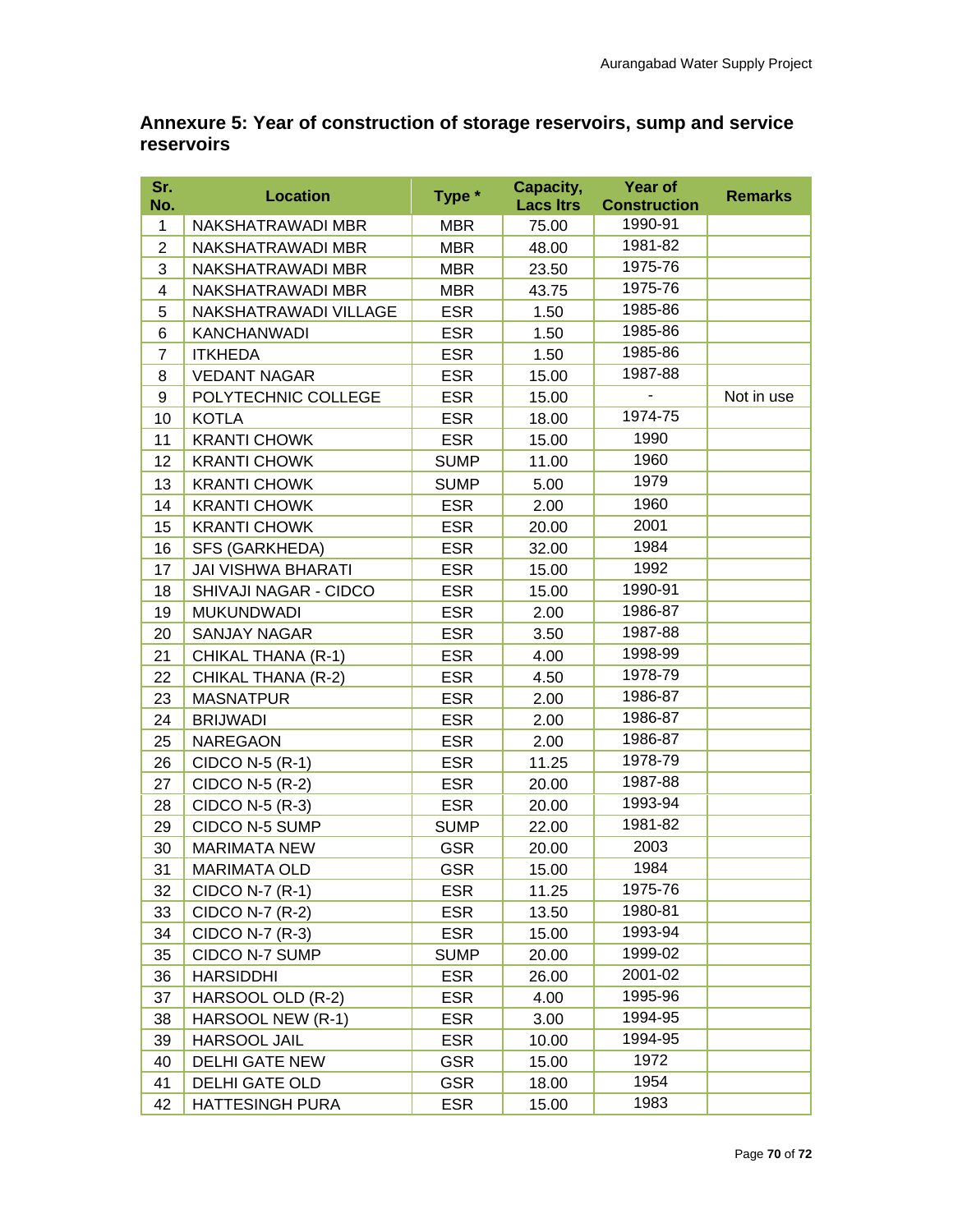| Sr.<br>No. | <b>Location</b>                            | Type *      | Capacity,<br><b>Lacs Itrs</b> | <b>Year of</b><br><b>Construction</b> | <b>Remarks</b>                 |
|------------|--------------------------------------------|-------------|-------------------------------|---------------------------------------|--------------------------------|
| 43         | <b>JINCI</b>                               | <b>ESR</b>  | 12.00                         | 1974                                  |                                |
| 44         | <b>JINCI SUMP</b>                          | <b>SUMP</b> | 5.00                          | 1974                                  |                                |
| 45         | <b>SHAHA GANJ</b>                          | <b>ESR</b>  | 20.00                         | 1972                                  |                                |
| 46         | <b>SHAHA GANJ SUMP</b>                     | <b>SUMP</b> | 4.50                          | 1972                                  |                                |
| 47         | <b>JUBILLE PARK</b>                        | <b>ESR</b>  | 10.50                         | 1974                                  |                                |
| 48         | <b>JUBILLE PARK SUMP</b>                   | <b>SUMP</b> | 3.50                          | 1974                                  |                                |
| 49         | <b>MEDICAL</b>                             | <b>ESR</b>  | 15.00                         | 1994                                  | Owned by<br>Medical<br>college |
| 50         | <b>UNIVERSITY</b>                          | <b>ESR</b>  | 21.30                         | 1984                                  |                                |
| 51         | <b>HANUMAN TEKDI</b>                       | <b>GSR</b>  | 15.00                         | 1992                                  |                                |
| 52         | PETHE NAGAR<br>(BHAVSINGPURA)              | <b>ESR</b>  | 1.50                          | 1992                                  |                                |
| 53         | <b>SLAUGHTER HOUSE-</b><br><b>PADEGAON</b> | <b>ESR</b>  | 2.00                          | 1994                                  |                                |
| 54         | <b>PADEGAON</b>                            | <b>ESR</b>  | 1.50                          | 1992                                  |                                |
| 55         | RANA PETROL PUMP<br><b>PADEGAON</b>        | <b>ESR</b>  | 2.00                          | 1992                                  |                                |
| 56         | HOTEL MEDOWS (MITMITA<br>-PARVATI NAGAR)   | <b>ESR</b>  | 2.00                          | 1992                                  |                                |
| 57         | <b>MITMITA</b>                             | <b>ESR</b>  | 2.00                          | 1992                                  |                                |
| 58         | <b>GARAMPANI</b>                           | <b>ESR</b>  | 1.50                          | 1994                                  |                                |
| 59         | <b>SHIVAJI NAGAR NEW</b>                   | <b>ESR</b>  | 26.00                         | 2008-09                               |                                |
| 60         | PUNDALIK NAGAR                             | <b>ESR</b>  | 40.00                         | 2007-08                               |                                |
| 61         | <b>JYOTI NAGAR</b>                         | <b>ESR</b>  | 15.00                         | 2007-08                               |                                |
| 62         | <b>BANEWADI</b>                            | <b>ESR</b>  | 1.50                          | 1985-86                               |                                |
| 63         | CIDCO N-8                                  | <b>ESR</b>  | 15.00                         | 2007-08                               |                                |
|            | <b>Total</b>                               |             | 853.55                        |                                       |                                |

\* GSR – Ground Service Reservoir

ESR – Elevated Service Reservoir

MBR – Master Balancing Reservoir